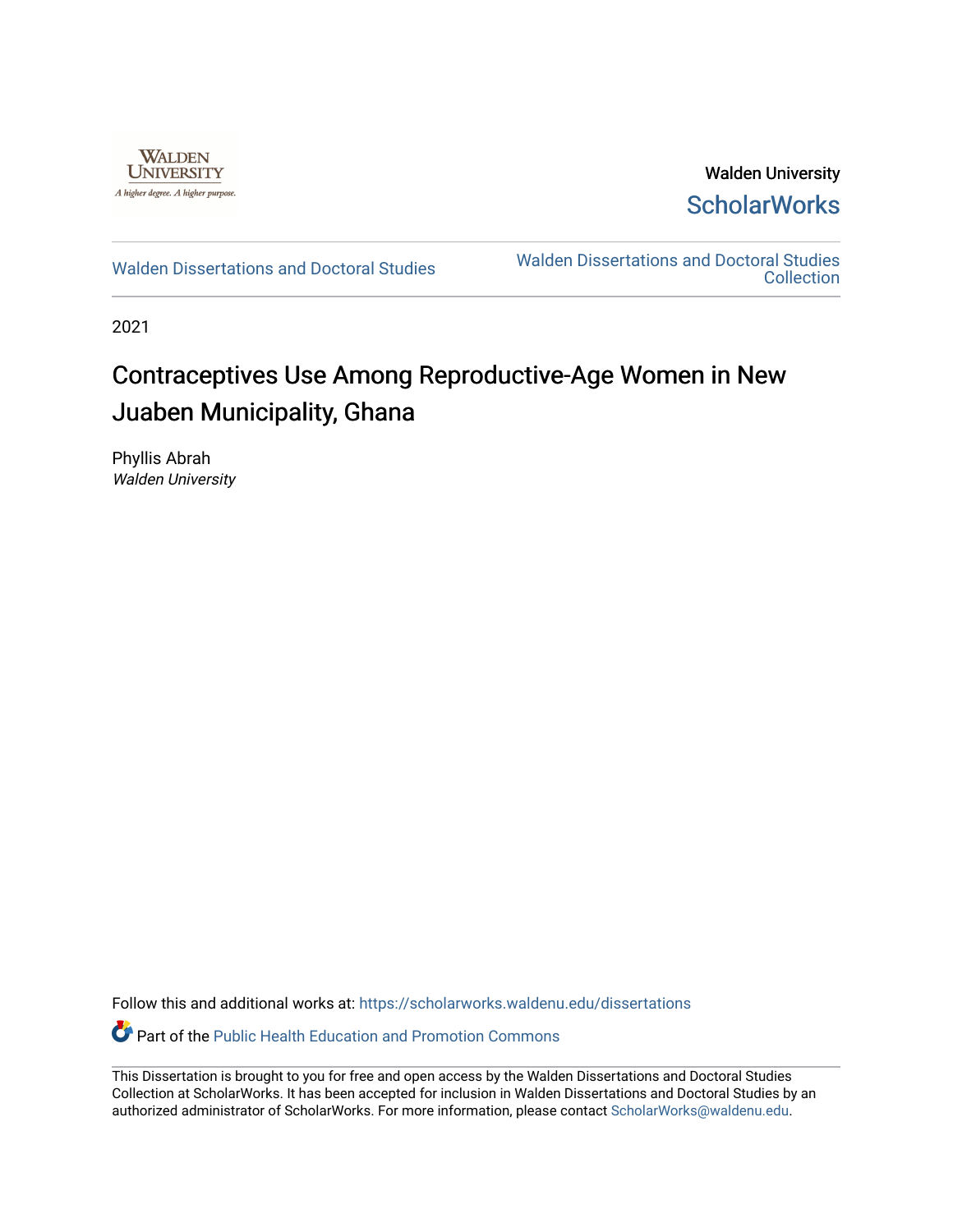# **Walden University**

College of Health Professions

This is to certify that the doctoral dissertation by

Phyllis Abrah

has been found to be complete and satisfactory in all respects, and that any and all revisions required by the review committee have been made.

### Review Committee

Dr. Vibha Kumar, Committee Chairperson, Public Health Faculty Dr. Jennifer Oliphant, Committee Member, Public Health Faculty Dr. Shanna Barnett, University Reviewer, Public Health Faculty

> Chief Academic Officer and Provost Sue Subocz, Ph.D.

> > Walden University 2021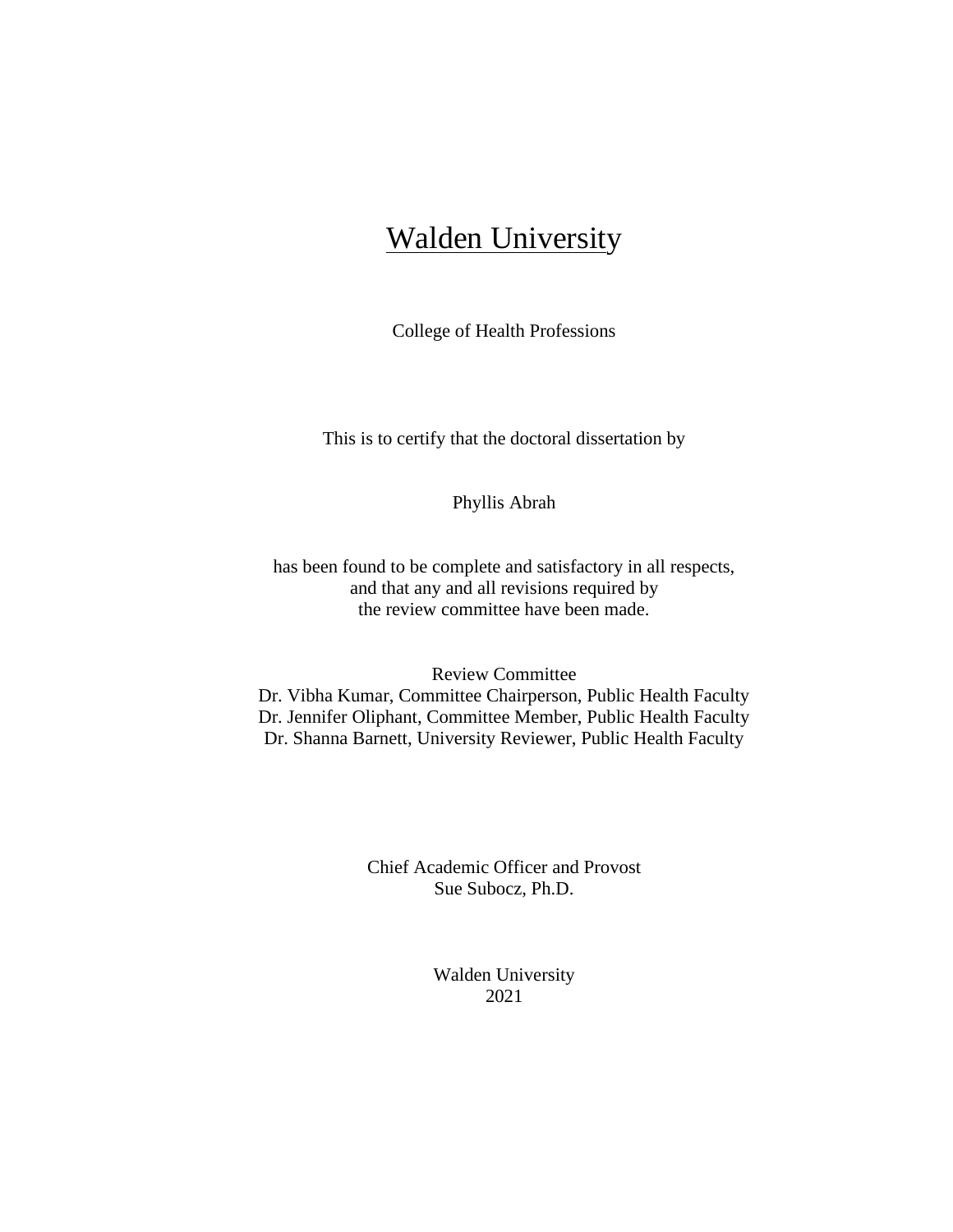## Abstract

Contraceptives Use Among Reproductive-Age Women in New Juaben Municipality,

Ghana

by

Phyllis Abrah

MPH, Kwame Nkrumah University of Science and Technology, 2014

BA, University of Ghana, 2008

Dissertation Submitted in Partial Fulfillment

of the Requirements for the Degree of

Doctor of Philosophy

Public Health

Walden University

August 2021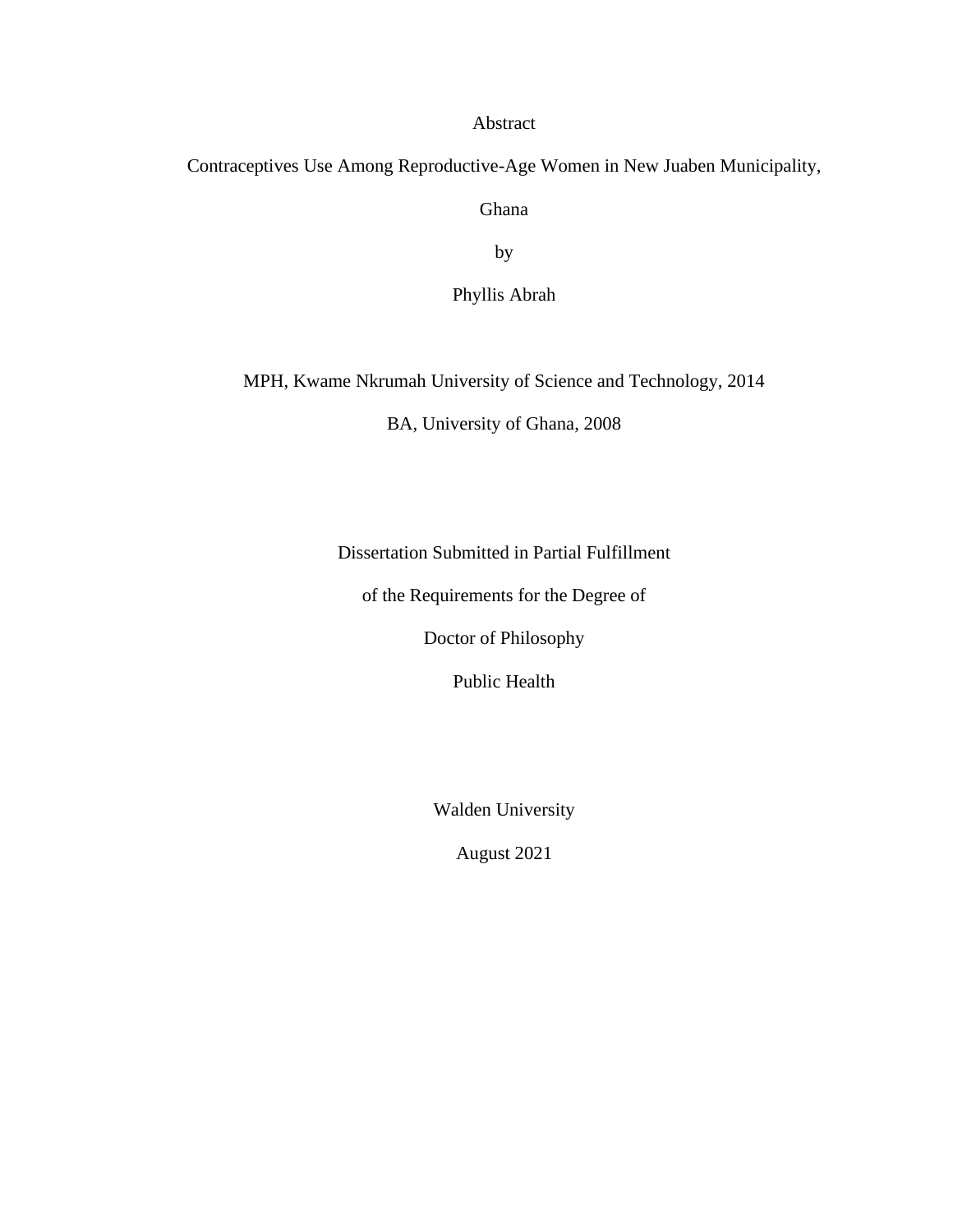#### **Abstract**

<span id="page-3-0"></span>This research study was an investigation into the factors associated with the use of modern contraceptives among reproductive-age women in the New Juaben Municipality of the Eastern Region of Ghana. Reproductive-age women in the Municipality have been found to have a high rate of unplanned pregnancies despite the availability of modern contraceptives. Telephone interviews were conducted with 15 reproductive-age women (20 to 39 years) from the New Juaben Municipality who were recruited voluntarily using purposive sampling technique. The research was based on the health belief model to explore the knowledge, perceived threats, perceived barriers, perceived benefits, selfefficacy, and cues to action in the use of modern contraceptives. The findings indicated that participants acknowledge the negative consequences of unintended pregnancy, and they expressed the desire to use modern contraceptives to either prevent unintended pregnancy or space their births. The study also established that the low utilization of the modern contraceptive services is influenced by low knowledge, misconceptions and perceptions about side effects in using the modern contraceptives, and religious beliefs. Recommendations include the creation of more awareness and intensify education on the modern contraceptive methods. The implications for positive social change include a better understanding of why women 20 to 39 years are not efficiently using modern contraceptives to prevent unintended pregnancy.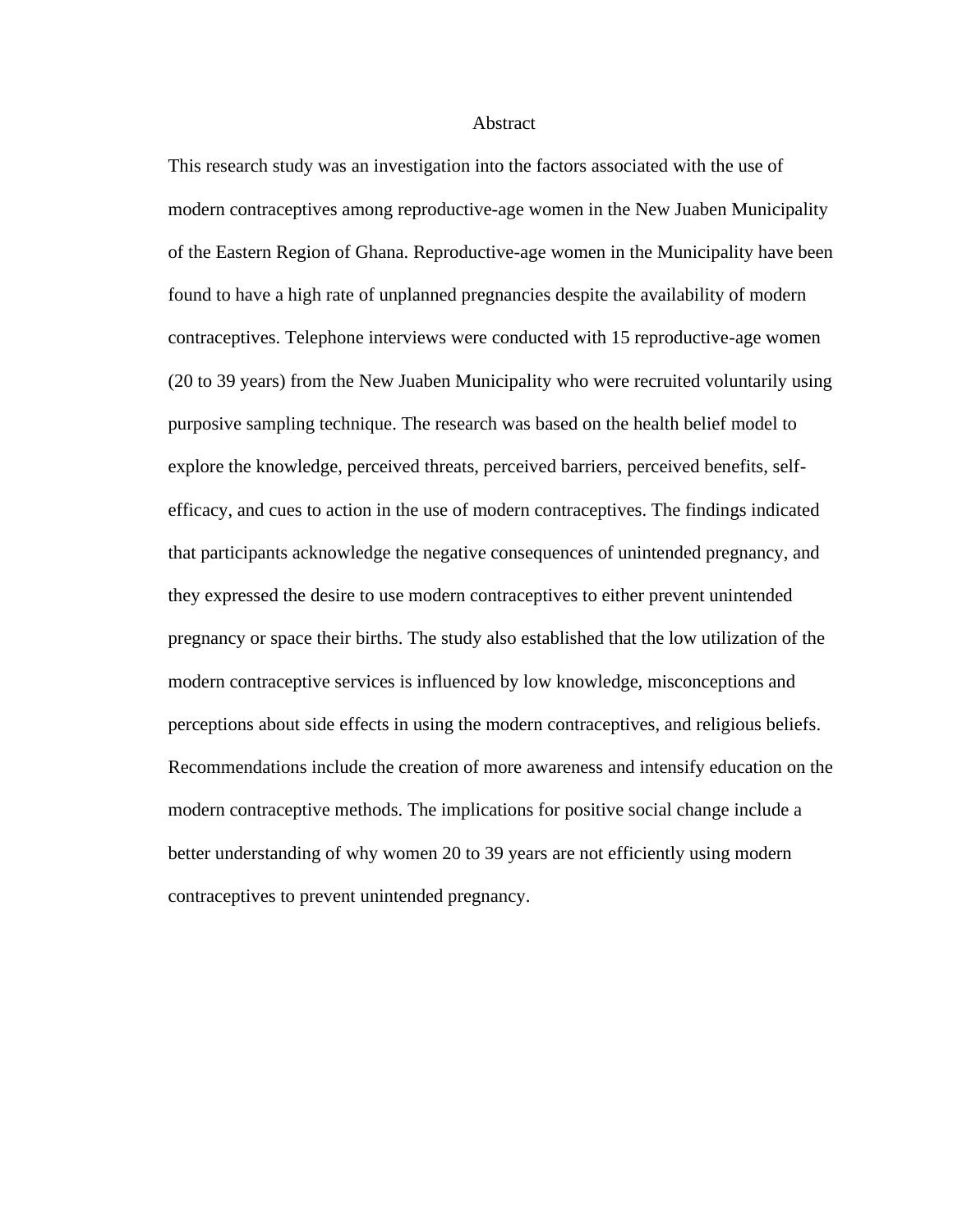Contraceptives Use Among Reproductive-Age Women in New Juaben Municipality,

Ghana

by

Phyllis Abrah

MPH, Kwame Nkrumah University of Science and Technology, 2014

BA, University of Ghana, 2008

Dissertation Submitted in Partial Fulfillment

of the Requirements for the Degree of

Doctor of Philosophy

Public Health

Walden University

August 2021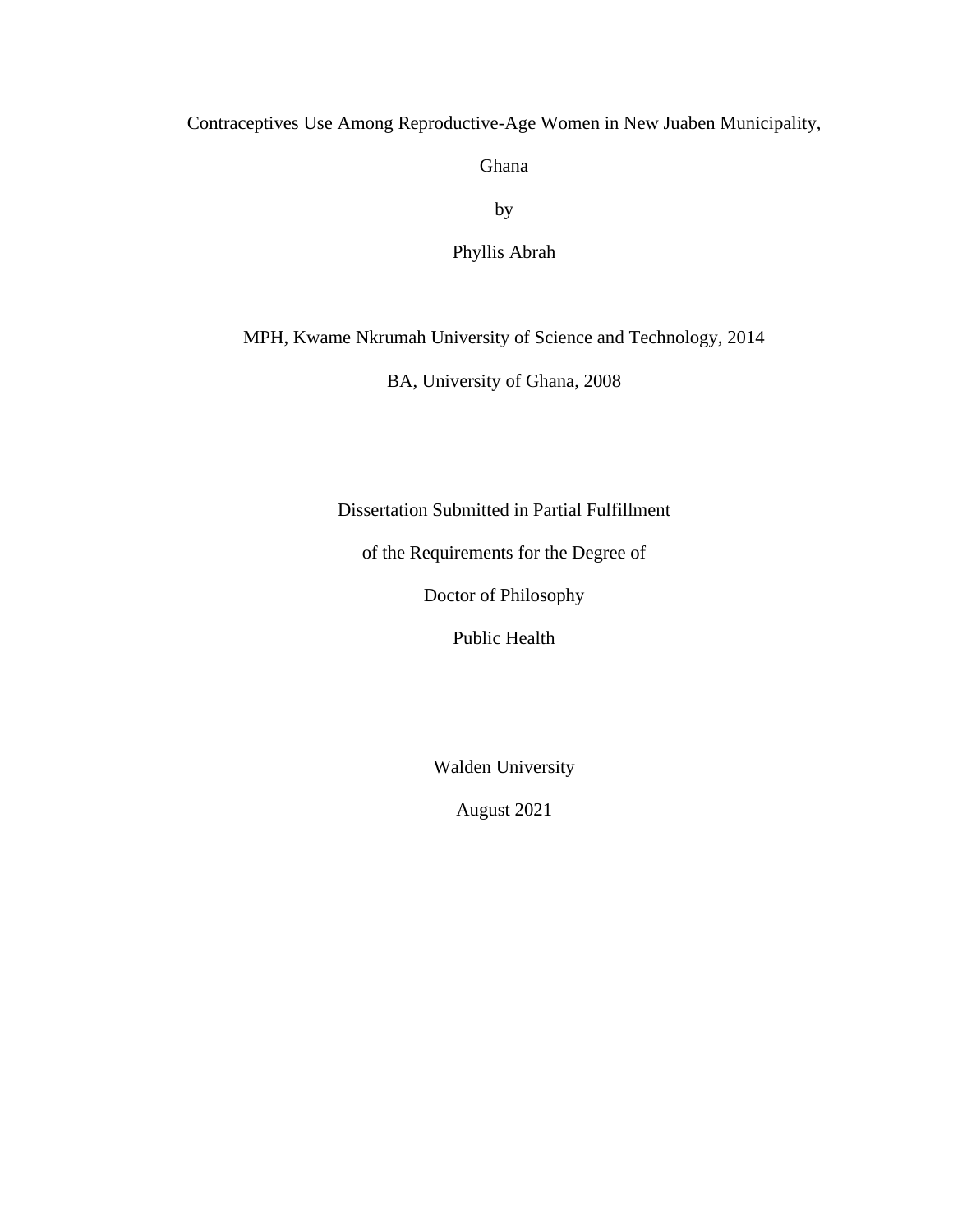## Dedication

I dedicate this dissertation to God, my beloved family, and my friends, who gave me all the support l needed to complete this journey. Your prayers and financial support have brought about this victory.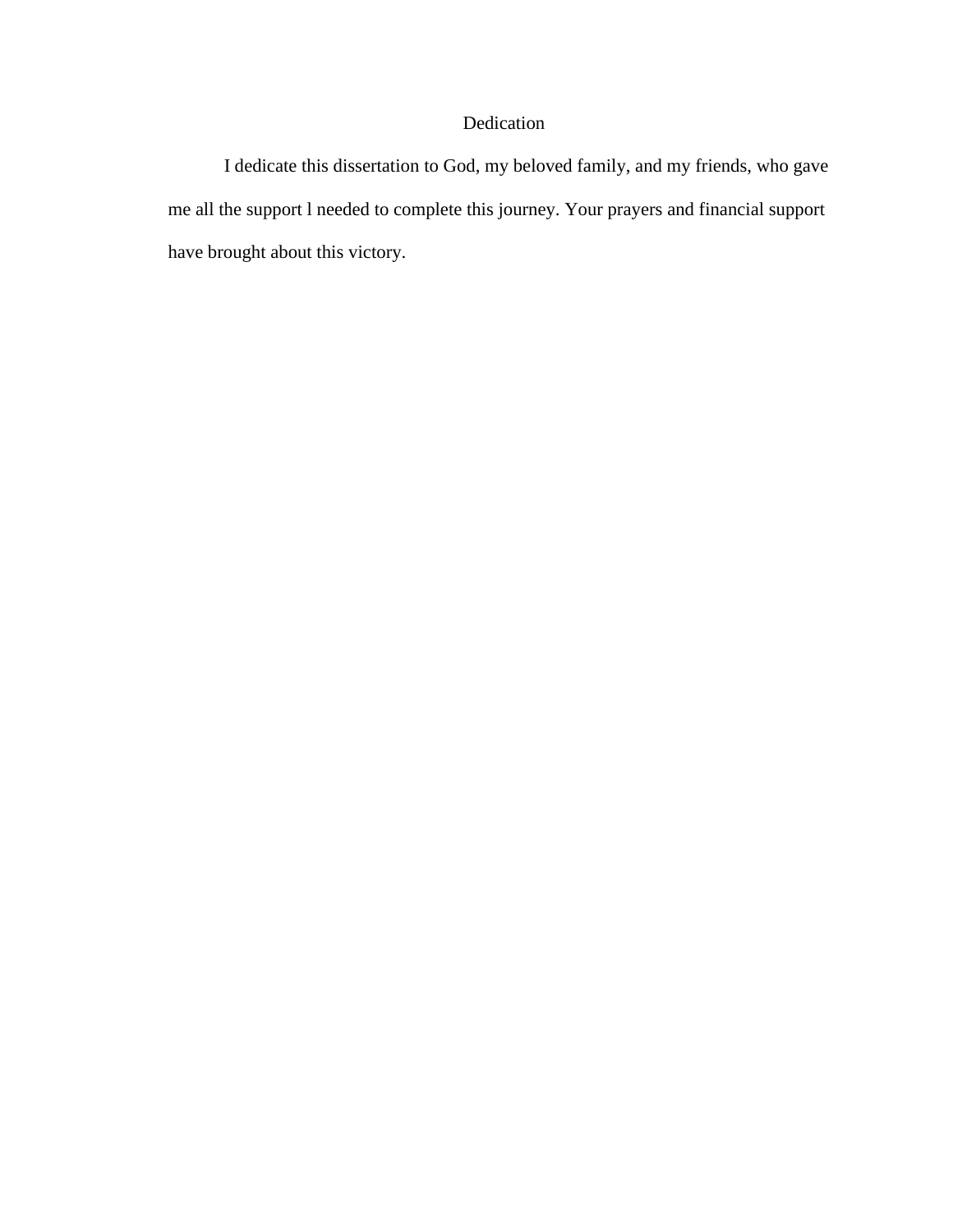## Acknowledgements

I am grateful to God for His grace and mercy shown on me. I would like to acknowledge my Committee Chair, Dr. Vibha Kumar; my committee member, Dr. Jennifer Oliphant; URR member, Dr. Shanna Barnett; and Walden University for their tremendous guidance and support throughout the dissertation journey. Much gratitude goes to my family, friends, and loved ones who stood by me during this challenging period.

God bless you.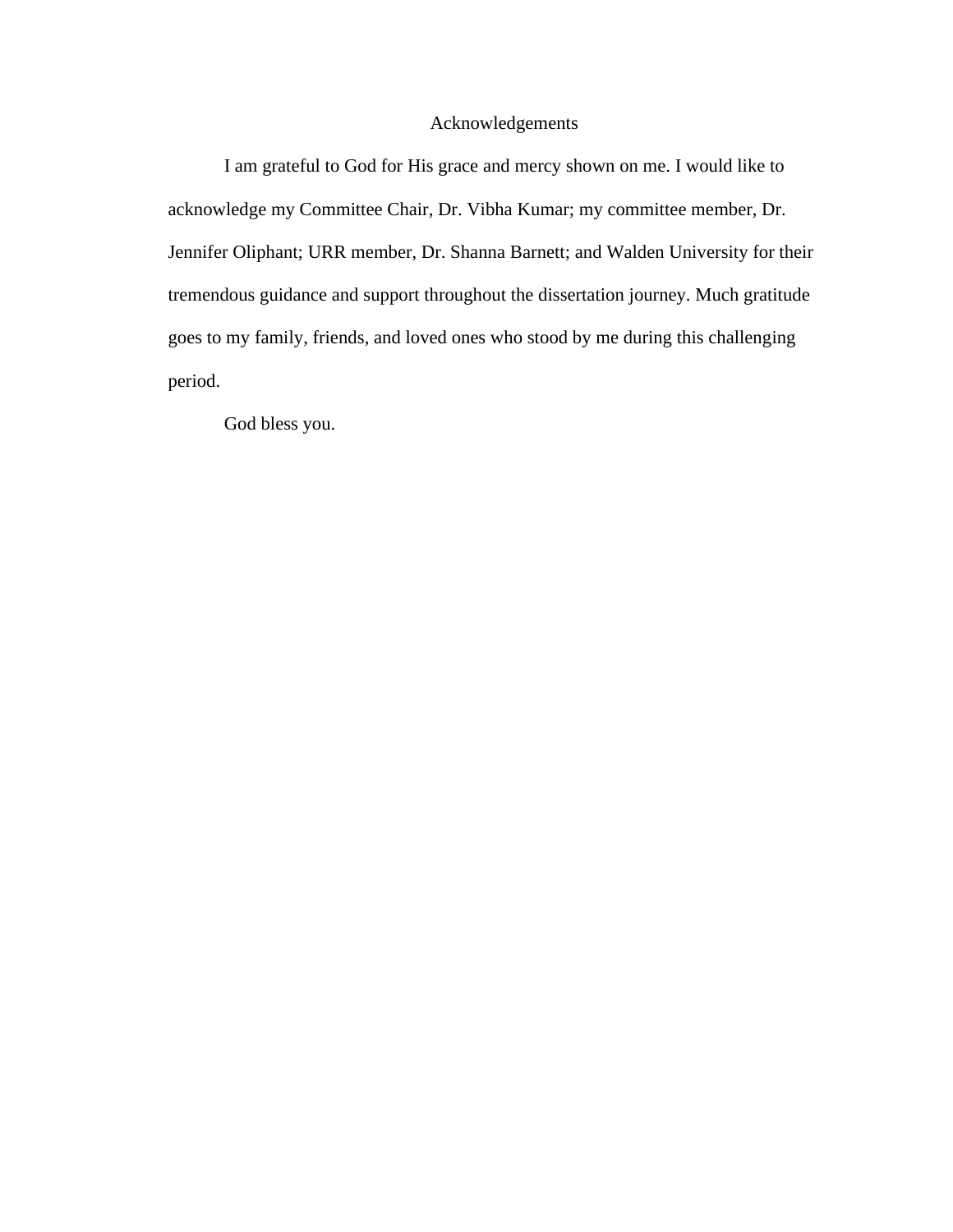## **Table of Contents**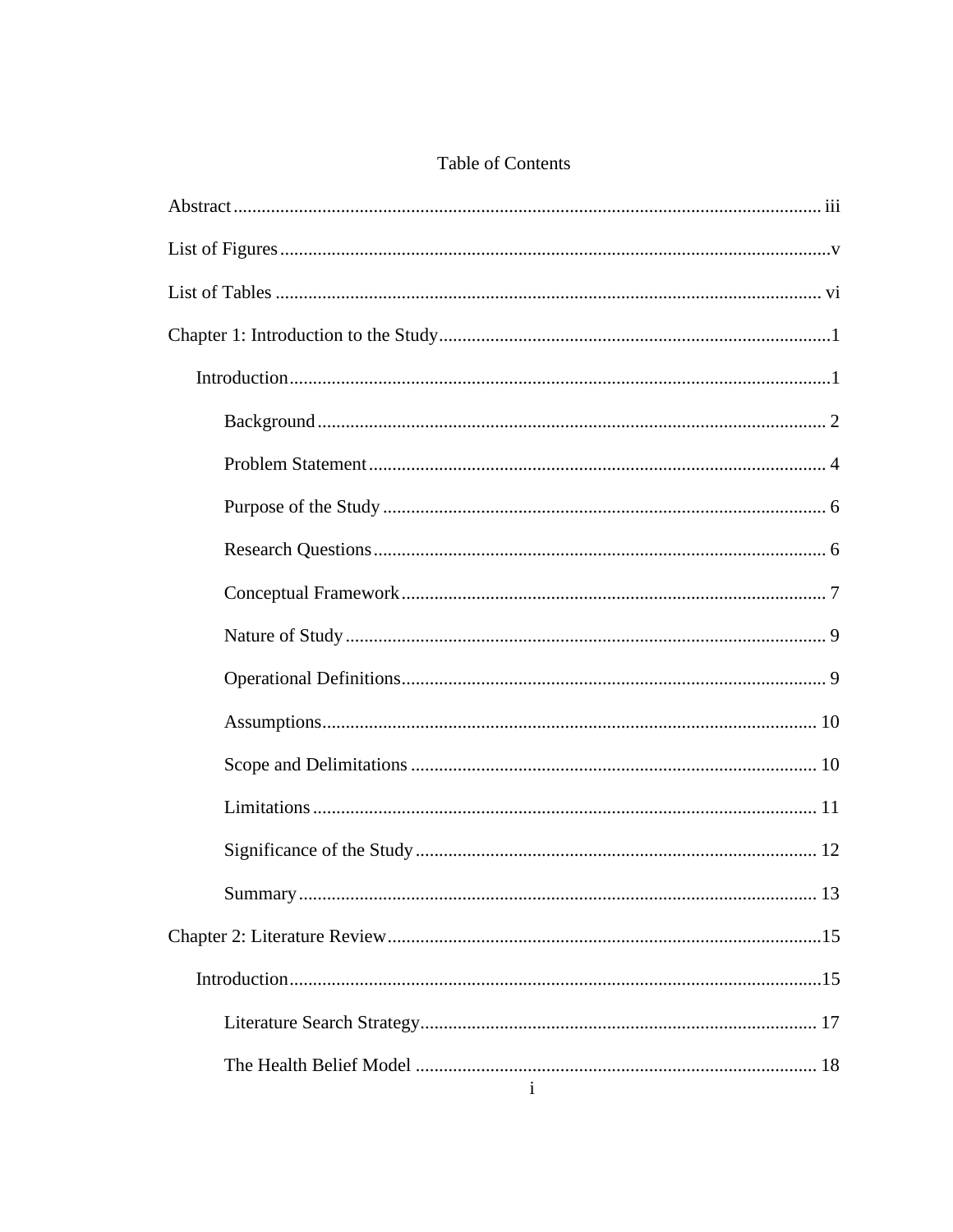| Perceived threats to non-use of modern contraceptives/ severity of unwanted |  |  |  |  |
|-----------------------------------------------------------------------------|--|--|--|--|
|                                                                             |  |  |  |  |
|                                                                             |  |  |  |  |
|                                                                             |  |  |  |  |
|                                                                             |  |  |  |  |
|                                                                             |  |  |  |  |
|                                                                             |  |  |  |  |
|                                                                             |  |  |  |  |
|                                                                             |  |  |  |  |
|                                                                             |  |  |  |  |
|                                                                             |  |  |  |  |
|                                                                             |  |  |  |  |
|                                                                             |  |  |  |  |
|                                                                             |  |  |  |  |
|                                                                             |  |  |  |  |
|                                                                             |  |  |  |  |
|                                                                             |  |  |  |  |
|                                                                             |  |  |  |  |
|                                                                             |  |  |  |  |
|                                                                             |  |  |  |  |
|                                                                             |  |  |  |  |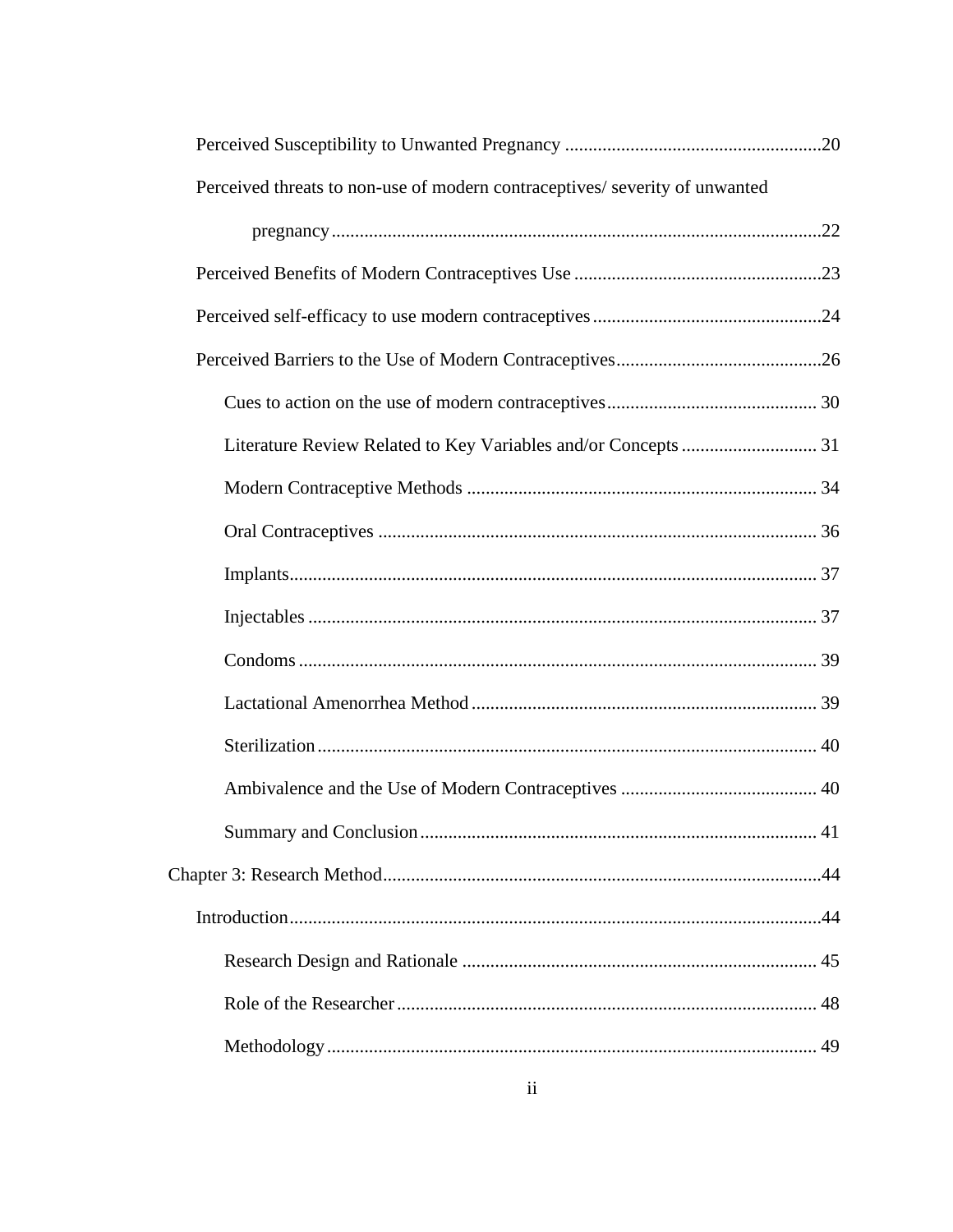| Setting 60                                                              |
|-------------------------------------------------------------------------|
|                                                                         |
|                                                                         |
|                                                                         |
|                                                                         |
|                                                                         |
|                                                                         |
|                                                                         |
|                                                                         |
| Results 65                                                              |
| Research Question 1: Perception on the Use of Modern Contraceptives  67 |
| Theme 1: Knowledge/Experience on the Use of Modern Contraceptives 67    |
|                                                                         |
|                                                                         |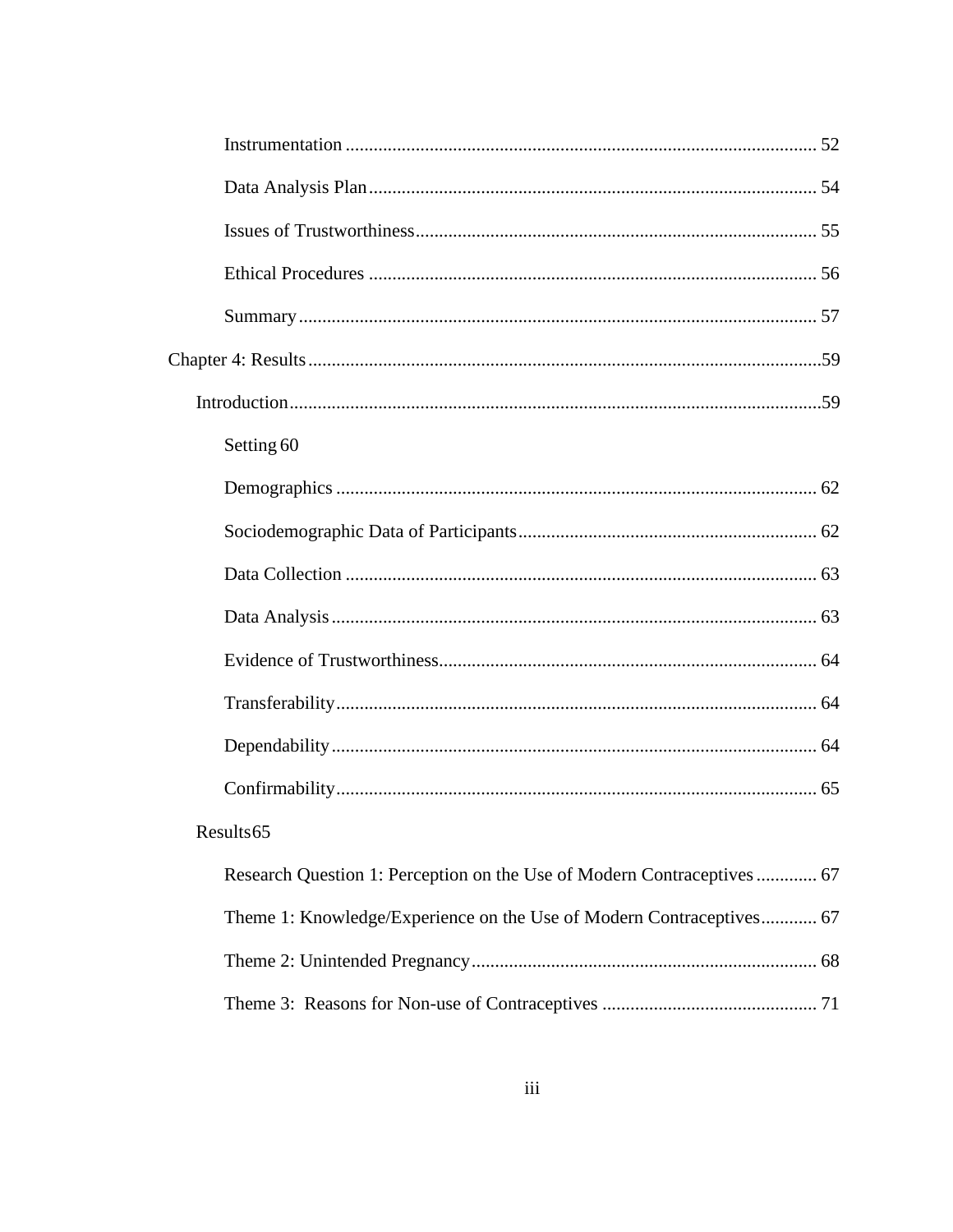| Research Question 2: Perceived Benefits /Cues to Action/ Self-efficacy in |  |  |  |  |
|---------------------------------------------------------------------------|--|--|--|--|
|                                                                           |  |  |  |  |
|                                                                           |  |  |  |  |
| Research Question 3: Perceived Threats, Barriers or Challenges in the Use |  |  |  |  |
|                                                                           |  |  |  |  |
|                                                                           |  |  |  |  |
|                                                                           |  |  |  |  |
|                                                                           |  |  |  |  |
|                                                                           |  |  |  |  |
|                                                                           |  |  |  |  |
|                                                                           |  |  |  |  |
|                                                                           |  |  |  |  |
|                                                                           |  |  |  |  |
|                                                                           |  |  |  |  |
|                                                                           |  |  |  |  |
|                                                                           |  |  |  |  |
|                                                                           |  |  |  |  |
|                                                                           |  |  |  |  |
|                                                                           |  |  |  |  |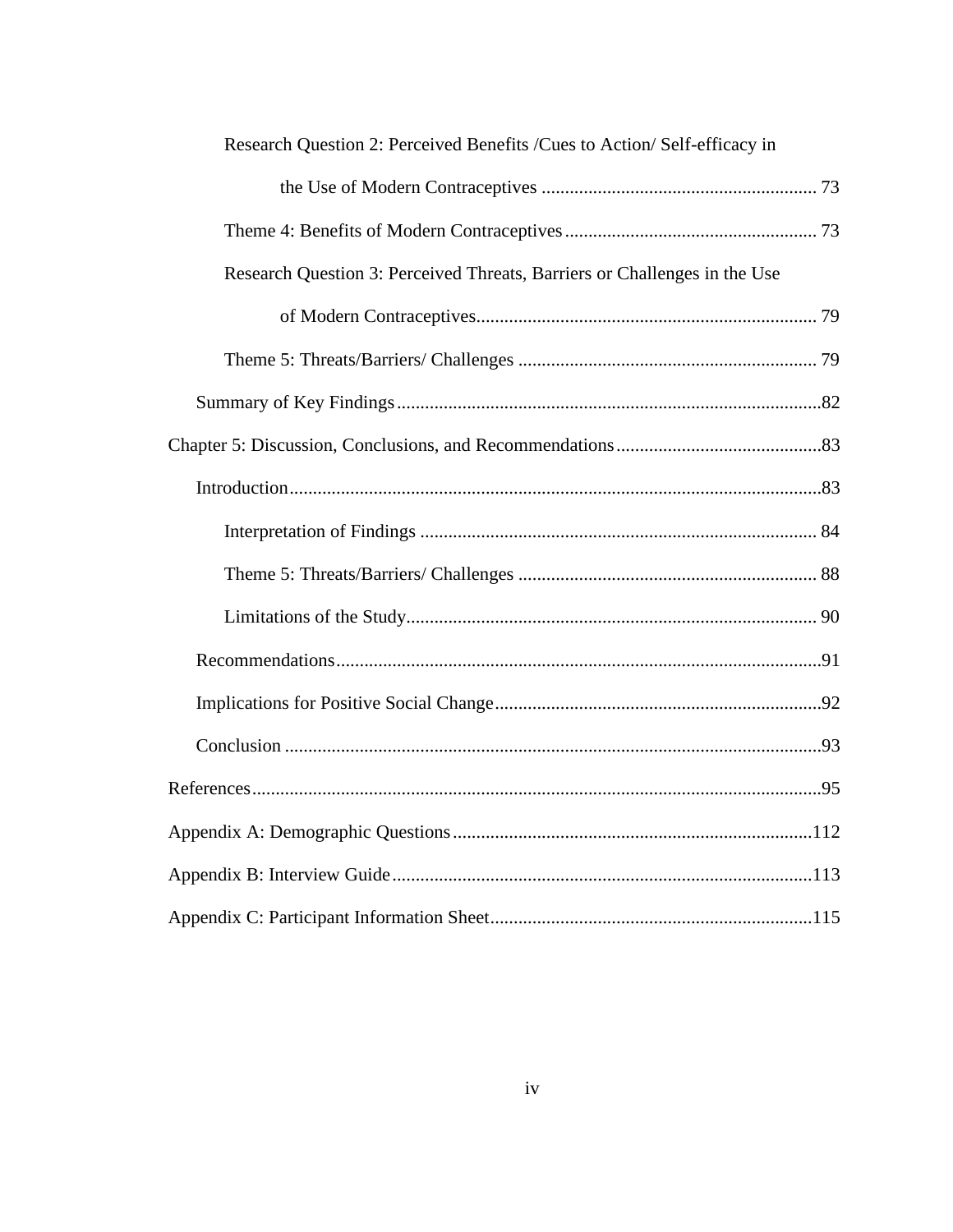## List of Figures

<span id="page-11-0"></span>Figure 1: Modified Health Belief Model (Champion & Skinner, 2008) ..............................16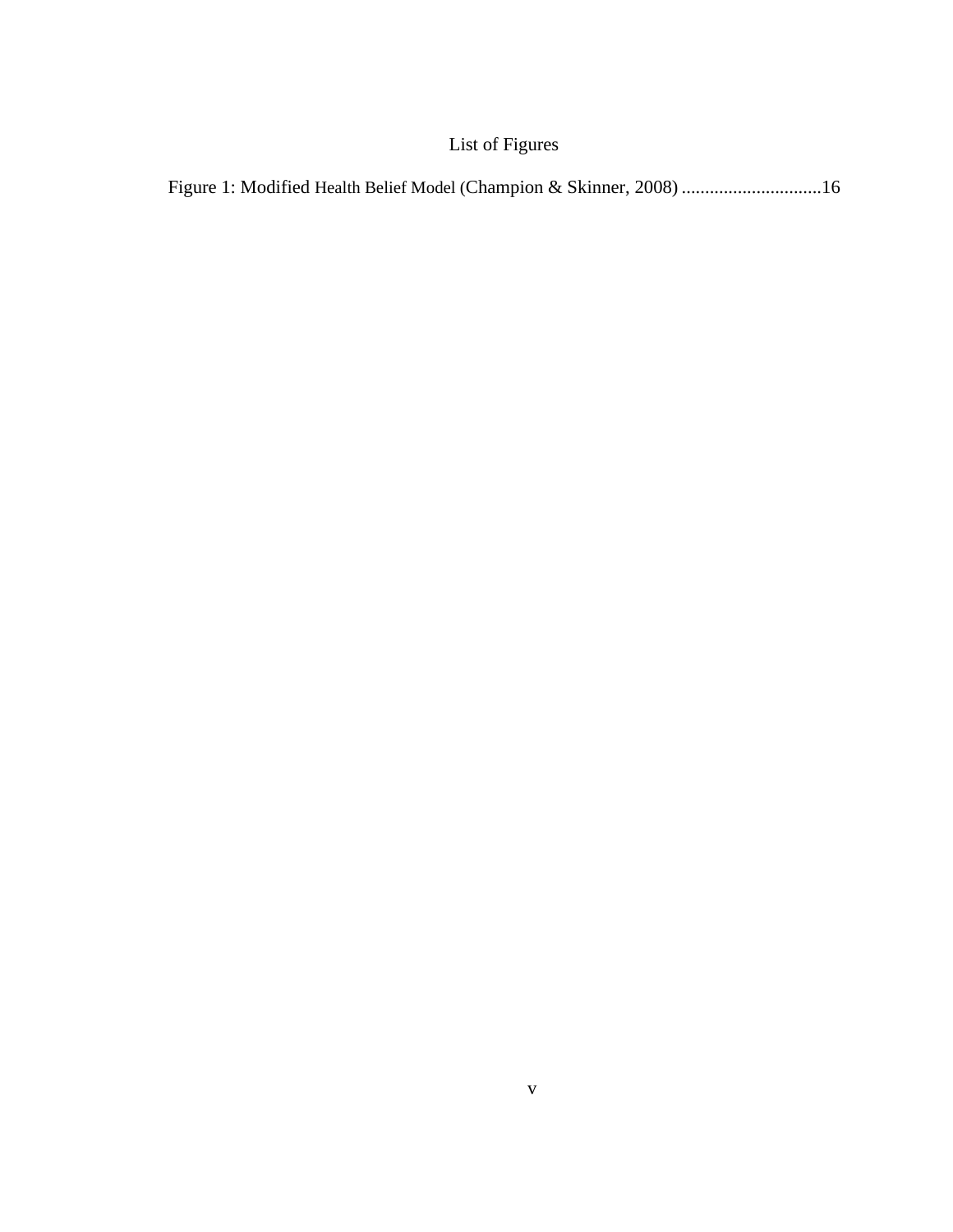<span id="page-12-0"></span>

|--|--|--|--|--|--|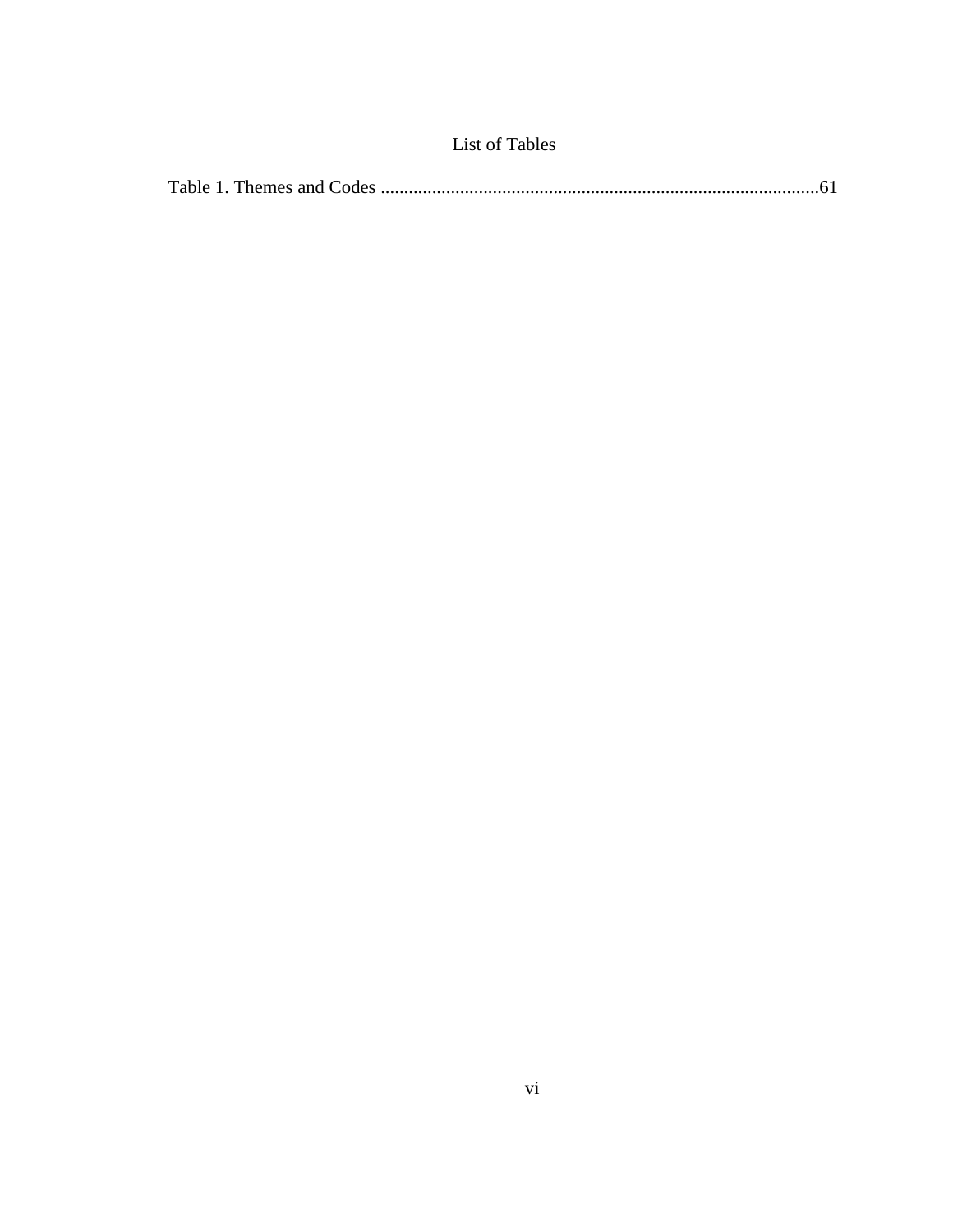#### Chapter 1: Introduction to the Study

#### **Introduction**

<span id="page-13-1"></span><span id="page-13-0"></span> Contraceptive services have been identified as an important tool for the reduction of maternal deaths, which calls for the implementation of strategies to improve the use of contraceptives. The use of modern contraceptives enables individuals and couples to plan their families, including the number of children they desire to have, and how to appropriately space and time their births (World Health Organization [WHO], 2016). Ghana is a developing country that promotes the use of contraceptives to aid individuals avoid unwanted pregnancies, thereby improving the health of women and children and controlling population explosion (Beson et al., 2018; Cleland et al., 2014). Studies have shown that women have challenges accessing modern contraception, or do not use it for a range of reasons including health concerns, social disapproval and partner opposition (Afriyie & Tarkang, 2019; Beson et al., 2018; WHO, 2018; Worku et al., 2019). Women in their reproductive age group (20 to 39 years) in the New Juaben Municipality suffer from consequences of unplanned pregnancies, despite the availability of contraceptive services in the Municipality.

 Reproductive-aged women constitute the main population with concerns on modern contraceptive usage in the municipality. The New Juaben Municipality is in the eastern part of Ghana and has a population of 183,727, representing 6.9% of the Eastern region's total population of 2,633,154 (Ghana Statistical Service [GSS], 2017). The municipality has a high female ratio of 51.7% and a total fertility rate of 2.4 (GSS, 2017);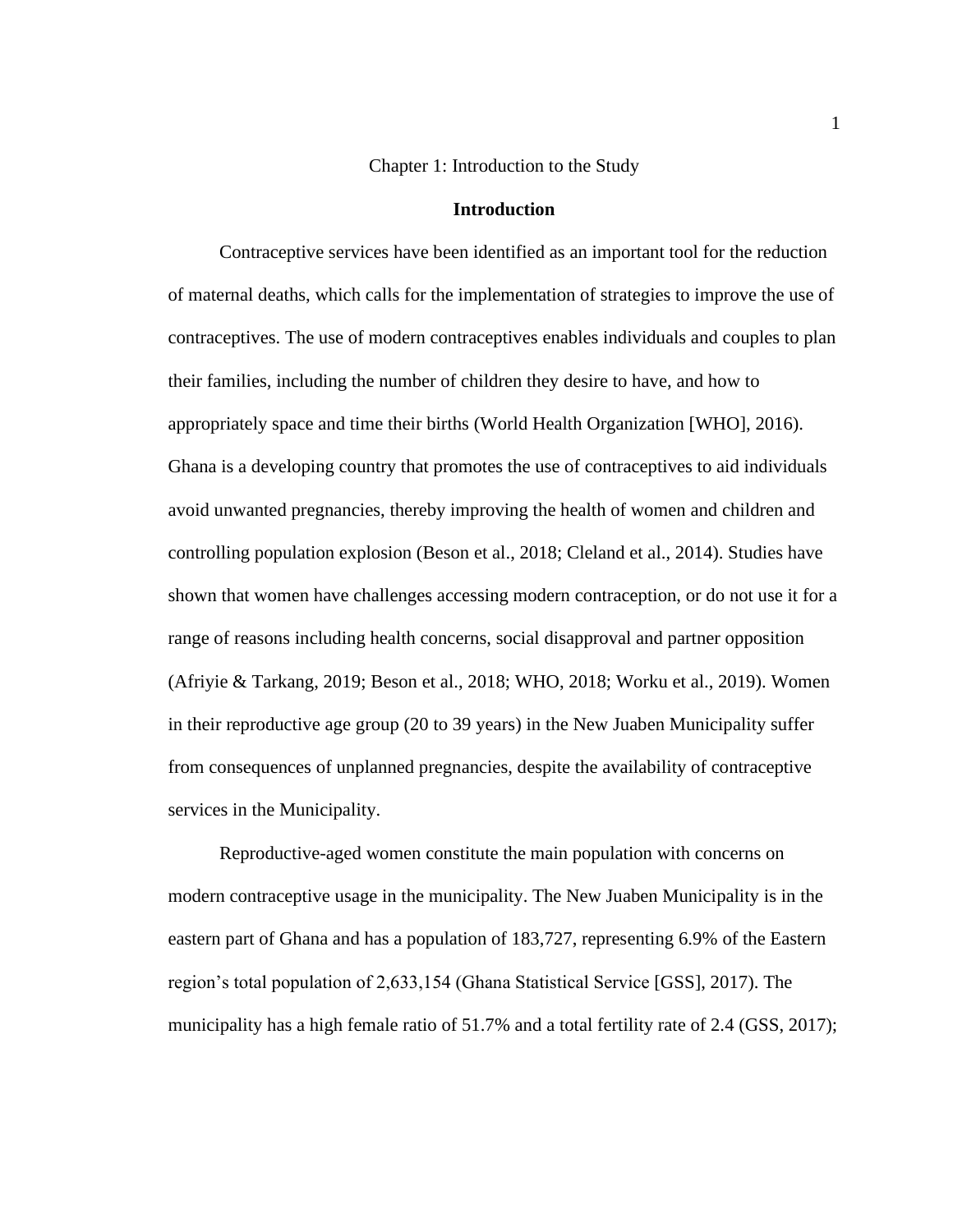as against the national rate of 3.9 (Ghana Maternal and Health Survey [GMHS], 2019). The annual report from the Reproductive and Child Health Unit of the eastern region shows a persistent decrease in the contraceptive acceptor rate, coupled with maternal deaths which are linked to unsafe abortion practices, and therefore limits the study to only women (Ghana Health Service [GHS], 2016). Maternal mortality remains high in the region despite the numerous interventions in place, such as providing access to essential reproductive health services like family planning, skilled attendance at childbirth, and emergency obstetric and neonatal care (GHS, 2016). Understanding the challenges faced by these reproductive age women in the use of modern contraceptives can contribute to reducing maternal mortality in the municipality.

 This chapter contains background information, problem statement, the purpose of study, research questions, conceptual framework, nature of the study, key definitions, assumptions, scope and delimitations, limitations, the significance of the study, and summary.

#### <span id="page-14-0"></span> **Background**

 The decrease in the contraceptive prevalence in the New Juaben Municipality is likely to continue due to the downward trend in the acceptance rate. Reproductive-age women in New Juaben Municipality forms the population most affected by modern contraceptive usage (Ghana Health Service Eastern Region Annual Report, 2016). The health of reproductive-age women in New Juaben Municipality is of great concern as no study has been done in the eastern part of Ghana regarding the perception, threats,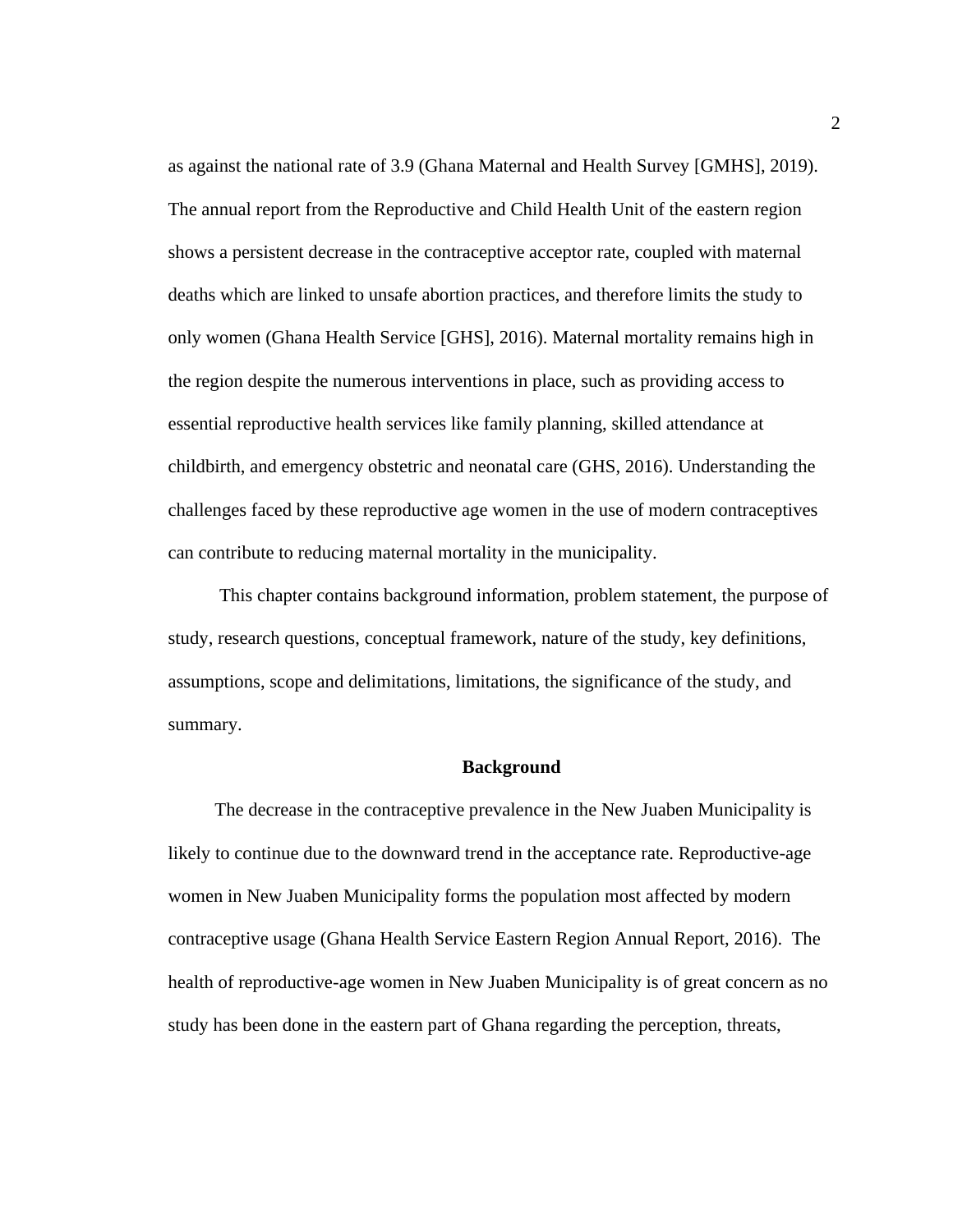barriers or challenges these women face in utilizing modern contraceptive services (Cohen et al., 2020; Mardi et al., 2018). Research studies into modern contraceptive usage needs to extend to other parts of the region to help address critical issues faced by users.

 Studies completed in other parts of the country have limited information on the challenges reproductive age women face in utilizing modern contraceptive services. Research in the southern and northern parts of Ghana has shown few barriers and misconceptions to contraceptive use among married women (Adongo et al., 2014; Azmat et al., 2015; Kahsay et al., 2018). A descriptive qualitative study was undertaken, using such strategies as in-depth interviews and focus group discussions, to seek the views of married community members on the nature and form of misconceptions they have about modern contraceptive use (Adongo et al., 2014; Kaniki, 2019). The results of the study showed some misconceptions about the use of contraceptives to include infertility, uterine fibroids, and cancer of the breast and cervix (Adongo et al., 2014; Kaniki, 2019). To effectively evaluate the contraceptive acceptance rate problem, it is important to understand the related challenges to improve the use of modern contraceptives in the New Juaben Municipality.

 In some studies outside Ghana researchers have found that implementing the use of contraceptives to promote reproductive health is challenging. For example, Ochako et al. (2015) and Hindin et al. (2014) determined the barriers to the use of contraceptives among young women in Kenya. The researchers revealed that the main barriers to the use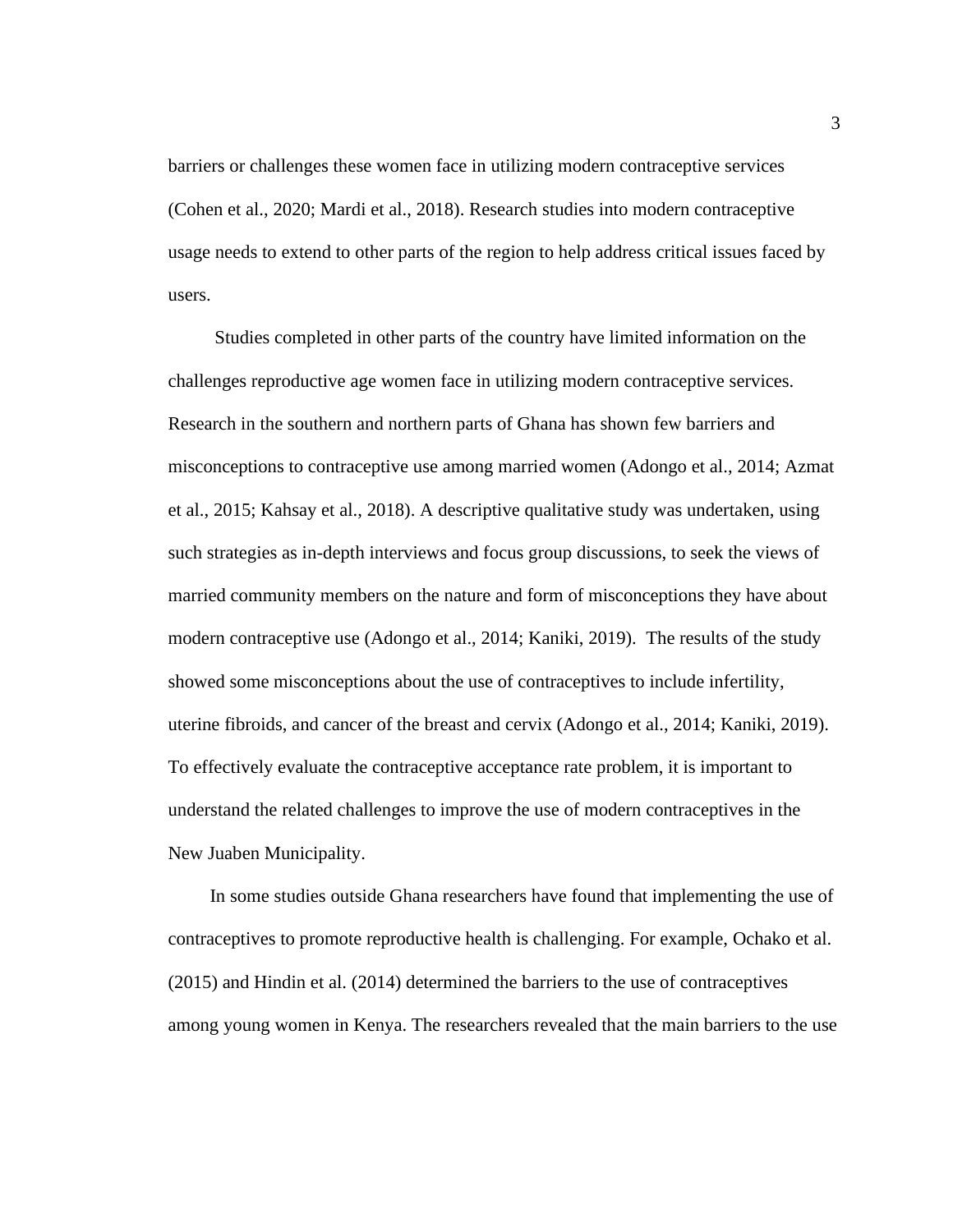of contraceptives among young women are myths and misperceptions that a particular method would render them infertile (Hindin et al., 2014; Ochako et al., 2015). Although the study was limited to barriers and drivers to the use of contraception, the study approach will help explore the perception, benefits, and challenges faced by reproductive-age women (20-39 years) concerning to the use of modern contraceptives (Asaolu et al., 2017; Mutumba et al., 2018; Nsubuga et al., 2016). It is imperative to research the perceived susceptibility to unplanned pregnancy, threats or severity in the nonuse of modern contraceptives, benefits in the use of modern contraceptives, perceived self-efficacy, and cues to action in the use of modern contraceptives. The barriers or challenges faced by women in the New Juaben Municipality of the eastern region of Ghana on the use of modern contraceptives will also be investigated to help reduce existing disparities and improve the use of modern contraceptives such as condoms, hormonals, intrauterine devices, and others.

#### <span id="page-16-0"></span> **Problem Statement**

 Many developing countries, including Ghana, have implemented the use of contraceptives as an important strategy for addressing the health of the population, as well as social and economic issues. Researchers have indicated that a high number of women would want to postpone childbearing for two or more years but are not using any contraceptive method (Bawah et al., 2019; GDHS, 2019; Guure et al., 2019), due to numerous challenges encountered by them (Atiglo & Codjoe, 2019; GSS, 2017). Unsafe abortion is a key proximate cause of maternal mortality in Ghana, and the associated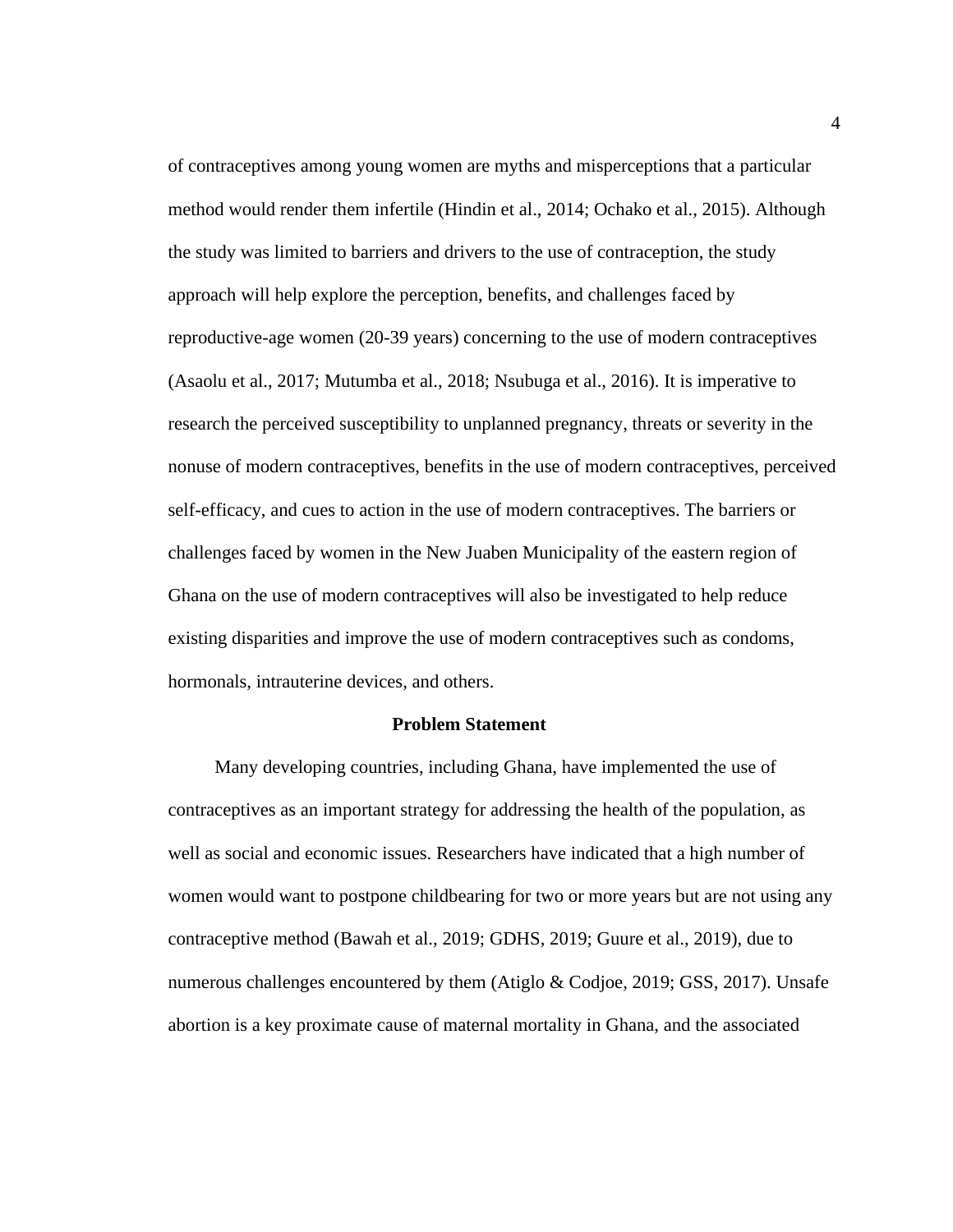complications have serious public health implications for the country. Ghana has recorded a 15% of maternal mortality because of unsafe abortion practices among women in the reproductive age group (15-49 years) during a national health survey (Ghana Maternal and Health Survey, 2019).

 Unintended pregnancy and its related consequences such as unsafe abortion result from the nonuse of contraceptives. The unmet need for contraception among married women aged 15-49 years in Ghana was estimated at 26.3%, whiles contraceptive prevalence rate was 30.8% in 2017 (GDHS, 2019). There is a decline in the use of modern contraceptives among reproductive-age women (20-39 years) in the eastern region between 2014 and 2016 (GSS, 2017), and the New Juaben Municipality of the eastern region of Ghana records a drop-in contraceptive prevalence rate despite the availability of contraceptive services in the health facilities (Reproductive and Child Health Unit Annual Report, 2020), which puts the health of the women and children at great risk. Despite the reproductive age range for women of between 15 and 49 years, the study limited the age group to 20-39 years. This is because data from the reproductive health unit indicate that women who patronize family planning services in the municipality are within the age group of 20 to 39 years.

 The consequences of nonuse of contraceptives include increased maternal mortality rate (Nettey et al., 2015). This has been identified as a major issue in the New Juaben Municipality where women often die from the consequences of unplanned pregnancies and specifically unsafe abortions. The problem to be addressed by this study is that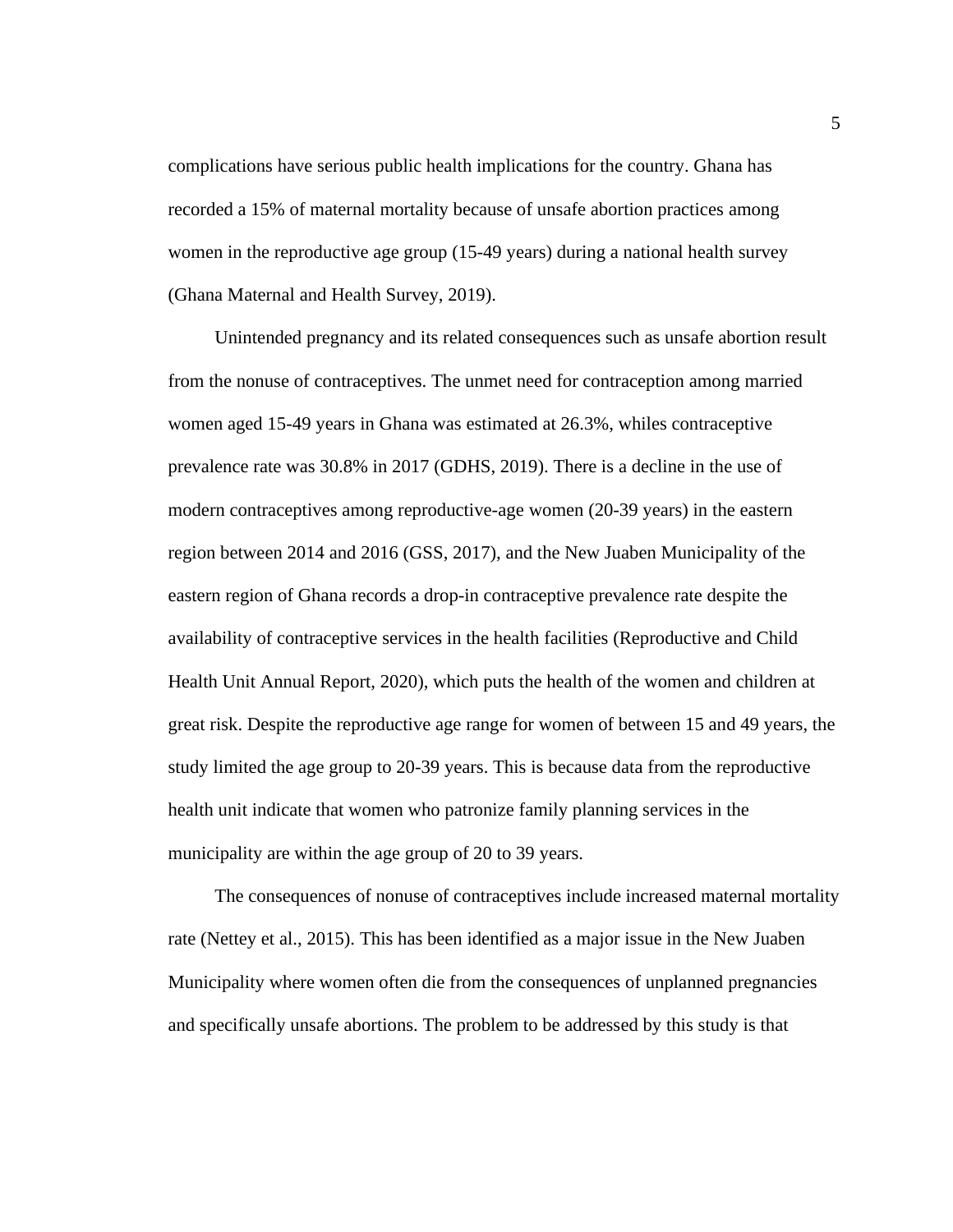reproductive-age women (20-39 years) living in the Municipality are not using modern contraceptives despite their availability in the health facilities. There is limited evidence on perception, threats, benefits, barriers, or challenges in the use of modern contraceptive methods in the New Juaben Municipality.

#### **Purpose of the Study**

<span id="page-18-0"></span>The purpose of this research study was to explore the perception, threats/severity to unplanned pregnancy, perceived benefits, barriers or challenges, self-efficacy, and cues to action in utilizing modern contraceptive methods to prevent maternal and neonatal deaths among reproductive-age women (20-39 years) in the New Juaben Municipality of the eastern region of Ghana. In doing a qualitative study a constructive paradigm will bring a deep understanding of the health behavior of women towards the use of modern contraceptives.

#### **Research Questions**

<span id="page-18-1"></span>The research questions for this study were:

Research Question 1: How do reproductive-age women  $(20 – 39$  years) in the New Juaben Municipality perceive the use of modern contraceptives (hormonals, condoms, lactational amenorrhea method, intrauterine device, sterilization)?

Research Question 1a: How do reproductive-age women (20-39 years) in the New Juaben Municipality perceive hormonal usage?

Research Question 1b: How do reproductive-age women (20-39 years) in the New Juaben Municipality perceive condoms usage?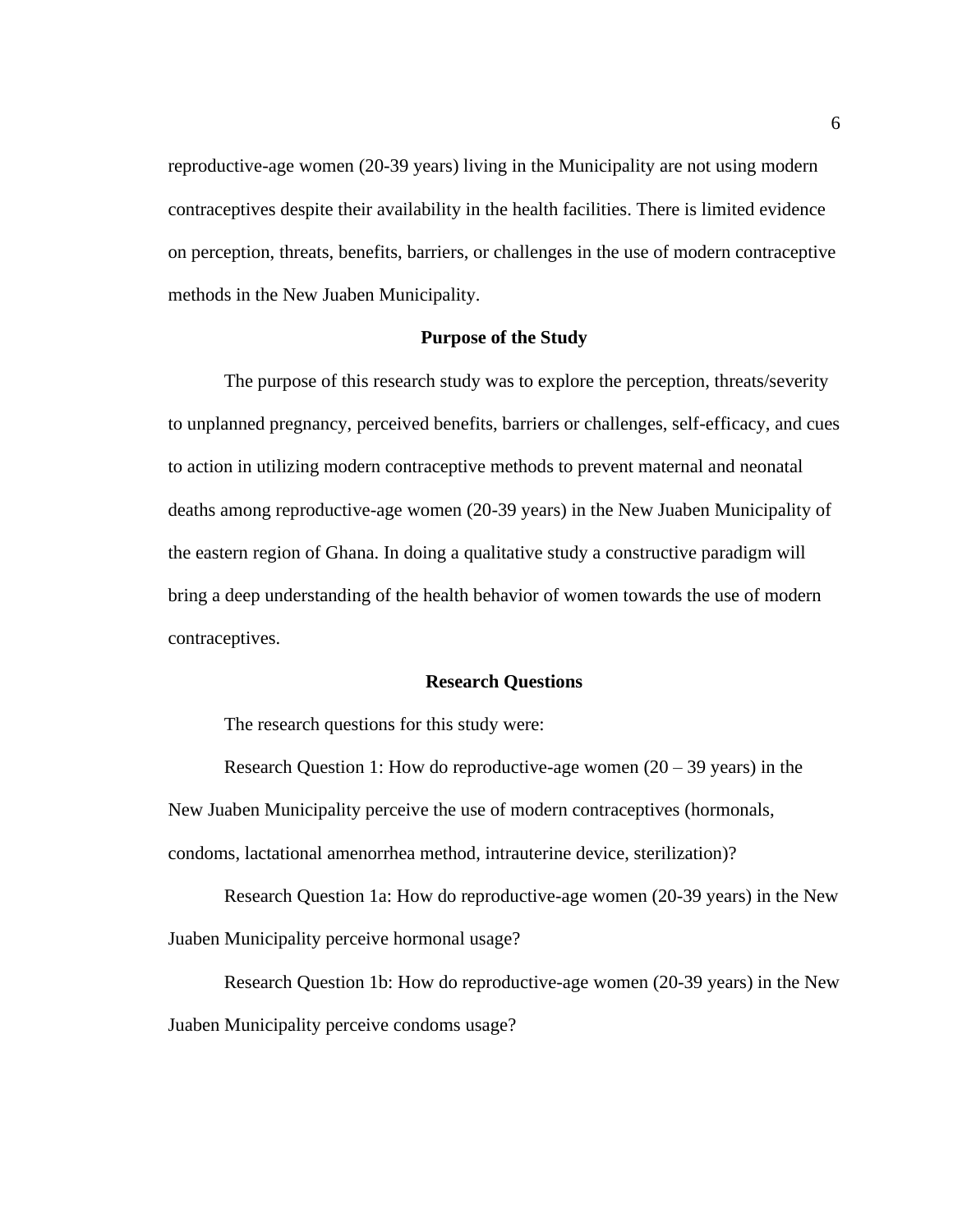Research Question 1c: How do reproductive-age women (20-39 years) in the New Juaben Municipality perceive lactational amenorrhea method usage?

Research Question 1d: How do reproductive-age women (20-39 years) in the New Juaben Municipality perceive intrauterine device usage?

Research Question 1e: How do reproductive-age women (20-39 years) in the New Juaben Municipality perceive sterilization usage?

Research Question 2: What are the benefits and cues to the action of reproductiveage women (20-39 years) in the New Juaben Municipality to use modern contraception?

Research Question 3: What are the perceived threats, barriers, or challenges in the use of modern contraceptives by reproductive-age women (20-39 years) in the New Juaben Municipality?

#### **Conceptual Framework**

<span id="page-19-0"></span> The conceptual framework that was used for the research study is the health belief model (HBM), and it formed the basis for the literature review and research questions. The HBM was developed in the 1950s by social scientists, who worked at the United States public health services, and they used this model to help explain the failure of people participating in programs to prevent and detect diseases (Rosenstock, 1974). The HBM is a health behavior theory that can be linked to issues of health practices such as the use of contraceptives (Kahsay et al., 2018; Kesley, 2016). Utilizing a modern contraceptive method can be described as a health behavior which is based on certain perceptions, such as the potential consequences of terminating an unwanted pregnancy,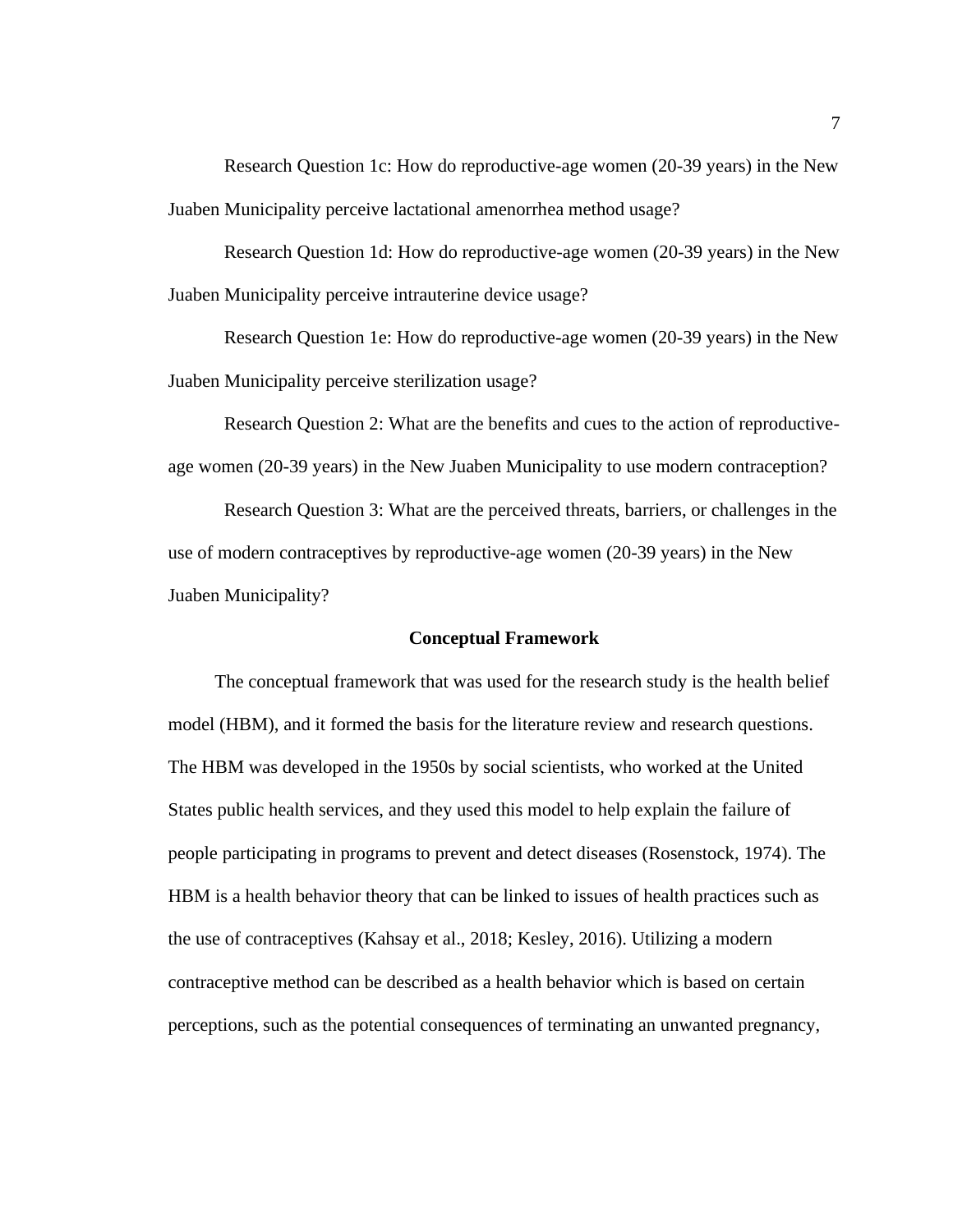and a person's susceptibility to complications that may arise from an illegal or unsafe abortion.

 The HBM involves six main constructs and it focuses on perceived susceptibility to unwanted pregnancy, perceived threat/severity, perceived benefits, perceived barriers, perceived self-efficacy, and cues to action (Champion & Skinner, 2008; Eldredge et al., 2016; Janz & Berker, 1984; Rosenstock, 1974). In applying this model, an assessment is made on the person's readiness or nonreadiness to comply and practice preventive health care. Normally, a person assesses the potential threat that can be caused by a health problem or health issue and determines the benefits or actions that can be taken to reduce the health threat. Other perceptions of adopting a health behavior include the benefits to be derived, as well as the barriers to be encountered (Kahsay et al., 2018).

 The constructs of the HBM have are also used to identify the contraceptive behavior of people in a diverse context. One of the studies used the HBM to describe how women who experience unmet needs for family planning encounter constraining factors that set a barrier between their preferences on the number and timing of their pregnancies or births (Kahsay et al., 2018). This HBM framework identifies the potential barriers and cues to action in the use of contraceptives. When the women are faced with barriers to the use of contraceptives, their ability to avoid unintended pregnancy is reticent (Kahsay et al., 2018; Sedgh et al., 2016). For instance, WHO relates the barriers of contraception to health concerns, as well as social disapproval (WHO, 2018). The HBM is expected to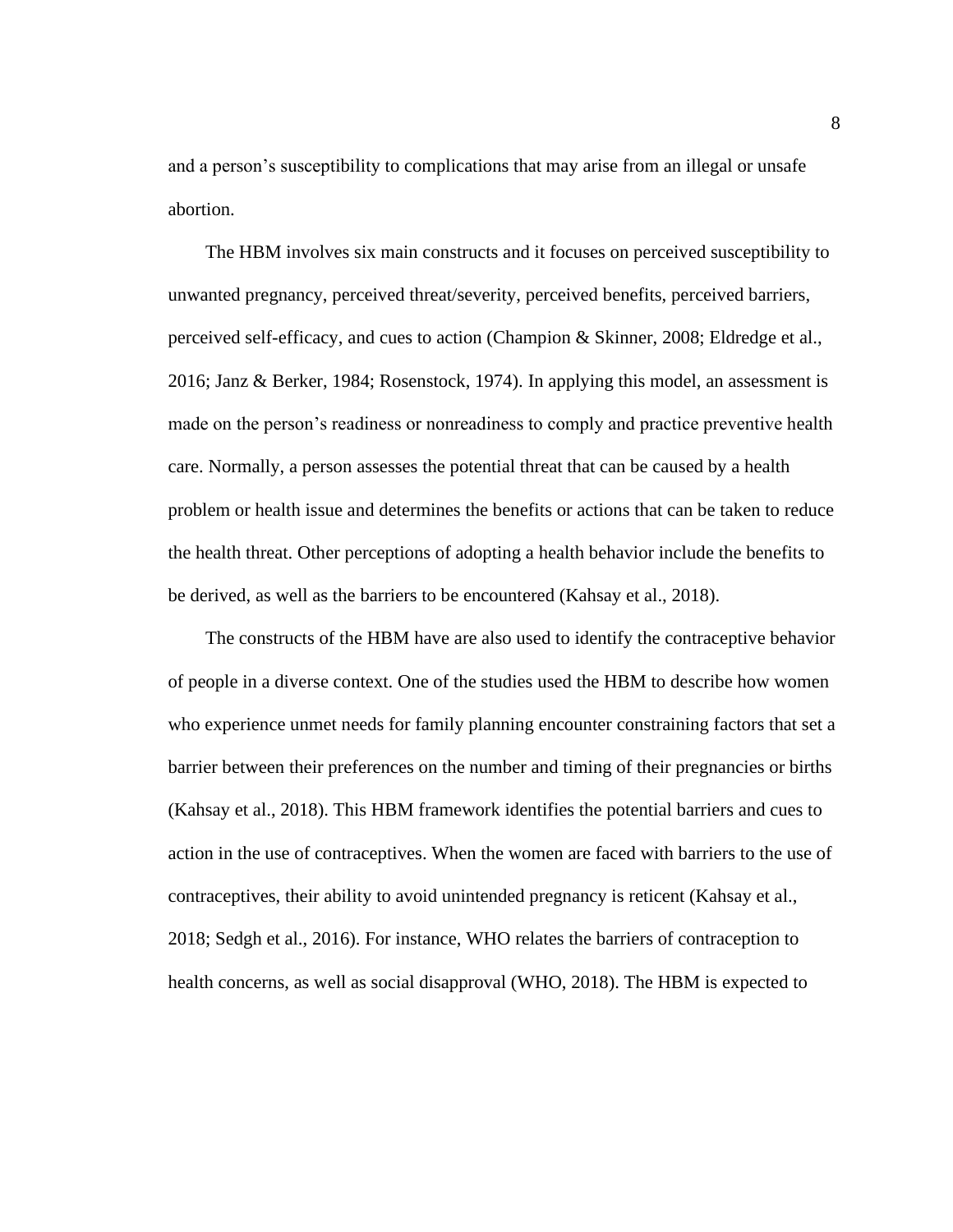help identify the internal and external stimuli that trigger a perceived threat to pregnancy and facilitate the decision of using contraception to address the threat.

#### **Nature of Study**

<span id="page-21-0"></span> A qualitative research design was used to explore the overall perceptions and experiences in the use of modern contraceptives among reproductive-age women (20-39 years) in the New Juaben Municipality. A basic qualitative approach was appropriate for this study because it allowed study participants to interpret their experiences and express their concerns or challenges on the use of modern contraceptives (Creswell, 2014; Rudestam & Newton, 2015). It also helped to fill the gap in the literature on knowledge on the perceptions and challenges to the use of modern contraceptives among reproductive-age women in the municipality. A purposive sampling approach was used to recruit study participants. The research method included the use of in-depth, phone interviews with reproductive-age women (20-39 years) in the New Juaben Municipality. The interviews were guided by open-ended questions which allowed participants to share their views. A digital recording device was used to record the interview, which was later transcribed. Data were interpreted and organized per the themes that emerged.

#### **Operational Definitions**

<span id="page-21-1"></span>The following definitions are used specifically for this study:

*Family planning:* Applies to the technique of spacing births or preventing unwanted pregnancy (WHO, 2018).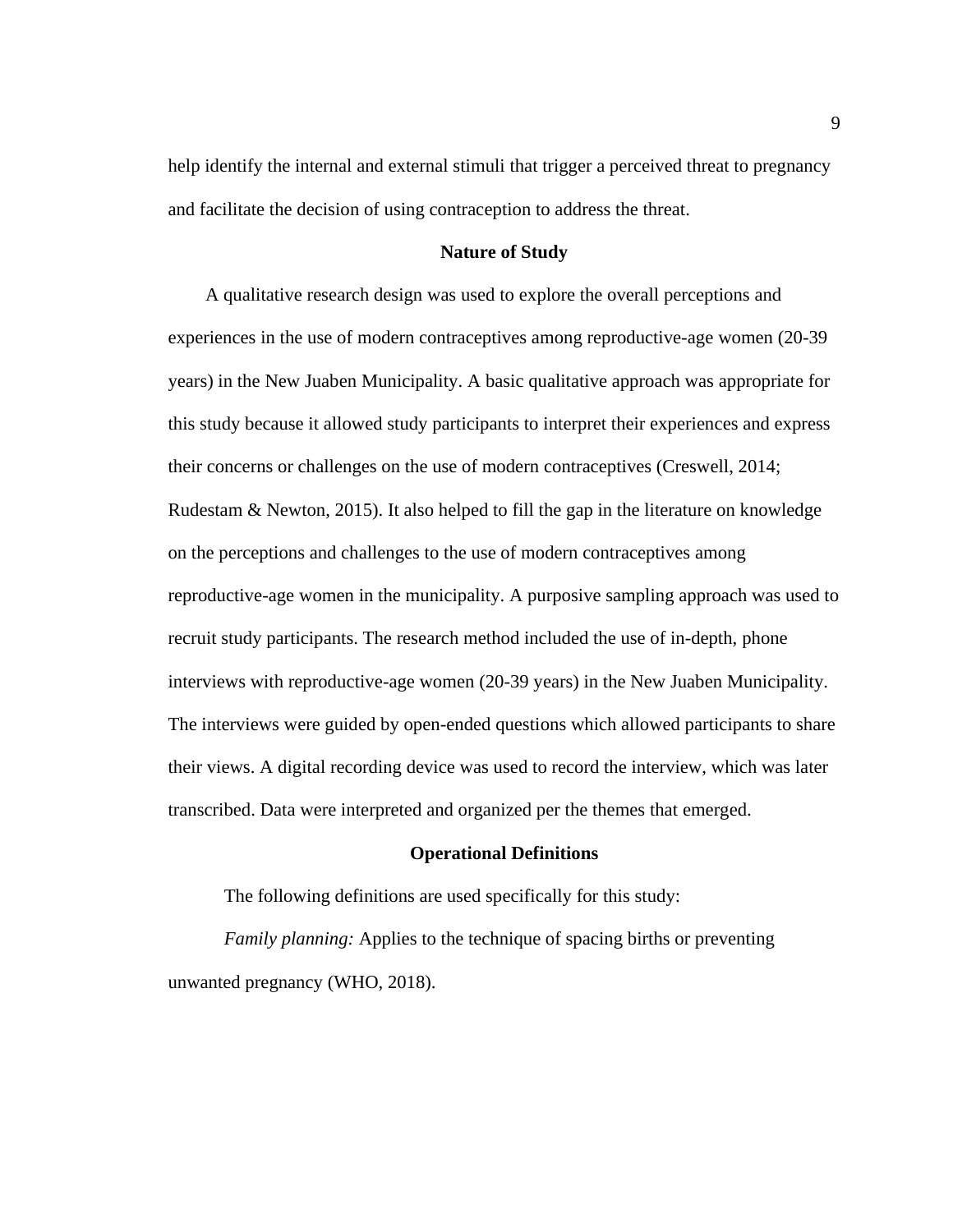*Modern contraceptives*: Applies to family planning methods including hormonal, condoms, lactational amenorrhea method, intrauterine device, and sterilization (WHO, 2018).

*Reproductive age group*: My construct of reproductive age group refers to women who are sexually active and are at risk of unplanned pregnancy (WHO, 2018).

#### **Assumptions**

<span id="page-22-0"></span> Various assumptions were made in this study which were deemed relevant and appropriate. Although contraceptive services are offered to both men and women, the population that mostly utilized the service were women in their reproductive-age group. It was assumed that women in their reproductive age group (20-39 years) are fertile and sexually active, and they would be a good representation of the study population. Another assumption was that participants would be purposely selected, and voluntarily participate in this study, and they would answer all questions honestly.

#### **Scope and Delimitations**

<span id="page-22-1"></span> Reproductive-age women (20-39 years) in the New Juaben Municipality were targeted for the study. They were fertile and sexually active, and they were expected to provide the needed information towards achieving the set objectives of the study. The selected age range fell within the recommended reproductive-age group by WHO, and this guided the inclusion criteria for the study (WHO, 2018). The selected research participants were able to provide valuable information on the contraceptive utilization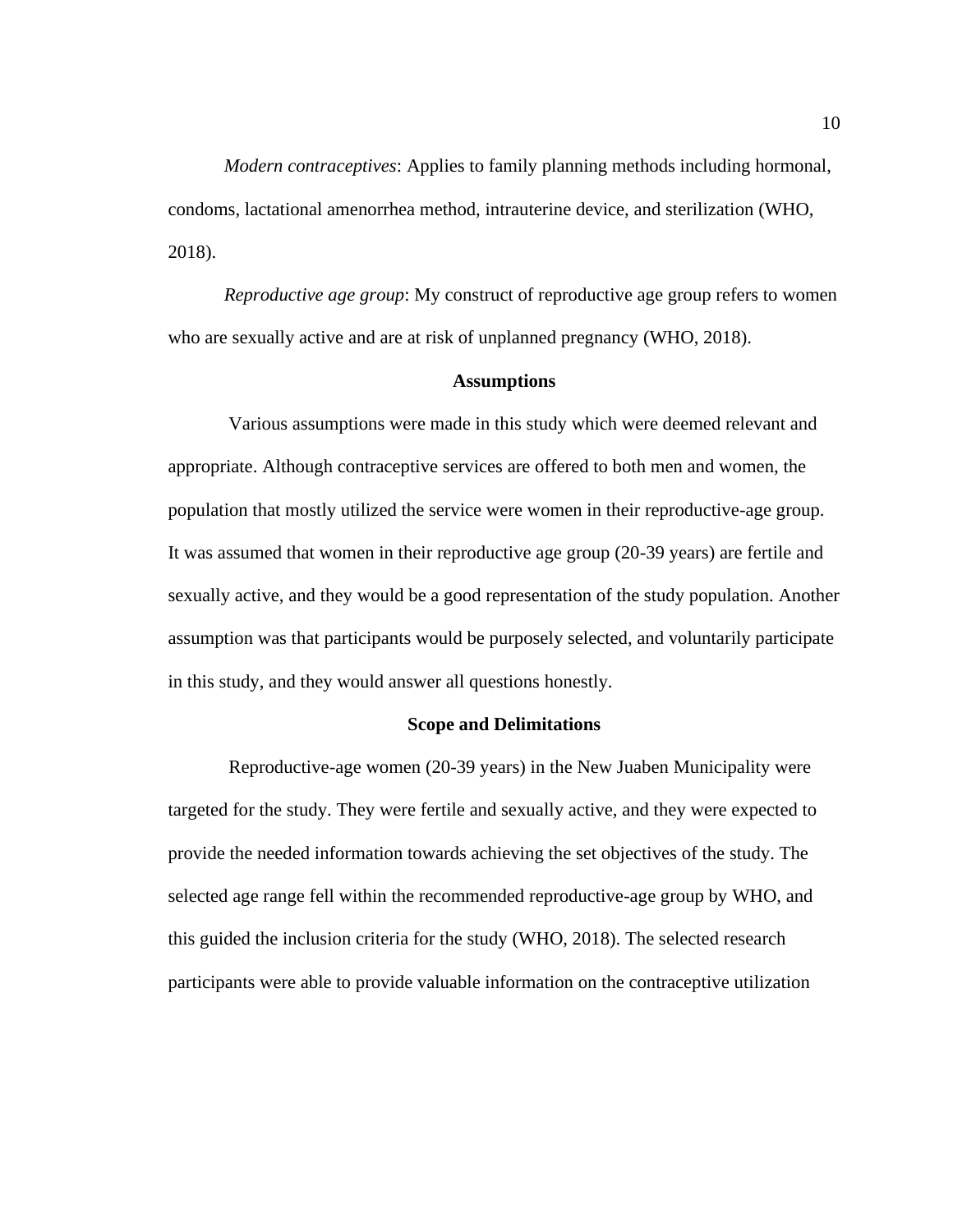challenges faced by reproductive-age women (20-39 years) in New Juaben Municipality, Ghana.

 Participants were purposely selected based on their age, residence, reproductiveage women who have knowledge on, or ever used contraceptives, and their consent to be a part of the study. Their sociodemographic data helped to do the selection. I personally approached the participants and interviewed them to know their age, where they reside, and whether they have used a contraceptive before. Participants were briefed on the research and interview procedures, and they also signed consents forms to indicate their readiness to partake in the study. An arrangement was then made to schedule a phone interview because of COVID-19 pandemic situation. The study was guided by the HBM to address constructs that have not been broadly investigated.

#### **Limitations**

<span id="page-23-0"></span> Being a qualitative study, a limited number of respondents were interviewed, so the study results may not be generalizable to other groups or populations. To address this limitation, I ensured that participants who met the inclusion criteria were interviewed, to get accurate and honest responses. I also applied the principle of saturation to ensure that the sample produced similar and accurate answers. Another anticipated challenge was the time that had to be devoted to select the right participants, making sure that they fall within the selected age range.

 A possible limitation to the study was the reluctance of some participants to share their views (Mermelstein & Plax, 2016), and the feeling that their opinions may not be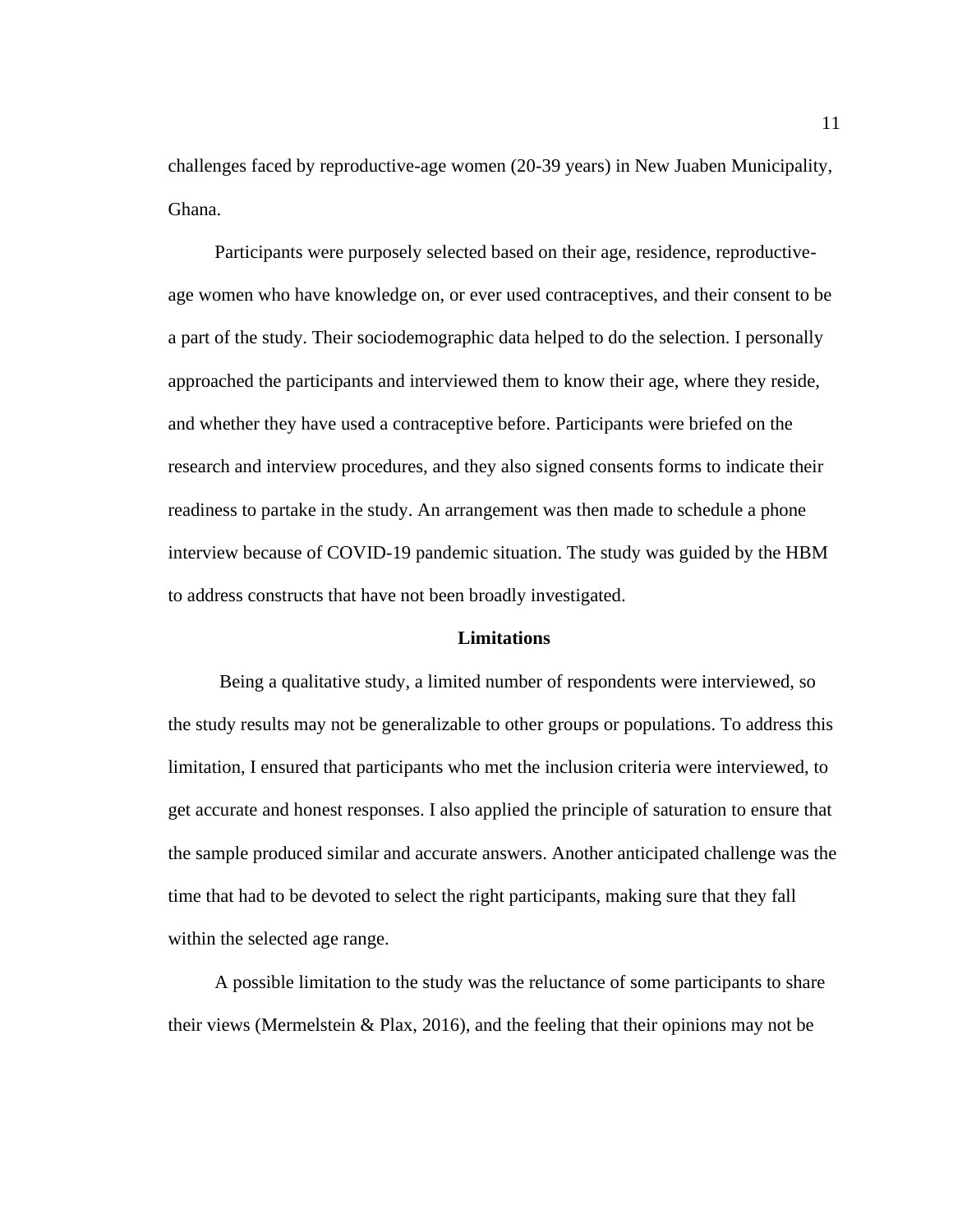valuable. Efforts to minimize this limitation was by explaining to participants about the importance of them contributing to the study. Participants were assured of confidentiality by ensuring that the phone interview was conducted in privacy and their identity kept private throughout the study. I explained the research study to the participants, and l informed them that they fall within the reproductive age range needed for the study, and they also have reproductive rights to take part and contribute to the study.

#### **Significance of the Study**

<span id="page-24-0"></span> The research project is very important because it is geared towards identifying the perceptions of modern contraceptive usage and contribute to ways of improving the acceptance of modern contraceptives among reproductive-age women (20-39 years) in the New Juaben Municipality, thereby improving maternal and child health. Improving the reproductive health of women in developing countries has been linked to the effective practice of fertility control, such as accessibility to modern contraceptive services (Debebe et al., 2017). There is, therefore, the need to work towards improving modern contraceptive use in the New Juaben Municipality of the eastern region of Ghana. The preventable maternal and neonatal deaths in the New Juaben Municipality of the eastern region of Ghana include 22% of pregnancy-related deaths or deaths resulting from unplanned pregnancy among reproductive-age women (GSS, 2017). The role of the researcher is to identify a roadmap intended to curtail maternal and neonatal deaths through improvement in reproductive health programs such as the use of modern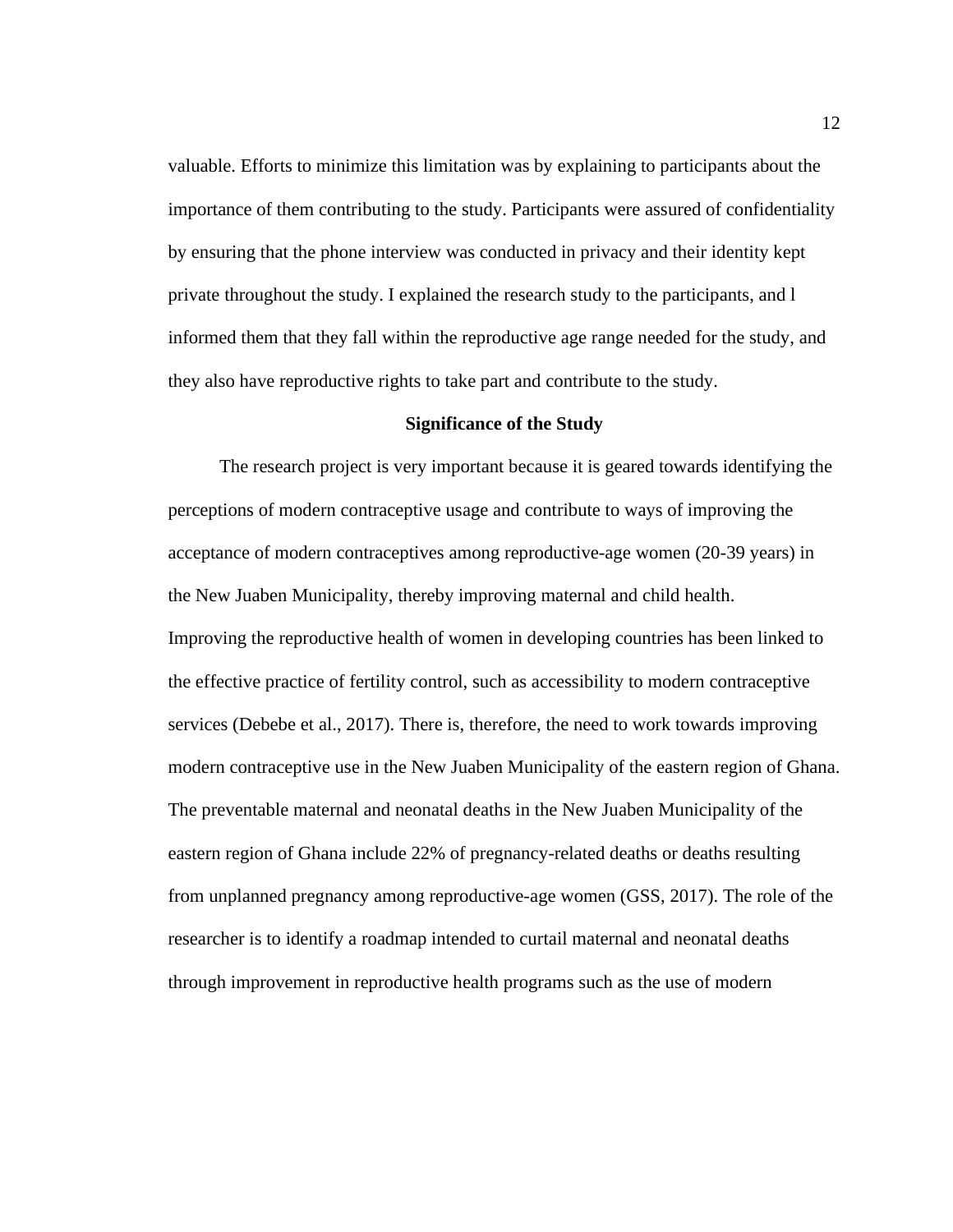contraceptives. Data gathered from research participants will also present an understanding of the perceptions and obstacles to using modern contraceptives.

 Understanding the perception of contraceptive utilization will contribute to the reformation of policies and improve interventions for this group of women to increase the use of modern contraceptives, and subsequently, promote the use of contraceptives in the Municipality. Promoting modern contraceptive usage may result in the creation of healthier families, communities, and nations (Global Health Program, 2012); which is a key objective in public health. Reproductive-age women may access contraceptive services to be able to enjoy its numerous benefits associated with the user. The reproductive-age women may feel empowered to contribute to improving the use of modern contraceptives, thereby improving the health of other women in the Municipality. Findings from this study will also be shared or communicated to the Reproductive Health Unit of the New Juaben Municipality and the participants themselves.

#### **Summary**

<span id="page-25-0"></span> The use of modern contraceptives has been widely accepted in Ghana as a strategy to reduce maternal mortality and promote reproductive health, but the New Juaben Municipality of the eastern region of Ghana experiences a low contraceptive usage among the reproductive-age women (20- 39 years). This has called for an inquiry into the perceptions and challenges associated with the use of modern contraceptives among the reproductive-age women, using a qualitative phenomenological study. This chapter describes the background information on the use of modern contraceptives and public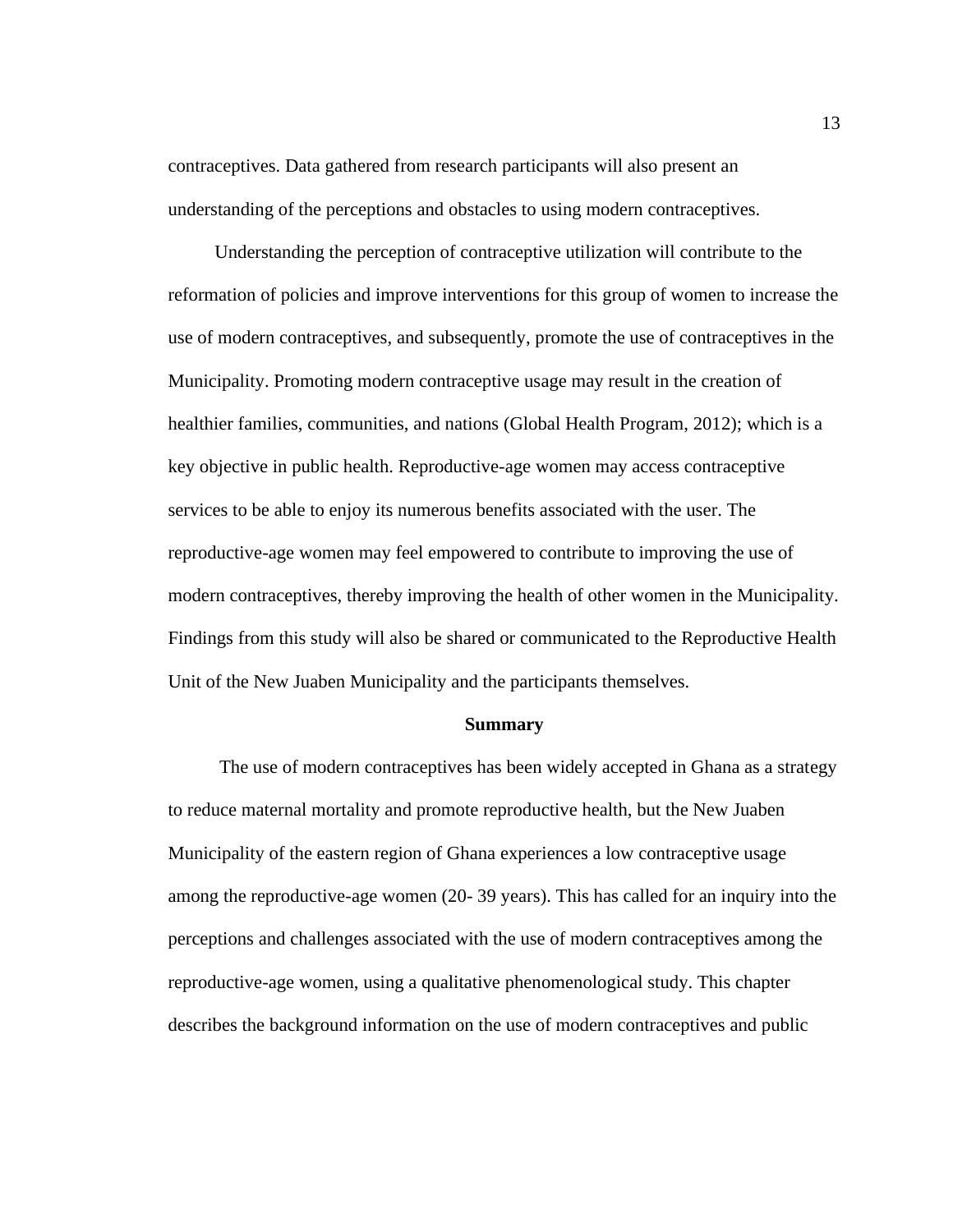health importance. This study used the HBM framework and relevant literature which are described in Chapter 2.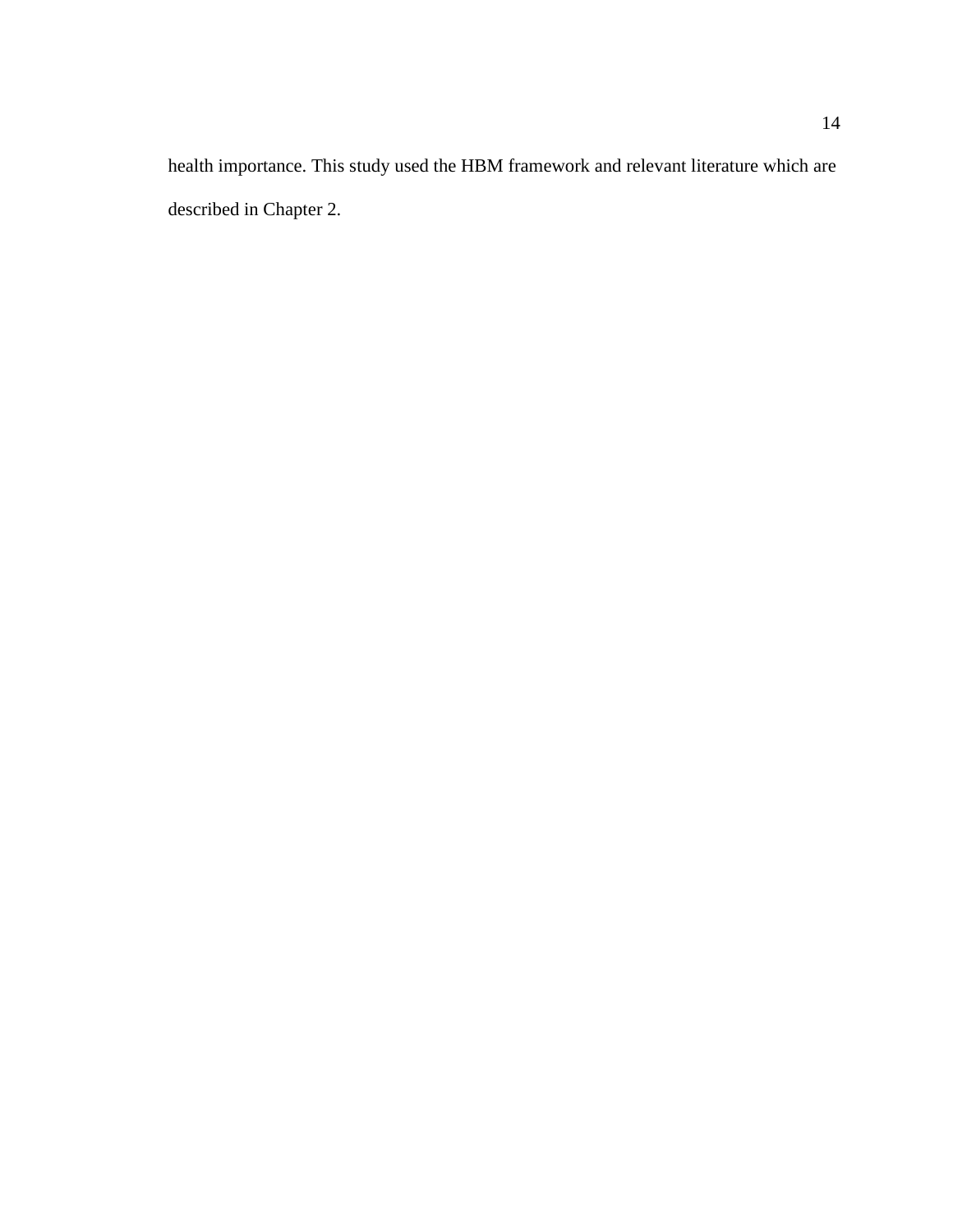#### Chapter 2: Literature Review

#### **Introduction**

<span id="page-27-1"></span><span id="page-27-0"></span> Contraceptives are used globally to space or limit pregnancies, and they are categorized into modern and traditional methods. The use of modern contraceptives can be considered as one of the most important health interventions that enable women to plan their births and determine the number of children to have (WHO, 2018). The New Juaben Municipality of the eastern region of Ghana has readily available family planning services (FP) and modern contraceptive methods, but there is a record of low utilization of the contraceptive services among the women in the Municipality, often resulting in high maternal mortality which is linked to complications of unplanned pregnancies (Reproductive and Child Health Unit Annual Report, 2019). The purpose of this research study was to explore the perceptions associated with the use and nonuse of modern contraceptives and identify the challenges faced by reproductive-age women (20-39 years) in New Juaben Municipality in utilizing modern contraceptives.

 Data gathered from Ghana and across the globe indicates some knowledge gaps in understanding the low utilization of modern contraception despite the availability of family planning services. WHO (2016) reported an estimated 225 million women of reproductive-age in developing countries are not using any modern contraceptive method despite their desire to delay or stop childbearing. The contraceptive prevalence rate in sub-Saharan Africa ranged from 23.6% to 28.5% between 2008 and 2015, compared to 66.7% in Latin America and the Caribbean (WHO, 2016). This was an indication that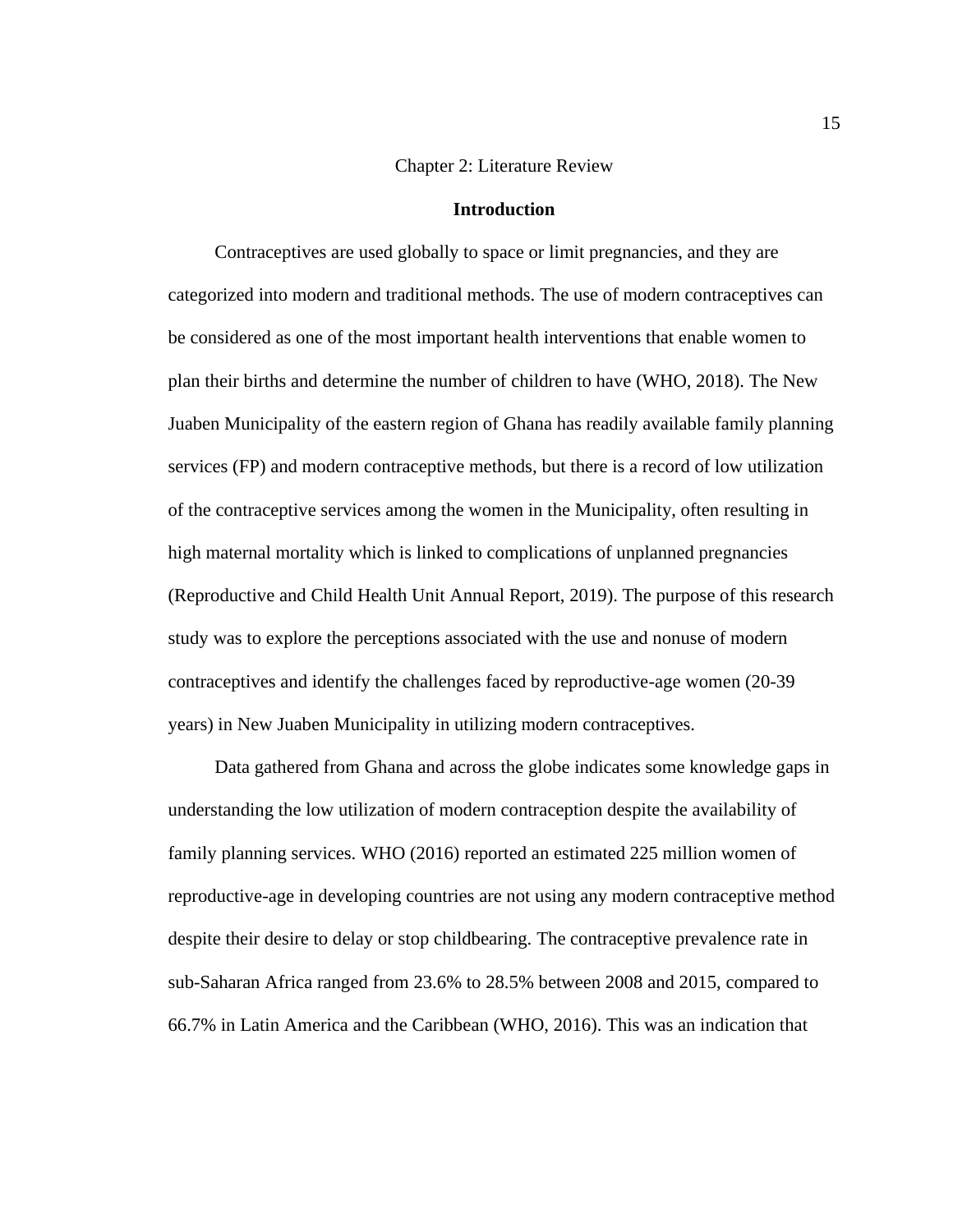contraceptive use in sub-Saharan Africa is low, whereby many women become pregnant without having any previous plans or desire to increase their family size (Kahsay et al., 2018; Sedgh et al., 2014). The New Juaben Municipality of the eastern region of Ghana was facing a similar challenge of low contraceptive prevalence rate, which was addressed in this research study.

 Despite the wide range of contraceptive methods made available to women, there are still records of low usage with increasing reports of unintended pregnancies and unsafe abortions. The use of modern contraceptive methods prevents unplanned pregnancies and unsafe abortions, reduce infant mortality, prevent pregnancy-related health risks in women, and slows population growth, and promotes the health of the population (Beson et al., 2018; WHO, 2018). Contraceptive usage allows for the spacing of pregnancies and delays in pregnancies, especially in young women who are at risk of health problems and death from early childbearing (Beson et al., 2018; WHO, 2018). In a recent report WHO (2018) found contraceptive use has increased in many parts of the world, but there are still over 200 million women of reproductive age in developing countries who are not using a modern contraceptive method but would want to avoid pregnancy (Sedgh et al., 2014; WHO, 2018). Despite the gains in contraceptive prevalence rates, indicators are showing slow progress in the uptake of contraceptives, especially in sub-Saharan Africa (Obwoya et al., 2018). It is therefore important to understand the existing gap between contraceptives availability and its utilization.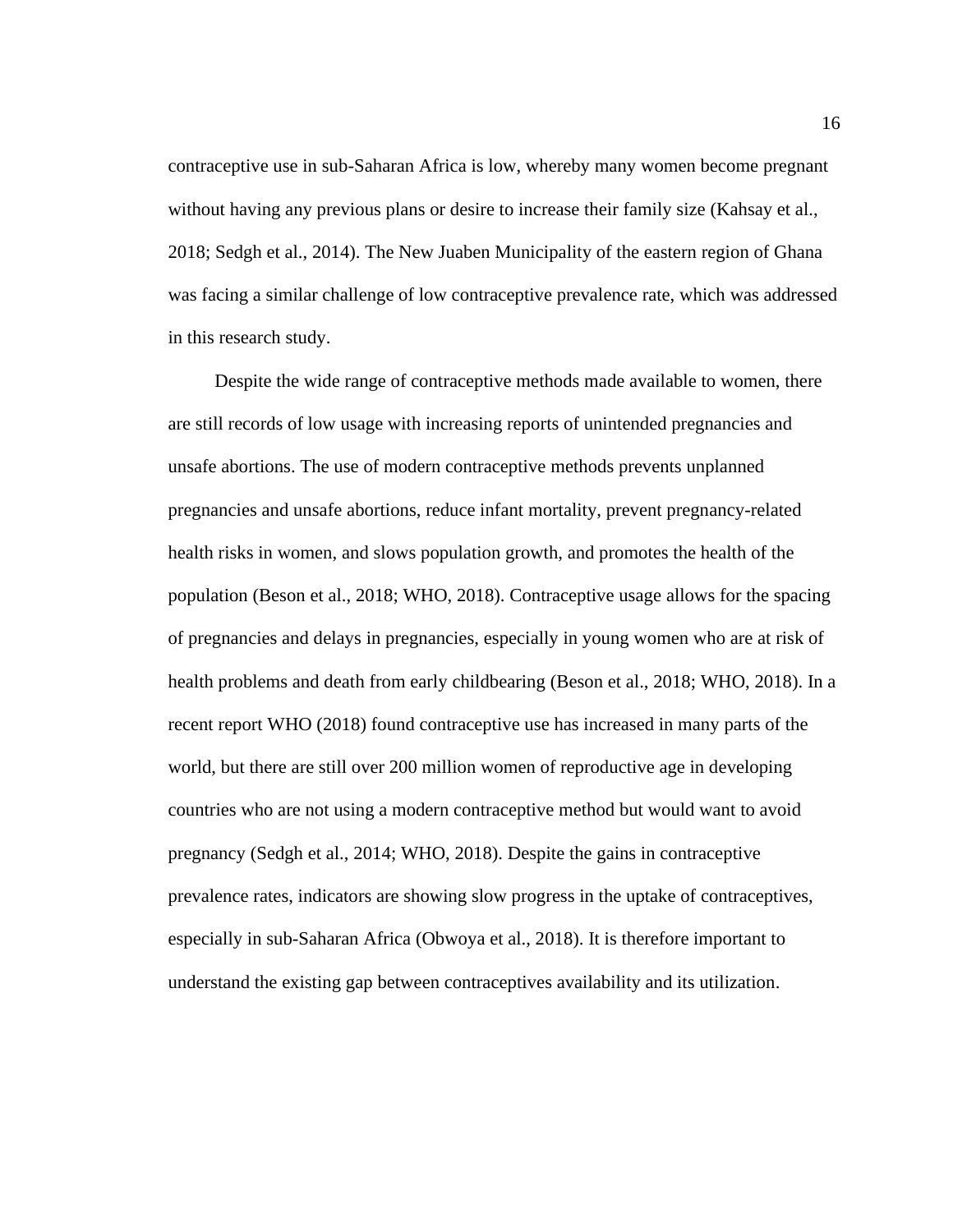Prevention of unplanned pregnancy has been compared with disease prevention programs and there seems to be a difference in the value or urgency for contraceptive services. This can be related to the fact that there are women who do not have the desire to have children although they are sexually active, but doing nothing to fulfill this desire of avoiding pregnancy or postponing future births (Cleland et al., 2014; Johnson-Mallard et al., 2017). Approximately 70% of unwanted pregnancy is associated with nonuse or discontinuation in the use of contraceptives among women wishing to avoid pregnancy (Cleland et al., 2014; Sedgh et al, 2014). The root cause of the unmet need for family planning has been attributed to lack of access to services with an emphasis on physical proximity, lack of knowledge or ignorance of methods, fear of side effects, husband's disapproval, among many others (Machiyama et al., 2017). This chapter discusses the related literature on various contraceptive methods and factors associated with their usage among reproductive-age women, which will be compared with findings from this study.

#### <span id="page-29-0"></span>**Literature Search Strategy**

 Databases used included PubMed, Google Scholar, and CINAHL. I also used the Walden University Library as a research resource. Keywords such as "types of contraceptives (hormonal, condoms, lactational amenorrhea, basal body temperature, intrauterine device, and sterilization)", "contraceptives utilization", "reproductive-age women" and "health belief model" were used for the search. The review was organized into the description of the various modern contraceptive methods, and according to the constructs of the HBM.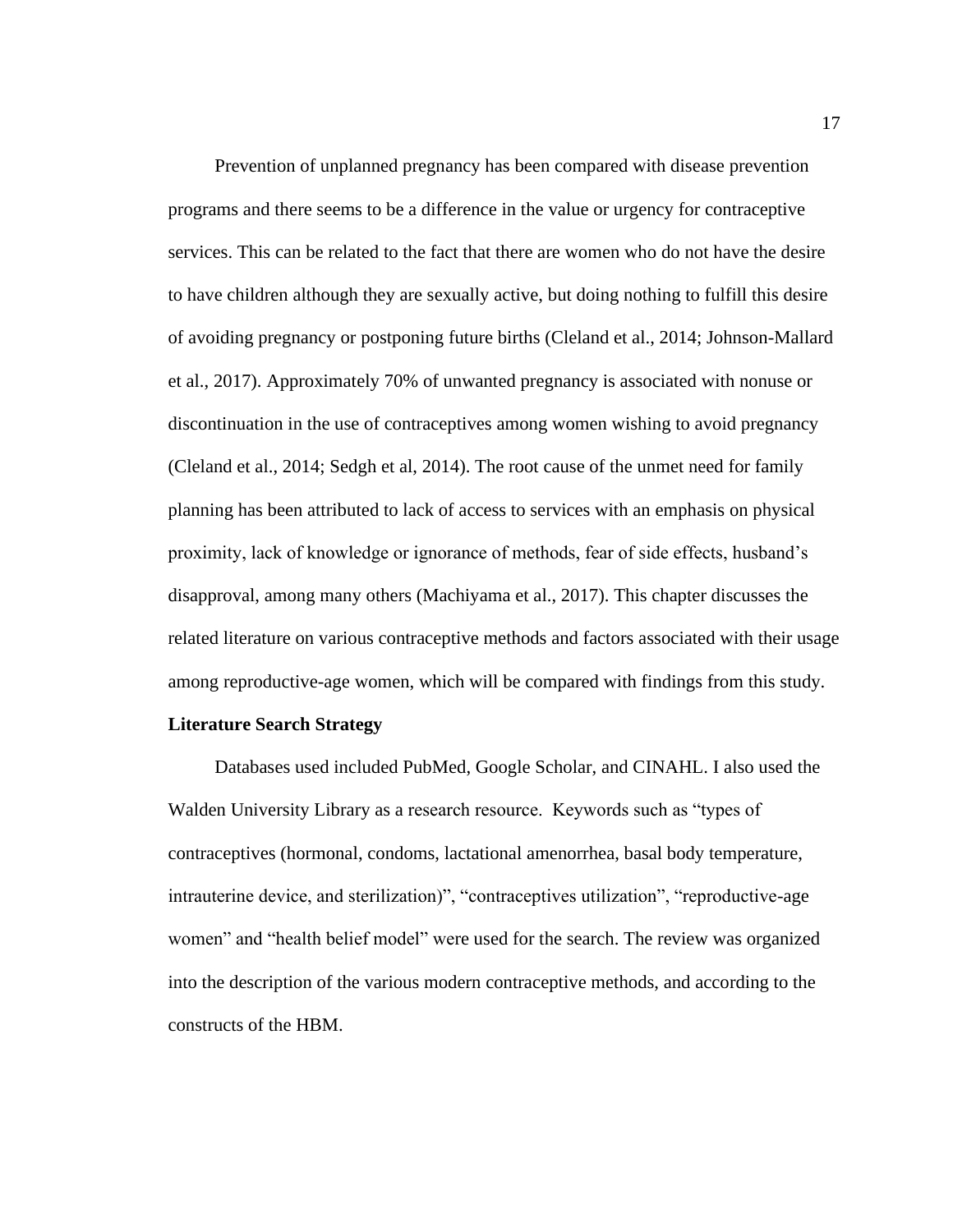## <span id="page-30-0"></span>**The Health Belief Model**

 The HBM is a health behavior model that helps determine factors influencing the use of modern contraceptives. Researchers indicated that individual factors account for the use or nonuse of modern contraceptives, hence the application of the HBM to assess the factors associated with modern contraceptives utilization (Kahsay et al., 2018). Also included in this chapter is a review of literature related to key reproductive health concepts. The description of the HBM is presented below. The HBM constructs of the model are in line with the specific objectives of the study. Additionally, it is widely used in determining factors influencing the use of modern contraceptives in other locales (Kahsay et al., 2018).

### **Figure 1**

*Modified Health Belief Model (Champion & Skinner, 2008).* 

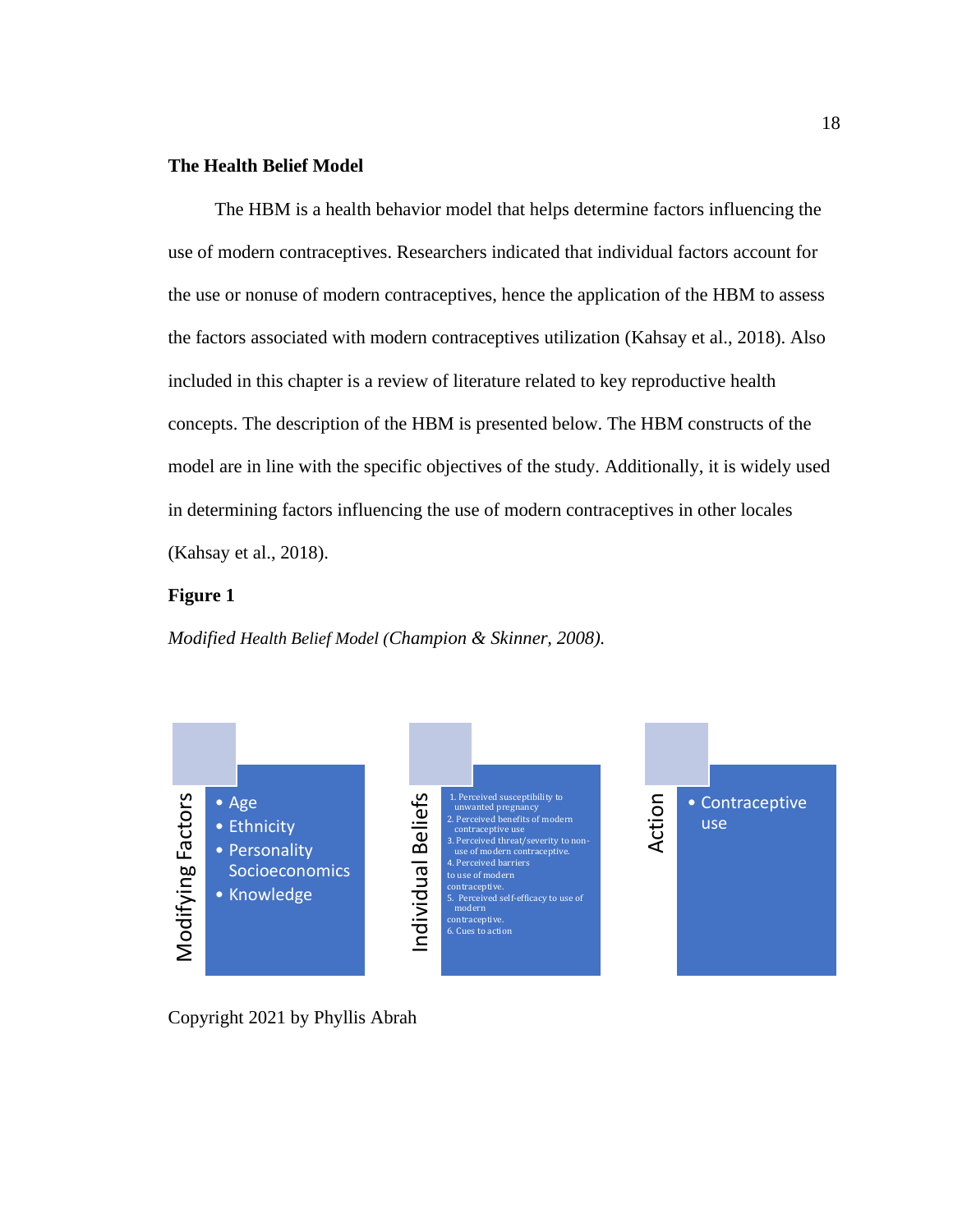The HBM (Figure 1) was adapted to provide a sound theoretical underpinning in understanding contraceptive use among reproductive-age women. The HBM is a psychosocial model that attempts to explain and predict behavior (Champion & Skinner, 2008; Rosenstock, 1974). The model was originally developed in 1950 to understand the widespread failure of people's participation in programs that prevent and detect diseases (Rosenstock, 1974). It has six constructs: perceived susceptibility, perceived severity, perceived benefits, perceived barriers, perceived self-efficacy, and cues to action (Champion & Skinner, 2008; Eldredge et al., 2016; Janz & Berker, 1984; Rosenstock, 1974). The model suggests that people are more likely to take action once they are convinced that the advantages of the action outweigh the disadvantages (Champion  $\&$ Skinner, 2008; Rosenstock, 1974). The application of this model guided the study and helped to design research questions with the constructs of the model.

The HBM was selected as the appropriate framework to guide the study into the use of modern contraceptives among reproductive-age women. A review of the HBM shows various researchers who have successfully applied the constructs in their studies. A wide range of issues has been explored using the HBM ( Ewig et al., 2018; Kamran et al., 2014; Kisiangani et al., 2018; Lothe et al., 2018; Schnall et al., 2015; Yunus et al., 2018). For example, Roderique-Davies et al. (2016) used the HBM to investigate women's intention to use long-acting contraceptives in South East Wales. Other health issues have also been studied using the HBM including adherence to hypertension medication (Kamran et al., 2014), HIV testing behaviors (Schnall et al., 2015), and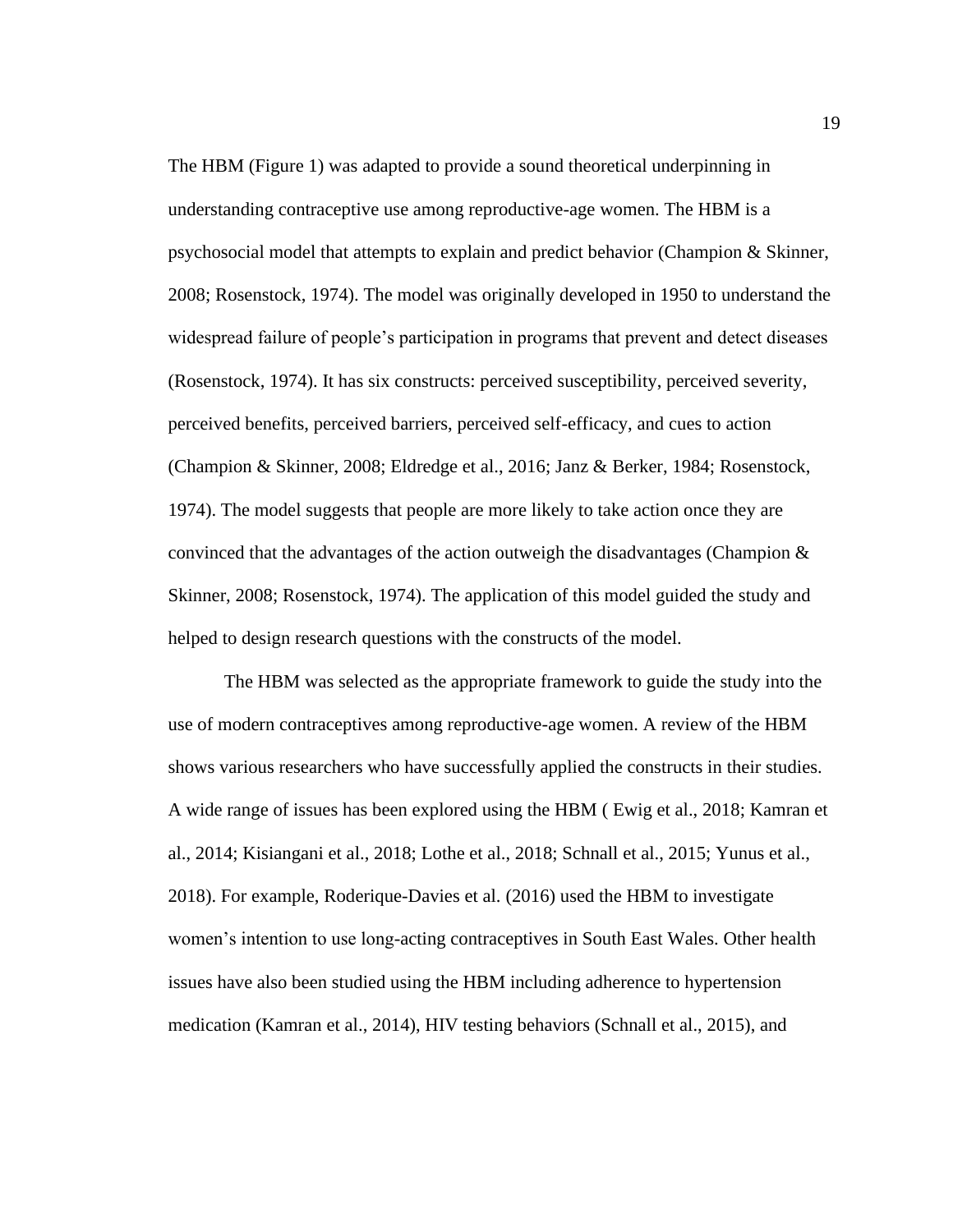perceived risks and benefits of smoking among adolescents (Aryal et al., 2013). The HBM was the best theoretical model to help understand the contraceptive behavior of the study participants. Using this model for the study was expected to add to previous studies on contraceptive behavior of women to promote reproductive health.

The HBM has also been used to study about the use of modern contraceptives as health behavior, which is based on certain perceptions such as the potential consequences of terminating an unwanted pregnancy, and a person's susceptibility to complications that may arise from an illegal abortion. Poor contraceptive behavior has related negative consequences on reproductive health (Nsubuga, 2015). There are other perceptions of adopting a health behavior which includes the benefits to be derived, as well as the barriers to be encountered. The primary constructs of the HBM including modifying factors, individual beliefs, and action (Champion & Skinner, 2008; Corner & Norman, 2015) are discussed about contraceptive use among reproductive-age women. Normally, a person assesses the potential threat that can be caused by a health problem or health issue and determines the benefits or actions that can be taken to reduce the health threat. In applying this model, an assessment was made on the person's readiness to comply and practice preventive health care.

#### **Perceived Susceptibility to Unwanted Pregnancy**

<span id="page-32-0"></span> The health belief model makes predictions about how individuals who are at risk of developing a health problem, such as unplanned pregnancy, will engage in behaviors to reduce or prevent that health problem. Perceived susceptibility forms a very important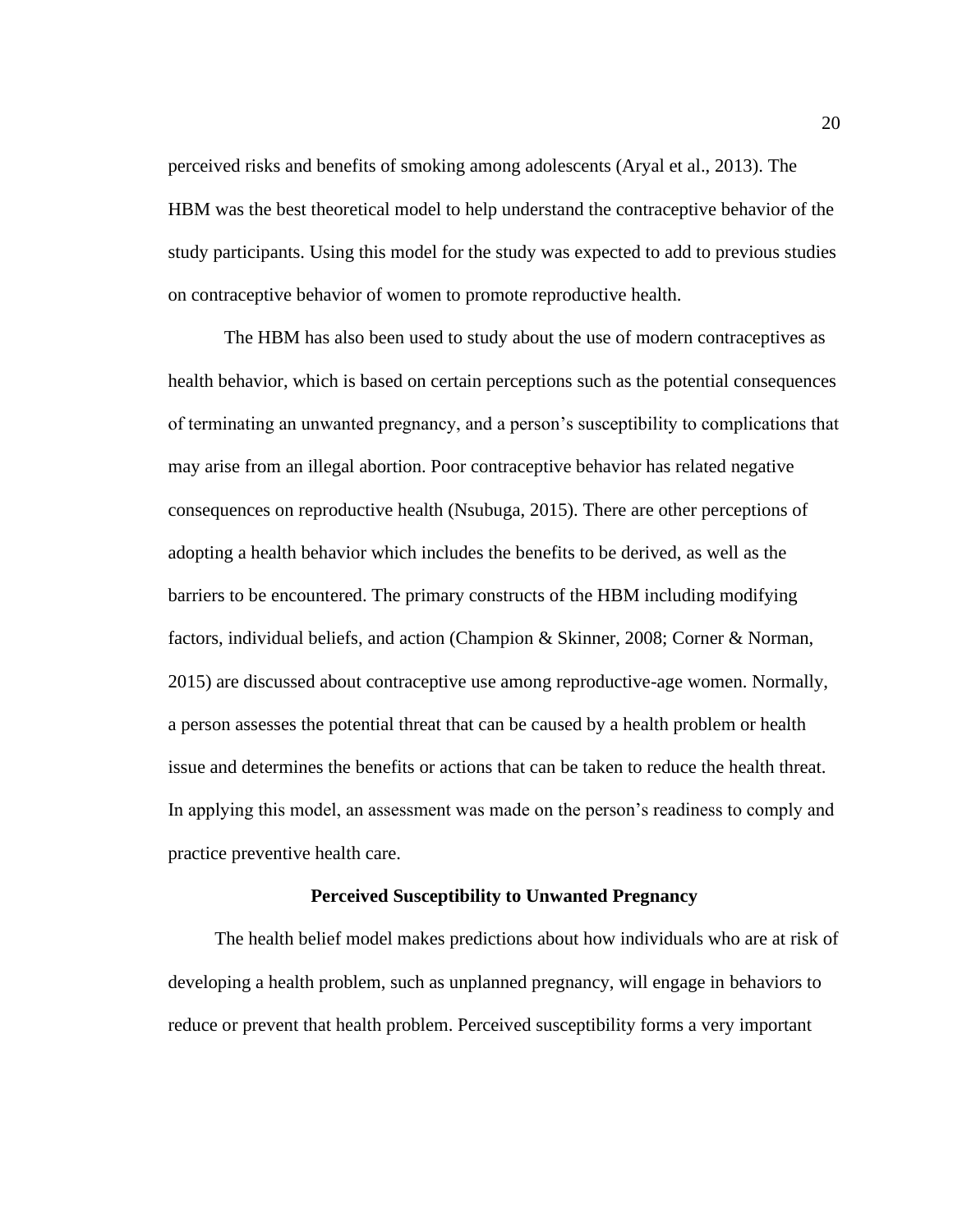component of the HBM, and it focuses on the motivational actions taken to prevent health problems (Rosenstock, 1974; Janz et al., 1984). The HBM assumed that motivation is a necessary condition for action (Herold, 1983). It is assumed that individuals will take a specific health-related action if they have a positive expectation of avoiding a negative health risk (Abraham & Sheeran, 2005; Herold, 1983; Nsubuga, 2015). Research indicates that most of the women perceive themselves to have a low likelihood of becoming pregnant, or they do not feel at risk of pregnancy even without the use of contraceptives (Frost et al., 2012; Nsubuga, 2015). Some of the women see themselves as less fertile, and that, they will have a difficult time getting pregnant (Nsubuga, 2015). Perceived susceptibility, in this study, is linked to the perceived risk of becoming pregnant, which will motivate a woman to either use or not to use a modern contraceptive.

 A high number of unintended pregnancies have been recorded among women using no contraceptive method. A cross-sectional survey was conducted by Azmat et al., (2015) to determine the factors responsible for the uptake of family planning services and contraceptive use among married women in their reproductive age group (15- 49 years). The study was done in three districts in Punjab province in Pakistan, where about 35% of the married women in the reproductive age practice family planning (Azmat et al., 2015). The women who took up family planning were 30 years or younger, with low socioeconomic status. According to the authors, the women accessed the health facilities for contraceptive services based on proximity, good reputation of the provider, and the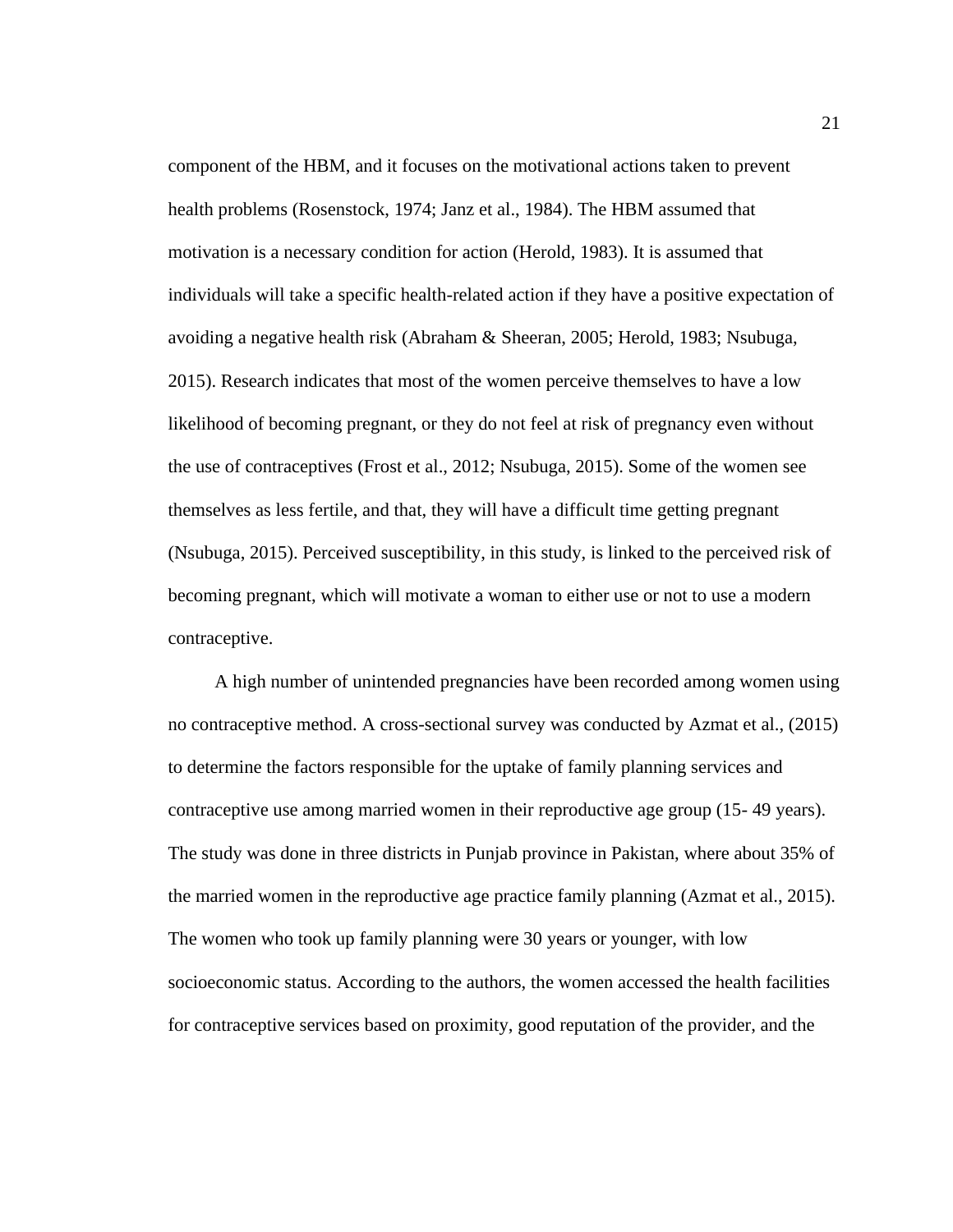type of services available (Azmat et al., 2015). This information guided the study to find out whether reproductive age women (20-39 years) in the Municipality faced similar challenges.

 Modern contraceptive use continues to provide intervention for women who are sexually active and want to prevent unintended pregnancies. Patronizing family planning services is one of the surest ways to decrease maternal and infant morbidity and mortality (WHO, 2018). The study by Azmat et al., 2015, identified the unmet needs of family planning among women in the study area, and the factors that would prompt the women to access a contraceptive service (Azmat et al., 2015). According to Azmat et al. (2015), the study did not cover contraceptive uptake among men, as it was only limited to women in their reproductive age group. For this study, reproductive-age women (20-39 years) represented the target population, and the study findings helped to answer the research questions on the factors associated with the low contraceptive prevalence in the Municipality.

## <span id="page-34-0"></span>**Perceived threats to non-use of modern contraceptives/ severity of unwanted pregnancy**

 Another important construct of the HMB is the perception of individuals on the negative consequences associated with the nonuse of contraceptives. The low or non-use of modern contraceptives is considered as a health burden for reproductive-age women, especially in Africa, due to their nomadic lifestyle, early initiation into marriages, high level of illiteracy, and female circumcision (Kahsay et al., 2018). Lack of birth spacing is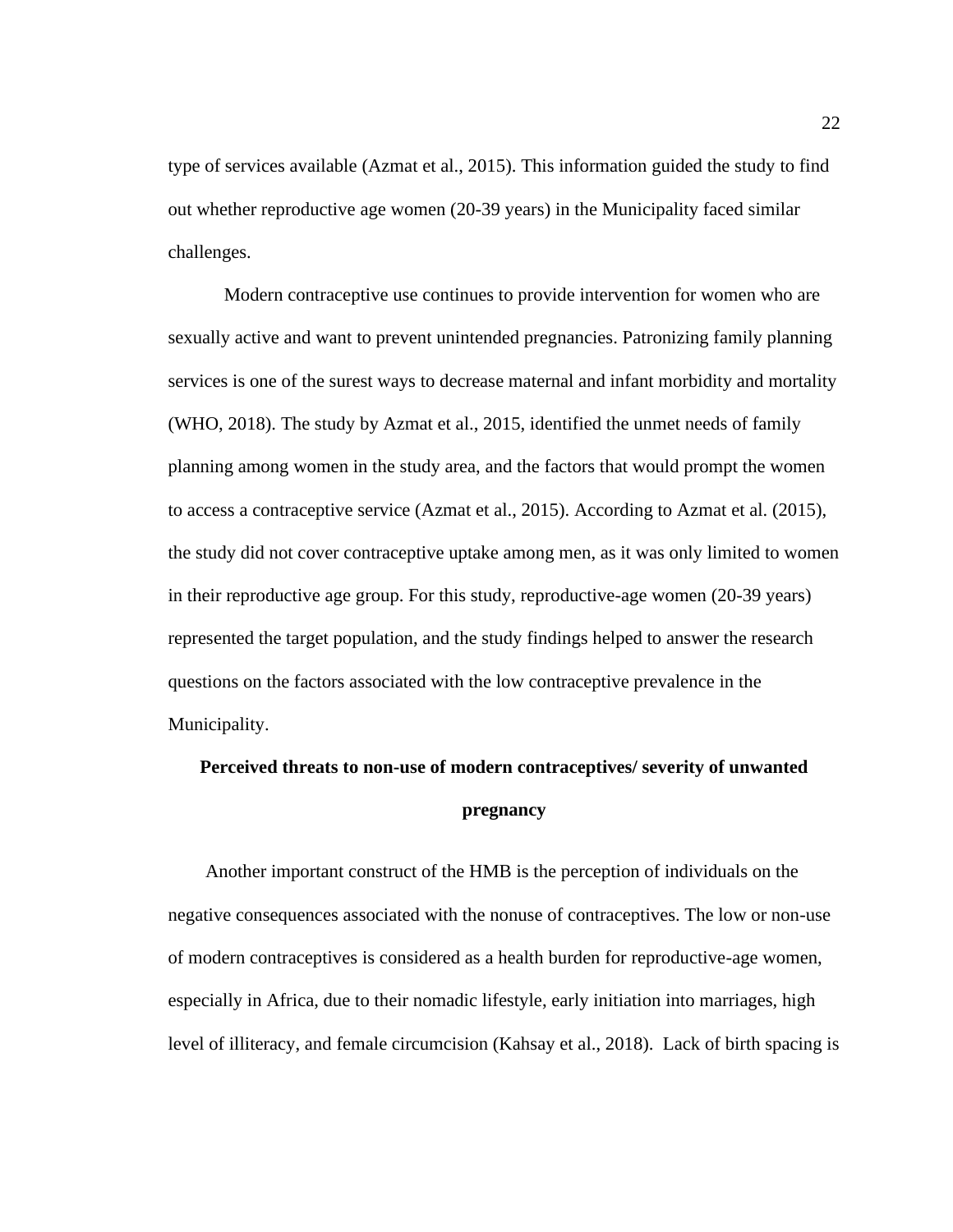often associated with such issues as miscarriages, higher childhood mortality, illegal abortions, and maternal morbidity and mortality (Asekun et al., 2013; WHO, 2018). Poor health outcomes of children have been related to the consequences of unplanned pregnancy, which results from poor prenatal behavior of the women. Chuma Anyanwu et al. (2013) found that the women are not able to recognize early enough that they are pregnant, hence they delay obtaining prenatal care and they also engage in unhealthy lifestyles (Chima Anyanwu et al., 2013). An unwanted pregnancy often results in unsafe abortions and abortion-related deaths, and there is the belief that unwanted pregnancy brings about shame, withdrawal from society, child neglect, and abandonment (Chima Anyanwu et al., 2013). Getting pregnant at an early age has its consequences of stigmatization, fear, shame, embarrassment, depression, social exclusion, low selfesteem, and high financial implication (Chima Anyanwu et al., 2013). The research study intended to identify similar potential threats to the nonuse of modern contraceptives among the study participants.

#### **Perceived Benefits of Modern Contraceptives Use**

<span id="page-35-0"></span> Contraceptive services serve as a link to other reproductive health services such as reducing maternal deaths and preventing and managing sexually transmitted infections. The use of modern contraceptives is a strategic way of spacing births and next pregnancies, thereby safeguarding maternal and child health (WHO, 2018). Modern contraceptive use has been prioritized as a key factor in averting unplanned pregnancies and its associated adverse outcomes (Nsubuga et al., 2016). The benefits of modern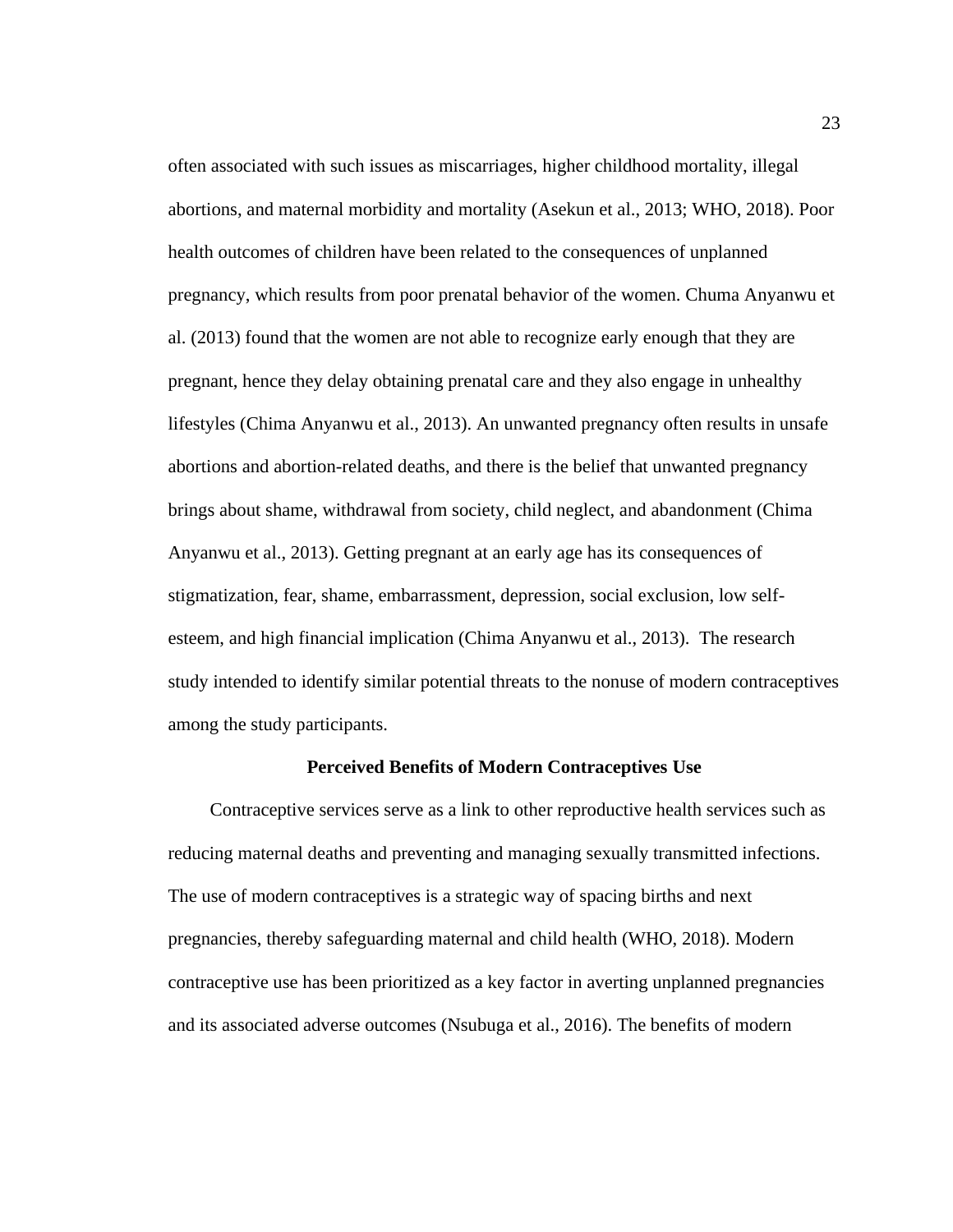contraceptive use include maternal and child health improvements and women empowerment (Mutumba et al., 2018). Other benefits have been associated with modern contraceptive usage and these include the prevention of pregnancy-related health risks in women, reduction in infant mortality, reduction of adolescent pregnancies, empowerment, and enhancement of education, and slowing of population growth (Asaolu et al., 2017; WHO, 2016). For this study, the research questions should be able to bring out the perception of the study participants on the benefits they are likely to enjoy when they patronize modern contraceptive services.

 The health and wellbeing of a woman can also be linked to her ability to choose if and when to become pregnant. Thus, the use of modern contraceptives can reduce unsafe abortion and unintended pregnancies (WHO, 2018). In a study to evaluate the knowledge and determine the future desires of women in Urban Cameroon to use contraceptives, the researcher noted that increases in the use of modern contraceptives could consequently decrease maternal mortality (Ajong et al., 2016). This cross-sectional study used a community-based survey of childbearing women, and data was collected through faceto- face questionnaires. Data was only limited to the knowledge of participants on the use of family planning without evaluating their perceptions and attitudes towards family planning (Ajong et al., 2016). This limitation was addressed in this research study.

### **Perceived self-efficacy to use modern contraceptives**

 Prevention of unplanned pregnancy has been compared with disease prevention programs, and there is a difference in the value or urgency for contraceptive services.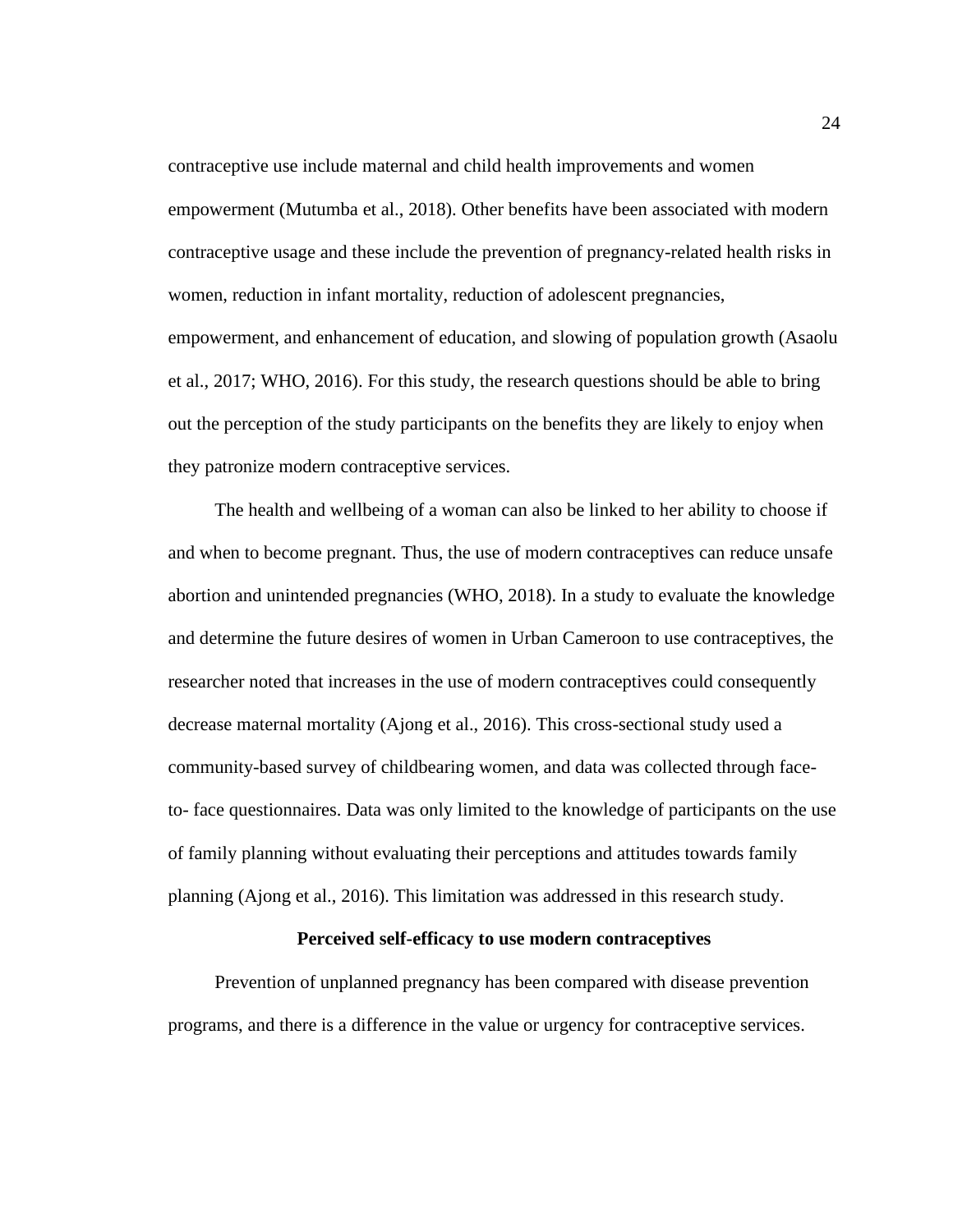Some women do not have the desire to have children, although they are sexually active, and yet are not avoiding pregnancy or postponing future births. Cleland et al. (2014) reported an approximately 70% of unwanted pregnancy associated with nonuse or discontinuation in the use of contraceptives among women wishing to avoid pregnancy. The root cause of an unmet need for family planning has been attributed to a lack of access to services with an emphasis on physical proximity (Cleland et al., 2014). Other factors include lack of knowledge or ignorance of methods, fear of side effects, husband's disapproval, among many others (Cleland et al., 2014). Most of these factors outlined indicate that women are challenged with making decisions on the use of contraceptives, which were investigated in this study.

 Women are often faced with constraining factors that stand between their preferences on the number and timing of pregnancies. When women are faced with barriers to contraceptives, their ability to avoid unintended pregnancy is restrained. The non-use of contraception is associated with individual factors such as lack of knowledge or awareness of family planning methods and sources of supplies, lack of motivation, low self-efficacy, and health concerns (Blackstone et al., 2017). The position or status of women serves as a barrier to contraceptive uptake, especially in situations where the woman is financially dependent on the partner and may be coerced into making reproductive choices based on the wishes of other people (Blackstone et al., 2017; Kahsay, 2018). Women can also be faced by medical barriers to contraceptive uptake, whereby a husband has to give consent; it may also be due to eligibility restrictions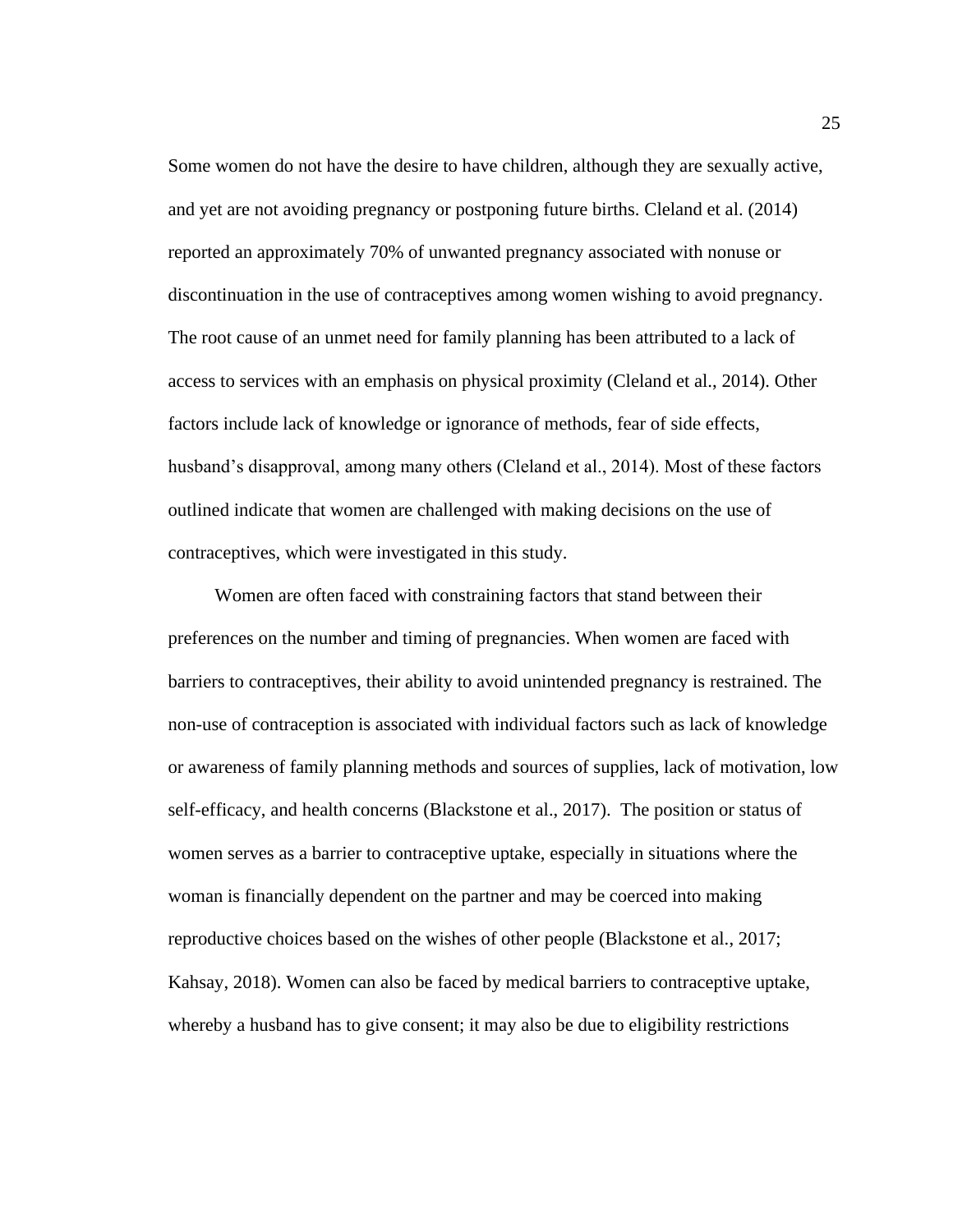(Blackstone et al., 2017). Low self-efficacy and misinformation is another possible challenge to the use of modern contraceptives (Muhindo et al., 2015). For this study, it was important to understand the levels of self-efficacy and its influence on the use of modern contraceptives.

# **Perceived Barriers to the Use of Modern Contraceptives**

 A perceived barrier is an important construct of the HBM, whereby women are faced with challenges to the use of modern contraceptives. Contraceptive use can be influenced by structural and external barriers such as lack of access to a variety of methods, cost of service, as well as medical contraindications (Islam, 2014). For instance, male partners' objection serves as a barrier to contraceptive use, where men oppose the use of contraceptives by their partners and some women have a broad dislike of contraceptive methods because it controls fertility (Islam, 2014). The fear of side effects and difficulty adhering to specific contraceptive methods have also been identified as challenges to contraceptive use (Islam, 2014). The fear of spousal retaliation resulting from the disagreement on the decision to use contraception has also shown to be a significant barrier to women, among other factors (Kabagenyi et al., 2014). This research study intended to use an in-depth interview to explore barriers to contraceptive use among reproductive-age women in the New Juaben Municipality.

 Other studies have reported that women are not patronizing contraceptives services because of a lack of partner support. A report by UNFPA indicates that the low level of acceptance for family planning ranges from lack of access to information to lack of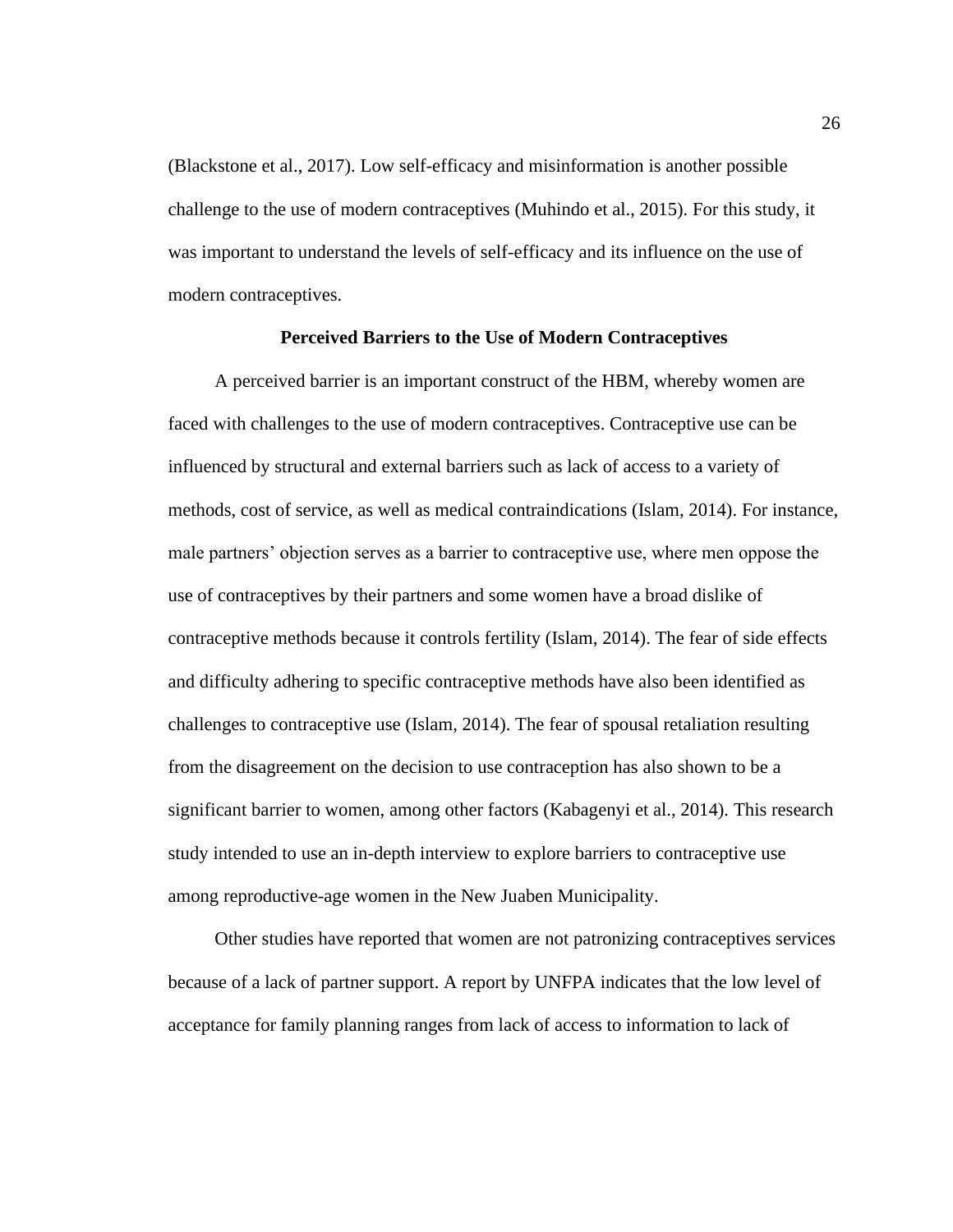support from partners or communities (UNPFA, n.d.). Sedgh et al. (2016) reported that women who are sexually active, and do not want to become pregnant, but are not using contraception have an unmet need for contraception. According to the study, married women in developing countries, who are not using contraception despite wanting to avoid pregnancy, citing concerns such as side effects associated with contraceptives, health risk, and infrequent sexual activity (Sedgh et al., 2016). These women needed help preventing unplanned pregnancies through programs that will reduce unwanted births and unsafe abortions, and improve reproductive health. In this research I intended to gather the needed information from study participants on the help they need to improve their contraceptive uptake.

 The Sustainable Development Goals of improving maternal health, reducing child mortality, and eradicating extreme poverty will be achieved only when there is an improvement in reproductive health, through the elimination of barriers to contraceptive usage. The use of modern contraceptive methods can dramatically drop unsafe abortions, as well as unplanned pregnancies among reproductive-age women (Sedgh et al, 2016). Other factors that have globally been associated with the nonuse of modern contraceptives include a limited choice of methods, fear or experience of side-effects, cultural or religious opposition, poor quality of available services, as well as user and provider bias (WHO, 2018). The results of this study will contribute to eliminating barriers to the use of modern contraceptives so that maternal health will improve, and young women can avoid unplanned pregnancy.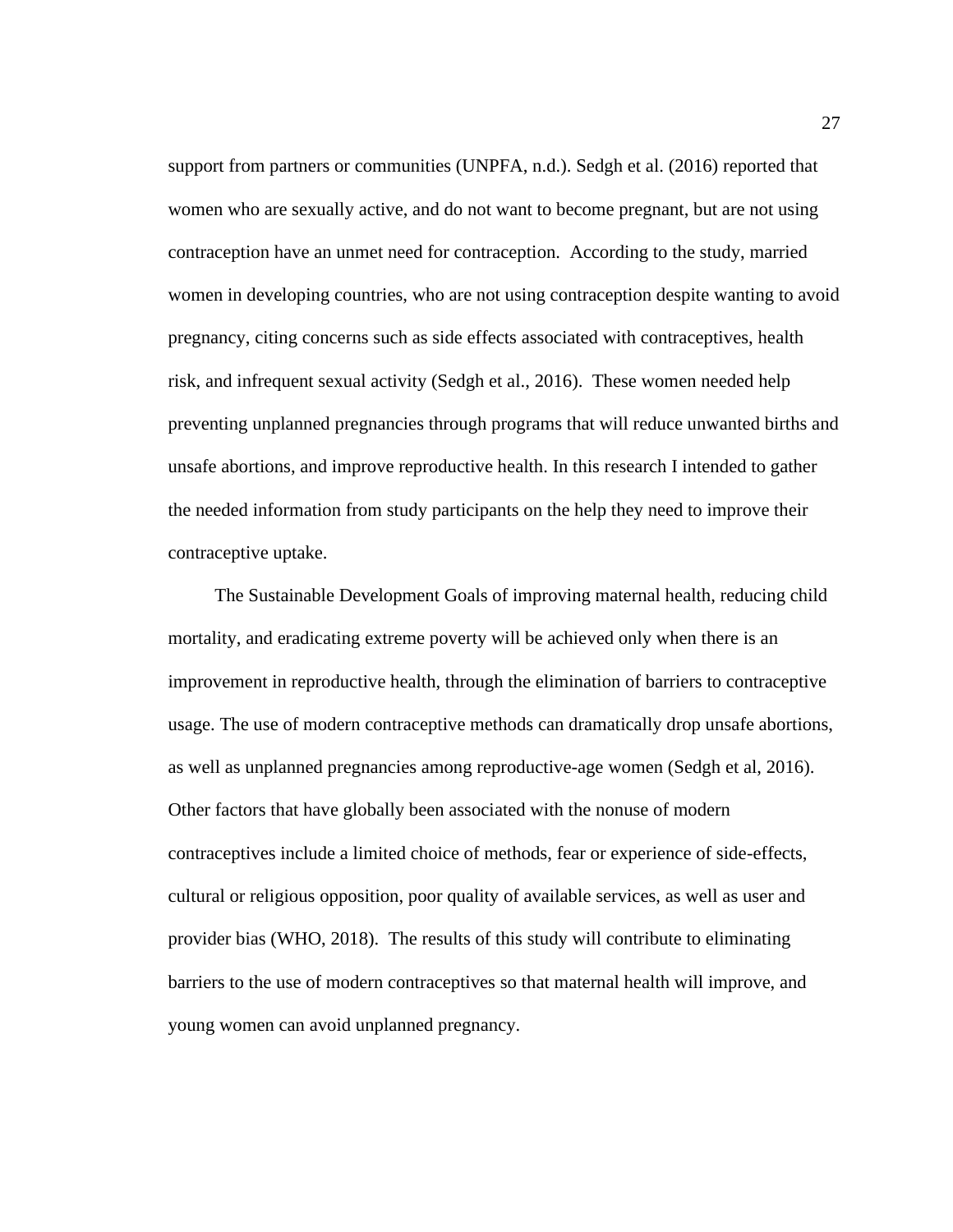Studies have shown some barriers to the use of contraception, or, for the prevention of unwanted pregnancies. Male partners' objection serves as a barrier to contraceptive use, where men oppose the use of contraceptives by their partners and some women have a broad dislike of contraceptive methods because it controls fertility (Islam, 2014). The fear of side effects and difficulty adhering to specific contraceptive methods have also been identified as challenges to contraceptive use (Islam, 2014). The fear of spousal retaliation resulting from the disagreement on the decision to use contraception has also shown to be a significant barrier to women, among other factors (Kabagenyi et al., 2014). This research study used an in-depth interview to explore barriers to contraceptive use among reproductive-age women in the New Juaben Municipality.

 The prevalence of contraceptive use and its associated barriers among reproductive-age women cut across sub-Saharan African countries. For instance, Ochako et al. (2015) undertook a qualitative study to better understand the barriers faced by young women in Kenya, concerning the use of contraceptives. The study was carried out in urban and peri-urban districts within some regions in Kenya where the population has low socioeconomic profiles and the contraceptive prevalence rate was closer to the regional average rate. The results of the study indicated that the young women were not using contraceptives because they had myths and misconceptions that contraceptives are associated with birth defects or abnormalities, and they also feared that a particular method would render them infertile. (Ochako et al., 2015). The barriers outlined in the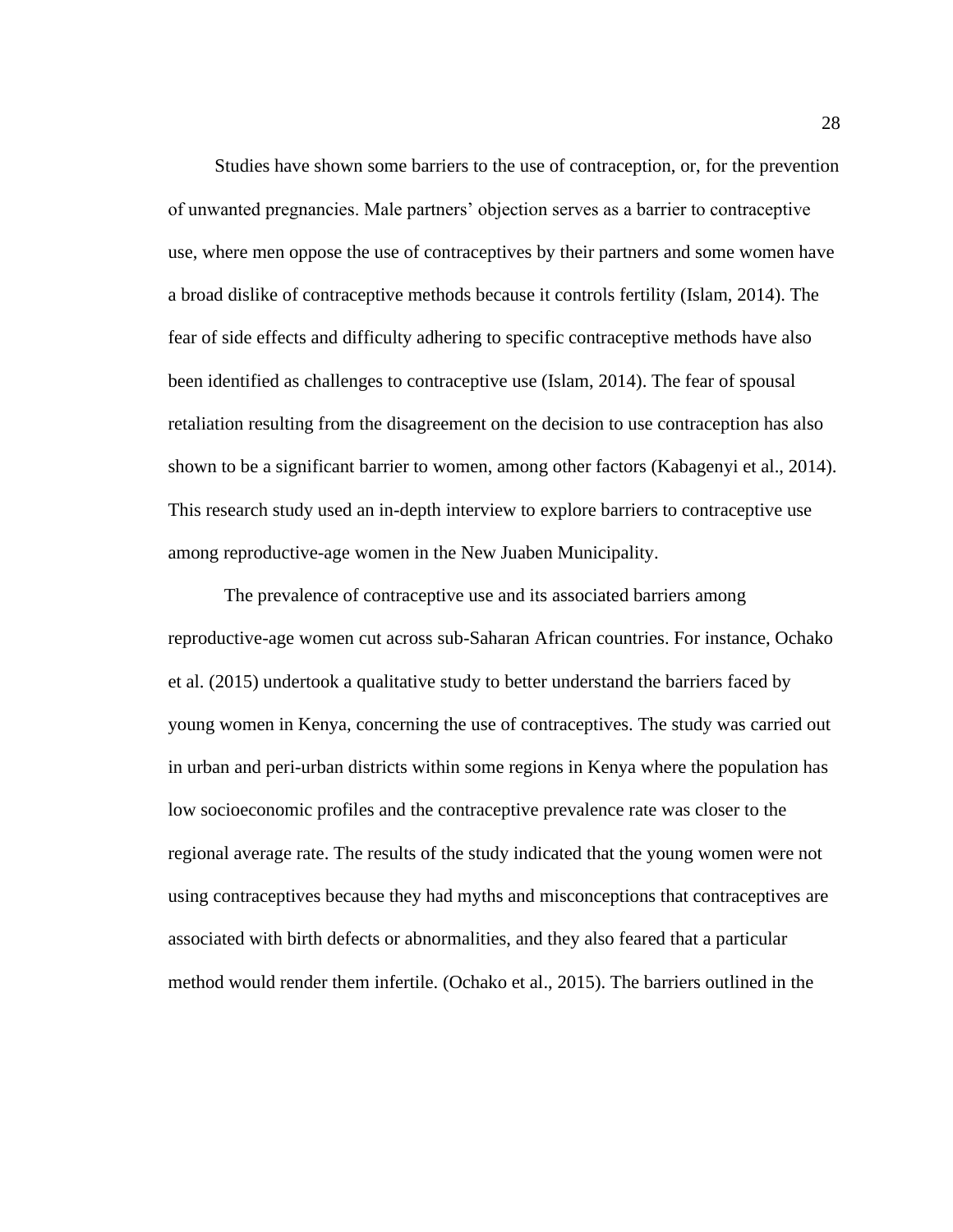above study are likely to be faced by the participants in this research study, which could hinder their acceptability and uptake of modern contraception.

 Ghana is one of the developing countries with a low contraceptive prevalence rate, coupled with the persistent decline in contraceptive use over time. Some research studies in Ghana have described the approaches that have been used to assess and identify the barriers to contraceptives use among women. Hindin et al. (2014), undertook a qualitative study to better understand why women in Ghana are not using contraception apart from previous reports of fear of side effects. Using focus groups with vignettes, the researchers were able to elicit normative beliefs about contraception, and they were able to retrieve such concerns as menstrual irregularities caused by hormonal contraceptives, as well as low knowledge of basic reproductive biology and how the modern contraceptive methods work (Hindin et al., 2014). In another study, the researchers used in-depth interviews and focus group discussions to elicit information on misconceptions as a barrier to the use of modern contraceptives, and to understand the reasons for the misconception (Adongo et al., 2014). In addition to considering the barriers to the use of modern contraceptives, the method or approach in collecting information was also crucial for the study.

 Some studies have reviewed determinants of contraception among reproductiveage women, in low- and middle-income countries, who wish to avoid or postpone childbirth but are not using any contraceptive method. A high number of women are not using contraception due to such factors as opposition from partners, husband's fear of

29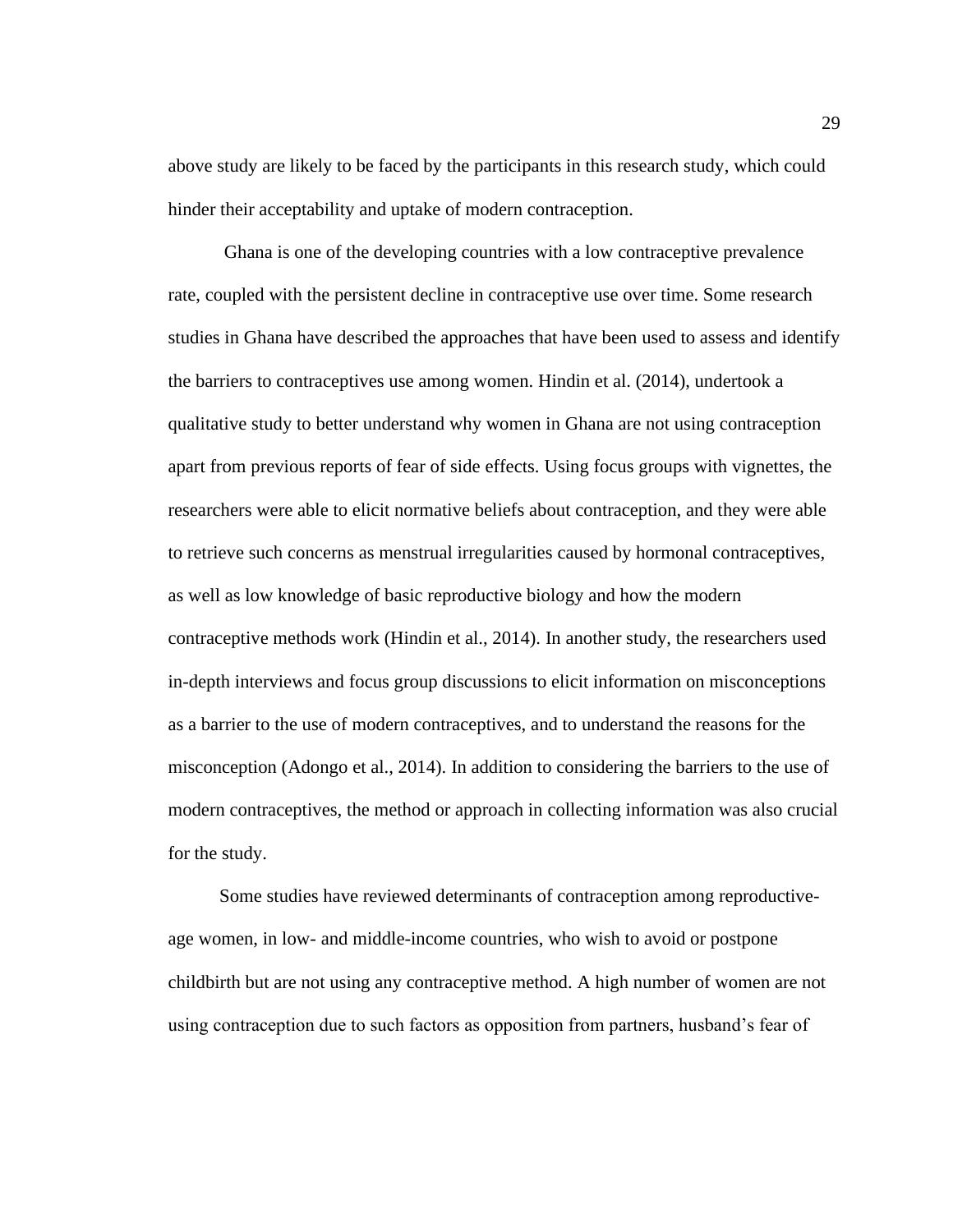infidelity, fear of side effects and health issues associated with the use of contraceptives (Adongo et al., 2014; Wulifan et al., 2016). Women's education and occupational status were also identified to influence their utilization of contraception (Wulifan et al., 2016). Distinguishing contraceptive awareness from the knowledge of methods will clear the false sense that population education on contraceptive methods is not needed. The challenges associated with the use of contraceptives are common across low- and middleincome settings, hence the need to design a strategy for collecting data on the challenges to contraceptive uptake among women in my community, and close any gap established concerning the awareness and uptake of contraception.

### **Cues to action on the use of modern contraceptives**

 There are internal and external stimuli that trigger the woman's consciousness to perceive a threat to pregnancy, and this facilitates the consideration to use contraceptives to remedy that threat (Nsubuga, 2015). For example, it has been reported by Ndugwa et al. (2011) that post-partum women in Africa who are poor and lived in urban centers, initiated contraception based on how they timed the resumption of their menses. It has been indicated in another study that women who resumed menses shortly after delivery, which is an average of about one month, tend to adopt a contraceptive method (Ndugwa et al., 2011). The cues to action have also been linked to either the influence of health care workers in contraceptive choice or information from peers and the internet that have an impact on contraceptive choice, using a quantitative method (Roderique-Davies et al., 2016). For this study, there was a strong need to investigate and understand the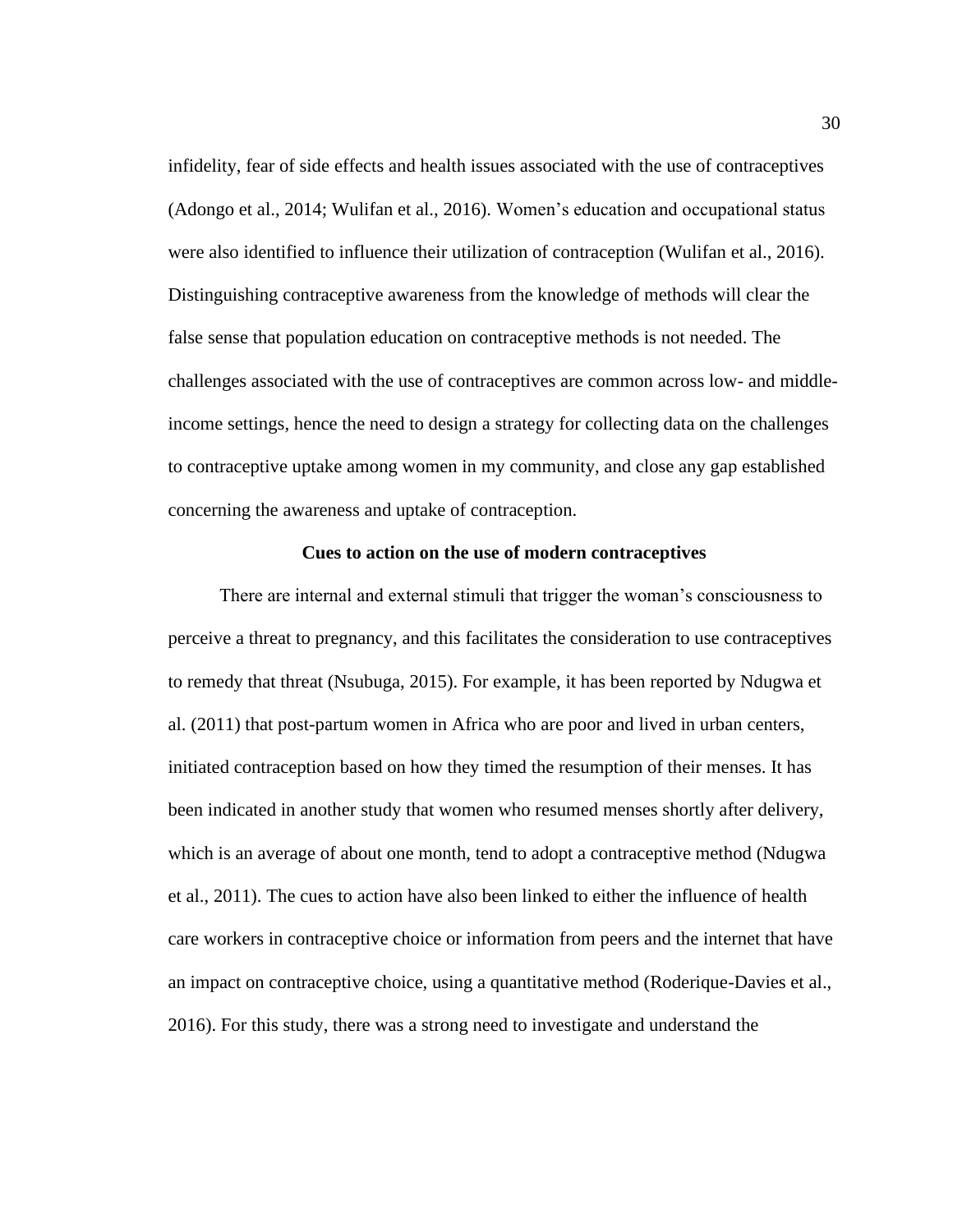contraception behavior of reproductive-age women in the study area using a phenomenological approach.

# **Literature Review Related to Key Variables and/or Concepts**

Key concepts noted in the literature review about the health belief model constructs centers on modern contraceptives and reproductive- age women. The government of Ghana has recognized contraception as a multisectoral issue with benefits beyond health and has taken initiatives to include both public and private sectors to work to expand quality contraceptive services. Contraceptives services and methods have been made available in public health facilities, and Ghana continues to increase the training of providers to ensure women are healthy. The use of modern contraceptives reduces maternal mortality, prevents unwanted and high-risk pregnancies, and provides health improvement of women, children, and the population as a whole (Sedgh et al., 2016). Ghana is among the developing countries in sub-Saharan Africa that promote the use of contraceptives to space or limit pregnancies but record a low uptake of modern contraceptives among women of reproductive ages (Beson et al, 2018). This study is being undertaken to examine the factors that promote or hinder the use of modern contraceptives among reproductive-age women.

 An overview of the profile of the research study area shows a municipality that promotes the reproductive health of women through the provision of quality contraceptive services by qualified health providers. New Juaben Municipality is a municipal district of the eastern region of Ghana. The municipality covers an estimated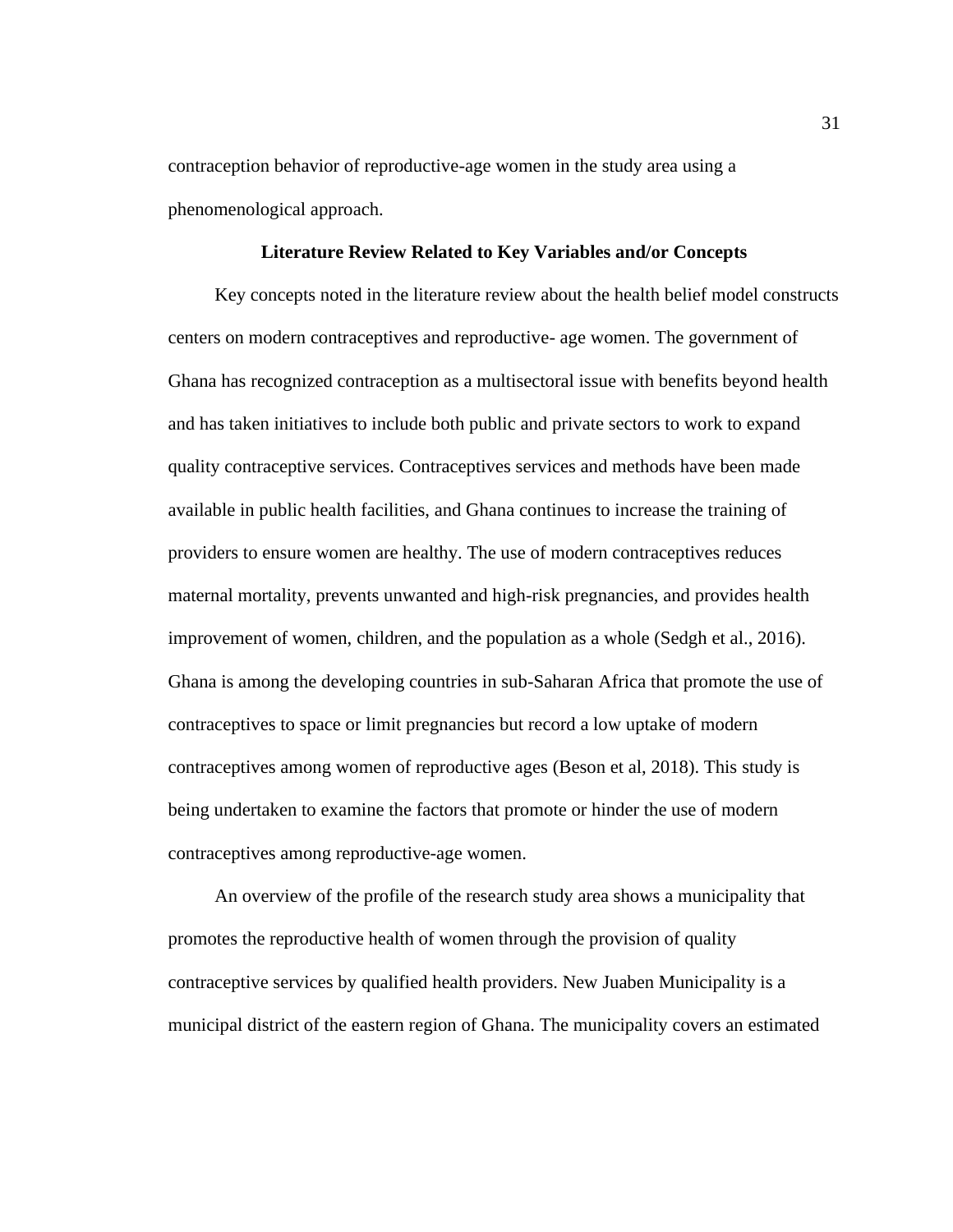area of 110 square kilometers constituting 0.57% of the total land area of the eastern region (Ghana Statistical Service, 2017). The population of females in the community is quite higher (51.7%) than the male population of 48.3%, giving a sex ratio of 93, which implies that for every 100 females there are 93 males (PHC, 2010; Ghana Statistical Service, 2017). The New Juaben Municipality records a total fertility rate of 2.4 which is lower than the eastern region average TFR of 3.5. Women in their reproductive age are selected between 15-49 years, and they have a general fertility rate of 68 births per 1000 women, (Ghana Statistical Service, 2017); and this informs my decision to target this age group for the study.

 The reproductive age women as related to this study targeted sexually active women aged between 20 to 39 years, who have a responsibility of spacing and limiting their pregnancies to promote their health and well-being. In a qualitative systematic review by Sedgh et al. (2016), they indicated that young unmarried women in Sub-Saharan Africa lacked family planning education and information on how contraceptive methods work. A study by Blackstone et al. (2017) in sub-Saharan Africa, also identifies barriers prohibiting women from using contraceptives, which includes misconceptions on contraceptive side-effects, male partner disapproval, and social/cultural norms associated with fertility (Blackstone et al., 2017). Other studies have shown high utilization of antenatal and postnatal health care services by women, but this is not reflecting in their use of modern contraceptives (Asaolu et al., 2019). It was, therefore, necessary to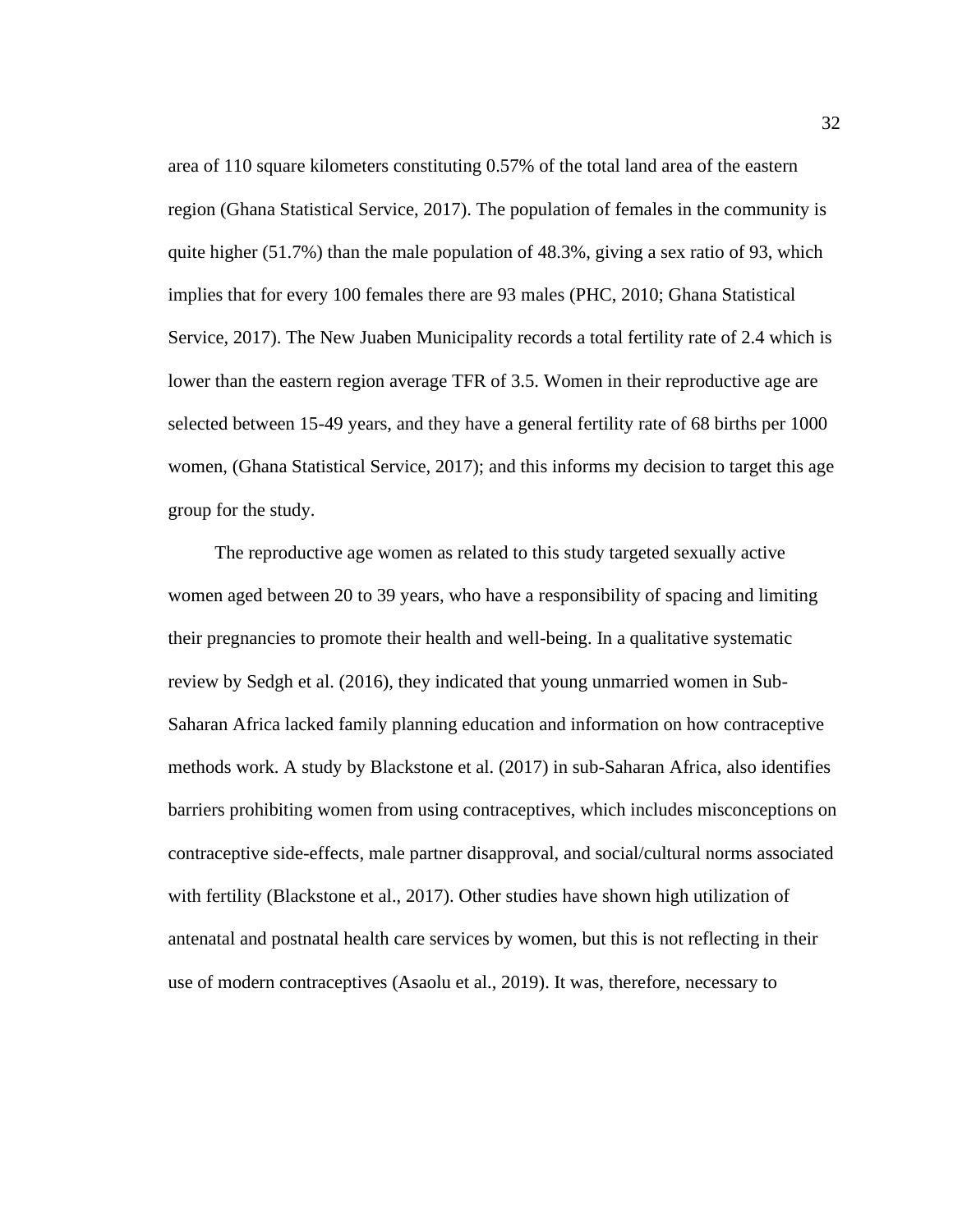understand why the contraceptive prevalence rate continues to drop despite the provision of contraceptive education during antenatal and postnatal health care services.

 The New Juaben Municipality offers family planning programs intending to assist couples and individuals to achieve their reproductive goals and improve their general reproductive health. Contraceptive services are provided by health facilities in the municipality and they include barrier methods (condoms or cervical cap), hormonal methods (pills, injectables, implants), intrauterine devices (IUD), and sterilization (Ghana Statistical Service, 2017. Despite the availability and promotion of modern contraception in the Municipality, usage has been quite low. Given of the relatively low modern contraception acceptor rate in the New Juaben Municipality and limited evidence on the associated factors, it was timely and appropriate to undertake this study.

 Various concerns have been raised by researchers about the contraceptive behavior of women about addressing their reproductive health issues. For instance, some young women have cited concerns about the side effects of contraceptives and health risks, such as menstrual changes and infertility (Sedgh et al., 2016), and this has affected their response to use modern contraceptives. In an article by Adongo et al. (2014), a qualitative study was designed to seek the views of married community members on the nature and form of misconceptions associated with contraceptive use among southern and northern Ghanaians. Study findings indicated that contraceptives predispose women to infertility, uterine fibroids, and cancer of the breast and cervix (Adongo et al., 2014). This research study intended to use a qualitative approach to identify and understand the factors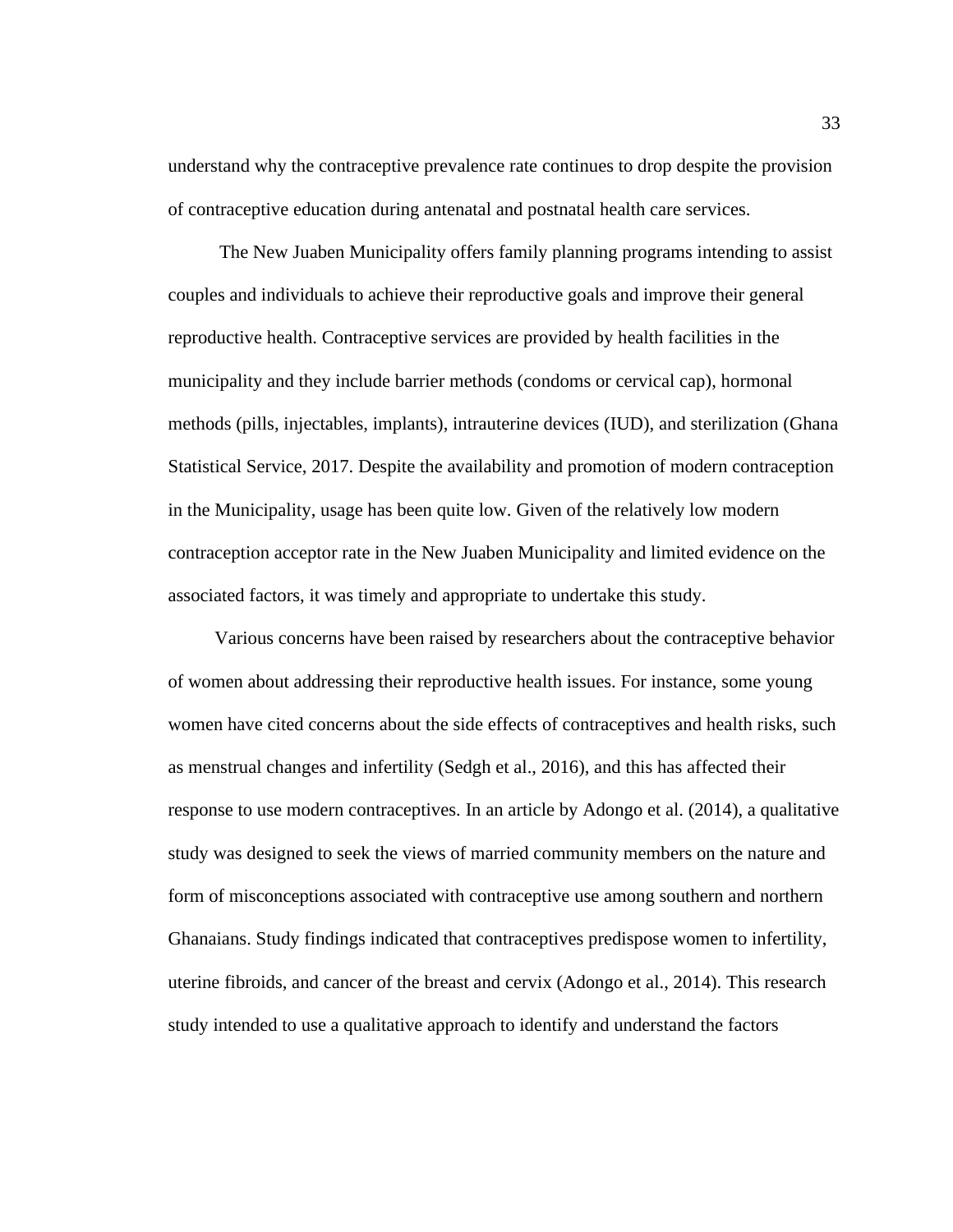associated with the use of modern contraceptives among reproductive-age women in the New Juaben Municipality.

 The contraceptive behavior of women is also associated with their locality and cultural characteristics; thus, the contraceptive prevalence rate tends to differ among cultural zones. For example, Adongo et al. (2014) carried out a study in two districts each in the northern and southern Ghana, which have been noted to have a low contraceptive prevalence for modern contraceptive methods among married women aged between 15 and 49 years, and it could be realized that the use of contraceptives was highly influenced by partner support and independence in decision making, a role which is solely played by men in the northern part of Ghana (Adongo et al., 2014). Since limited studies have been done in the eastern part of Ghana, concerning modern contraceptive usage and its associated challenges, it became imperative to carry out a similar study in the eastern part of Ghana (New Juaben Municipality) to help unveil any cultural challenges associated with contraceptive usage.

#### **Modern Contraceptive Methods**

 The use of contraceptive methods which is the major component of Family Planning (FP) is a key of health as it has been shown to reduce the need for abortion by preventing unwanted pregnancies, and the cases of maternal death worldwide. It also helps women to plan their pregnancies and contribute to population growth (WHO, 2018). Contraception is the use of various devices, drugs, agents, sexual practices or surgical procedures to prevent pregnancy (WHO, 2014). They are usually referred to as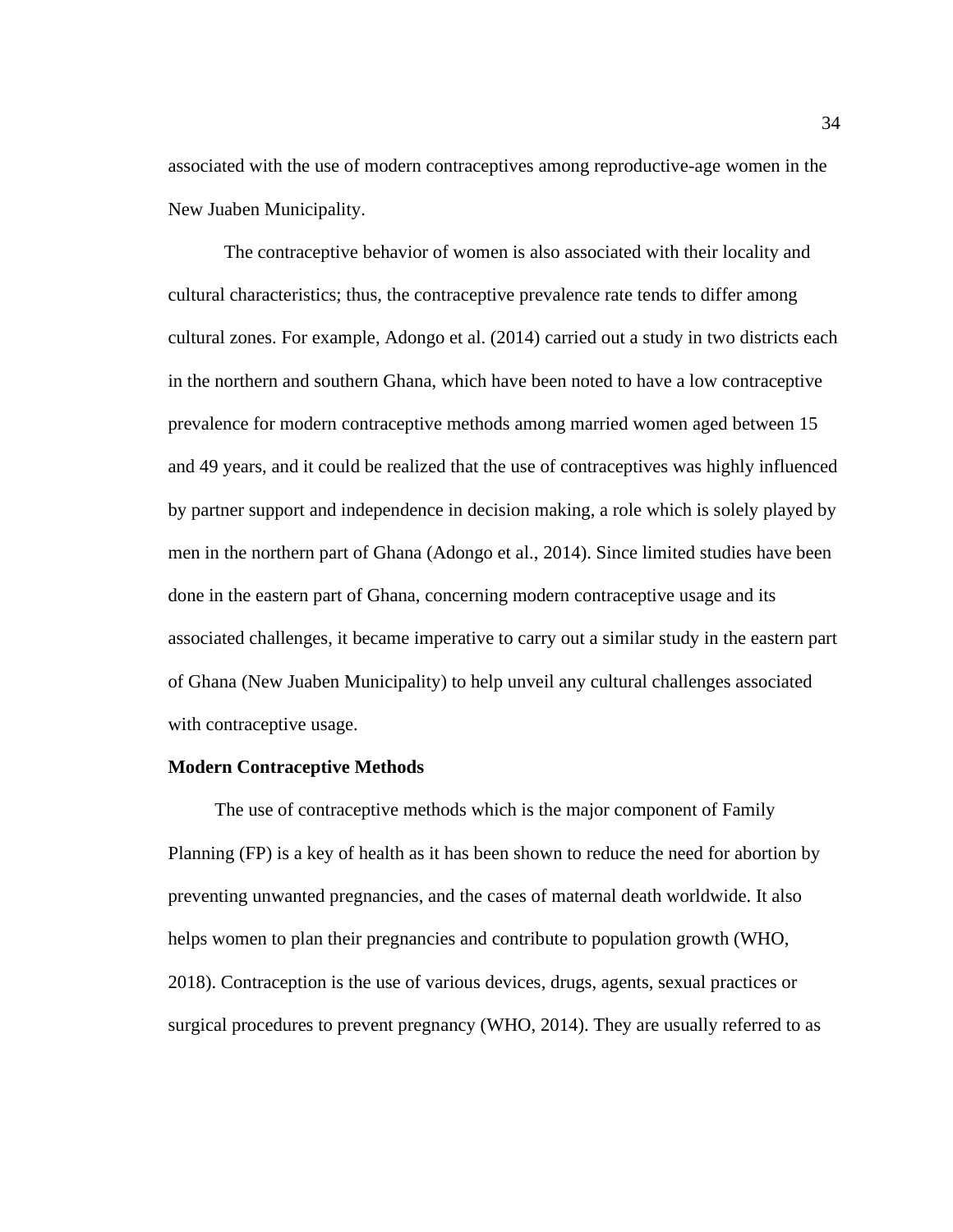birth control methods (WHO, 2014). Methods of contraception practiced today include "modern" and "traditional" ones. The Ghana Demographic and Health Survey (GDHS) confirms the types of fertility control methods to be categorized into traditional methods and modern methods (GDHS, 2014).

 Modern methods refer to clinic and supply methods such as voluntary surgical sterilization, IUD, pills, injectable, condoms, implants, lactation amenorrhea method (LAM) and vaginal barrier methods. The main traditional or non-supply methods are periodic abstinence and withdrawal as well as traditional folk methods with uncertain efficacy. A Global Handbook for Providers by World Health Organization and Johns Hopkins Bloomberg School of Public (2018) identifies methods of contraception to include oral contraceptive pills, implants, injectables, patches, vaginal rings, intra uterine devices, condoms, male and female sterilization, lactational amenorrhea methods, withdrawal and fertility awareness-based methods. These methods have different mechanisms of action and effectiveness in preventing unintended pregnancy. Effectiveness of methods is measured by the number of pregnancies per 100 women using the method per year. Methods are classified by their effectiveness as commonly used into: Very effective (0–0.9 pregnancies per 100 women); Effective (1-9 pregnancies per 100 women); Moderately effective (10-19 pregnancies per 100 women); Less effective (20 or more pregnancies per 100 women) (Colquitt & Martin, 2017).

### **Hormonal Contraceptives**

 Hormonal methods of birth control use hormones to regulate or stop ovulation and prevent pregnancy. Hormones can be introduced into the body through various methods,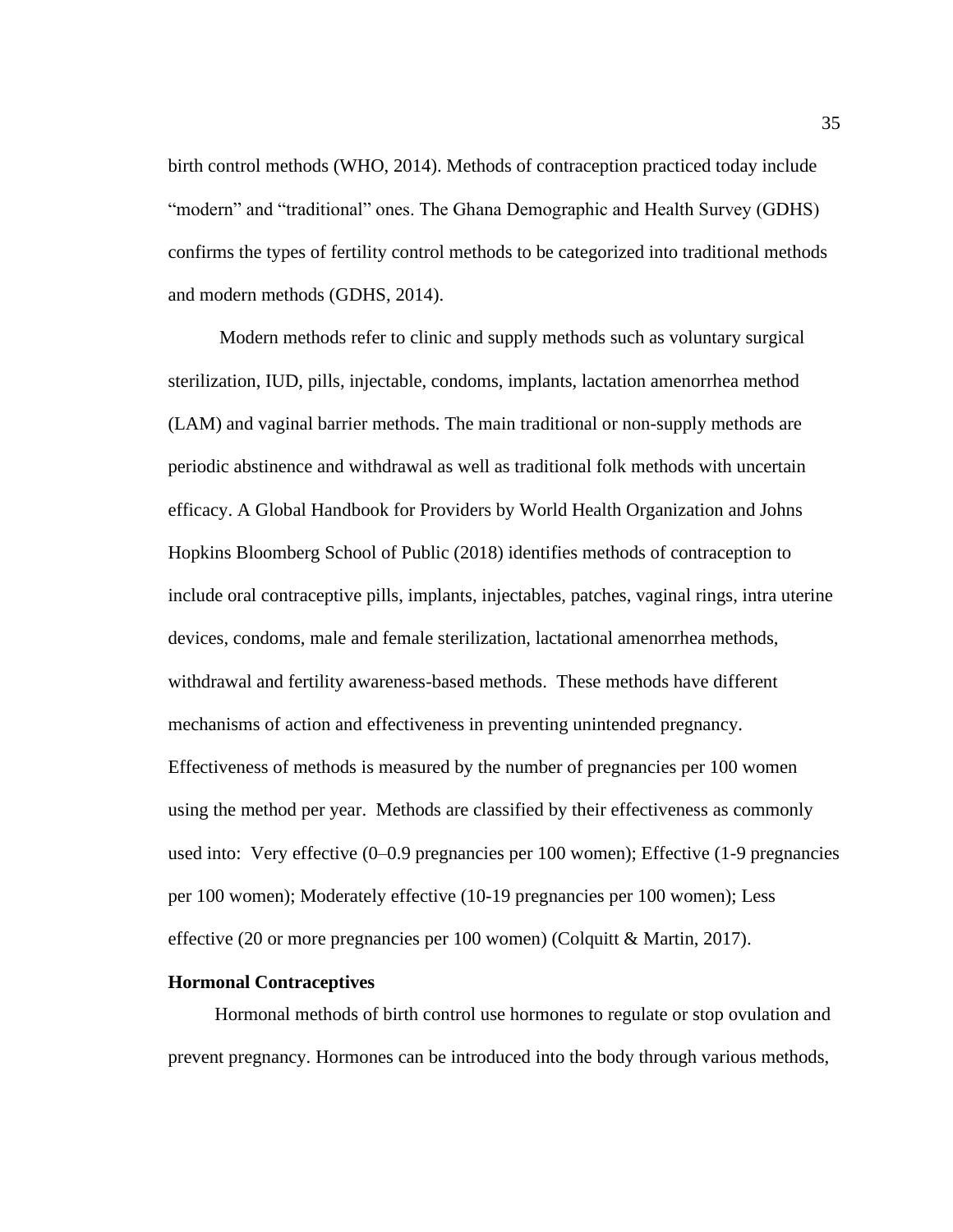that includes pills, injections, skin patches, vaginal rings, intrauterine systems, and implantable rods. These methods can prevent ovulation; thicken cervical mucus, which helps to block sperm from reaching the egg; or thins the uterine lining (Colquitt  $\&$ Martin, 2017). Hormonal methods can be categorized into long acting and short acting contraceptives; these comprise of Combined Oral Contraceptive (COC) methods, transdermal combined hormonal patch, transvaginal combined hormonal, intramuscular combined hormonal injectable and progestin-only methods (Colquitt & Martin, 2017). Example of hormonal long-acting reversible contraceptive is intrauterine device (IUD) and implants. Short acting hormonal methods include injectables, pills, patches and rings; they are presented as combined hormonal methods.

# **Oral Contraceptives**

 In Ghana, progestin only oral contraceptive pills (POPs) and combined oral contraceptives (COCs) are available in both the public and private sector. In the public sector, Microgynon (the combination pill of ethinylestradiol and levonorgestrel) and Microlut (levonorgestrelonly) are available, whereas in the private sector, other branded combined oral contraceptives such as Secure and Lydia Oral Contraceptive Pills and Lydia Daphne Pill which is progestin only are available (GHS, 2016). Due to their high efficacy, there is an opinion by some women that the use of oral contraceptives may be associated with impairment in fertility after their discontinuation.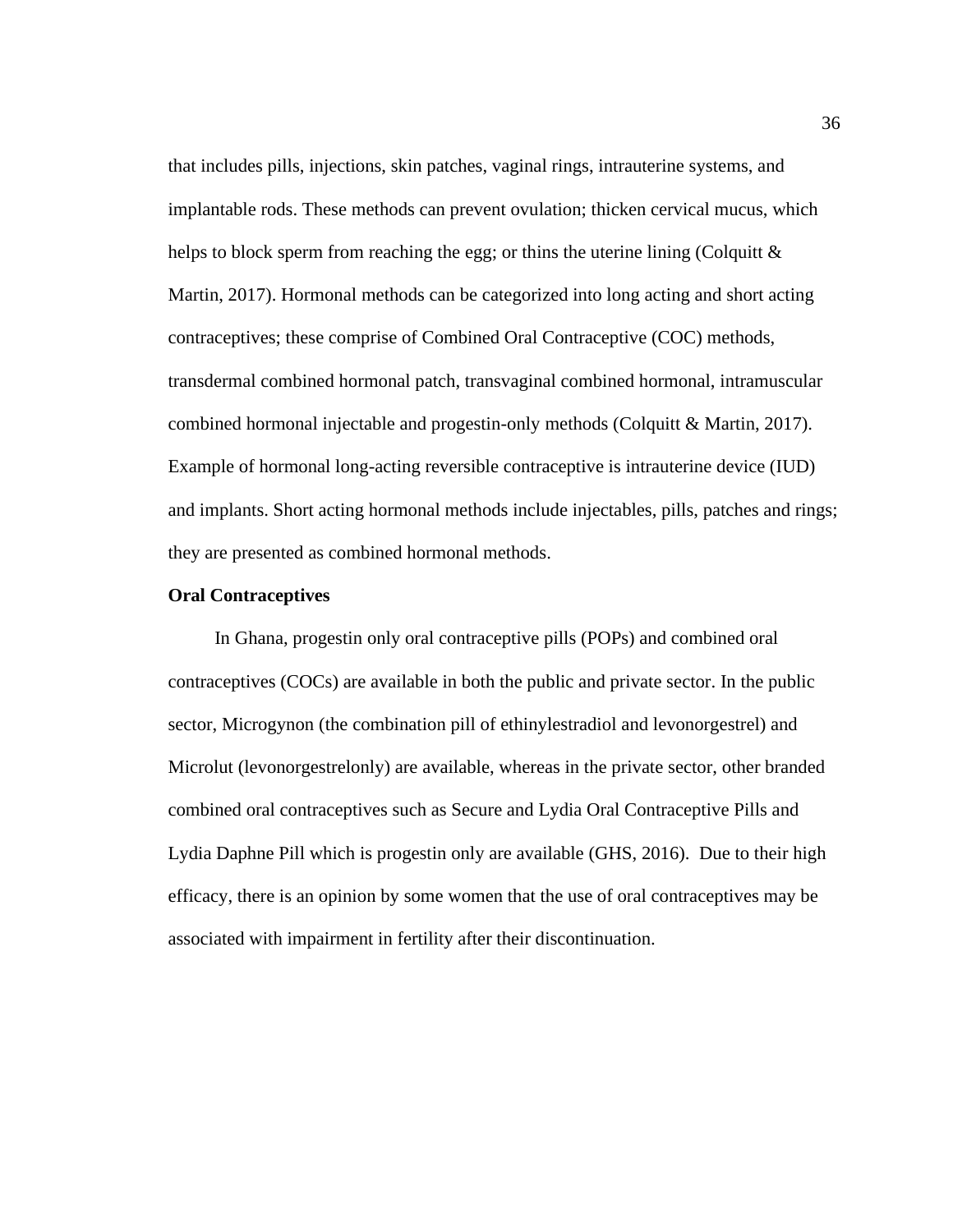# **Implants**

 Implants are small flexible rods or capsules, about the size of a matchstick, that are placed just under the skin of the upper arm. They provide long term pregnancy protection by releasing a progestin like the natural hormone progesterone in a woman's body, and they are very effective for up to 5 years depending on the type of implant. The method mix in Ghana includes three brands of contraceptive implants; Jadelle (two flexible levonorgestrel containing silicone rods labeled for five years of use), Implanon (one flexible etonogestrel containing plastic rod labeled for three years of use) and Sino Implant (two flexible levonorgestrel containing silicone rods labeled for four years of use) (GHS, 2016). Implants work primarily by preventing the release of eggs from the ovaries (ovulation), and thickening cervical mucus (this blocks the sperm from meeting an egg). Implants are immediately reversible, and they require specifically trained provider to insert and remove. Bleeding changes are common but not harmful; most women experience prolonged irregular bleeding over the first year, then lighter bleeding, followed by regular bleeding, and subsequently infrequent bleeding or no bleeding.

# **Injectables**

Injectables are hormonal methods of contraception that contains either progestin only, or a combination of the hormone progestin and oestrogen. Two contraceptive injectables are provided at both public and private health facilities in Ghana; a monthly injectable, Norigynon contains 2 hormones (a progestin and an estrogen); whereas Depo Provera is a progestin-only contraceptive injectable given every three months (GHS,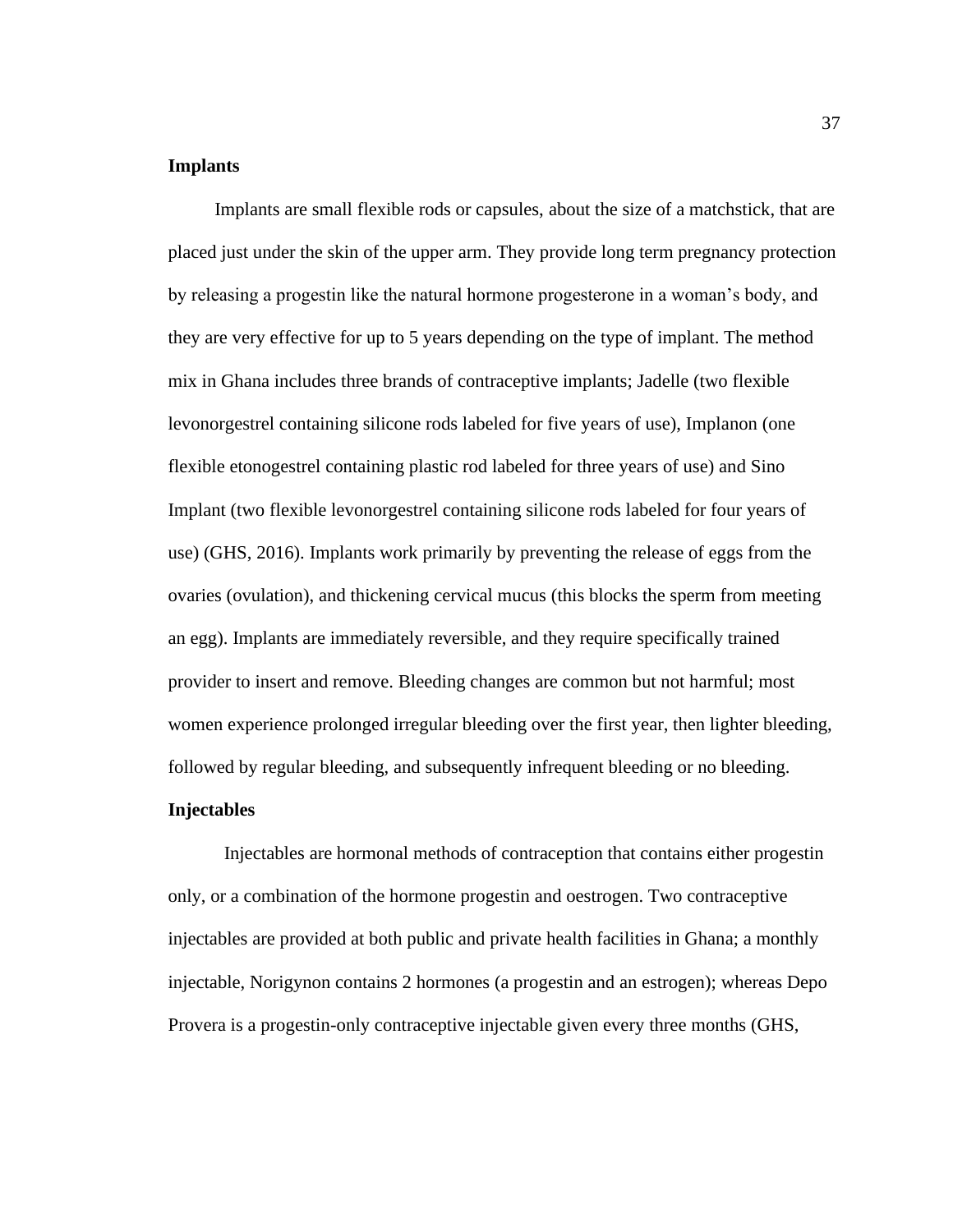2016). They work primarily by preventing the release of eggs from the ovaries. The route of administration is either into the muscle, that is intramuscular injection, or under the skin (subcutaneous injection). Effectiveness depends on getting injections regularly; so, when a woman misses an injection, she is at risk of pregnancy. Some users report of weight gain, headache, dizziness, abdominal bloating and discomfort, mood changes and less sex drive.

### **Intrauterine Device (IUD)**

 The intrauterine contraceptive device (IUD) is one of the most frequently used methods for birth control around the world. Globally, IUD has been recognized as a modern long- acting reversible contraceptive method suitable for all reproductive aged women (WHO, 2016). The IUD is one of the most effective reversible contraceptive methods with an average pregnancy rate after 1 year of use 3-5 per 100 typical users (Aliyu, 2017). IUD represents the most cost-effective reversible method for preventing unwanted pregnancy, and it has been scientifically proven to be safe, and efficient (Gbagbo & Kayi, 2018).

 IUDs are inserted into the uterus at any point of the menstrual cycle as long as pregnancy has been excluded. Some health practitioners prefer to insert it towards the end of menstruation or just after (Aliyu, 2017). However, it is used far less often than experts believe it should be. Basically, this is believed to be the result of the concerns of clinicians for the risk of complications linked to its use, particularly pelvic inflammatory disease (PID) and subsequent sequels (Gbagbo & Kayi, 2018; Steenland et al., 2013).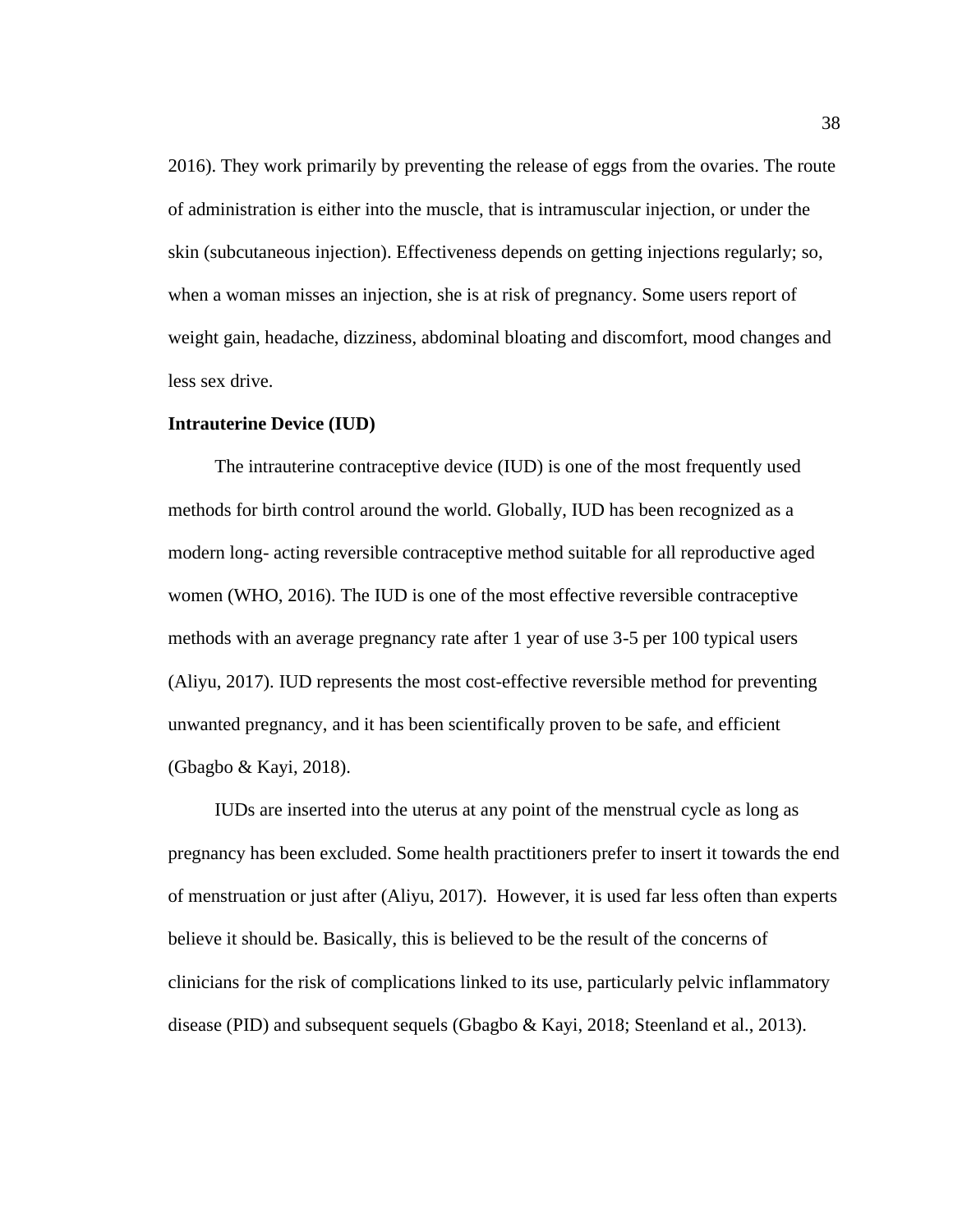The most common medical reasons for early discontinuation of IUD are bleeding and/or pain along with genital infection (Agawal et al., 2004; Gbagbo & Kayi, 2018).

# **Condoms**

Condoms are barrier methods of contraception, and they work by preventing spermatozoa from coming into contact with the ovum; they also protect against sexually transmissible infections (STIs). Condoms come in male and female varieties, and they are hormone free. Most of them are made of thin latex rubber, and other materials like polyurethane, polyisoprene, lambskin, and nitrile. Condoms are the most widely known and used barrier device by male partners around the world. Male condoms are rolled onto the penis, and act as a physical barrier; the female condom is placed into the vagina right before sex. Advantages are: easy availability, protection against sexually transmitted diseases, cheap, and safe (Aliyu, 2017; Clottey, 2012).

#### **Lactational Amenorrhea Method**

 The lactational amenorrhea method (LAM) is temporary family planning method based on the natural effect of breastfeeding on fertility. LAM provides contraception for the mother, and it works primarily by preventing the release of eggs from the ovaries. During breastfeeding, the resumption of ovulation postpartum is delayed and this can be used to prevent conception as long as the mother fully or nearly fully breastfeeds and remains amenorrheic (Stewart et al., 2013). The effectiveness of LAM depends on the user; thus, the mother's monthly bleeding has not returned; the baby is fully or nearly fully breastfed and is fed often, day and night; the baby is less than 6 months old.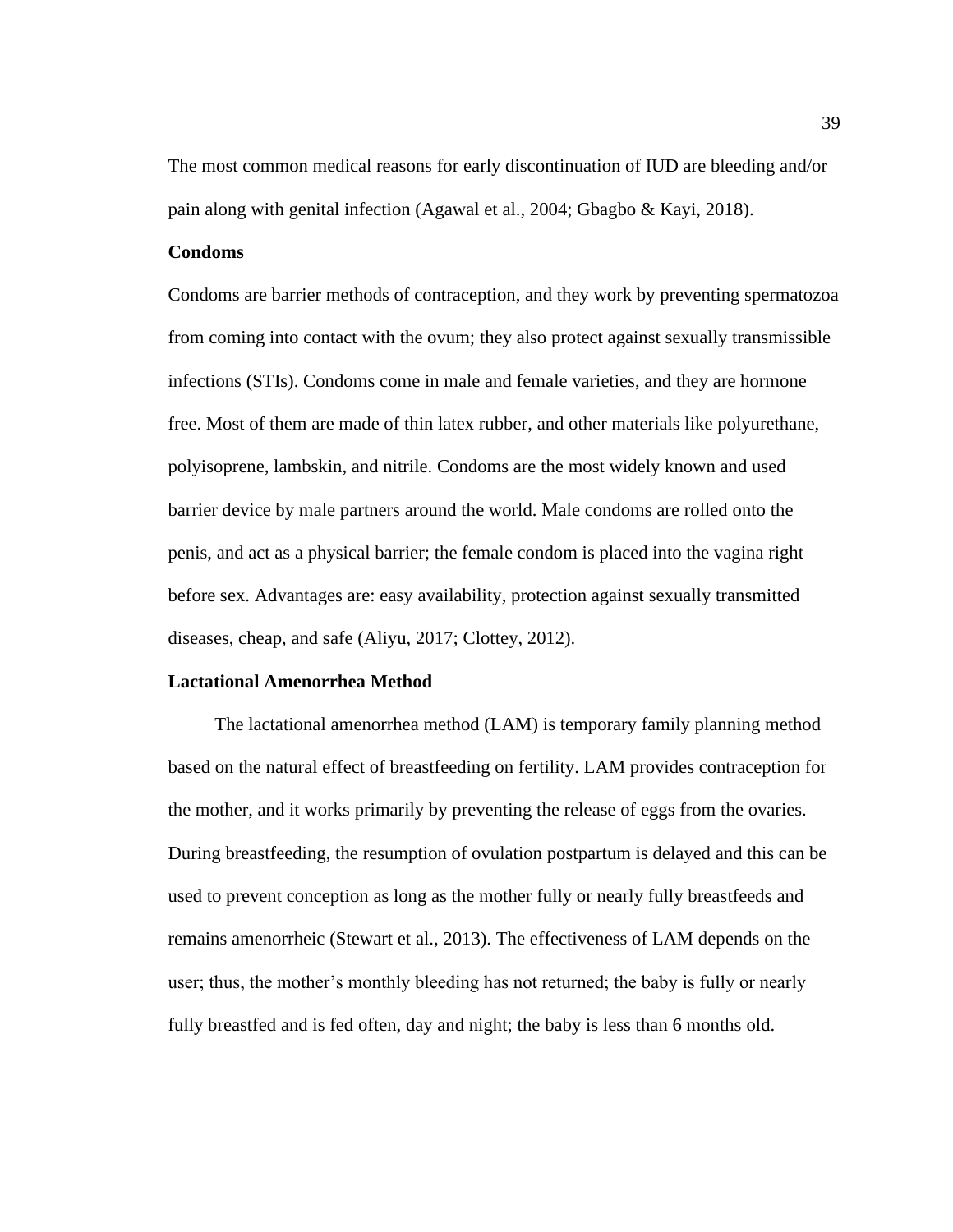# **Sterilization**

Sterilization is the process of completely taking away the body's ability to reproduce through open or minimal invasion surgery. It is a permanent method of contraception, suitable for people who are sure they never want children or do not want any more children (Anita et al., 2020). Sterilization is available for both women and men. The sterilization process for women is called tubal ligation; this is where the fallopian tube is either cut or sealed so that eggs do not reach the uterus at all. Globally, about 19% of married women uses female sterilization but there are marked regional differences in the uptake among reproductive age women (Anita et al., 2020). The male sterilization is called vasectomy, and it involves the cutting and sealing of the vas deferens so that the sperms do not enter the ejaculation stream. In Ghana, vasectomy is not a common modern contraceptive method as compared with female sterilization, and the level of awareness is also low (Adu et al., 2018). Vasectomy is described as safe and inexpensive modern contraceptive method, but it's not widely used.

### **Ambivalence and the Use of Modern Contraceptives**

 The health and wellbeing of a woman can be linked to her ability to choose if and when to become pregnant. Ambivalence in pregnancy is described as a conflicted desire or unresolved feelings or ideas about wanting to have a child at a particular moment (Higgins et al., 2012; Wekesa et al., 2018). Women sometimes are not consistent on contraceptive usage based on their expression of pregnancy ambivalence, or conflicted desire about having a baby. They have difficulty in deciding their intention or non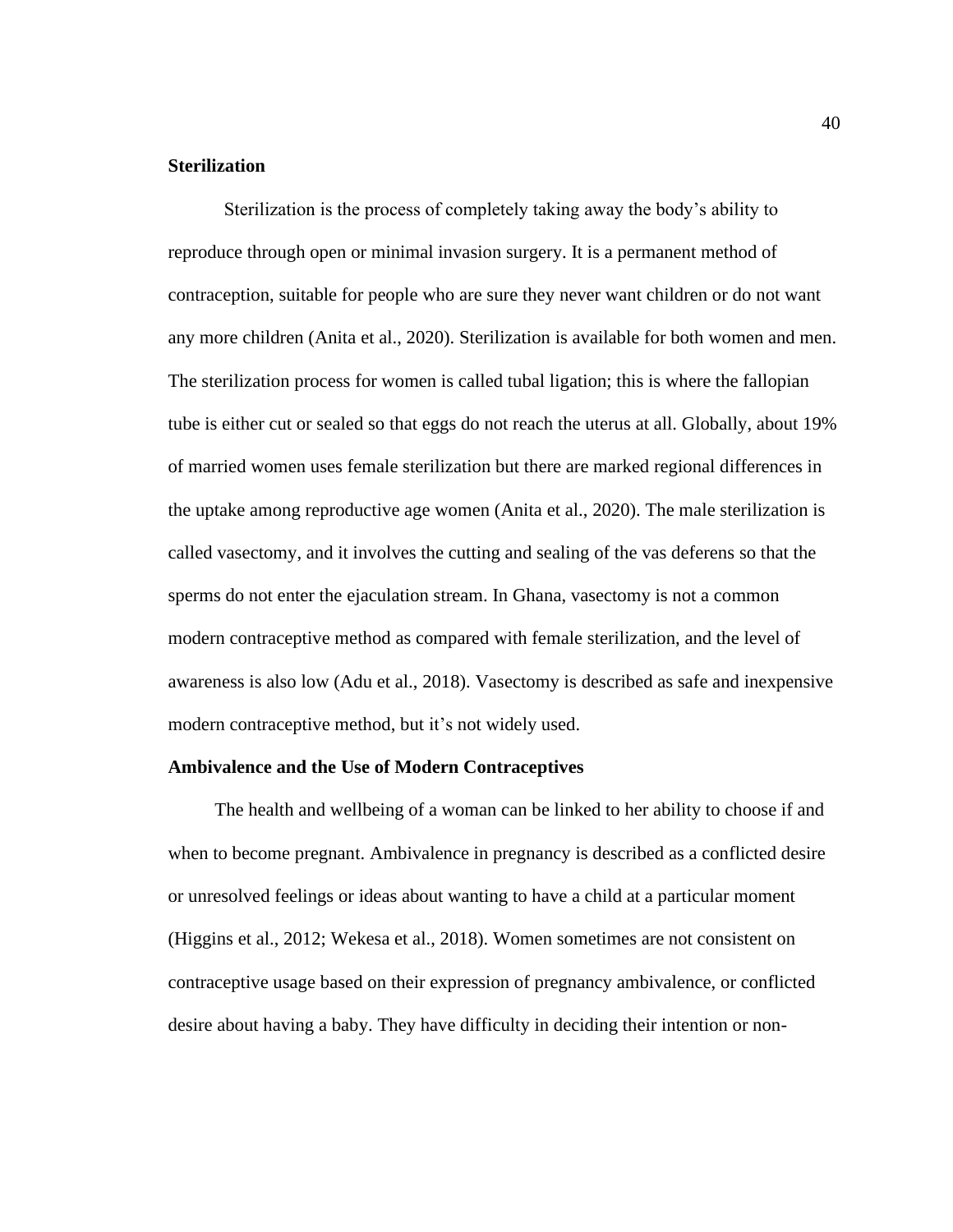intention of getting pregnant, which often affects their use of contraception consistently and effectively (Craig et al., 2016). Studies have indicated that women who experience ambivalence towards the idea of pregnancy are not able to make contraceptive decisions, especially the use of long-acting modern contraception (Sundstrom et al., 2017). Study participants should be able to express their concerns on whether their decision to avoid pregnancy have any external influence.

 Researchers have also identified pregnancy ambivalence as an obstacle to contraceptive usage. According to Frost et al. (2007) and Wekesa (2018), when a woman is ambivalent about avoiding pregnancy, she is not likely to use contraception and this places her at risk for an unplanned pregnancy. OlaOlorum et al. (2016) described how women's fertility desire influences their contraceptive behavior in both developed and developing world settings. For instance, deciding on the use of contraceptives or selecting a particular contraceptive method can be based on whether a woman wants to get pregnant (OlaOlorum et al., 2016). One of the reasons why women who do not wish to get pregnant and yet not take any contraceptives is because of their ambiguity around pregnancy intentions (Latye et al., 2006; Staveteig, 2017), and this research study intended to verify this information from the study participants.

#### **Summary and Conclusion**

 Unplanned pregnancy is a global public health challenge that typically occurs after sexual activity without the use of contraception. Even though the use of modern contraception serves as an important intervention towards preventing unplanned or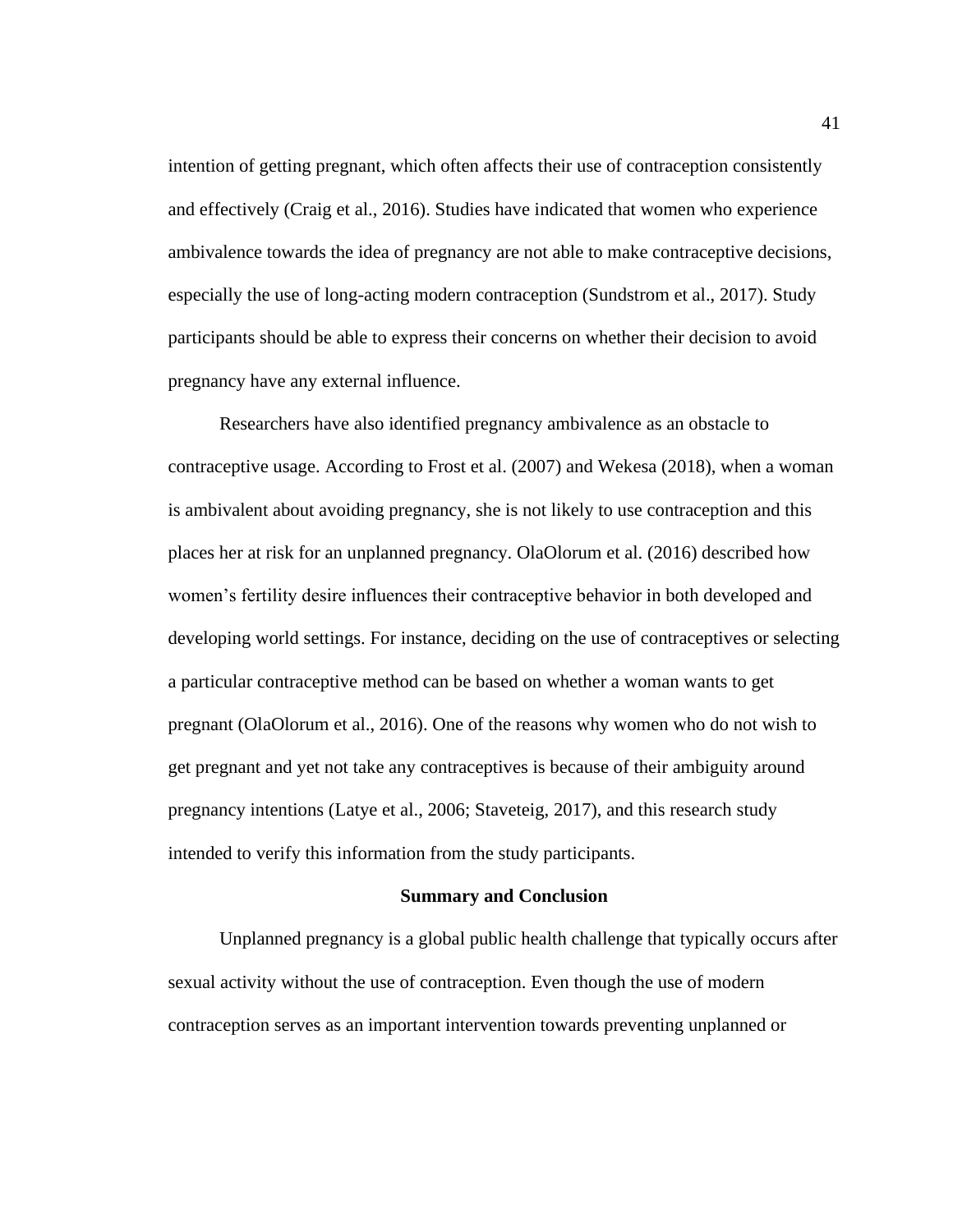unintended pregnancy, there are records of millions of women in developing countries who are not using any modern contraceptive method (WHO, 2018). Ghana is among the developing countries that have made technological advancements in modern contraceptive methods but still records a low modern contraception prevalence rate of 23% in 2018, as against the target rate of 50% by 2020 (Afriyie & Tarkang, 2019). The HBM is the theoretical framework guiding this study and it provides the basic concepts to understand the perceptions and challenges associated with modern contraceptive usage.

 The use of modern contraceptives by women is influenced by the perception of susceptibility to unwanted pregnancy, threats to non-use of modern contraceptives and severity of pregnancy, the perception of benefits, perception of barriers, self-efficacy, cues to action, as well as pregnancy ambivalence. This chapter covered various studies that identify the need for continued research on modern contraceptive usage among reproductive-age women in the New Juaben Municipality of the eastern region of Ghana towards improving maternal health. Most of the research studies on the use of modern contraceptives has been limited to the northern and southern parts of Ghana, which have their cultural values and characteristics. This study focused on the use of a conceptual framework (HBM) that would enable study participants to share their lived experiences and contribute to ways of promoting reproductive health. It was also important to fill the knowledge gap that existed between the availability of contraceptives and its utilization in the New Juaben Municipality. A qualitative research approach, therefore, had to be used to interview reproductive-age women to get a deeper understanding of what

42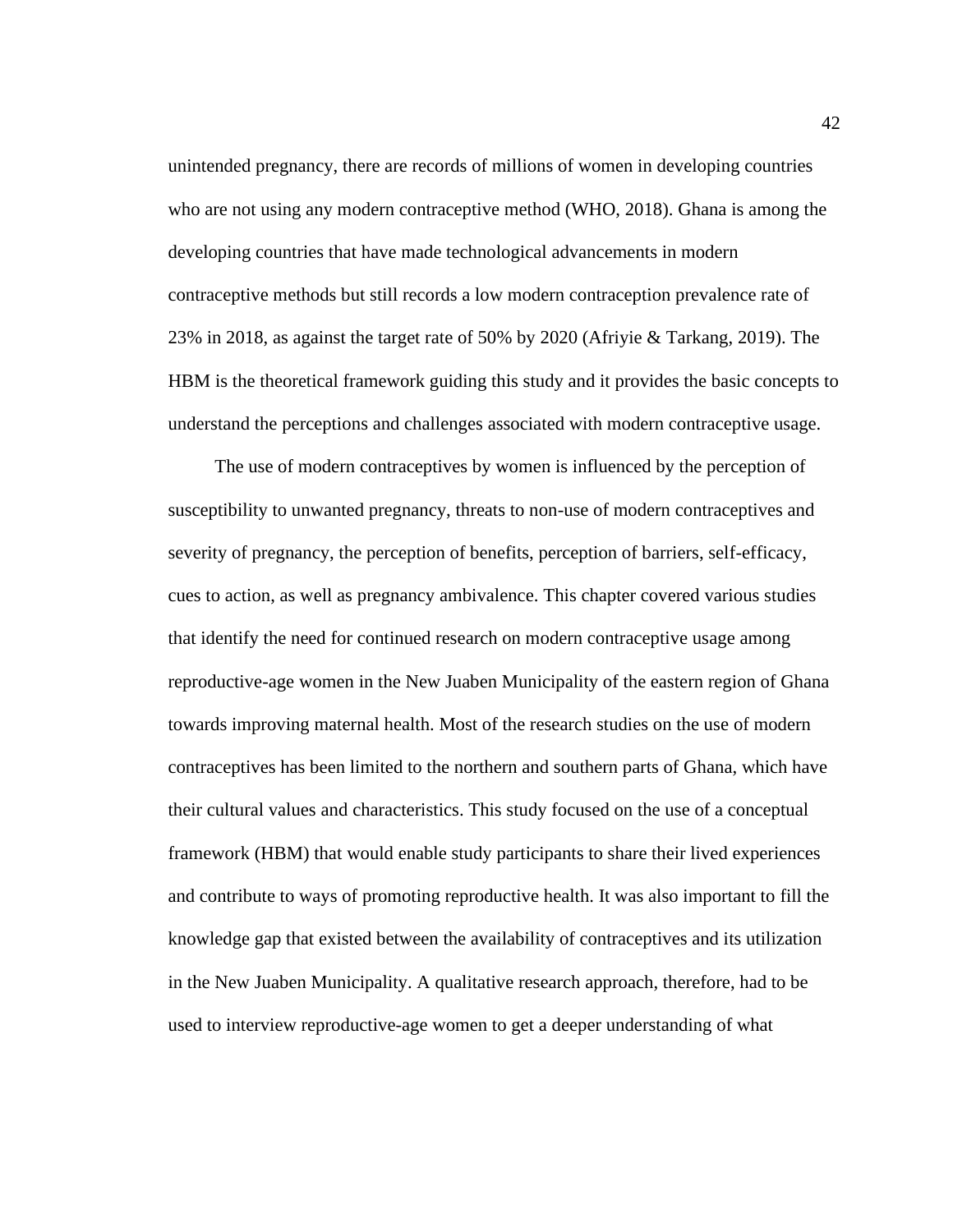influenced their contraceptive behavior. Chapter 3 discusses the research methods needed to answer the research questions and complete the research study. The chapter will also cover the research design, data collection, validity, and ethical considerations needed for the study.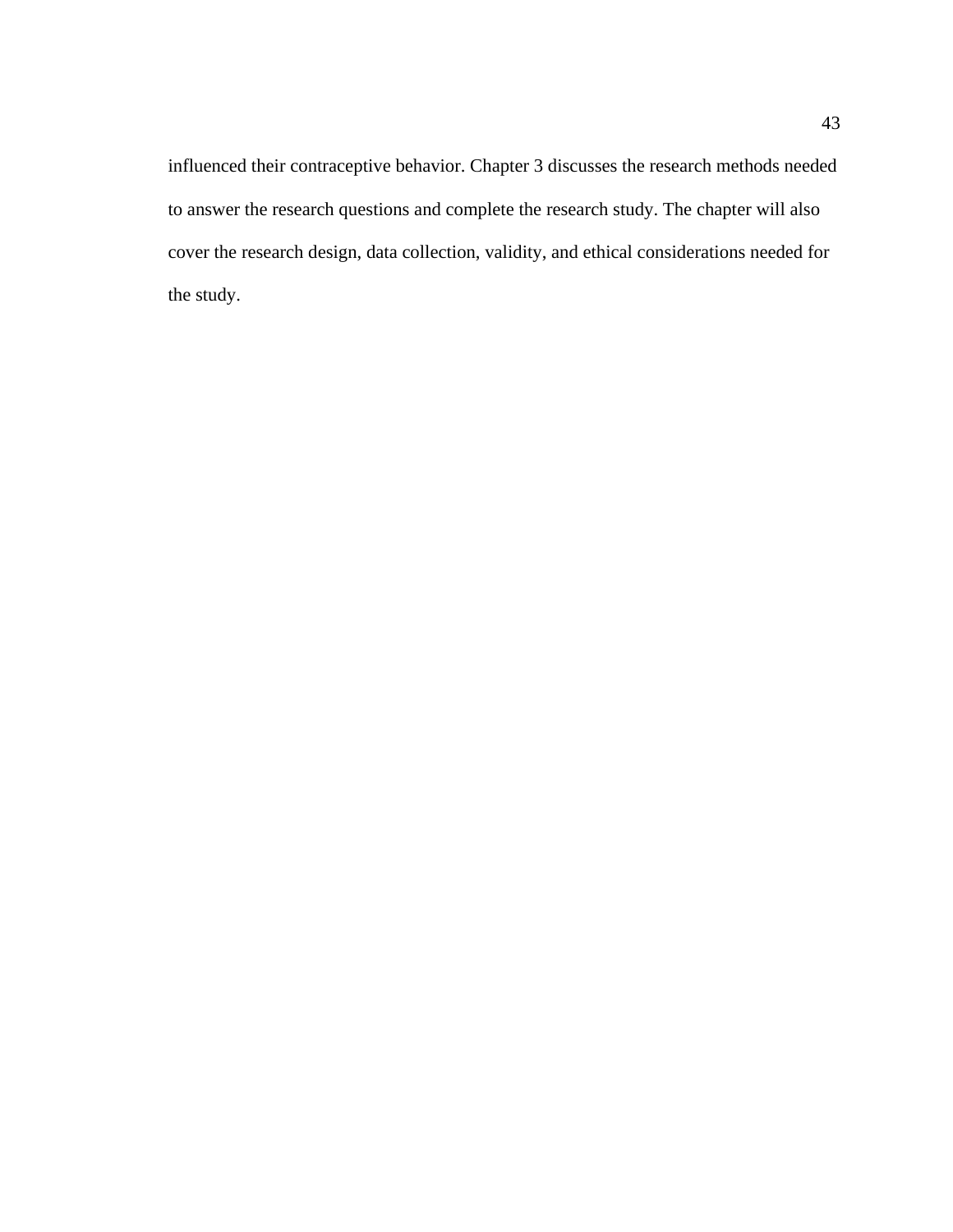# Chapter 3: Research Method

### **Introduction**

 The purpose of this research study was to explore the perception to susceptibility to unplanned pregnancy, threats to non-use of modern contraceptives, severity to non-use of modern contraceptives, benefits to the use of modern contraceptives, and barriers or challenges in utilizing a modern contraceptive method to prevent maternal and neonatal deaths among reproductive-age women (20-39 years) in the New Juaben Municipality of the eastern region of Ghana. In doing a qualitative study a constructive paradigm will bring a deep understanding of the health behavior of women towards the use of modern contraceptives.

The following research questions were used to guide this study:

Research Question 1: How do reproductive-age women (20-39 years) in the New Juaben Municipality perceive the use of modern contraceptives (hormonals, condoms, lactational amenorrhea method, intrauterine device, sterilization)?

Research Question 1a: How do reproductive-age women (20-39 years) in the New Juaben Municipality perceive hormonal usage?

Research Question 1b: How do reproductive-age women (20-39 years) in the New Juaben Municipality perceive condoms usage?

Research Question 1c: How do reproductive-age women (20-39 years) in the New Juaben Municipality perceive lactational amenorrhea method usage?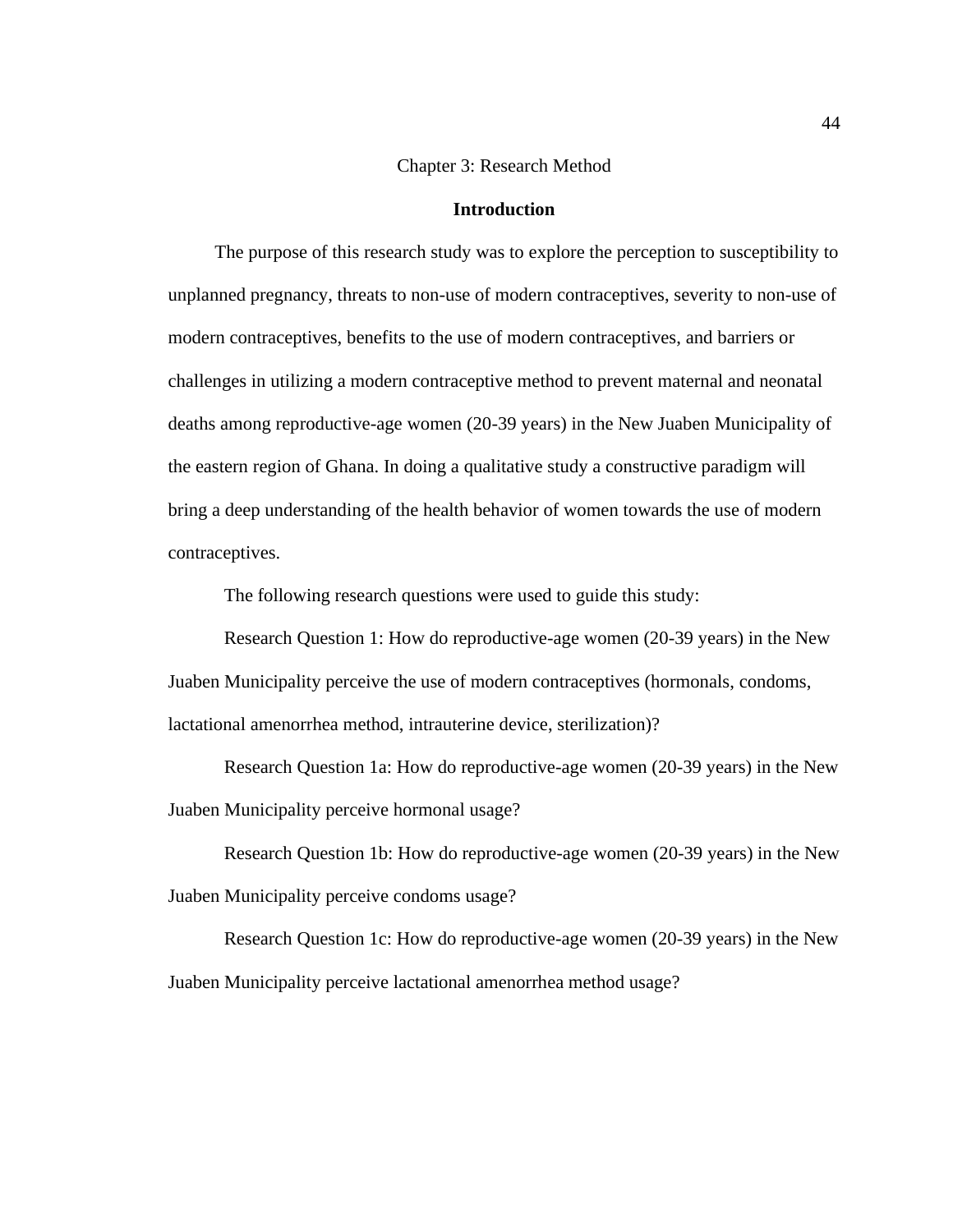Research Question 1d: How do reproductive-age women (20-39 years) in the New Juaben Municipality perceive intrauterine device usage?

Research Question 1e: How do reproductive-age women (20-39 years) in the New Juaben Municipality perceive sterilization usage?

Research Question 2: What are the benefits and cues to the action of reproductiveage women (20-39 years) in the New Juaben Municipality to use modern contraception?

Research Question 3: What are the perceived threats, barriers, or challenges in the use of modern contraceptives by reproductive-age women (20-39 years) in the New Juaben Municipality?

This chapter includes information regarding the participant sample and process that was used in conducting the interviews, and a review of result areas that were vital to obtaining quality results. There is a discussion on the data collection setting, the participants demographics, a brief explanation of the data collection performed, explanation of data analysis, evidence of trustworthiness, and a summary to complete the chapter. The major sections that have been addressed in this chapter include the research design and rationale, the role of the researcher, methodology, participant selection, data analysis plan, issues of trustworthiness, ethical procedures, and summary.

#### **Research Design and Rationale**

 This study was a basic qualitative research that sought to understand the perceptions and experiences of reproductive-age women in the New Juaben Municipality in the eastern region of Ghana regarding modern contraceptives utilization. A basic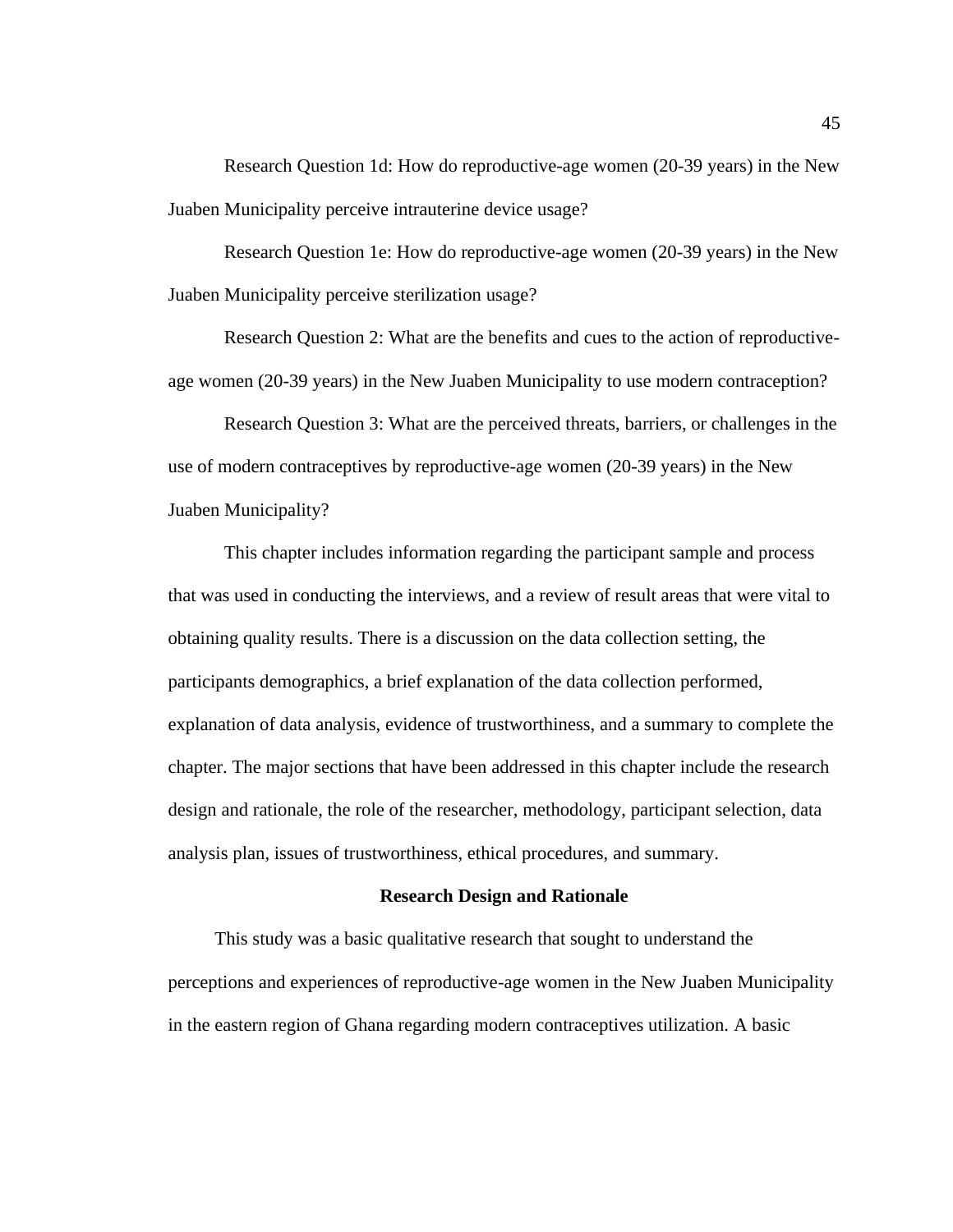qualitative research design was appropriate for this study because it allowed the reproductive-age women in the New Juaben Municipality to share their experiences and express their concerns or feelings about the use of modern contraceptives (Creswell  $\&$ Creswell, 2018; Rudestam & Newton, 2015). Qualitative research approach can be described as the method a researcher uses to explore the experiences of participants on a particular issue, but for this study it focused on the use of modern contraceptives to prevent unwanted pregnancy (Ravitch & Carl, 2016). According to Sutton and Austin (2015), qualitative research makes use of small sample sizes and does not necessarily link the results or findings of the study to a wider population (Sutton & Austin, 2015). Qualitative research is also concerned with the study of people in their natural setting, using various tools and techniques to help develop an understanding of people's perception of social reality and their actions within the social world (Creswell  $\&$ Creswell, 2018). The qualitative research method was chosen because it allowed for seeking the views of these women who had challenges in the use of a contraceptive method or modern contraceptives despite their desire to postpone childbearing or space their births.

 A basic qualitative research approach was adopted for this study, with focus on the commonality of the lived experiences of study participants in their setting. This research approach describes how participants interpret their experiences, how they construct their worlds, and what meaning they attribute to their experiences. Generally, basic qualitative research gives an overall picture about how people make sense of their lives and their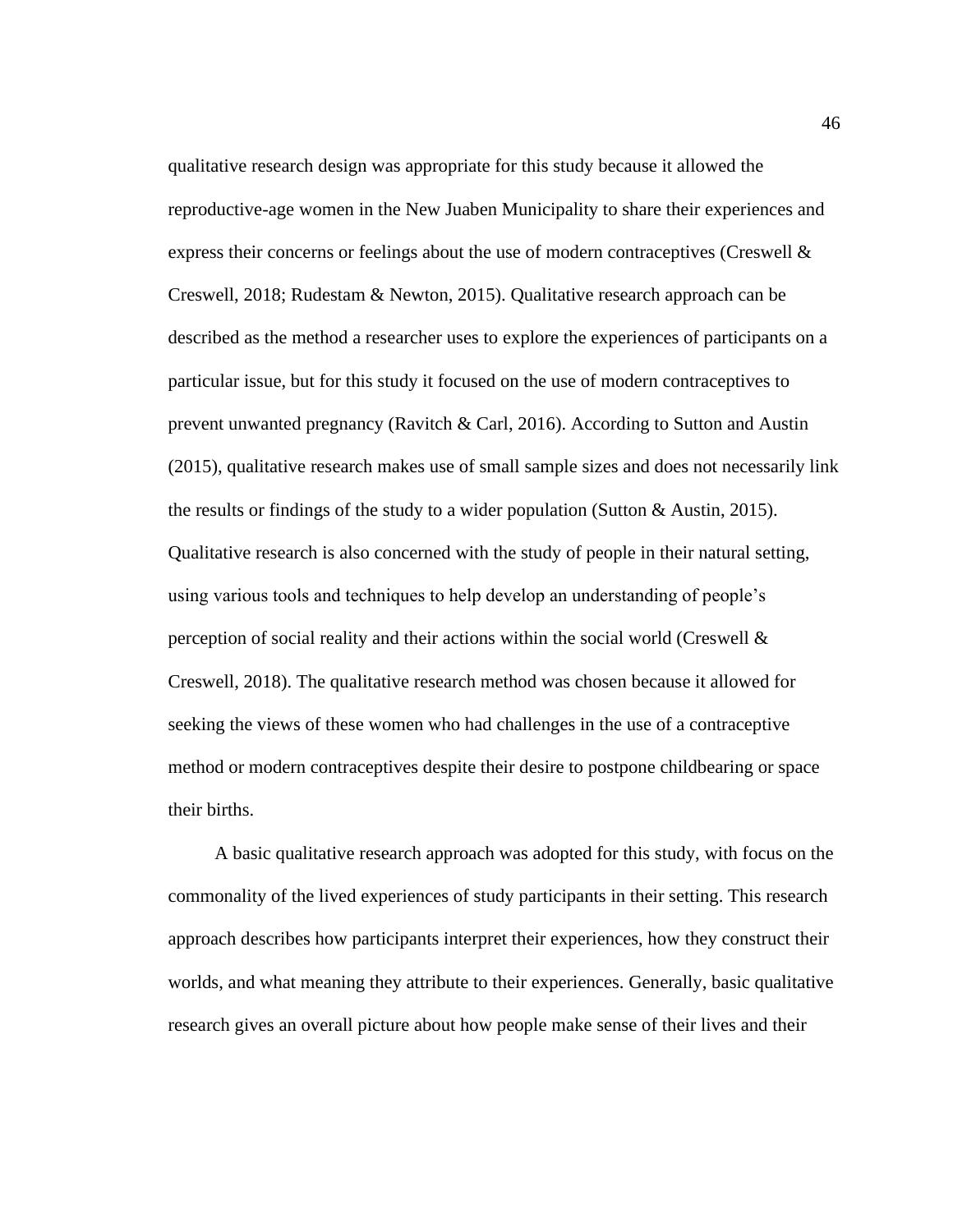experiences (Merriam, 2013; Patton, 2015). Researching in the home settings of the research participants or their selected private places will make them feel relaxed to bring out quality responses, as far as there are no distractions (Ravitch & Carl, 2016). A review of maternal mortality records in the eastern region of Ghana indicated that most women die from pregnancy-related complications as well as unsafe abortions (GSS,

2016). Reproductive-age women would want to postpone childbearing for two or more years, but are not using any contraceptive method (GDHS, 2016); this is a public health issue that needs prompt intervention. No research has been done in the eastern part of Ghana concerning this situation, hence the need to fill this gap in the literature on modern contraceptives availability and its utilization.

 Using a basic qualitative approach also allows for exploration of what people experienced, and it focuses on their lives and meaning they attribute to their experiences. Again, the basic qualitative research approach was appropriate because it helps to obtain an in-depth information and understanding from research participants through qualitative methods like an interview which is subjective in nature, as opposed to quantitative research which emphasizes the number of findings. An individual's experience is unique and subjective and using a basic qualitative approach enables the researcher to gain an indepth understanding of women's lived experiences on the use of modern contraceptives (Creswell, 2018; Merriam, 2013). Therefore, a basic qualitative study is a better design for this research study because it is concerned with establishing answers to the "whys"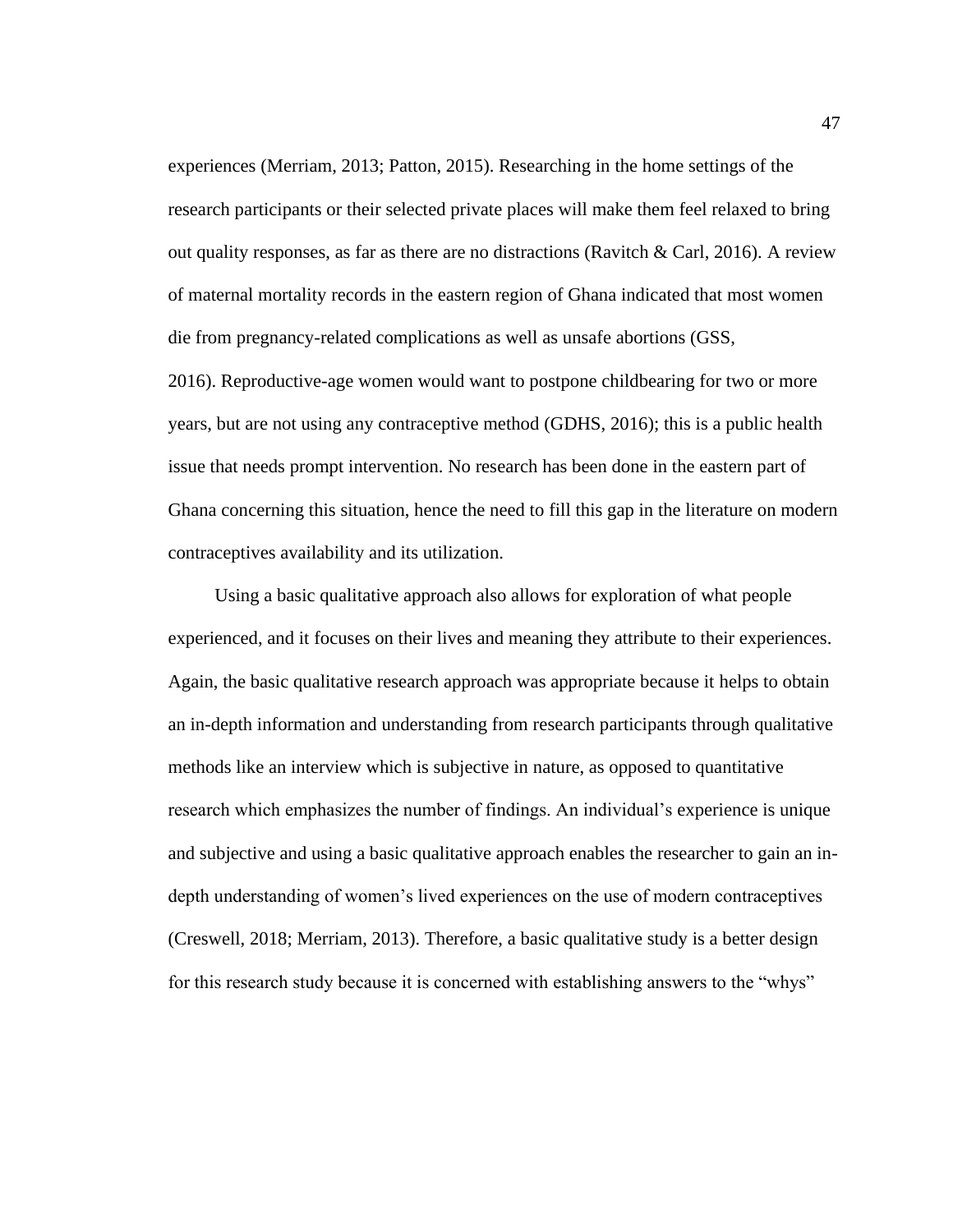and "how's" of the phenomenon in question. The researcher also gains a richly detailed understanding of issue, based on the first-hand experience.

# **Role of the Researcher**

 The researcher was the primary instrument for data collection and data analysis for this research study. As a principal investigator in this study, I was responsible for the recruitment or sampling of participants and facilitation of interviews. I conducted interviews with participants using a semistructured interview guide, which had subquestions designed, to help get adequate information from participants. I did not have any personal or professional relationship with the participants, thereby preventing any possible research bias (Sutton & Austin, 2015). I purposefully recruited only participants who met the criteria for the research study.

 My role as a researcher also included establishing rapport with the study participants to make them feel relaxed and cooperative throughout the interview process. Participants were allowed to select the date, and appropriate time for the conduct of the phone interview, and they were given approximately 10 dollars (50 cedis) as a token to appreciate their time for the interview. Again, I informed participants that the interviews will be tape-recorded and later transcribed for analysis. Additionally, I safeguarded participants and their data by adhering to ethical research guidelines, as approved by Walden Institutional and Ghana Health Service Ethical Review Boards, by taking the participants through the study protocol, and getting their approval to participate in the study by signing consent forms.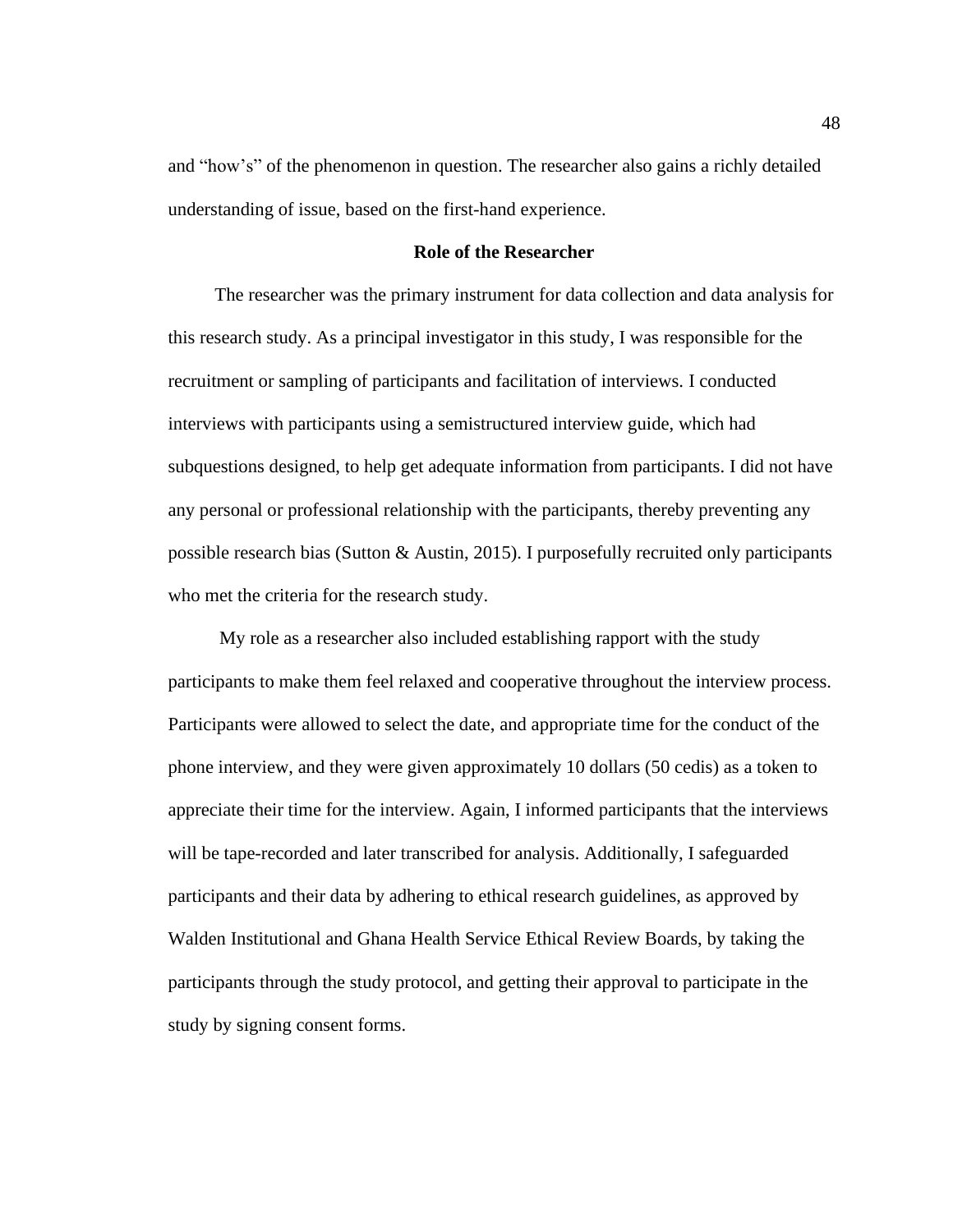# **Methodology**

# **Population**

 The population in this study consisted of women in the reproductive age group (20- 39 years) who were residents in the New Juaben Municipality of the Eastern Region of Ghana. These categories of women were purposely selected because the study was centered around sexually active women, who were matured enough to share their knowledge and experiences on modern contraceptives (Patton, 2015). Women having the experiences needed to provide relevant information to address the phenomenon under study and adequately answer the research questions were considered in the target population. This was ensured by including participants who had used a modern contraceptive method before.

 The initial contact was made with the unit in-charges who assisted me to identity women in the age category of 20 to 39 years. I then screened the potential participants based on their socio-demographic data (see Appendix A), and l selected participants who met the inclusion criteria. An average of 5 participants were recruited daily, but l considered individuals who have the knowledge or are ready to share experiences on the subject. I asked for the consent for participation after explaining to them the purpose, significance, and process of the study. Contact numbers were exchanged, and participants booked for the appropriate time for the phone interviews.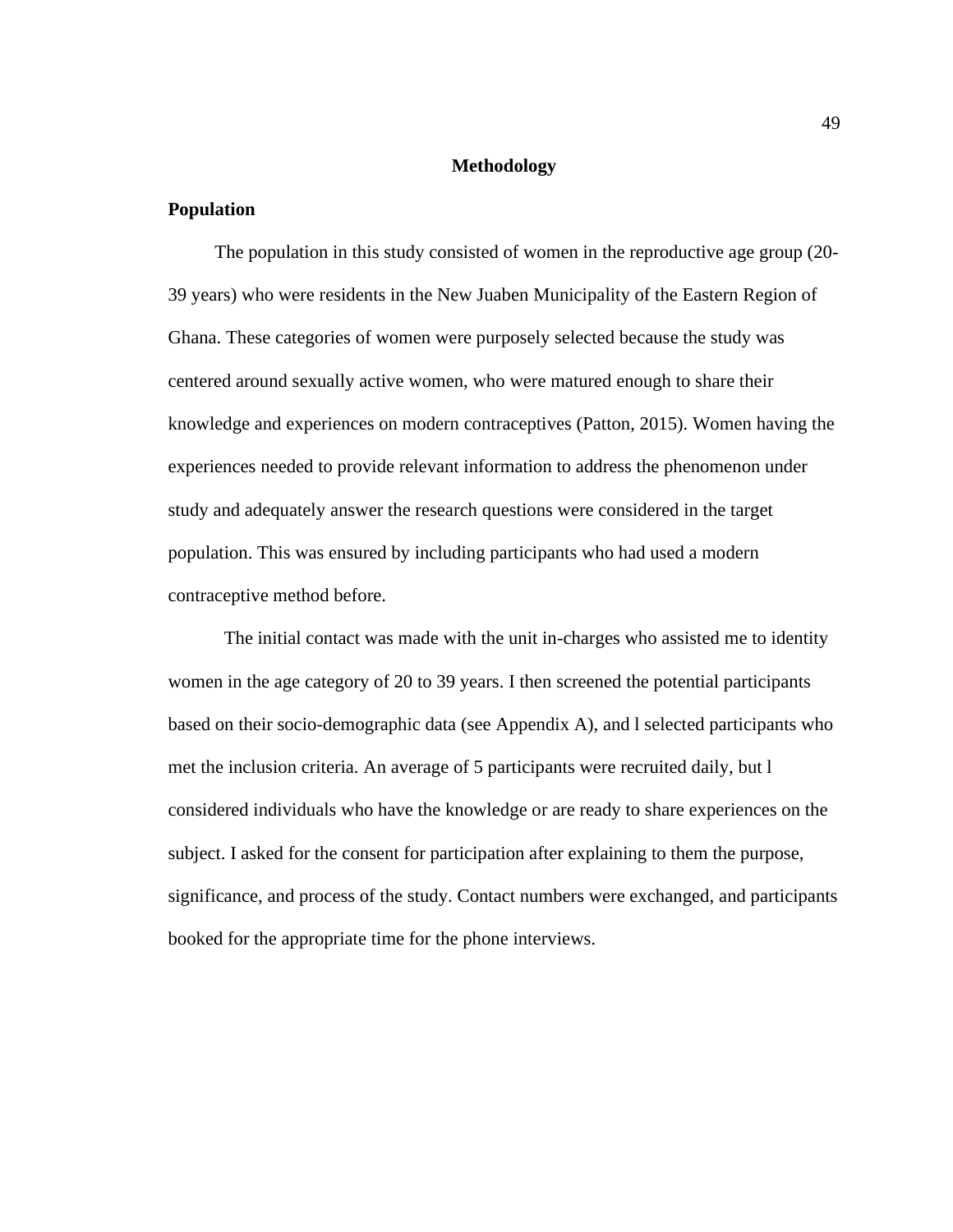# **Sampling and Sampling Strategy**

Based on the research questions and the intent of the study, a purposive sampling technique was employed to ensure that the right participants have been selected for the study, and they would provide a rich source of information (Palinkas et al., 2015; Patton, 2015). The research participants for this study were women in their reproductive age group (20-39 years) who lived in the New Juaben Municipality of the Eastern Region of Ghana. Participants were identified by the researcher based on the inclusion criteria and with the help of health workers who rendered reproductive health services at the antenatal and postnatal clinics of the Eastern Regional Hospital in the Municipality. Eligible participants were contacted by the researcher and recruitment was done after they have gone through screening. Potential participants were easily identified at the health facility and they were approached individually for selection based on their eligibility and readiness to take part in the study.

 Purposive sampling technique was used to select the participants, while considering the principle of saturation. Purposive sampling is the deliberate selection of participants possessing a predetermined criterion of interest (Patton, 2015). The principle of saturation is described as a point at which further data collection becomes counterproductive or data has reached a conceptual depth (Nelson, 2016). Reaching saturation in qualitative research is seen as a point at which observing more data will not lead to the discovery of more information related to the research questions, and Creswell recommends 5 to 25 participants for a phenomenological study (Creswell, 2013).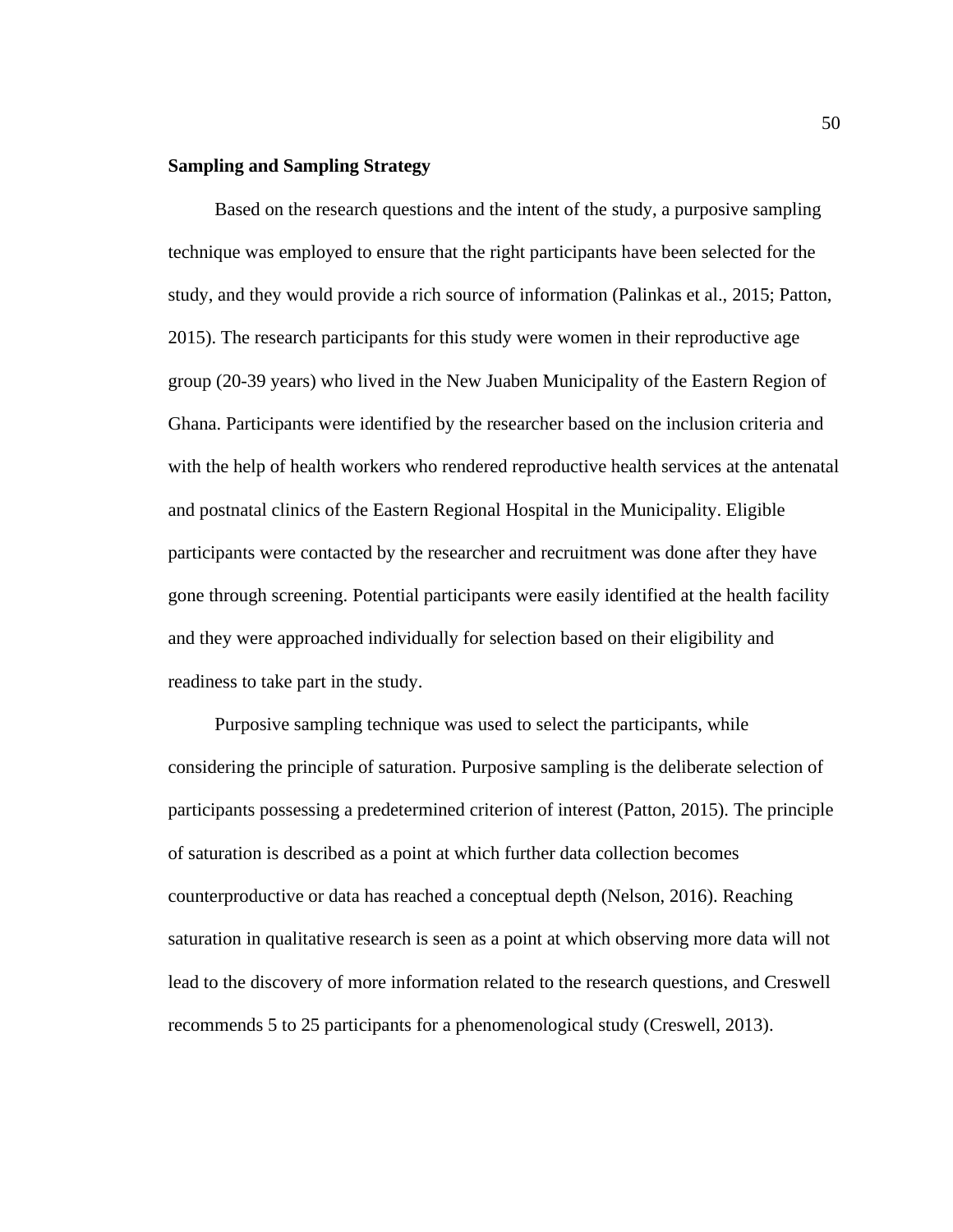I intended to select the number of participants for the study based on the type of study (basic qualitative study), the data collection method (in-depth interview), and the phenomenon under study (modern contraceptives utilization), and data collection would continue till saturation was achieved. The unit in charges were first informed about the intended research study, so they assisted me to select potential study participants based on the age category. The contact numbers of potential study participants were taken after consenting and then saved by the researcher after the purpose of the study had been explained to them. I then followed up with a call and arranged a suitable date and time for the phone interviews.

### **Inclusion Criteria and Sampling**

 Potential study participants were expected to have certain attributes or characteristics to enable them to participate in the study. The study participants were women within the reproductive-age category of 20 to 39 years, who were residents of the New Juaben Municipality. The World Health Organization (2015a) categorizes reproductive age women to be between 15 to 49 years, because they are fertile and sexually active, and they can provide the right information needed for the study. (WHO, 2015a). This study, however, selected reproductive-age women between 20 to 39 years because they represent the category of woman who patronize modern contraceptive services in the Municipality. It was also assumed that reproductive-age women within this age category (20-39 years) were old enough to provide legal consent, and could provide the necessary information to address the research questions. Participants were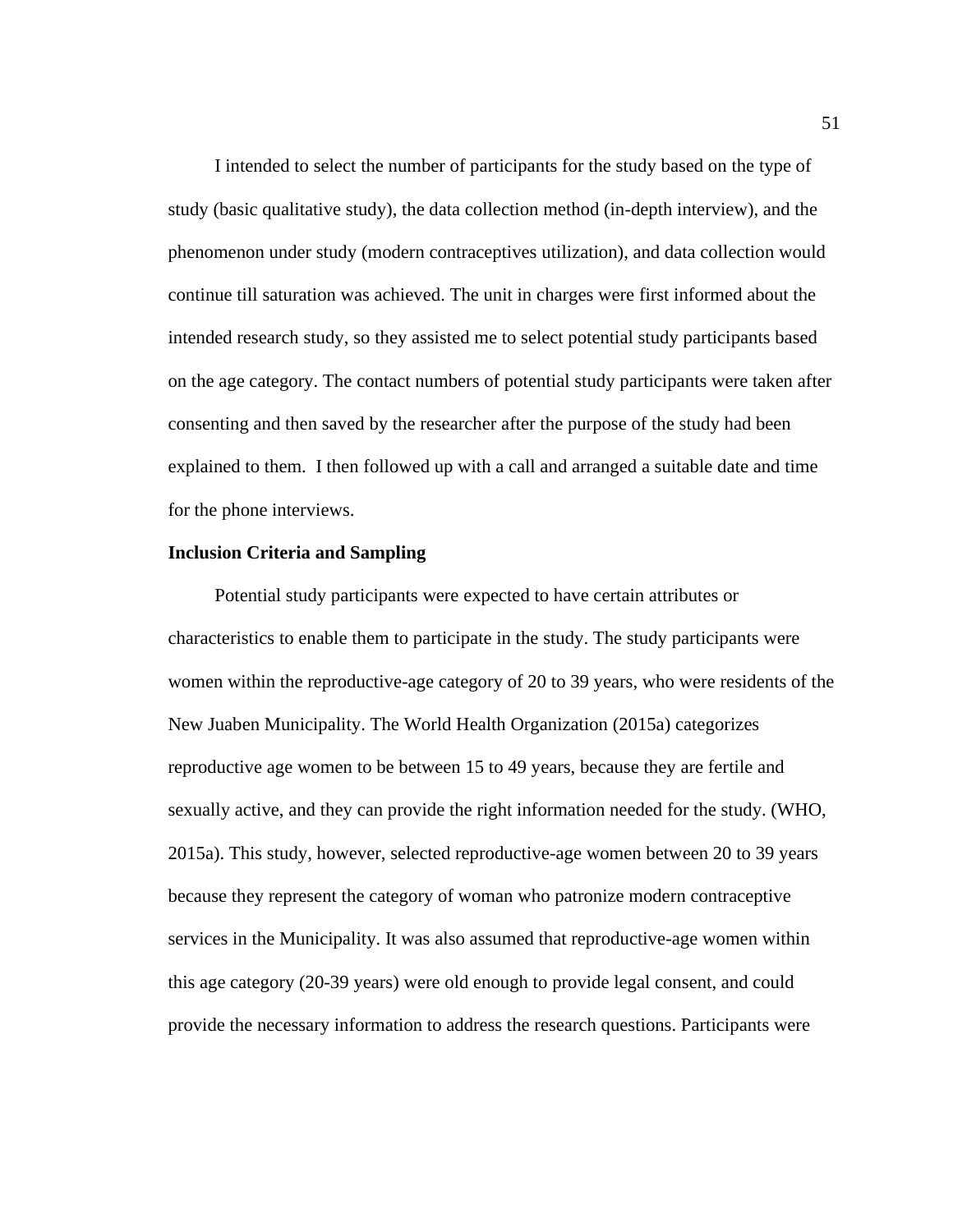purposely selected based on their age (20-39 years), residency, parity, thus, reproductiveage women who are pregnant or had previously given birth; reproductive-age women who desire to space their births, and their consent to be a part of the study. These study participants were rescreened by the researcher to ensure they fit the inclusion criteria before interviews were conducted.

### **Instrumentation**

 There are various forms of qualitative data collection, but I considered an in-depth phone interview as the main instrument or strategy for data collection due to the emergence of the covid-19 pandemic (Canals, 2017; Creswell, 2014). Interviews enable interactions with participants to generate the needed information that can help to answer the research questions (Canals, 2017). I designed a semi-structured interview guide for the data collection, with a focus on the research questions and the conceptual framework. The semi-structured interview guide which was developed consisted of a list of key questions for the interview as well as demographic information about the interviewee. The interview questions were open-ended, general, and focused on the phenomenon being tested (Creswell & Poth, 2017). The data collection instrument was revised and improved upon as interviews were conducted.

### **Procedures for the Recruitment, Participation, and Data Collection**

 Approval was sought from the Institutional Review Board (IRB) of Walden University (IRB 06-17-20-063450), and Ghana Health Service Ethics Review Committee before the collection of data. The initial plan to conduct a face-to-face interview was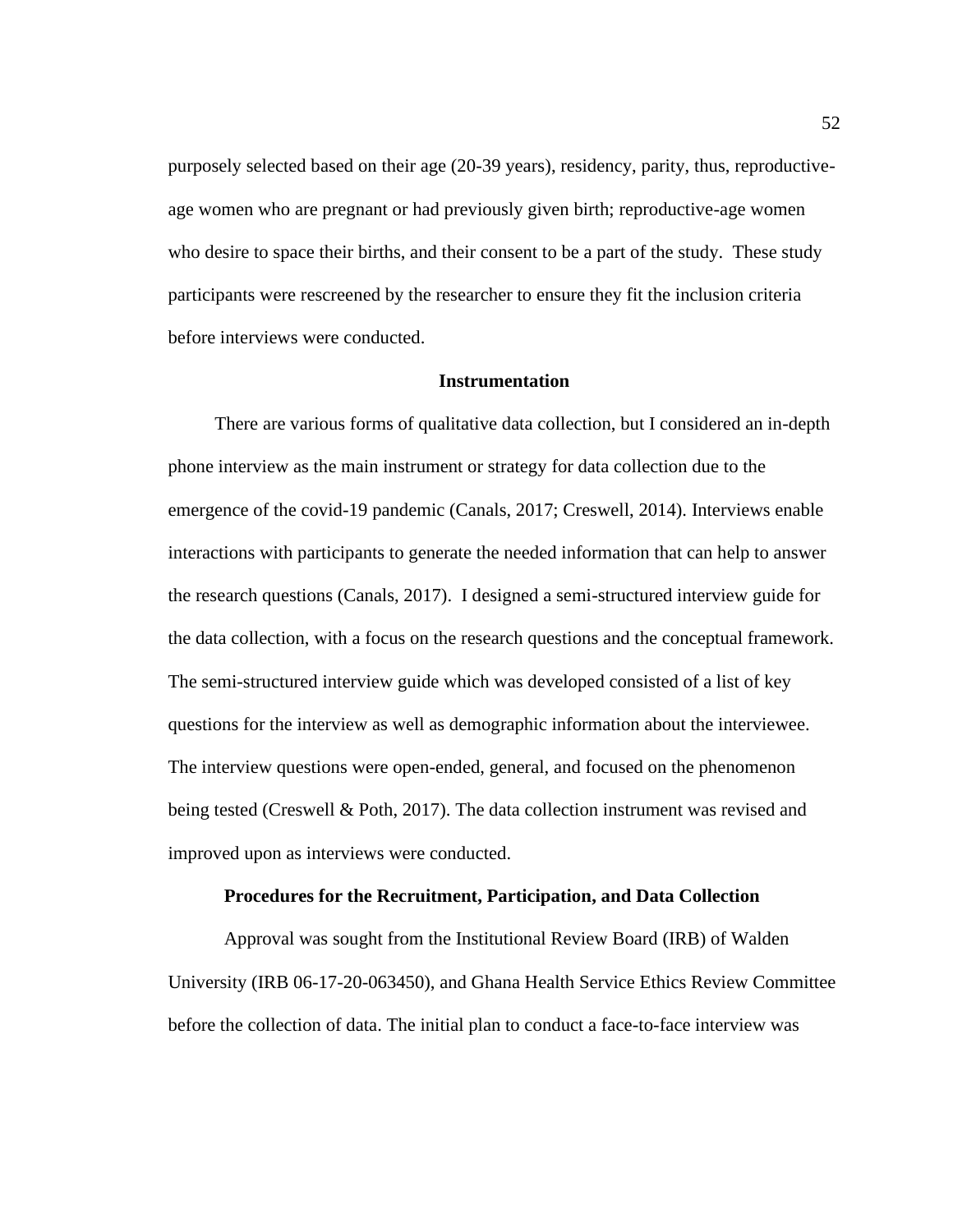replaced with a phone interview due to the covid 19 pandemic restrictions, and the need to strictly adhere to the safety protocols. IRB also requested that l change the face-to-face interview to a phone interview so as to restrict direct contact and interaction with study participants. This negatively affected the time interval and intensity for an in-depth interview, and hence the details of study results. The consent of the study participants was also obtained before the conduct of the research study. Given (2008) recommends conducting qualitative research in natural settings, whereby the researchers can study things as they are without manipulating the environment. My knowledge or experience did not have to interfere with the study.

 I recruited the study participants from the Eastern Regional Hospital in the New Juaben Municipality with the help of health workers (unit in-charges) who render reproductive health services at the antenatal and postnatal clinics of the hospital, following site approval from the hospital. The role played by these health workers was to assist me identify clients who fell within the age category of 20 to 39 years. The participants were then screened on their socio-demographic data (see Appendix A). The purpose of the study was first explained to the participants, by the use of a participant information sheet; they then signed two consents forms from IRB and GHS following clarification of issues on interview recording, confidentiality and anonymity. Their contact numbers were taken to enable us arrange a suitable time for the phone interview. I then followed up with a call and arranged a suitable time for the interviews.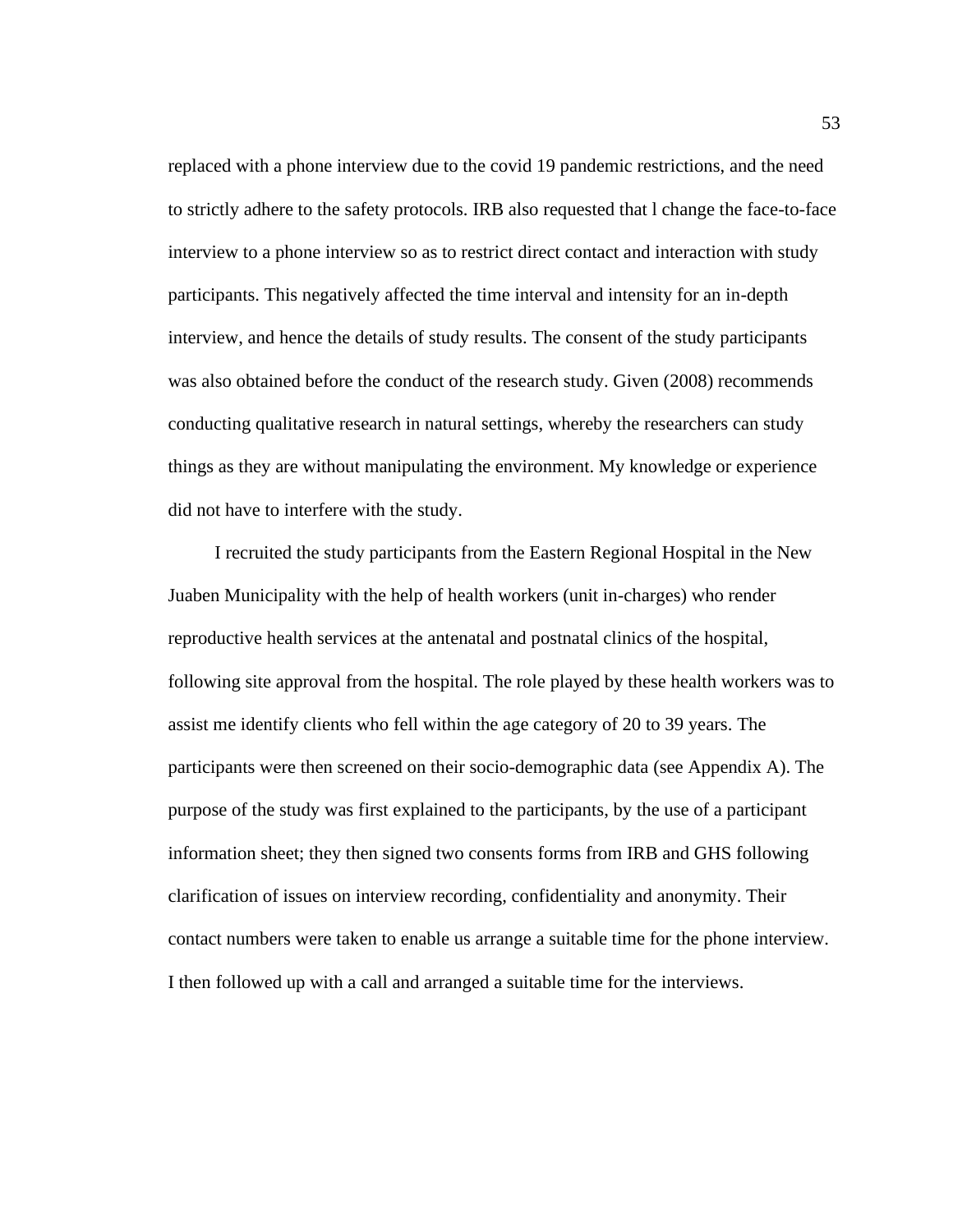An interview schedule was made after concluding with research participants on the appropriate day and time. The participants were also informed that the interview would take about 30 minutes and it would be tape-recorded and later transcribed for analysis. It was explained to the participants that they have the right to decline from continuing the research study at any point in time without any harassment. Participants who were willing to listen to the recorded interview for possible errors and clarification were given the opportunity. Participants were also informed of a return for follow-up interviews in case of any interruption in the recording process. Data collected from study participants were treated with confidentiality, and pseudonyms were used so as not to identify any participant.

### **Data Analysis Plan**

 Qualitative research deals with data that represent words and ideas rather than numbers and statistics, as found in quantitative studies, and the process involves the transcription of interviews (Lathlean, 2006). A semi-structured interview schedule comprising of open-ended questions were used to collect data on the use of modern contraceptives among reproductive- age women. Data analysis was based on the inductive approach using a predetermined theory or framework while focusing on the actual data to derive the structure of analysis (Lathlean, 2006).

 For this research study, thematic content analysis was adopted following the data transcription, whereby themes and categories were identified based on the research questions, the constructs of the HBM, and also the content of the data. The HMB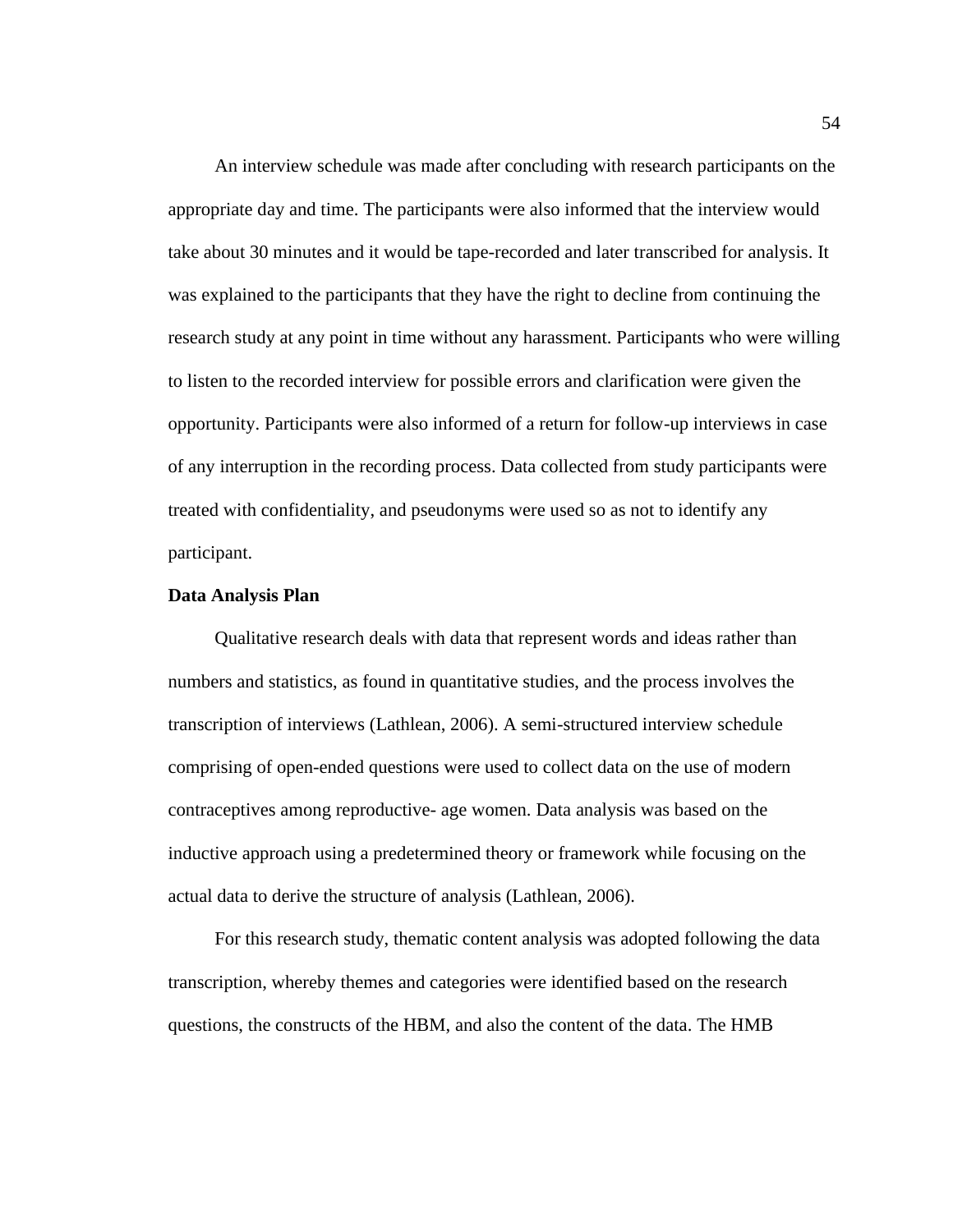constructs encompassed the perceptions of participants about their susceptibility to unwanted pregnancy, threats to non-use of modern contraceptives, barriers to the use of modern contraceptives, benefits to the use of modern contraceptives, self-efficacy to the use of modern contraceptives, and cues to action on the use of modern contraceptives. The initial plan was to use a computer-assisted qualitative data analysis software (CAQDAS) package and NVivo to help manage and analyze the data, but l had to do a manual analysis due to network disruptions and other technical challenges.

### **Issues of Trustworthiness**

 A qualitative researcher has the responsibility of ensuring reflexivity, trustworthiness, and confirmability in the research study (Shenton, 2004). The trustworthiness of a qualitative study involves the maintenance of credibility and objectivity throughout the research process (Shenton, 2004). As indicated by Lincoln and Guba (1985), "trustworthiness is one-way researchers can persuade themselves and readers that their research findings are of quality and worthy of attention" (p.290). Assessing credibility involves the review of the various data sources which turns to bring out a common theme of establishing a positive social change, using different distinctive approaches (Nowell et al., 2017; Shenton, 2004). Credibility is a system of measuring internal consistency in the research process (Shenton, 2004).

 For this research study, credibility was established based on the fact that adequate time and energy were invested in the data collection process. Proper techniques were also be adopted for the interview process, and data was appropriately transcribed.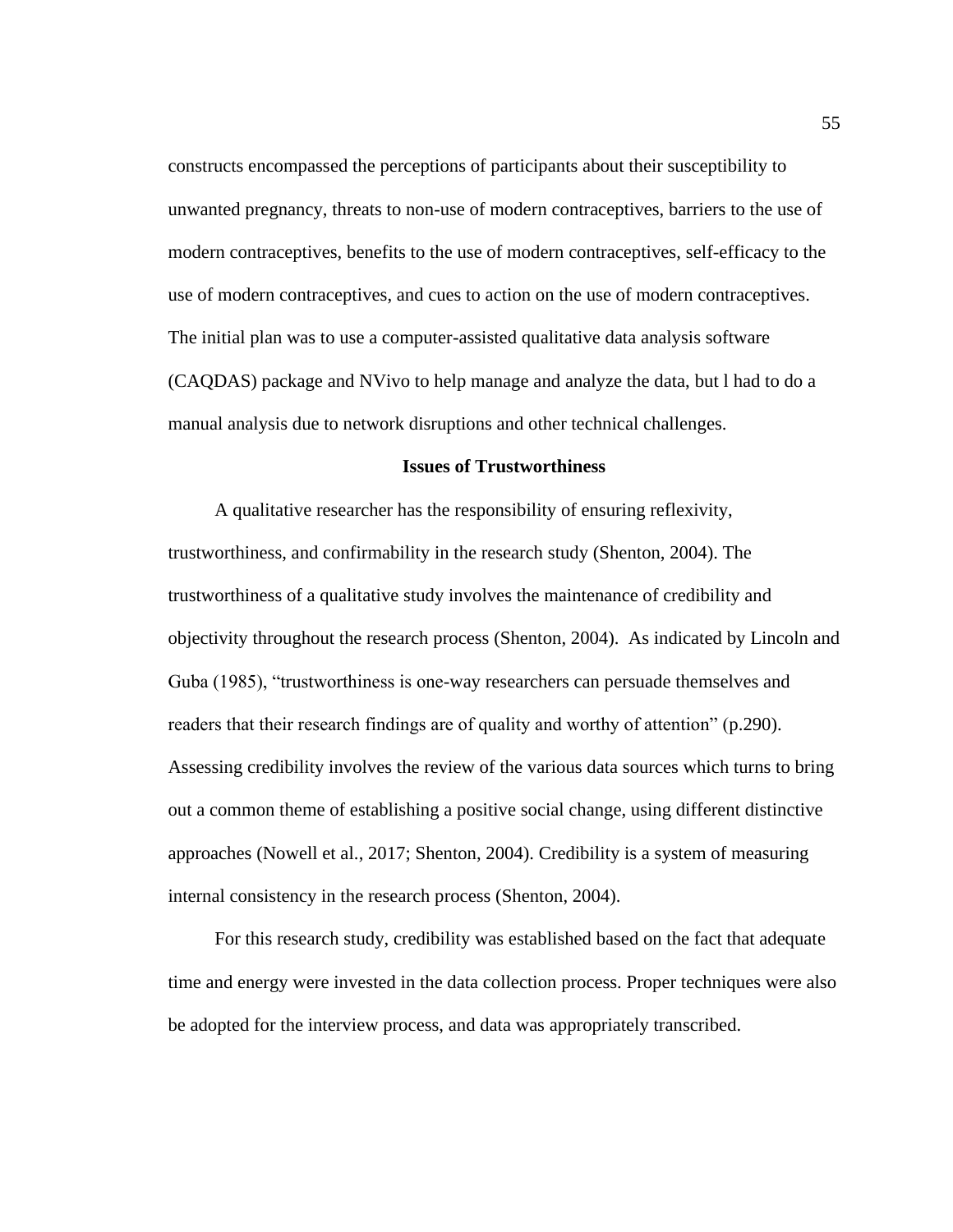Transferability is a component of trustworthiness and it describes the applicability of the research findings. The right coding techniques were applied and the data collection techniques used for the study were expected to promote sound, reliable, and valid research findings. The findings from the other sources were applied with the findings from my interview.

 To achieve dependability, l ensured that the research process was reasonable, traceable, and documented (Nowell et al., 2017). The research findings could also be described as dependable, as they reflected the responses from study participants (Ravitch & Carl, 2016). Confirmability signifies the degree of neutrality of the research findings following a qualitative study (Nowell et al., 2017). For this research study l ensured that the findings from the study are based on the responses from participants and that no external or personal motivations influenced the study.

#### **Ethical Procedures**

 The research study was on the use of modern contraceptives among reproductiveage women (20-39 years), and the approach for the study was a qualitative design, using the individual interview. Ethical clearance was sought from the Institutional Review Board (IRB 06-17-20-063450), and the Ghana Health Service Ethics Review Committee. To be able to carry out this research study, there was the need to apply the general principles of informed consent, justice, and beneficence, and research following the approved research protocol (Rudestam & Newton, 2015). The research participants were adequately informed about the research procedure, purpose of the research, expected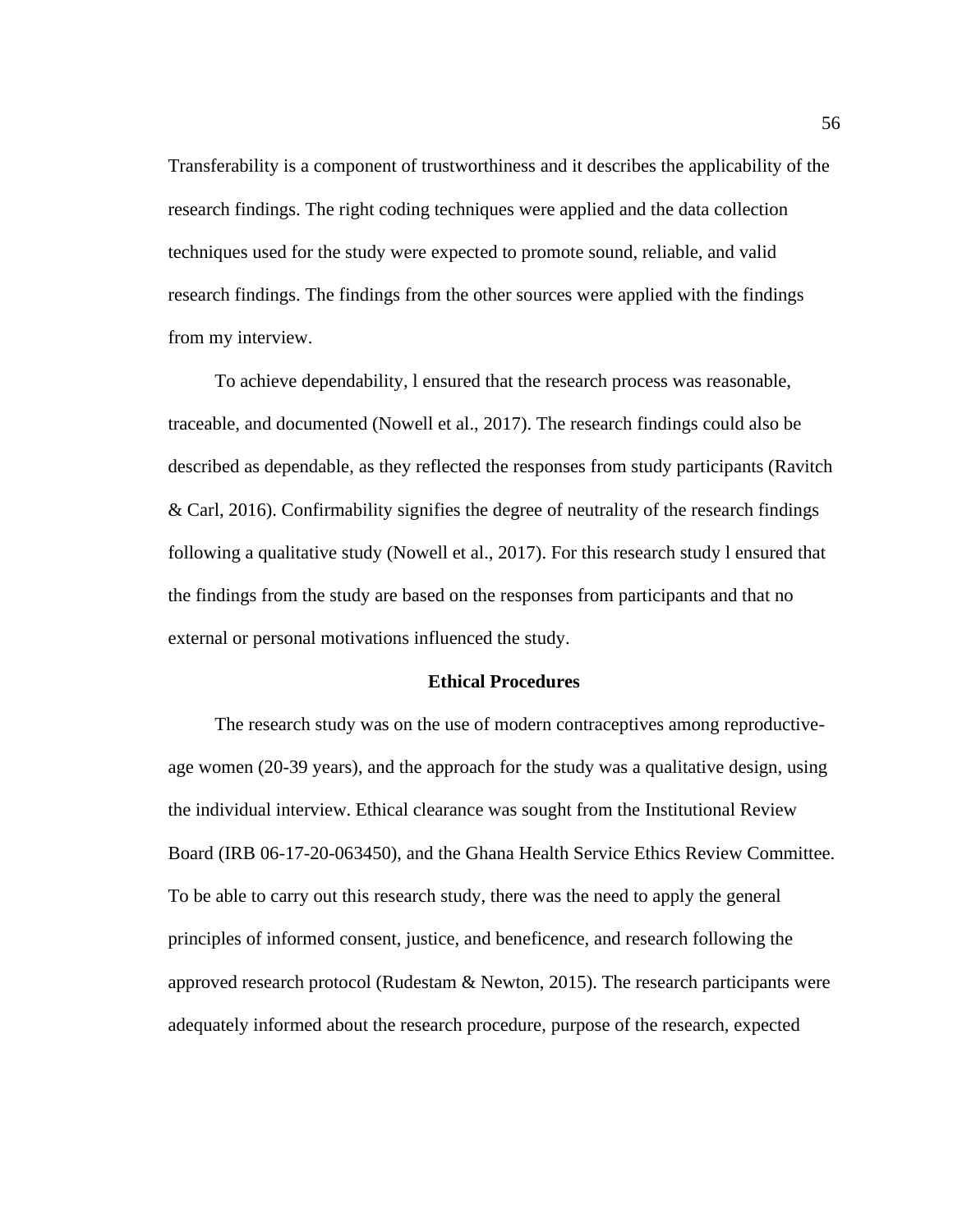duration, possible risk, as well as the potential benefits. The research participants were made to fully understand the project as a public health initiative to promote reproductive health in the Municipality so that they could give their informed consent (Rudestam,  $\&$ Newton, 2015).

 Research participants were assured of confidentiality through the process of coding by de-identifying them. They were informed that the interview would be recorded for research purposes only, and the tape recordings would be listened to only by the researcher. Informed consent was obtained from research participants before recording their voices for data collection (Rudestam, & Newton, 2015). On the day of recruitment of study participants, they were given the two consents forms from IRB and GHS-ERC to fill, after they had agreed to take part in the research study. The informed consent form was made available to the participants, indicating the identification of myself, the name of my faculty supervisors, and my institution.

#### **Summary**

 The research was a basic qualitative study on modern contraceptives usage among reproductive aged women. As a researcher, I made sure that the right participants were identified and recruited for the study, and I also gave them adequate information about the study. Ethical principles were strictly adhered to, as well as issues of trustworthiness were ensured. A purposive sampling technique was used to recruit participants who met the selection criteria. A semi-structured interview was used to solicit the needed information for the study. The interview was tape-recorded and later transcribed for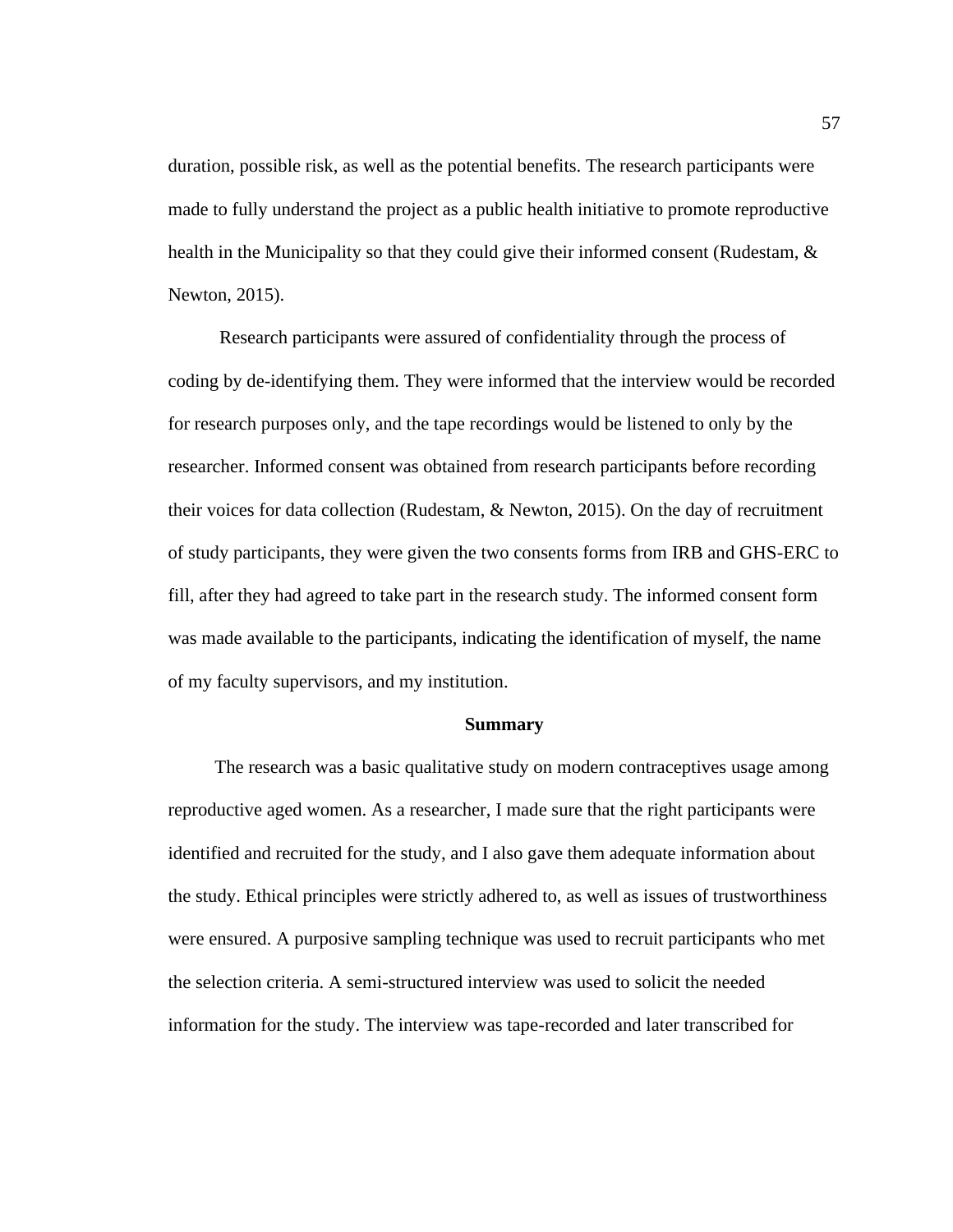analysis and discussion. The next chapter details the results of the study, and a disclosure of the steps taken to collect and analyze the data.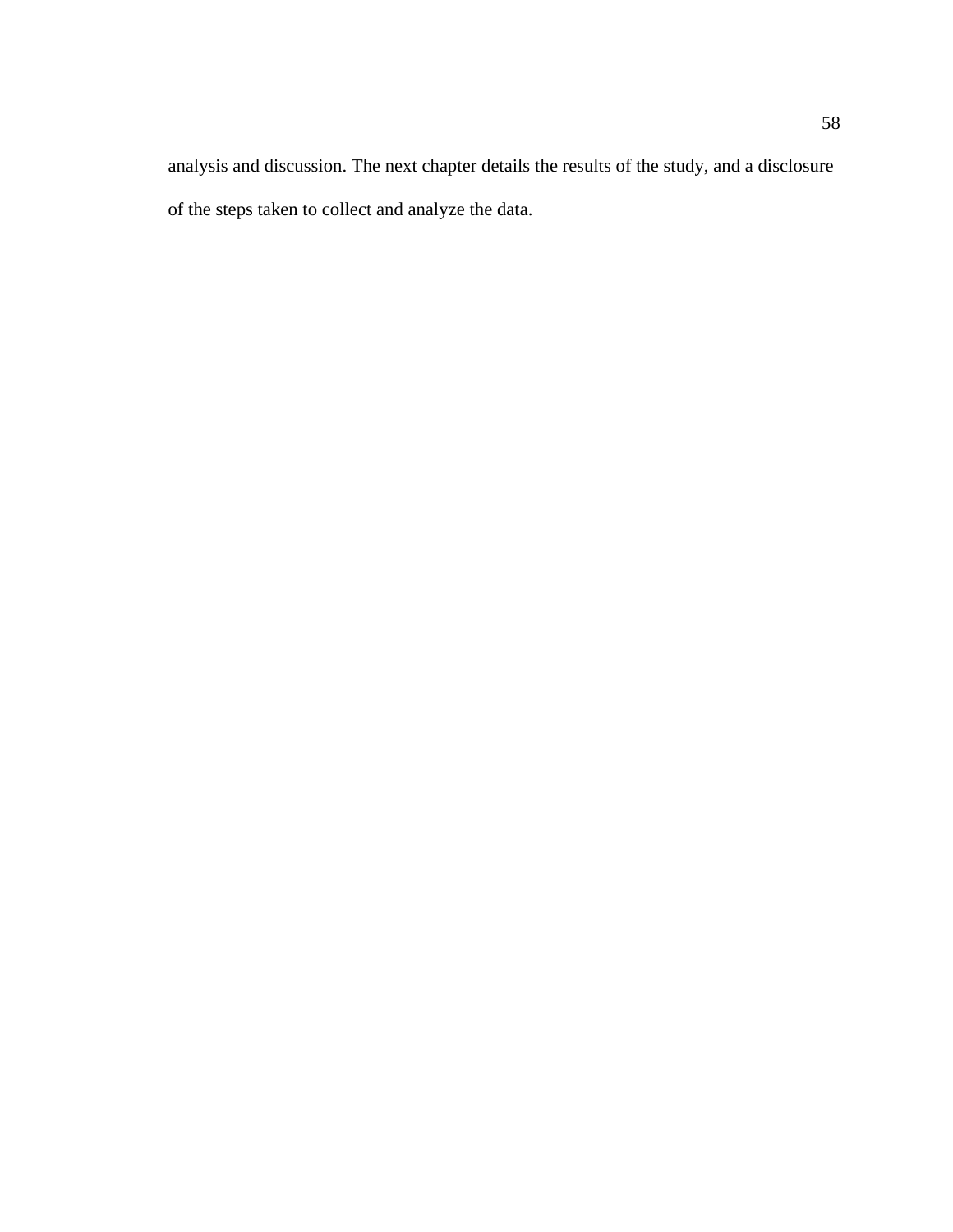# Chapter 4: Results

### **Introduction**

 Chapter 4 of this basic qualitative study contains the results from having analyzed the participants' interviews. In this study l aimed to contribute to additional knowledge to the field of public health and community health education by exploring the perceptions, knowledge and experiences of reproductive-age women in New Juaben Municipality on the use of modern contraceptives. To guide this study, I developed three primary research questions and employed the six constructs of the HBM to structure the interview questions. I collected data through open ended phone interviews which allowed for descriptive analysis of their concerns and experiences.

 The findings were based on the responses from semi-structured phone interviews conducted with 15 reproductive-age women of New Juaben Municipality. A sufficient sample size was used in this basic qualitative study to enable me to obtain a detailed description and understanding of the study participants. The study involved the recruitment and semi-structured interviews with open ended questions by phone interviews, audio recordings, and manual data processing.

The following research questions were used to guide this study:

 Research Question 1: How do reproductive-age women (20-39 years) in the New Juaben Municipality perceive the use of modern contraceptives (hormonals, condoms, lactational amenorrhea method, intrauterine device, sterilization)?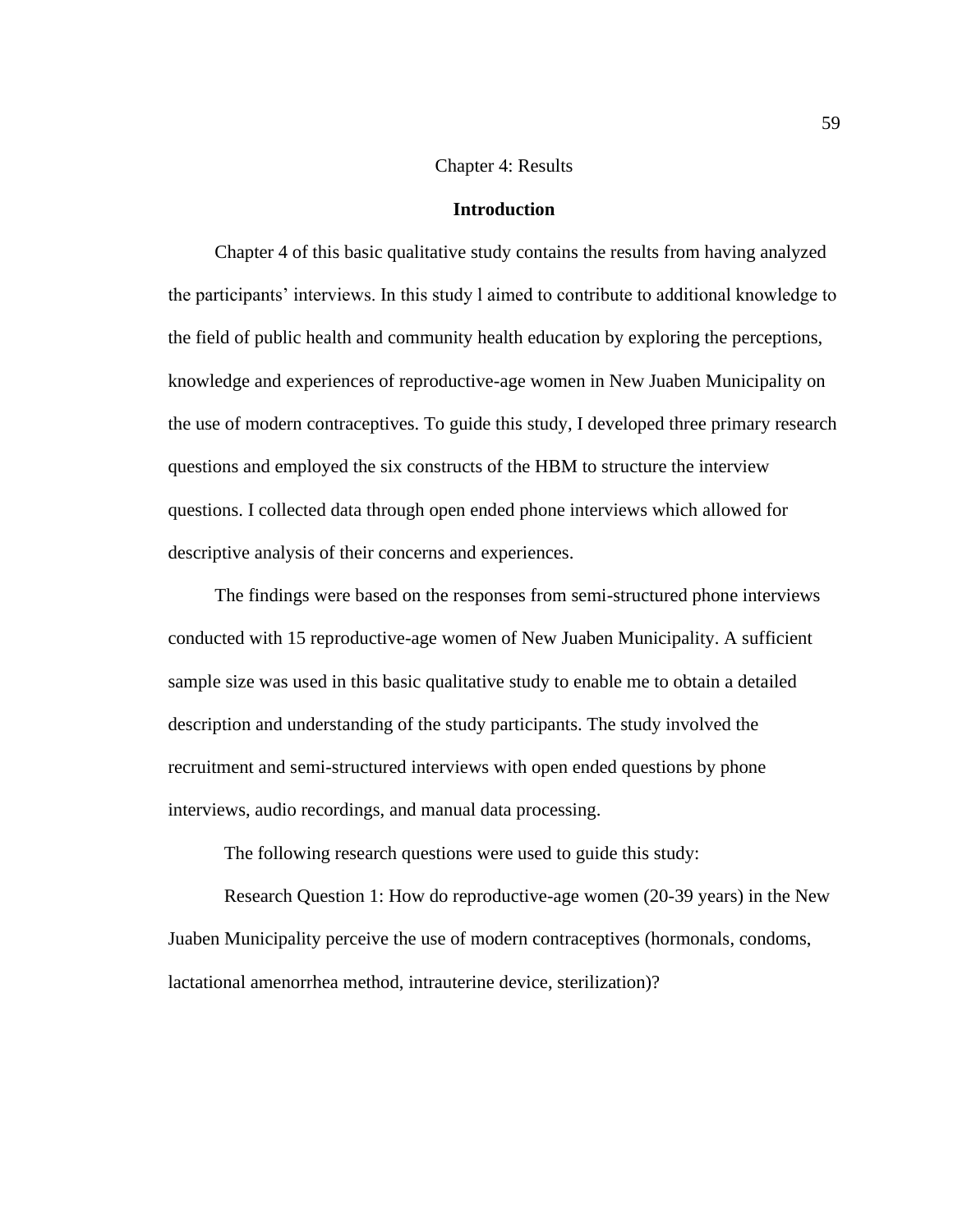Research Question 1a: How do reproductive-age women (20-39 years) in the New Juaben Municipality perceive hormonal usage?

 Research Question 1b: How do reproductive-age women (20-39 years) in the New Juaben Municipality perceive condoms usage?

 Research Question 1c: How do reproductive-age women (20-39 years) in the New Juaben Municipality perceive lactational amenorrhea method usage?

Research Question 1d: How do reproductive-age women (20-39 years) in the New Juaben Municipality perceive intrauterine device usage?

Research Question 1e: How do reproductive-age women (20-39 years) in the New Juaben Municipality perceive sterilization usage?

Research Question 2: What are the benefits and cues to the action of reproductive-

age women (20-39 years) in the New Juaben Municipality to use modern contraception?

Research Question 3: What are the perceived threats, barriers, or challenges in the use of modern contraceptives by reproductive-age women (20-39 years) in the New Juaben Municipality?

 In this chapter, l focus on the research settings, demographics, data collection, data analysis, evidence of trustworthiness, results, summary, and a brief introduction to chapter 5.

### **Setting**

The setting of the study was the Eastern Regional Hospital located at New Juaben Municipality of the Eastern Region of Ghana. After approval from IRB and GHS-ERC, I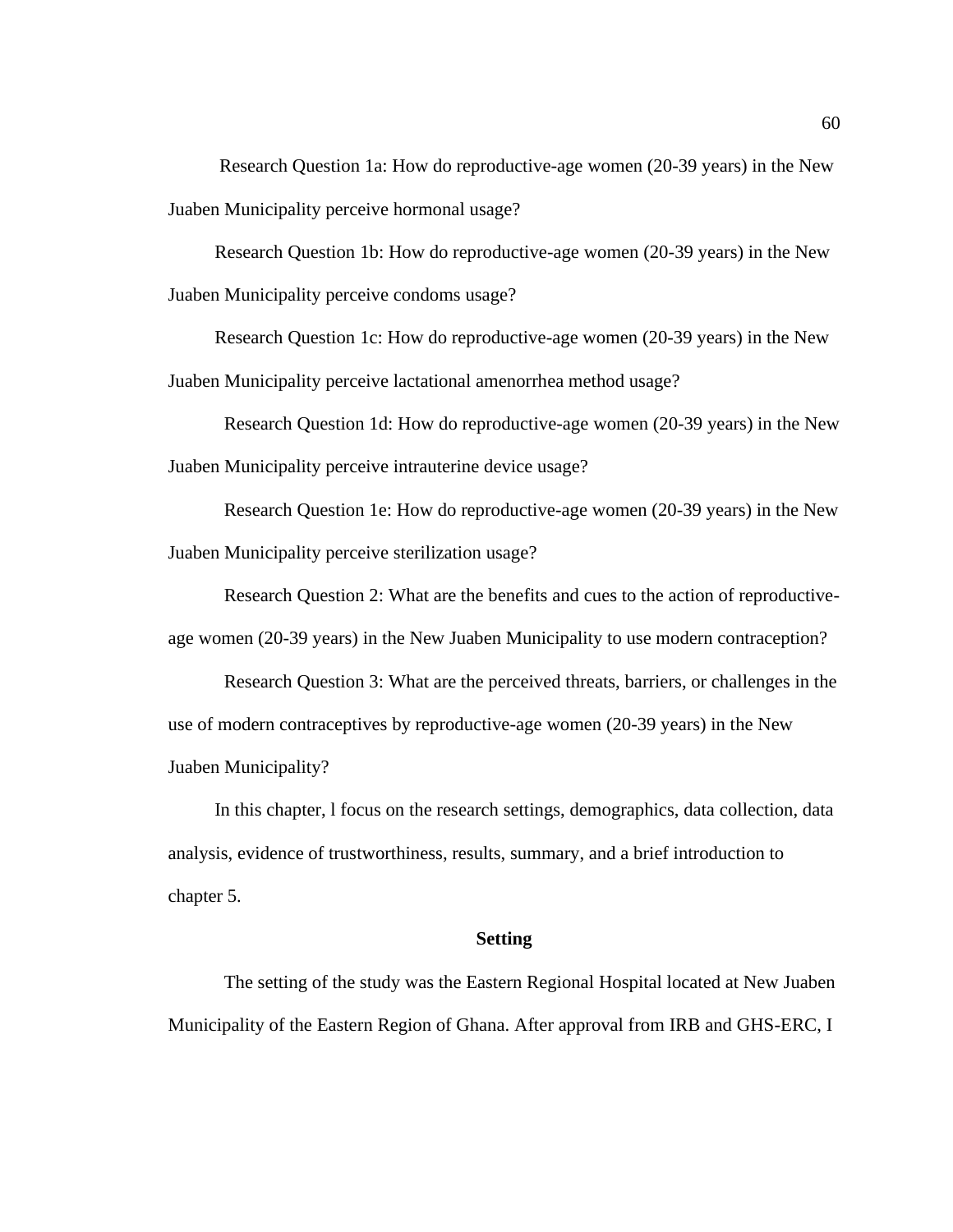notified the hospitals' ethics committee and unit in-charges about the data collection since I had already received permission from the hospital. With assistance from the unit in-charges I purposely recruited the study participants based on the age (20 to 39 years), residency, knowledge on modern contraceptives, and the readiness to take part in the study. Excluded from this study were women that did not reside in New Juaben Municipality, and that had no experience to share on the use of modern contraceptives. Only reproductive aged women who were 20 to 39 years old, and lived in New Juaben Municipality, were included.

The reason for choosing the age bracket was the fact that reproductive age women who patronized reproductive health services in the Municipality were between the ages of 20 and 39 years, as indicated in the Reproductive Health Unit Record. During the initial meeting, I confirmed the eligibility of the study participants based on their age, residency, knowledge on modern contraceptives, and desire to take part in the study. The target participants were then given a detailed information about the nature of the study, after which they signed two consent forms from IRB and GHS-ERC. Contact numbers were then exchanged, and I asked the participants to choose their most convenient time and place for the phone interviews. Participants were made to understand that the interview will be recorded and it will last for about an hour or less, so they should choose a quiet and comfortable environment. All participants were on schedule for the phone interview, but two of them didn't consent to audio recording of the phone interviews, so their request was granted.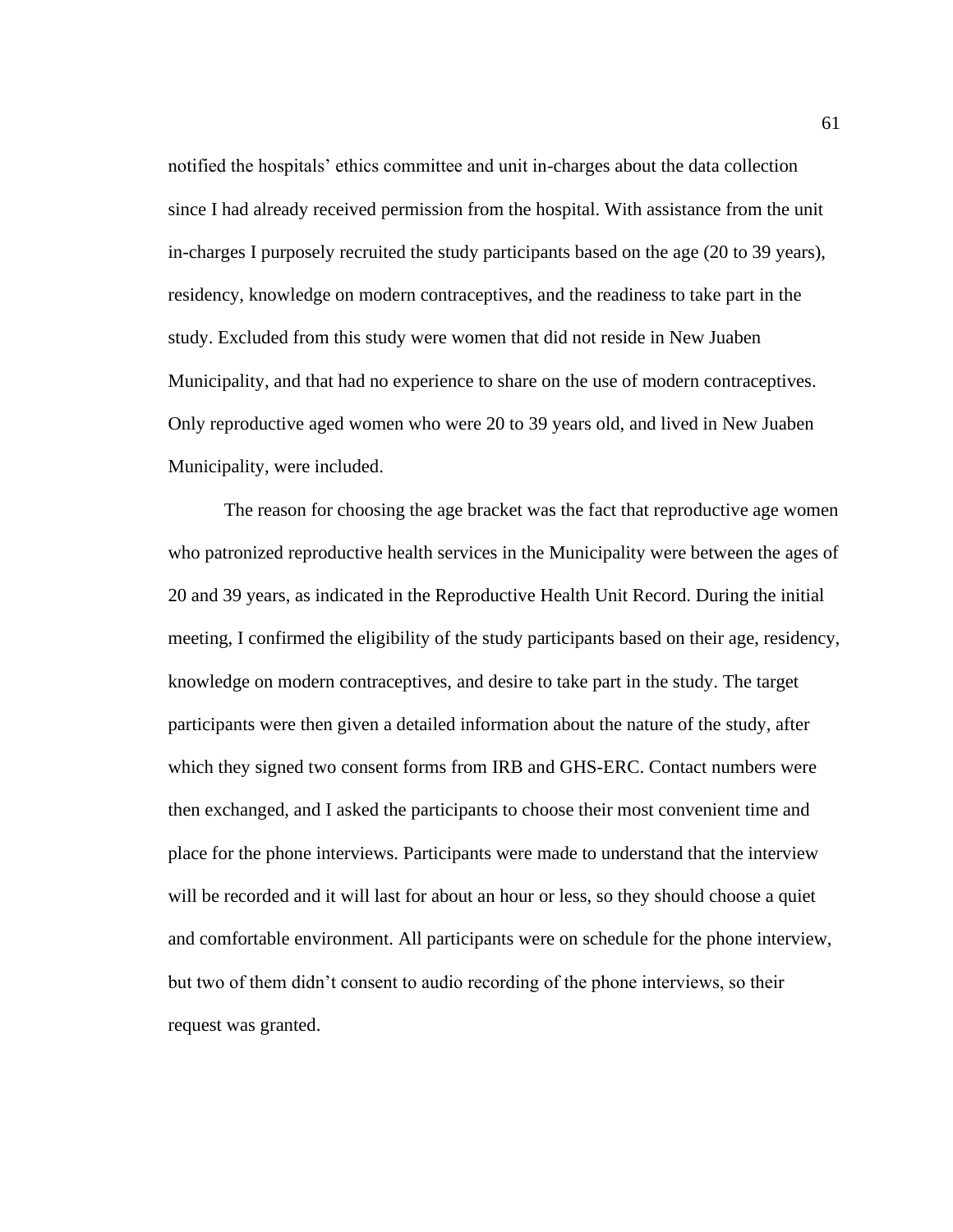# **Demographics**

A total of 15 women aged between 20 to 39 years were recruited to participate in this research study, and the participants answered demographic questions before the start of the phone interview. The demographic information included age, residency, marital status, educational level, employment status, religion, and parity. The demographic questions guided me to recruit the right participants for the study. Each interview was transcribed and reviewed to identify categories and themes until no new themes were obvious. The concept of saturation guided me to end the interview after the fifteenth participant. The sample size was sufficient to explore the phenomenon under study. All participants were women within the reproductive-age group of 20 to 39 years, and residents of New Juaben Municipality. The parity and past experience in the use of contraceptives was an added criterion for recruitment. All participants were willing to take part in the study.

# **Sociodemographic Data of Participants**

Participants for this interview were mostly in their thirties; the highest age was 39 years and the lowest age was 23 years. A little over half of the participants were married. All participants have had a formal education with majority of them attaining a tertiary status and also working. Almost all the women interviewed identified themselves as Christians, except for one Muslim. With the exception of five participants, the rest had between one child to three children.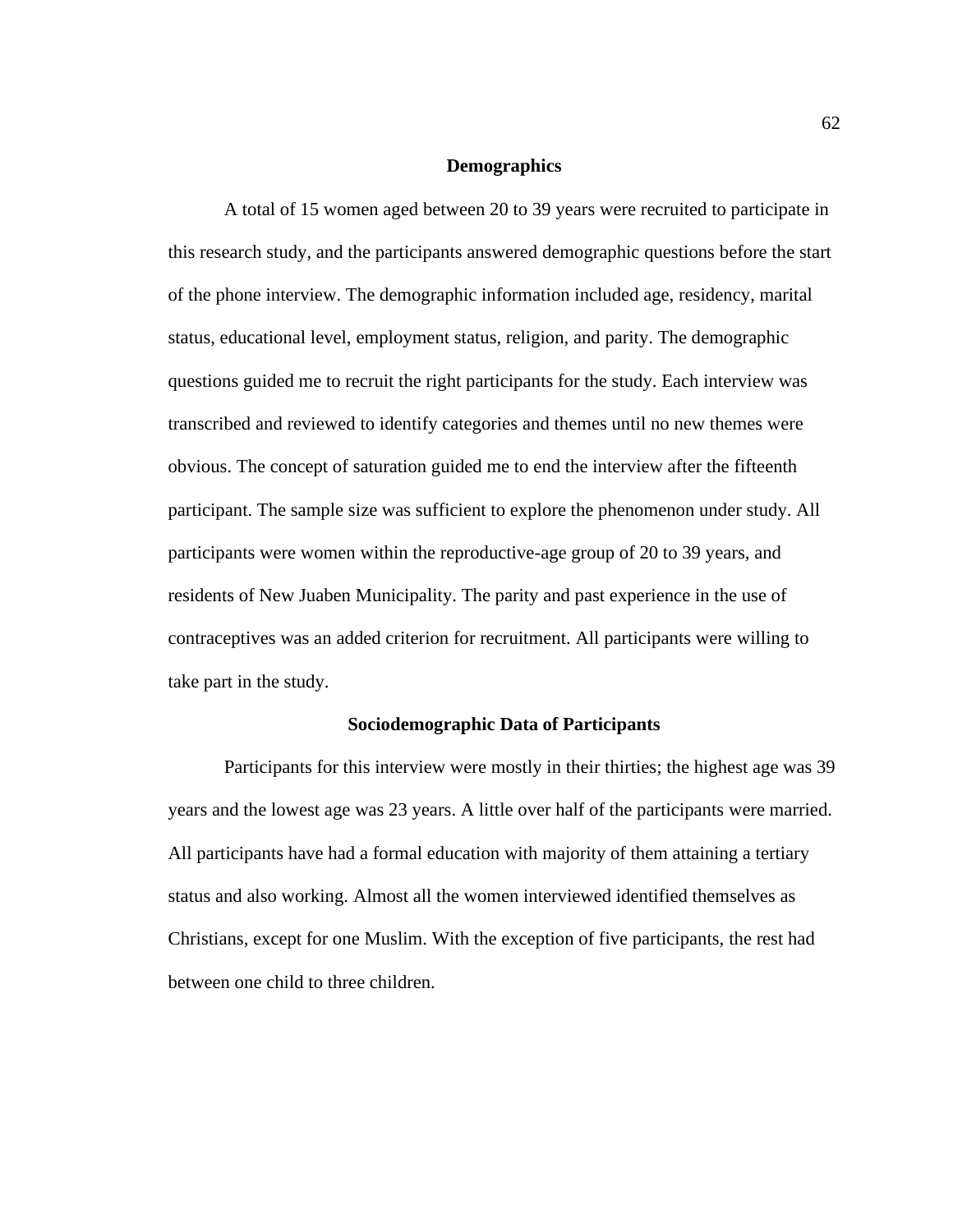# **Data Collection**

I conducted phone interview with 15 participants within a period of two weeks. These participants were purposefully selected, and participation selection ended when I reached saturation. Prior to the commencement of the interviews, I briefed participants on the purpose and parameters of the study, as contained in the participant information sheet (see Appendix B). I also informed them that the interview will be audio recorded to help obtain accuracy, and that they have the right to opt out of the study. Informed consent forms were presented to the participants on the day of recruitment and I assured them that their identity will be protected throughout the study. All participants were given a token gift of 50 cedis (approximately 10 US dollars) as a compliment for their time, and I did not encounter any unusual circumstances during the data collection process.

### **Data Analysis**

I used the six constructs of the health belief model to analyze the collected data. This consisted of: perceived susceptibility, perceived severity, perceived benefits, perceived barriers, perceived self-efficacy, and cues to action. I listened to the recordings of each participant and completed a detailed transcription of each particpant's responses. I ensured that the transcribed data were read multiple times to get a good understanding.

I continued the data analysis with the creation of codes in relation to the research questions of the study. I made sure that participants' responses were coordinated with the constructs of the health belief model, which facilitated answering the research questions of the study. The responses from participants were coded under the key themes of the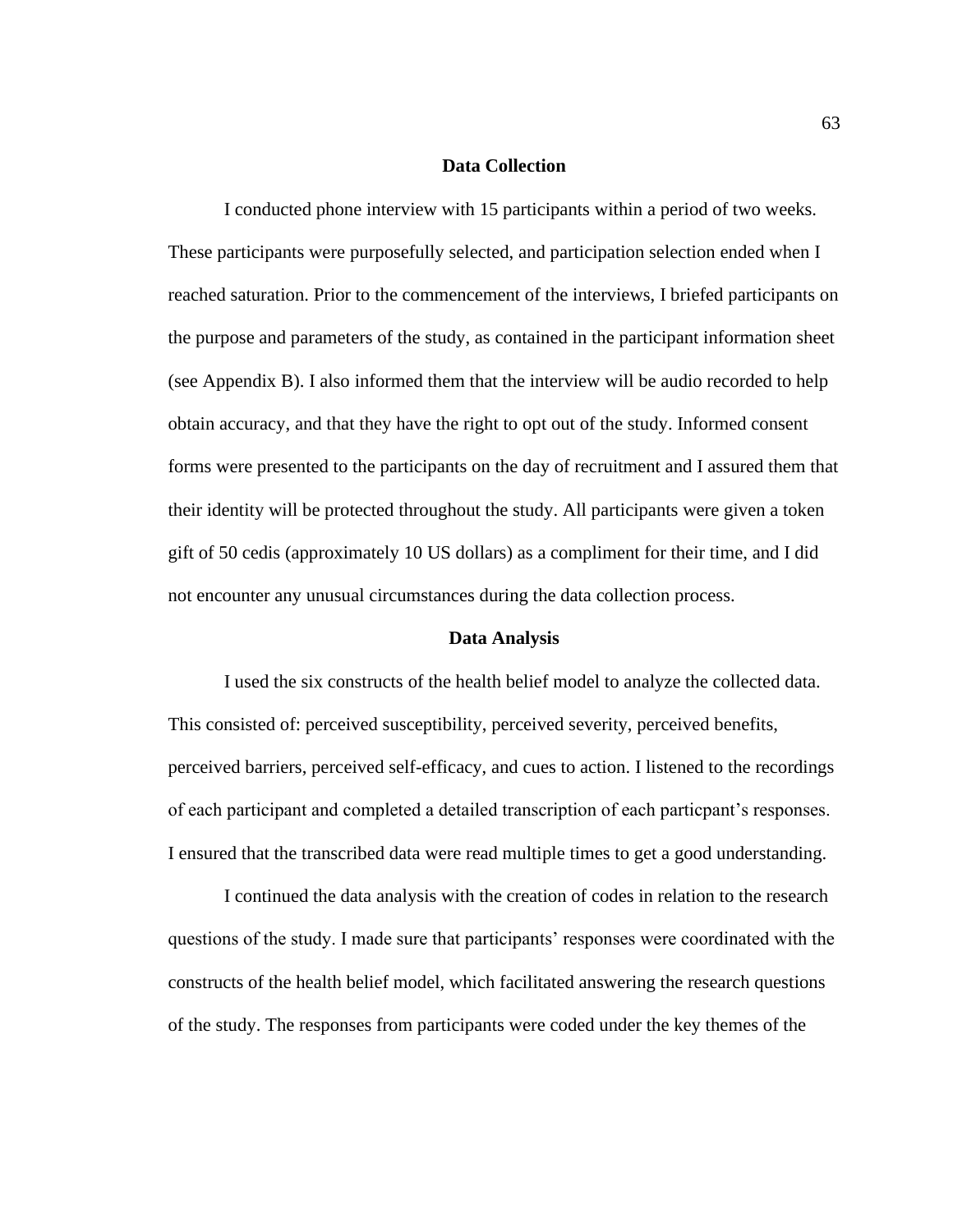interview protocol. I aligned the categories that l developed with the elements of the conceptual model (HBM). I manually reviewed several essential phrases and statements made by participants to establish links and relationships for the analysis.

# **Evidence of Trustworthiness**

# **Credibility**

I ensured the trustworthiness of the data by maintaining credibility in the entire process of data collection and analysis. I invested adequate time and energy in the data collection process, and l also selected participants who were matured and capable of providing accurate and truthful responses (Shenton, 2004). I made sure to select and analyze the most significant findings from the participants' interviews that supported the generated themes.

# **Transferability**

Transferability is a component of trustworthiness and it describes the applicability of the research findings (Shenton, 2004). I adhered to the research guidelines by documenting the data collection process and data analysis clearly so that the research process can be understood and replicated. I applied the right coding techniques and the data collection techniques used for the study were expected to promote sound, reliable, and valid research findings.

# **Dependability**

Dependability is also needed in qualitative research as it allows for other researchers to confirm accuracy of the findings of the study, and also ensure the findings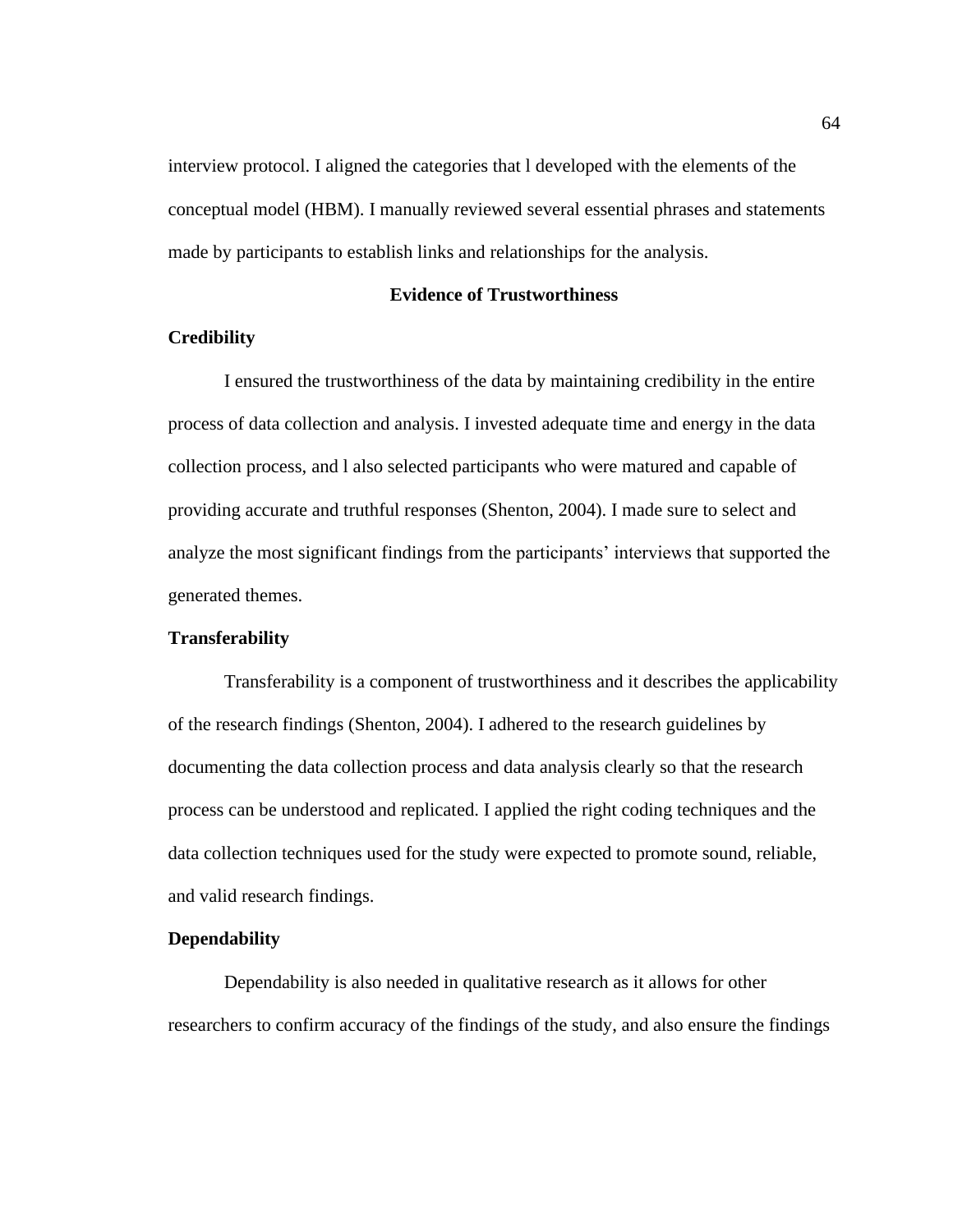are supported by the data collected (Nowell et al., 2017; Shenton, 2004). To achieve dependability, l ensured that the research process was reasonable, traceable, and well documented.

# **Confirmability**

Confirmability is another component of trustworthiness which signifies the degree of neutrality of the research findings following a qualitative study (Nowell et al., 2017). For this research study l ensured that the findings from the study are based on the responses from participants and that no external or personal motivations influenced the study. I used the health belief model constructs to guide the development of the interview questions. I also used the health belief model constructs to code the data.

### **Results**

I applied the health belief model to the interview data, coding and thematic analysis of the data. This enabled me to obtain pertinent information from the participants regarding their perception on the use of modern contraceptives, their perceived barriers, threats, benefits, self-efficacy, and cues to action. I also organized the themes by using the research questions which is incorporated in the HBM. As l indicated earlier, I coded the transcripts manually based on the individual responses from the participants for each interview question.

The research participants were asked to describe their perception about the use of modern contraceptive methods, the perceived benefits/ cues to action/ self- efficacy in the use of modern contraceptives, and the perceived threats/barriers/ challenges in the use of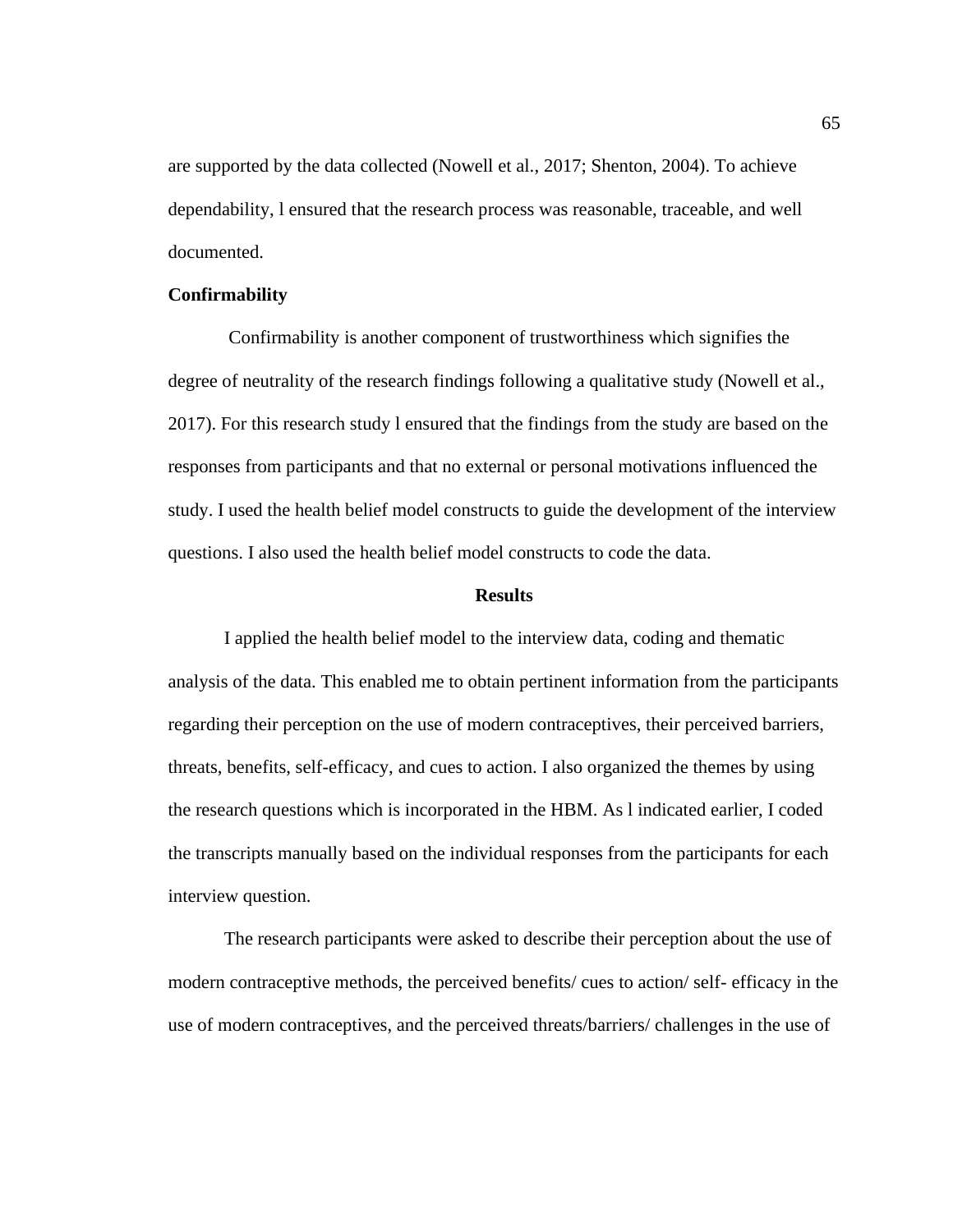modern contraceptives. Below are the themes and codes that emerged from the responses

of the participants.

Table 1

*Themes and Codes*

| <b>Themes</b>                                        | Codes                                                                                                                                                                                                                                                                                                                                                                                                                                                                                           |
|------------------------------------------------------|-------------------------------------------------------------------------------------------------------------------------------------------------------------------------------------------------------------------------------------------------------------------------------------------------------------------------------------------------------------------------------------------------------------------------------------------------------------------------------------------------|
| Knowledge/<br>experience on modern<br>contraceptives | Oral pills, condoms, IUD, emergency contraceptives,<br>implants, injectables, vasectomy, emergency ligation<br>Source of information from the media, health facility,<br>professional knowledge, friends, family members                                                                                                                                                                                                                                                                        |
| Unintended<br>pregnancy                              | Rape, unplanned pregnancy, pregnancy at the wrong<br>time, Unprotected sex, unmet for family planning,<br>abortion,<br>Economic hardship, school dropout, delay vision, no<br>life progress, lack of concentration, life threat, death                                                                                                                                                                                                                                                          |
| Reasons for non-use<br>of contraceptives             | Side effects, difficulty in assessing right method, risk<br>of STIs,                                                                                                                                                                                                                                                                                                                                                                                                                            |
| Benefits of modern<br>contraceptives                 | Negative impact on sexual life, anxiety, religious factor<br>Prevent unwanted pregnancies, prevent STIs, birth<br>spacing<br>Reduce maternal mortality, control population<br>explosion<br>Ability to take good care of family, easily accessible<br>Reduce rate of teenage pregnancy, reduce unsafe<br>abortion, reduce STDs,<br>Reduce maternal morbidity and mortality, birth spacing<br>Adequate time to take care of family, saves money,<br>Allows for career progression, empowers women |
| Challenges of using<br>modern<br>contraceptives      | Changes in menstrual cycle, heavy bleeding, irregular<br>menses,                                                                                                                                                                                                                                                                                                                                                                                                                                |
|                                                      | Anemia, high blood pressure, blood clotting, breast<br>tenderness                                                                                                                                                                                                                                                                                                                                                                                                                               |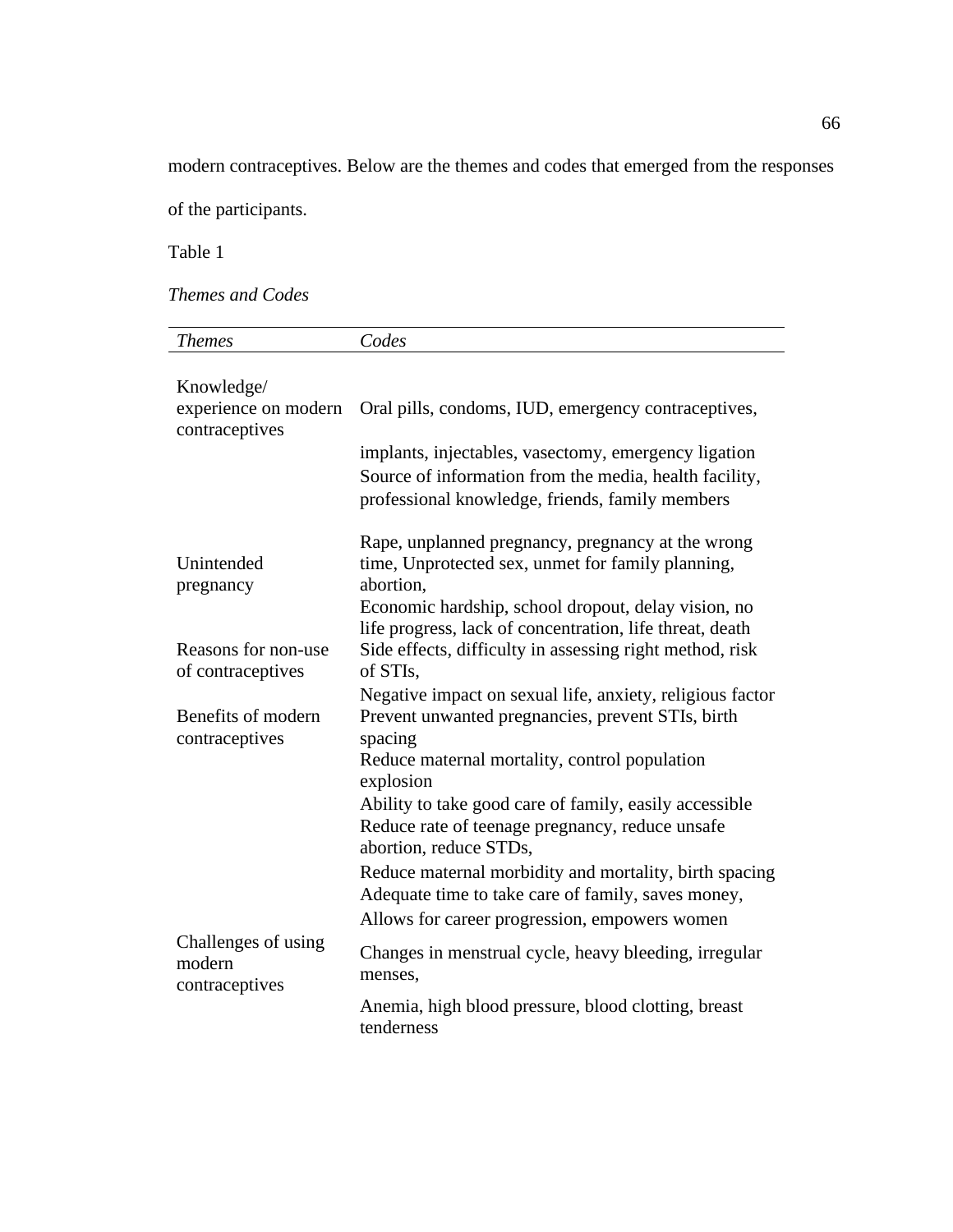Ovarian cancer, weight gain, heart attack, cervical cancer, low sex drive

# **Research Question 1: Perception on the Use of Modern Contraceptives Theme 1: Knowledge/Experience on the Use of Modern Contraceptives**

 Participants mentioned their knowledge on modern contraceptives to include hormonals (oral pills, injectables, implants), condoms, and intrauterine devices (IUD). Some of the participants also mentioned about emergency contraceptives (Postinor 2, Lydia, Lenor and Levon), male sterilization (vasectomy) and bilateral tubal ligation (BTL), as other methods of preventing pregnancy. The participants expressed various concerns on the modern contraceptive methods, and their sources of information which includes the media, education at the health facility, professional knowledge, friends, and family members. Participants were of the view that the use of modern contraceptives could help prevent unwanted pregnancies, sexually transmitted infections (STIs) and also help in birth spacing. Some of the participants also attributed the use of modern contraceptives to a reduction in maternal mortality cases among women and control of population explosion.

 Another view expressed was that modern contraceptives (hormonals, condoms, IUD) are very effective when used correctly and consistently. It also gives women the opportunity to save and take good care of their families. Participants also held the view that modern contraceptives are safe to use, easily accessible and can be purchased at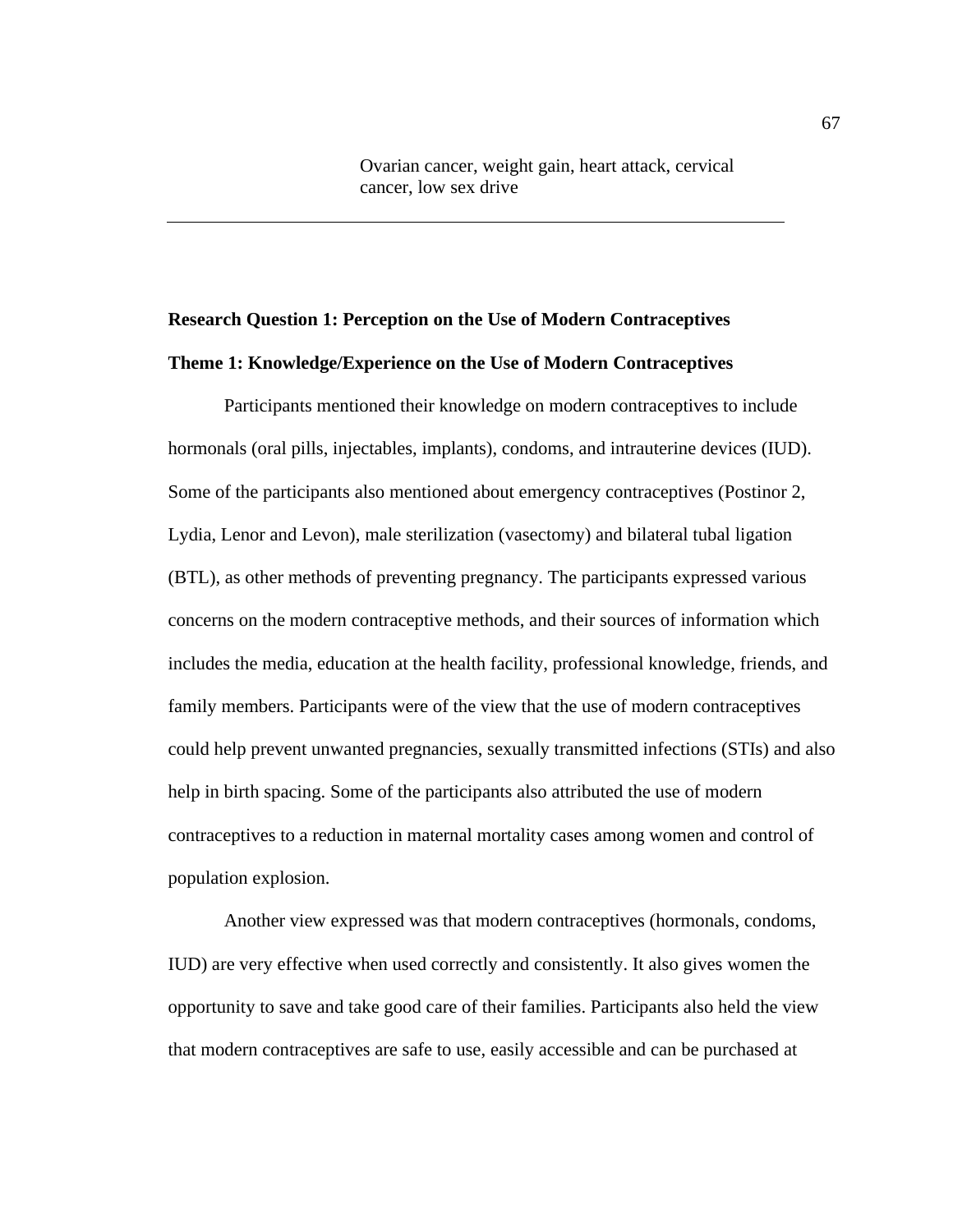healthcare centers/ pharmacies. Participant 2 commented that, "It is a necessary evil because at a point in time it is needed to prevent unwanted pregnancy and at another time its side effects can result in health issues."

 However, some participants raised concerns about the side effects and health related issues associated with the use of modern contraceptives. Participant 8 indicated that the side effect could affect her decision not to use modern contraceptives when she said, "I am looking at its effect on the female hormones..." Participant 2 also made this statement, "The side effects are a bid concern to me." Others were of the opinion that it is not hundred percent reliable. Participant 4 expressed her view by stating that, "It is not a hundred percent safe because it can still lead to pregnancy."

### **Theme 2: Unintended Pregnancy**

 In assessing the views of participants on what they meant as unintended pregnancy, almost half described the situation as pregnancies that were not planned, or pregnancy at the wrong time. Few attributed it to pregnancy as a result of rape or unprotected sex. Other opinions expressed highlighted concerns on the psychological stress and negative social life impact associated with unplanned pregnancies which could lead to unsafe abortions. Participants expressed various views about unintended pregnancy and the negative impacts they have on women. Participant 1 described unintended pregnancy as having children when a person has not initially planned for it, and that, a pregnancy must be well planned and the number of children or the spacing plan well outlined when she stated that: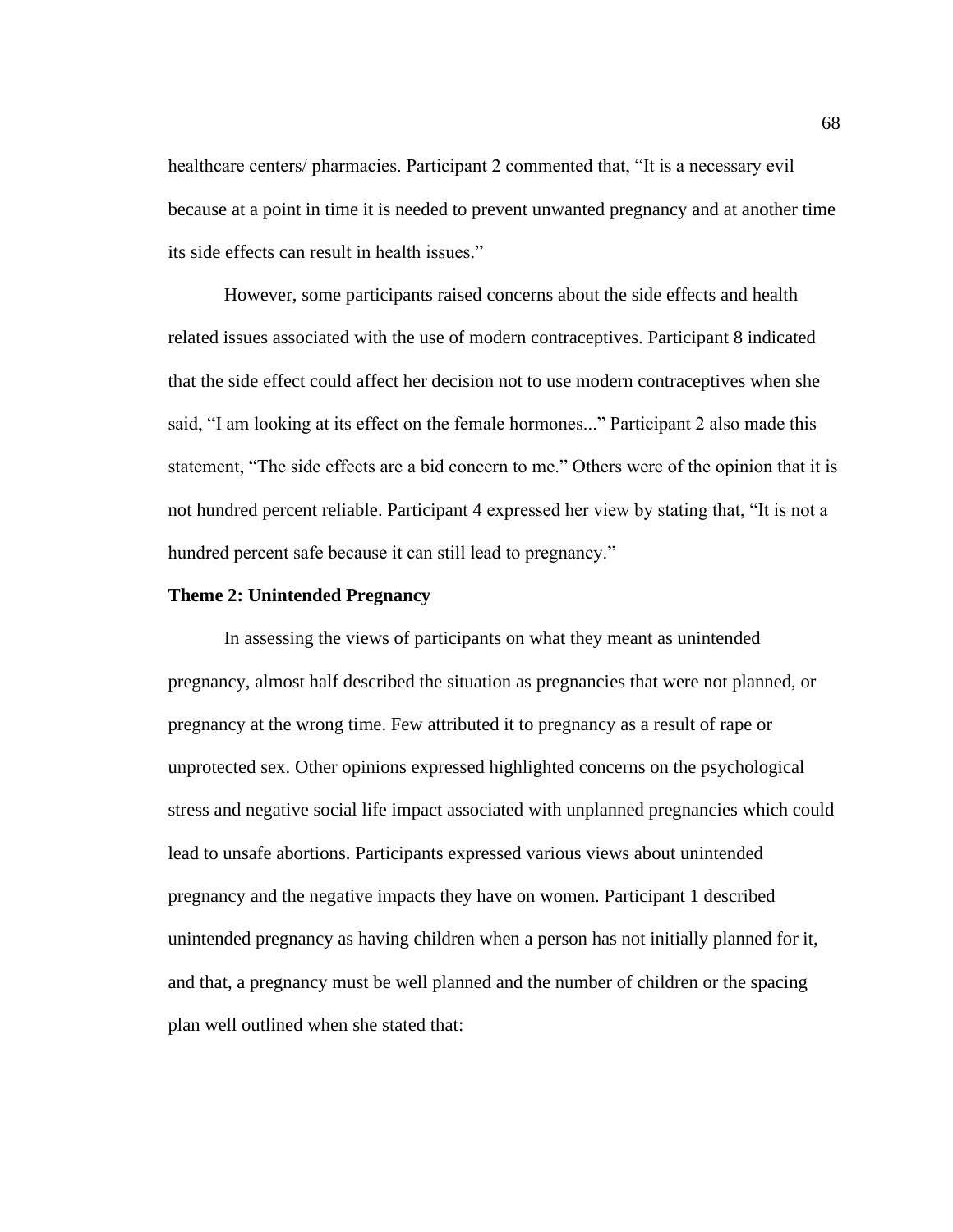l think a pregnancy becomes unintended when the person did not plan for such pregnancies. When you are not working or when you are not married and you think society will judge you, so you force yourself to get pregnant at the wrong time.

 Participant 5 also made this statement, "Unintended pregnancy is where a woman has an unmet need for family planning so she gets pregnant when she is not ready for it and now, she puts herself at great risk of depression and parenting stress." Participant 7 added that, "My view concerning unintended pregnancy is that when you don't have plans for such pregnancy, it either stresses you or make you unhappy, especially when you are schooling." Participant 8 also mentioned that, "For me l feel when you are not ready for marriage and psychologically not ready for children and you get pregnant unintentionally, it leads to lack of concentration and can also make you opt for induced abortion."

Other participants expressed their concerns on the factors associated with unintended pregnancy. Participant 9 commented, "...for me l think unintended pregnancy is one that is unplanned or not wanted or mistimed that can disrupt one's life or happiness." Participant 12 mentioned that "... l got pregnant at a time that l was not ready for because l needed to go to school and it became a big challenge for me." Participant 14 also expressed that, "Unplanned pregnancy can result from rape and this brings psychological stress to the woman and it also brings misunderstanding in the family..."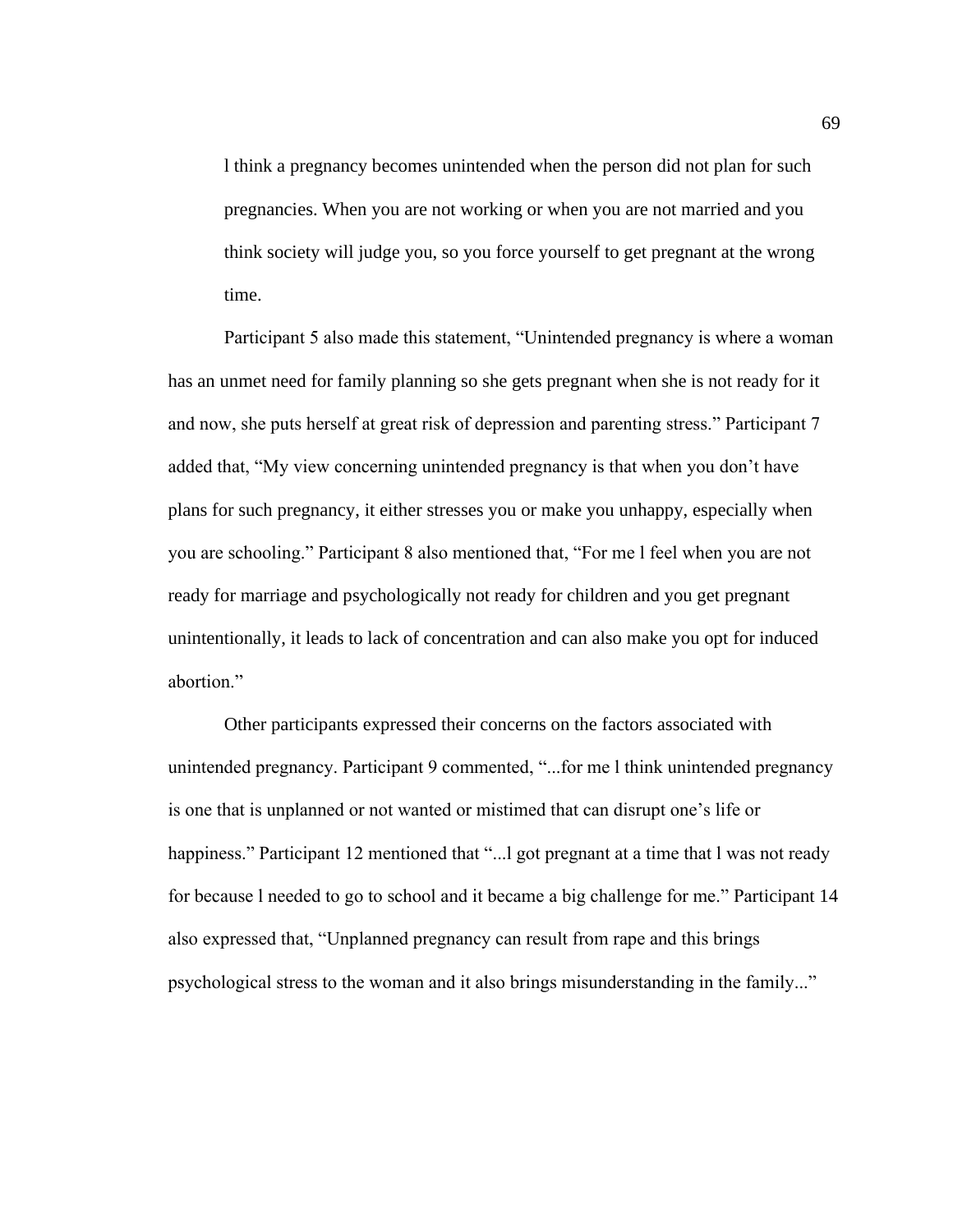Participant 2 also shared her view with this statement, "I see unintended pregnancy as a very unpleasant experience. Can be very frustrating."

 Sharing their views on the risk of getting pregnant when not ready, participants mentioned unprotected sex, unmet need for family planning and rape as means of getting pregnant when not ready, which could lead to increased risks associated with unwanted pregnancies. According to Participant 4, she stands the risk of getting pregnant when she engages herself in unprotected sex. Participant 8 also stated that, "For me l feel when you are not ready for marriage and psychologically not ready for children and you get pregnant unintentionally, it leads to lack of concentration and can also make you opt for induced abortion." Participant 6 indicated that an individual is at risk of unintended pregnancy when she is raped.

 Participants were of the view that unwanted pregnancy is a threat to a woman's life. Perceived threat or severity to non-use of modern contraceptives is the individual's belief regarding the seriousness of not using a modern contraceptive and having an unplanned pregnancy with its complications and consequences. Some went ahead to cite abortion, economic hardship and dropping out of school as some of the negative effects of unwanted pregnancy. Other participants were of the opinion that unwanted pregnancy hampers one's progress in life. Participant 4 had this to say "Unwanted pregnancy is a threat to my life because it can delay my vision in life"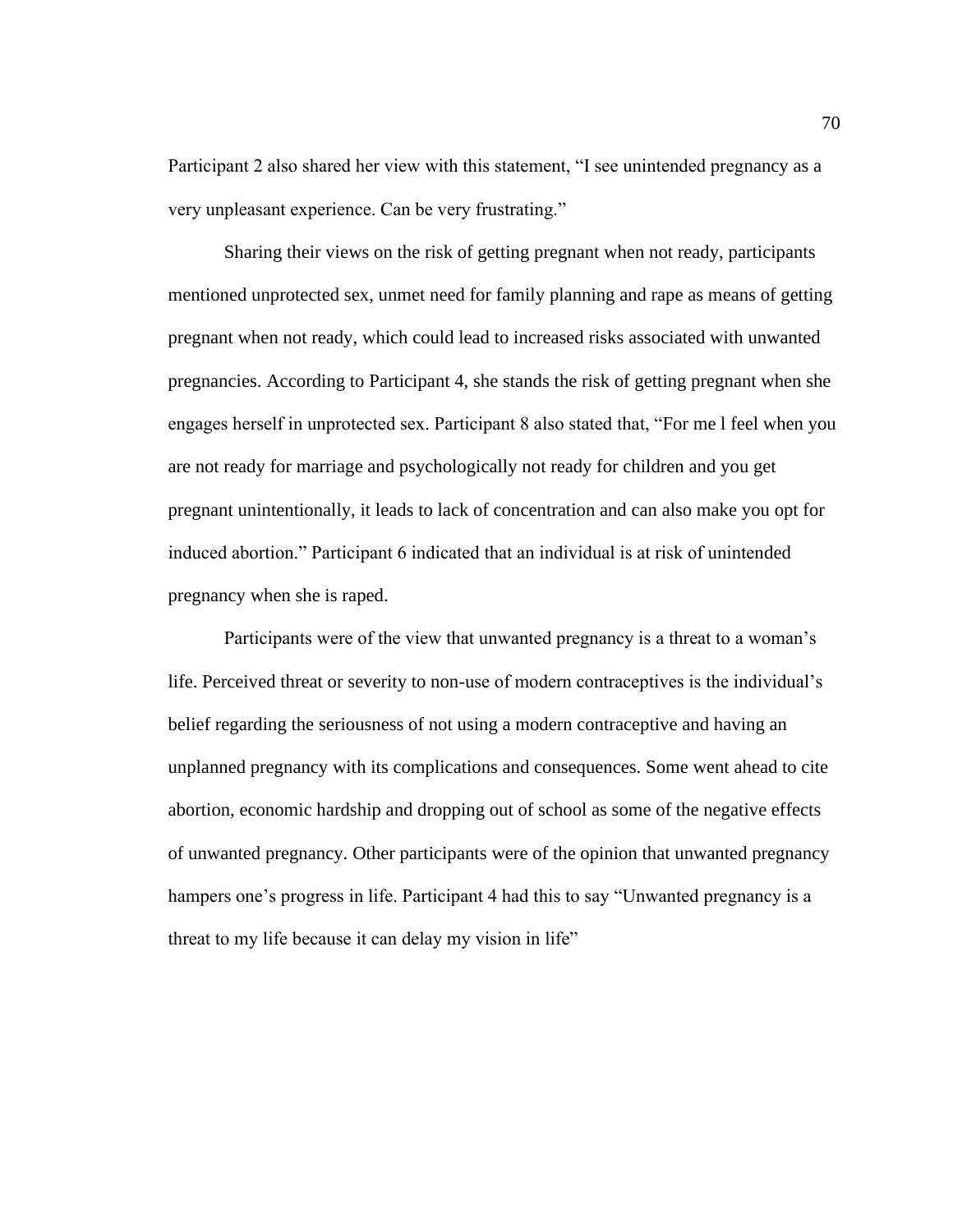# **Theme 3: Reasons for Non-use of Contraceptives**

 Participants were of the view that the "side effects" associated with modern contraceptives will be a major factor in deciding not to use it. *"*It is not hundred percent safe because it can still lead to pregnancy*"* as alluded by a participant*.* Some of the participants also expressed the view that difficulty in assessing the right method and an unmet need for family planning can cause them to decide not to use modern contraceptives. Also, poverty and socio-cultural beliefs were stated by some of the participants as one of the reasons that would influence their decision not to use modern contraceptives. The desire to have babies was another reason stated not to use modern contraceptives.

 Participants were of the opinion that, deciding not to use modern contraceptives can result in unwanted pregnancy. Some were of the view that deciding not to use modern contraceptives can affect one's reproductive health, have an impact on their sexual life and increase their risk of contracting sexually transmitted infections (STIs). Also, anxiety coupled with psychological trauma after sex and fear of getting pregnant was also mentioned. However other participants were of the opinion that nothing will happen if one decides not to use modern contraceptives.

A question was asked to elicit information on the consequences of not using a modern contraceptive to delay pregnancy or avoid unintended pregnancy. Participant 7 said, "ln the case where l am not ready for a baby but have unsafe sex, then if l don't use contraceptives l will get pregnant which will lead to unwanted pregnancy." Participant 12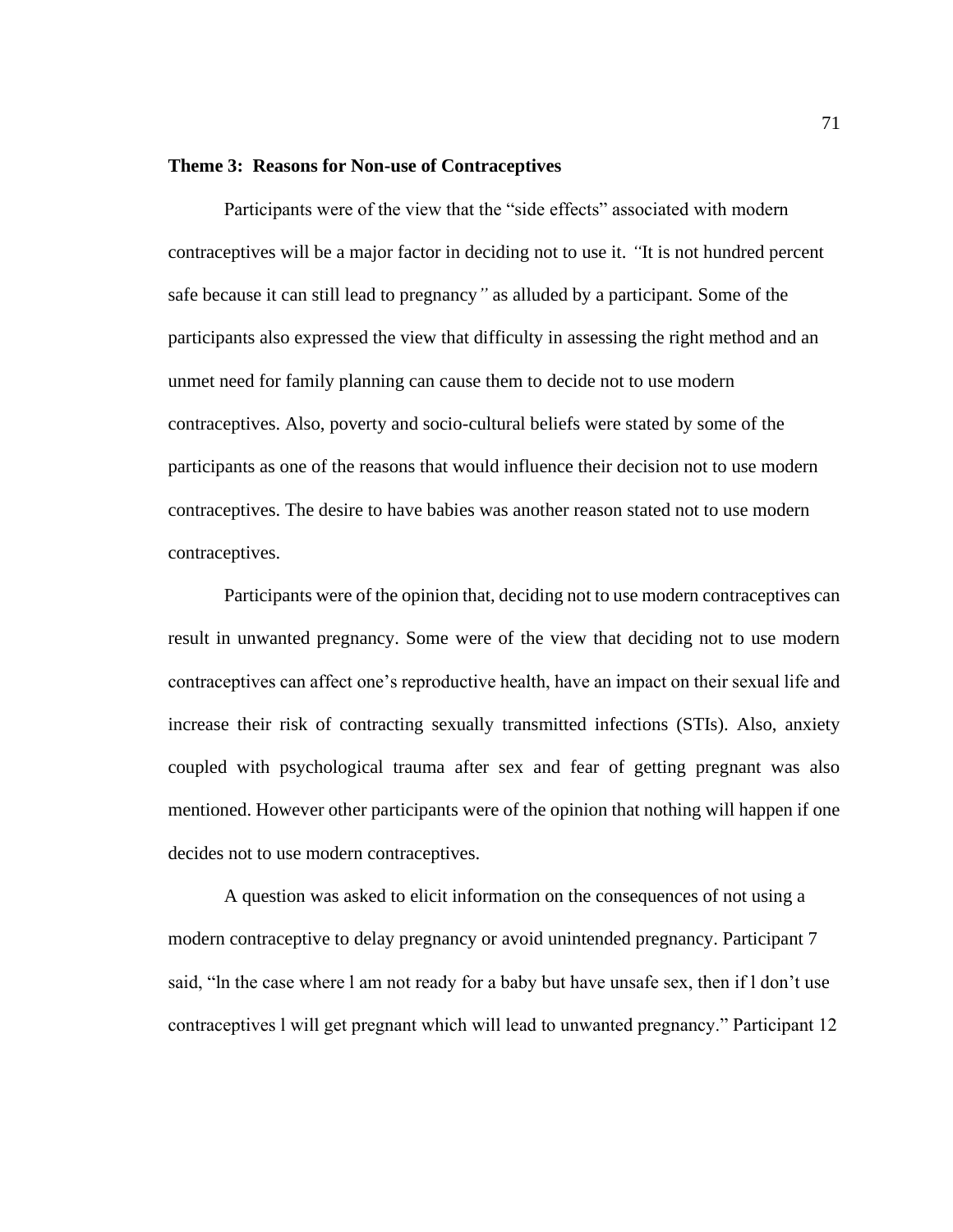response was, "There will be a possibility of an unwanted pregnancy." Participant 9 said, "If you don't use modern contraceptives, it can affect one's reproductive health and have impact on your sexual life." Participant 15 also described modern contraceptives as "A necessary evil."

Participants expressed concerns about the negative effects of unintended pregnancy on the health of mothers and children, as well as the social and psychological impact on the family. Participant 5 commented, "...An unwanted pregnancy can put the woman at great risk because it can end up in an illegal abortion." Participant 6 also stated, "l think an unwanted pregnancy is a threat to a woman's life because it brings economic hardship to the woman as well as psychological stress."

Participant 12 shared her view on how unintentional pregnancy can affect a person's life, "...unintended pregnancy can be a threat to a woman's life because it can delay her vision in life." Similarly, Participant 2 also stated, "It can be when the individual decides to terminate it in the wrong way." Participant 8 added, "Yes, unwanted pregnancy can lead to death due to illegal abortion or termination of the pregnancy." Participant 9 also mentioned that, "Yes, you will think of aborting the pregnancy, and that may come with bleeding and possible loss of the womb."

 Participants were of the opinion that, deciding not to use modern contraceptives can result in unwanted pregnancy. Participant 7 made this comment, "In the case where l am not ready for a baby but have unsafe sex, then if l don't use contraceptives l will get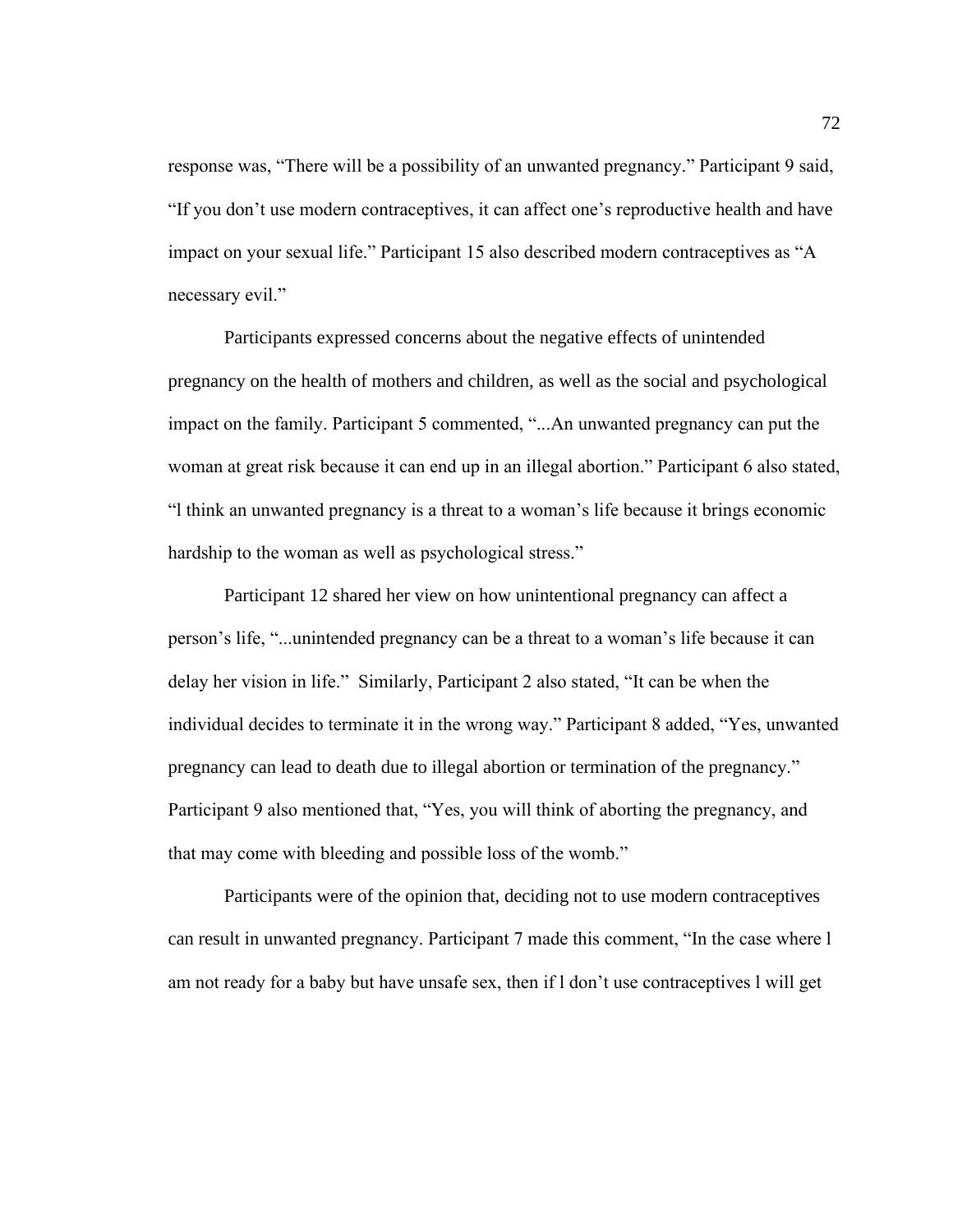pregnant which will lead to unwanted pregnancy." Participant 5 also added, "I can become pregnant whiles am not ready for it."

 Participant 9 shared her view that deciding not to use modern contraceptives can affect one's reproductive health, have an impact on their sexual life and increase their risk of contracting sexually transmitted infections (STIs), when she made this statement, "If you don't use modern contraceptives, it can affect one's reproductive health and have impact on your sexual life." Participant 2 stated that, "I don't have the soundness of mind to during and after sex because l feel there is a possibility of me getting pregnant." Participant 11 also made this comment, "It will result in unwanted pregnancies and contraction of sexual related diseases." Participant 13 made a similar comment by stating that, "If you don't use modern contraceptives, you are likely to contract STIs and also unwanted pregnancies." Again, anxiety coupled with psychological trauma after sex and fear of getting pregnant was also mentioned. However few participants were of the opinion that nothing will happen if one decides not to use modern contraceptive.

# **Research Question 2: Perceived Benefits /Cues to Action/ Self-efficacy in the Use of Modern Contraceptives**

## **Theme 4: Benefits of Modern Contraceptives**

 Participants expressed various concerns about the benefits of using modern contraceptives. Pregnancy prevention emerged as the major responses of participants about the benefits of using modern contraceptives. The use of contraceptives was identified as an effective means of preventing unwanted pregnancy. According to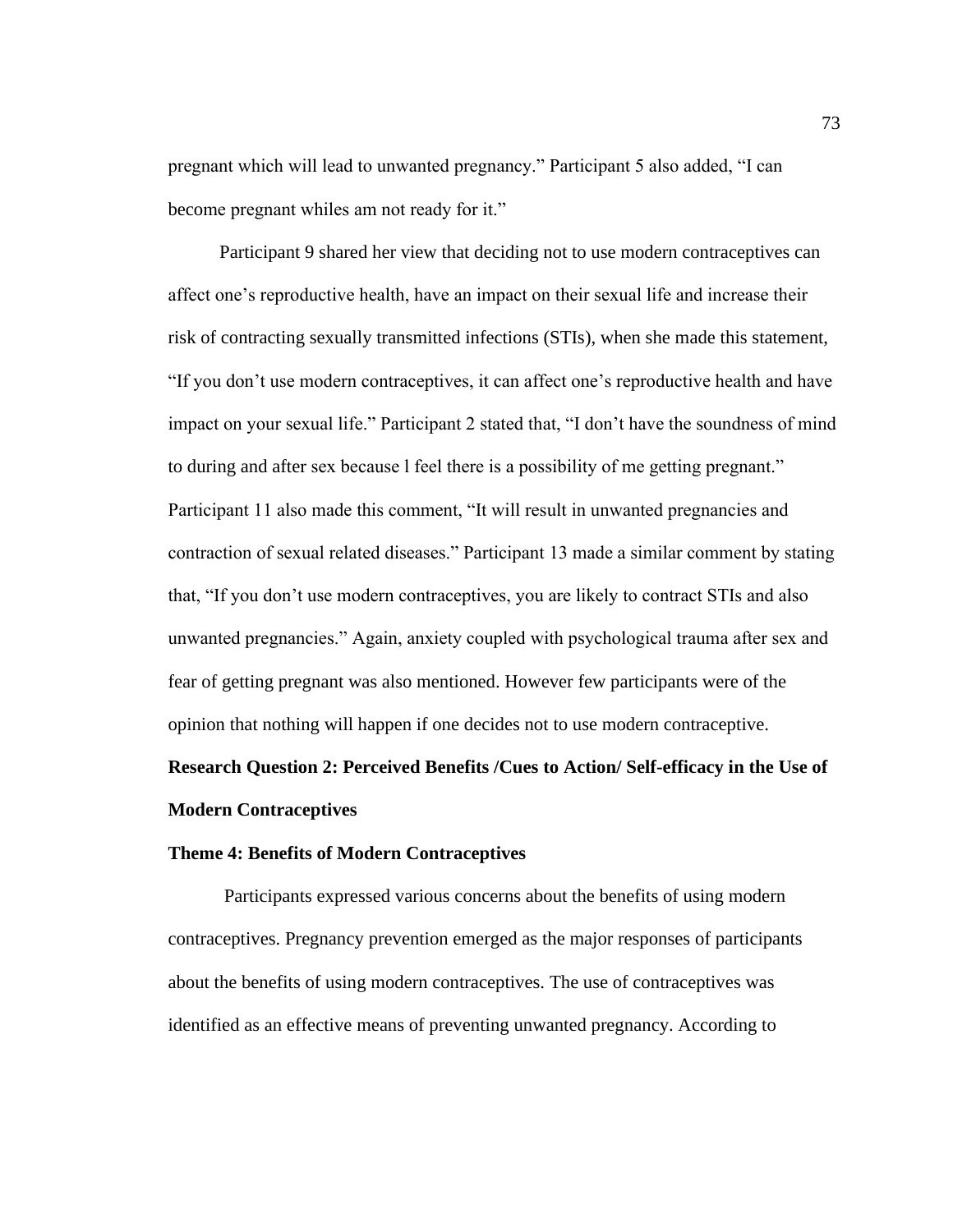participants, the prevention of unwanted pregnancy is a key benefit that can be attributed to the use of modern contraceptives. Participant 7 mentioned that, "It helps one to prevent unwanted pregnancy and it also avoid people from aborting babies."

 Sharing her own experience, Participant 2 said, "It's been helpful so far in the spacing out my children and has to an extent also relaxed my mind..." Participant 13 stated, "It helped me prevent unwanted pregnancy but l felt a little dizzy and weak...also the date of my menstruation changed." Participant 1 mentioned, "l have never used a contraceptive method before but l know it helps to prevent unwanted pregnancy." Participant 9 made this comment, "Using modern contraceptives helps you to plan to space your pregnancy..."

Some of the participants were of the opinion that modern contraceptive helps reduce the rate of teenage pregnancy, unsafe abortions and sexually transmitted diseases (STDs). It was also pointed out that the use of modern contraceptives reduces pregnant related morbidity and mortality. Helping to plan and space pregnancy was cited by participants as another benefit of using modern contraceptives, this in turn leads to women delivering healthy babies, and having adequate time to take good care of them. Participant 9 described the use of contraceptives as a way of empowering women, when she stated that, "Using modern contraceptives helps you to plan to space your pregnancy. I can also say that it assists you to plan and space your pregnancy. It keeps your children healthy as one has time to care for them." Participant 11 mentioned that, "It helps one plan for their family as well as with their education." Similarly, Participant 10 said, "At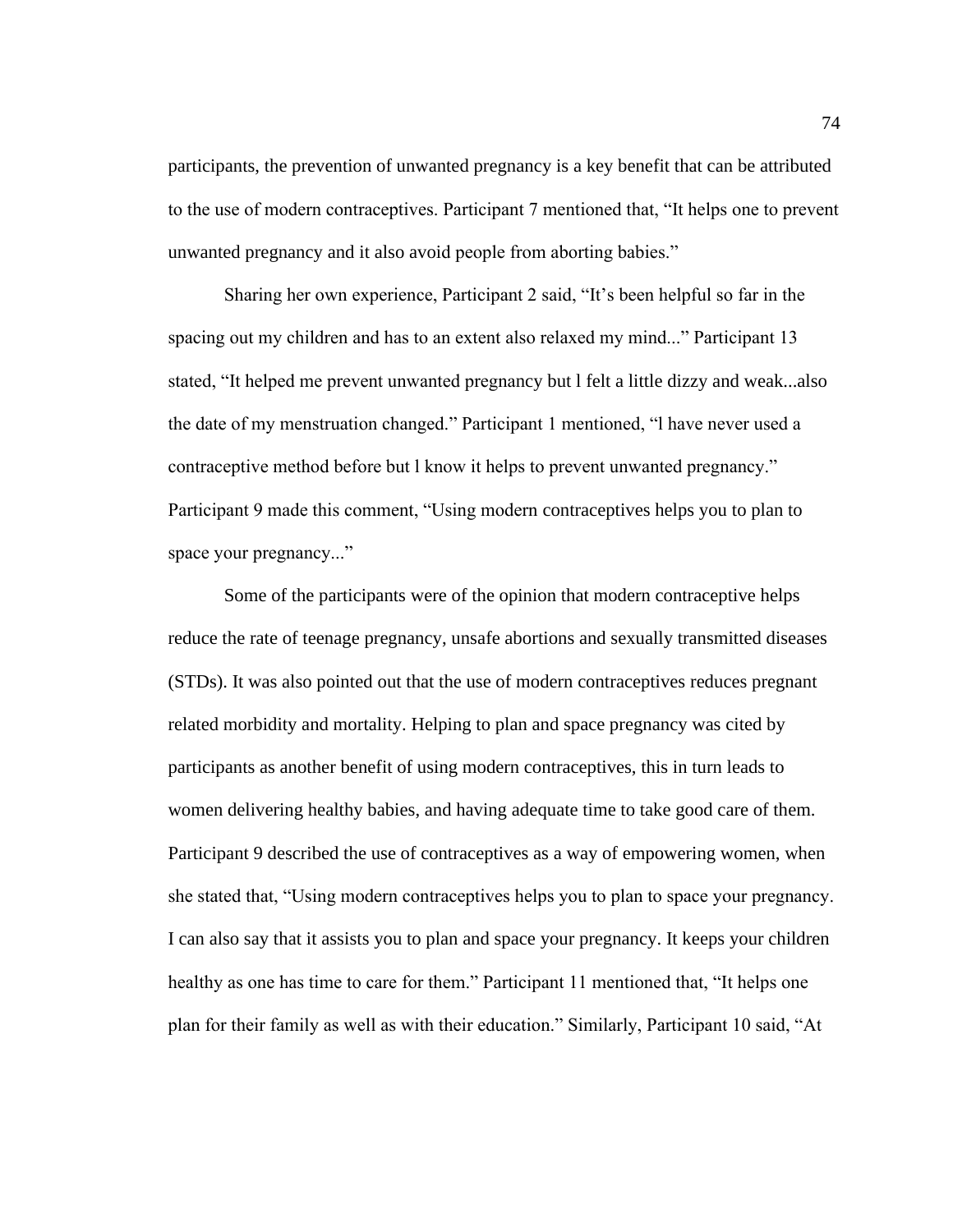first it was fun because you can have sex with your partner without thinking about getting pregnant..."

Participants also made some responses describing disease prevention as one of the benefits of using modern contraceptives. Participant 7 stated, "The use of some of the contraceptives prevents unwanted pregnancy and also help cure sexually transmitted disease." Participant 8 said, "It reduces pregnancy related morbidity and mortality, and it also reduces the risk of developing reproductive cancers." Similarly, Participant 10 commented, "It helps you to prevent unwanted pregnancy and it reduces the risk of developing certain reproductive cancer." Participant 5 also stated, "It prevents unintended pregnancies as well as sexually transmitted infection, example the use of condoms." Participant 6 shared her experience that, "I always experience dysmenorrhea during my menses, after four years of the use of Norplant, the problem of dysmenorrhea stopped."

Out of the 15 participants only 5 of them had never used a modern contraceptive before. The remaining participants mentioned their various reasons for using modern contraceptives and others expressed their desire to continue using modern contraceptives to protect themselves from any unintended pregnancy, which signifies a positive contraception behavior. Participants who have ever used some form of contraceptives mentioned examples to include the hormonals, condom, IUD and implant. Participant 6 stated that, "I felt motivated to use the oral contraceptives because l did not want to become pregnant after having unprotected sex ... and it also helps to space my children." Participant 5 also commented that, "I used contraceptives when l was an undergraduate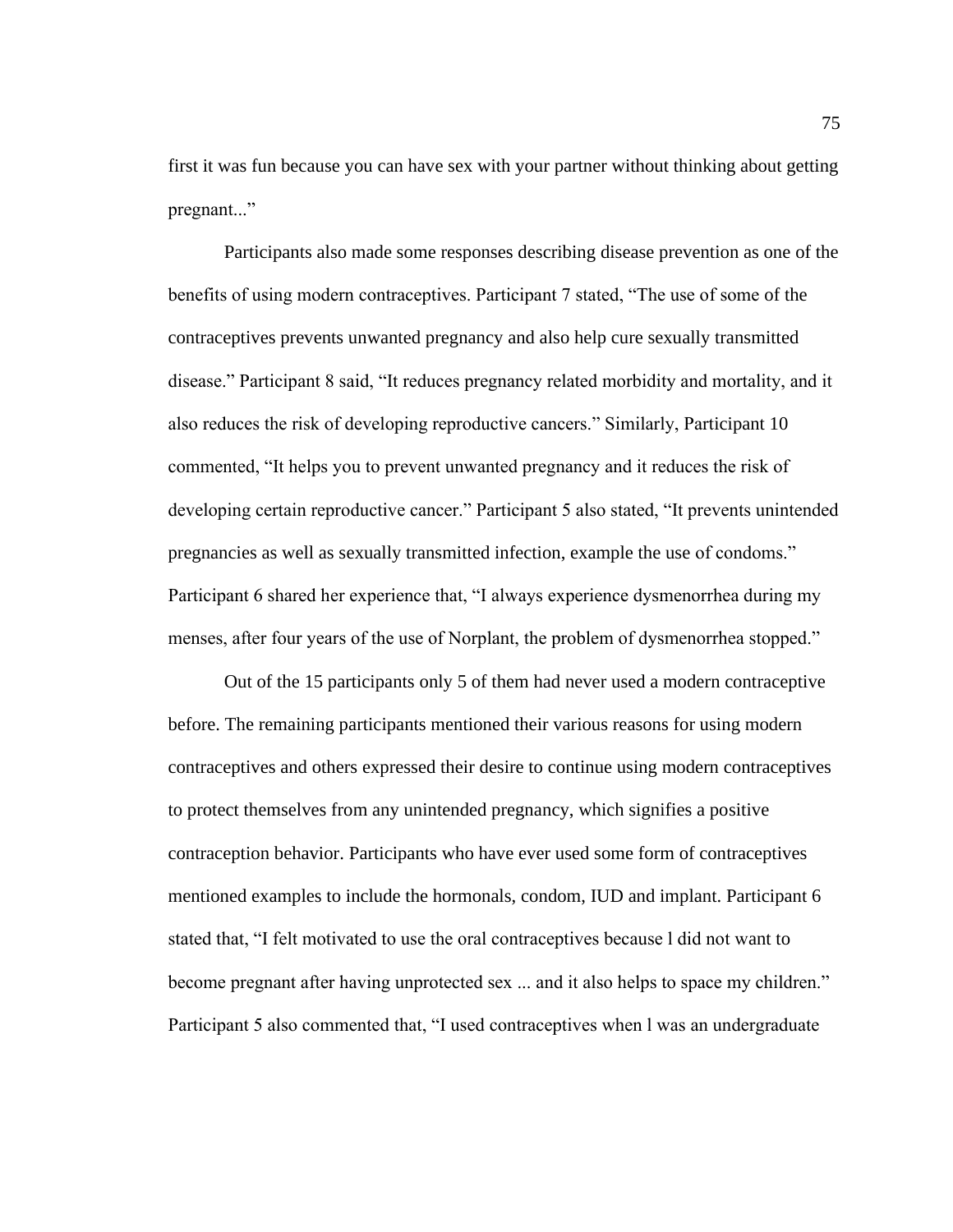student." She further explained that "it was very effective and solved the problem of dysmenorrhea." Participant 12 stated, "Career opportunities might motivate me to use modern contraceptives."

In addition, some of the participants expressed their intention to only stop using modern contraceptives when they want to be pregnant again. Participant 9 said, "After using contraceptives l feel very sound and peaceful to concentrate on my studies. I feel motivated to use modern contraceptives because of seeing my children healthy and reducing my financial burden." Participant 10 also said, "Unwanted pregnancy will motivate me to use modern contraceptives." Similarly, Participant 14 stated, "l will continue to use contraceptives because l don't want to get pregnant now."

I obtained information on how participants planned their births to prevent unintended pregnancy. Responses from participants indicated that prevention of unintended pregnancy is best managed with either the use of modern contraceptives or complete abstinence from sex. Participant 5 stated, "l think an effective use of modern contraceptives can prevent an unintended pregnancy." Participant 12 also mentioned that, "Unwanted pregnancy can be prevented by the use of condoms and abstinence." Participant 1commented, "Even though l have never used a contraceptive before, l think the best way to prevent an unwanted pregnancy is to use contraceptives." Participant 3 also commented, "l will either use contraceptives like condom or abstain from unsafe sex."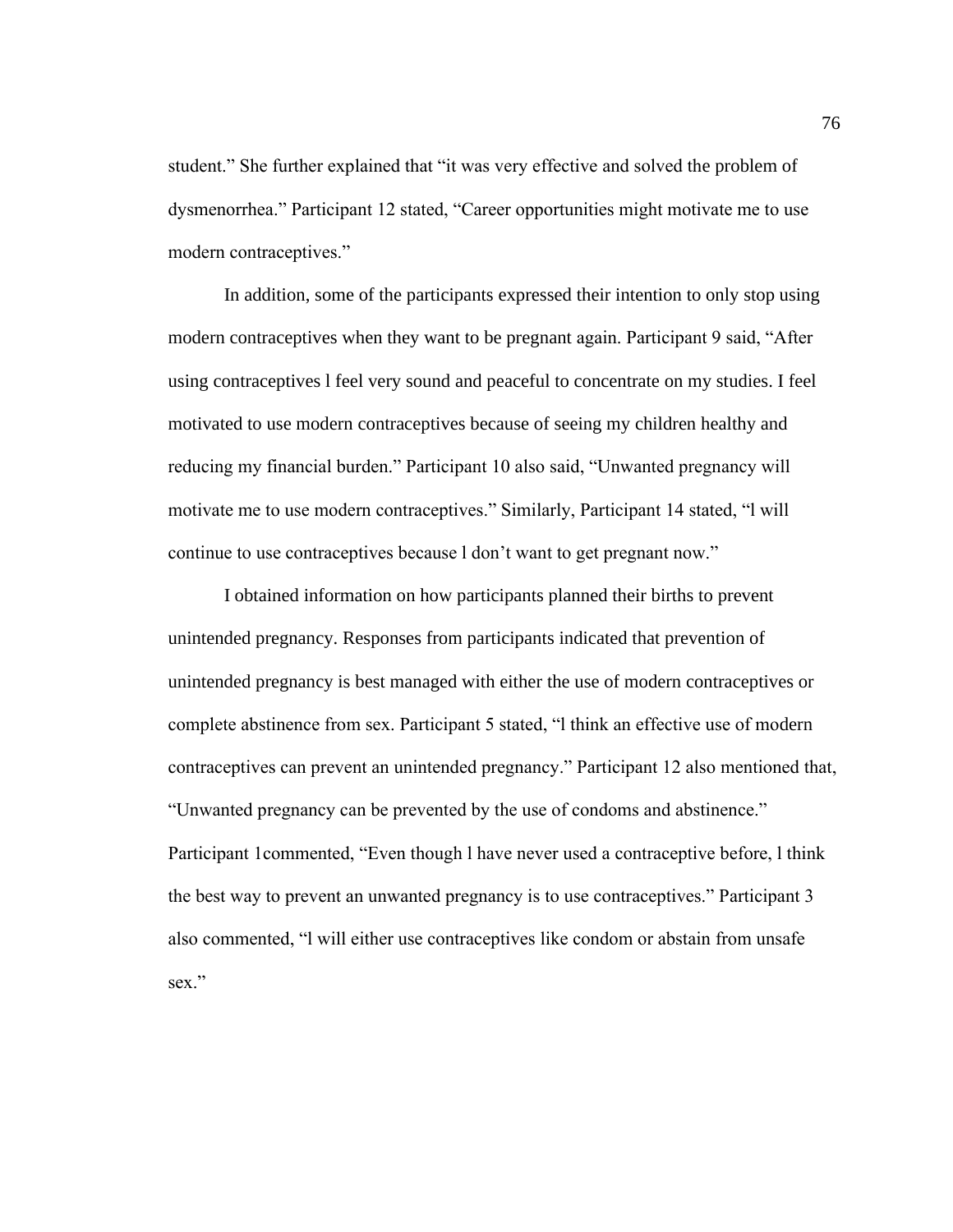Participants expressed various levels of confidence to successfully prevent unintended pregnancy using the various types of modern contraceptives. Having high confidence is an indication that the participant has accepted to use modern contraceptives irrespective of the consequences. Participant 8 indicated this when she said, "Yes, because it will help to prevent unwanted pregnancy." Participant 6 also expressed high confidence when she said, "Yes, l intend to advise women and to use modern contraceptives because it is very helpful." Participant 9 also commented, "Yes, Yes, l will continue to use the contraceptives and even advise other women to do same because it's safer and healthier." Participant 13 stated, "Yes, so that they can avoid pregnancies they haven't planned for."

Some of the participants expressed low self-efficiency in using modern contraceptives to prevent unintended pregnancy. This is an indication of low confidence or lack of motivation to use modern contraceptives. Participant 3 stated, "Although l intend to use and advise women to also use modern contraceptives because it helps to prevent unwanted pregnancy, but l will also advise they shouldn't use the contraceptive regularly." Participant 4 was however, against the use of modern contraceptives when she made this statement, "...I have never used any form of contraceptives and l won't advise women to use modern contraceptives because its side effects can affect your health."

Questions were asked to establish whether the participants had any plans of supporting the women in the Municipality in planning their births using the various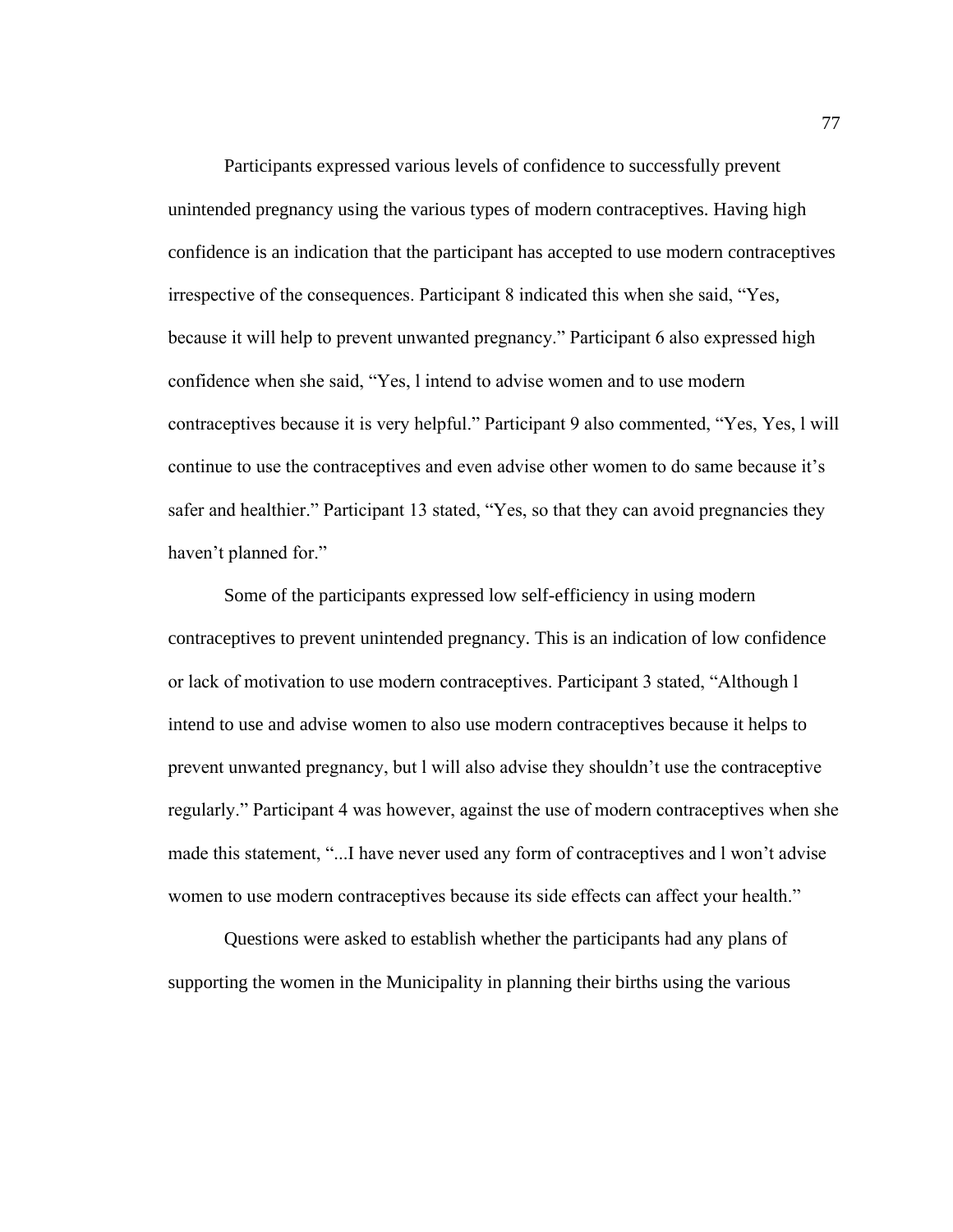modern contraceptive methods (Hormonals, IUD, Implants, Condoms, Sterilization, Lactational Amenorrhea Method). Participant 9 commented:

I will organize education outreach for women of reproductive age, use church platforms to inform women of the need to use modern contraceptives, distribute leaflets on contraceptives for the youth, and make the services available and without cost to the community.

Participant 2 stated, "When l get the opportunity. I will have one on one education or a group one for those l chance upon depending on the situation." Participant 8 also expressed her willingness to promote the use of modern contraceptives with this statement, "I think l can be able to contribute in my own small way by explaining the benefits of the use of modern contraceptives."

Similarly, Participant 5 had this to say, "Making family planning services more accessible and affordable, and correcting misconceptions on family planning or contraceptive use through health education." Participant 12 said, "I will promote the use of modern contraceptives by giving women in my municipality, leaflets to read about modern contraceptives." Participant 10 also said this, "I will tell my friends who have problems to visit the health facility for assistance." Finally, Participant 7 commented, "l will promote the use of modern contraceptives through campaigns."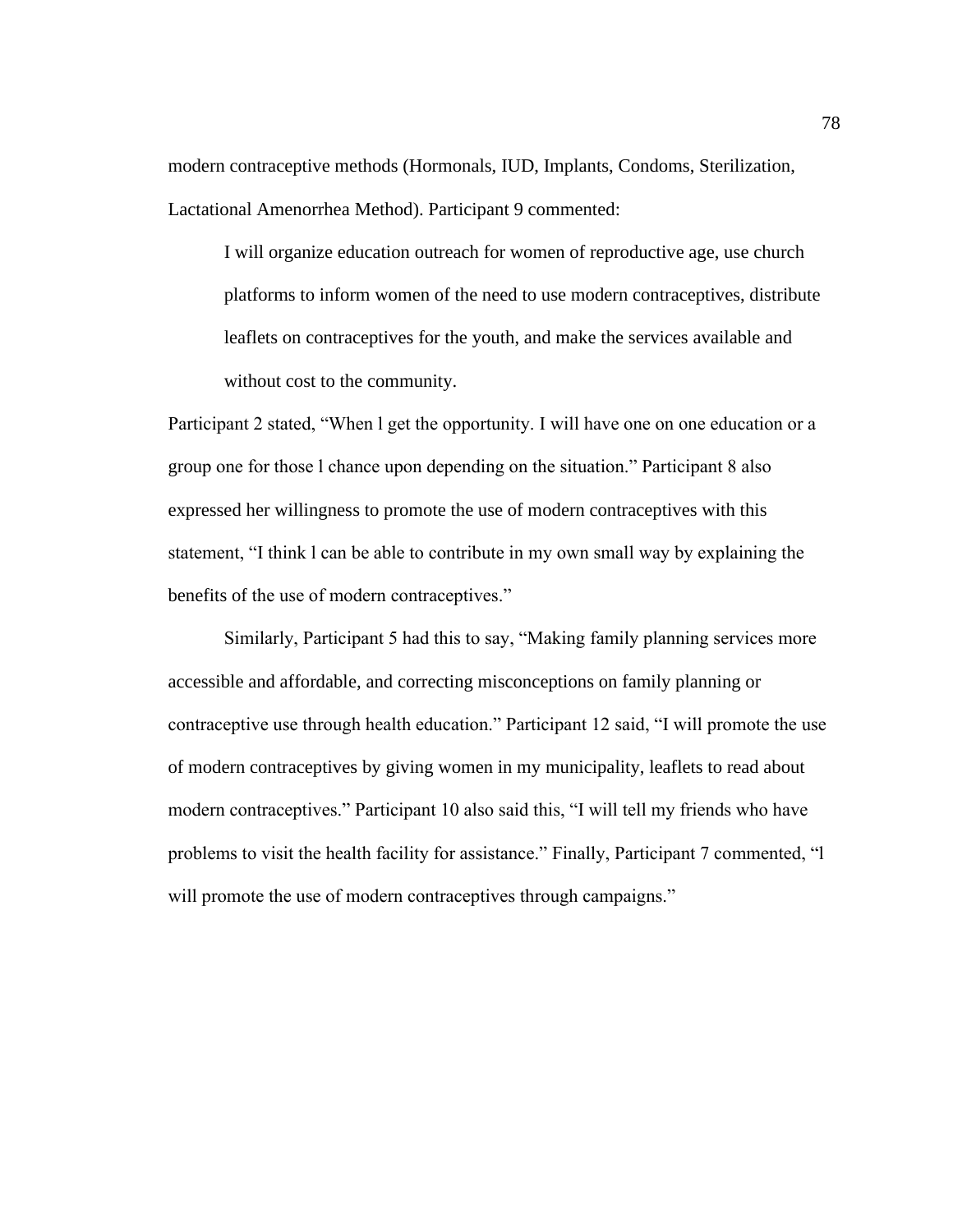# **Research Question 3: Perceived Threats, Barriers or Challenges in the Use of Modern Contraceptives**

# **Theme 5: Threats/Barriers/ Challenges**

Participants expressed their opinion about the negative experiences' participants have had or heard about the use of modern contraceptives. Participant 3 said, "...It has side effects if used continuously... it causes changes in menstruation, it can cause loss of menstruation or extra bleeding." Participant 4 commented, "It is not hundred percent safe because it can still lead to pregnancy. It can affect your health because it can lead to blood clotting and this can cause heart attack."

Similarly, Participant 15 shared the experiences she had in the use of modern contraceptives and she stated, "There are so many side effects associated with the use modern contraceptives, like piercing pain in the chest around the area of the heart, per my experience. Even the menstrual cycle is also altered." Participant 12 said, "Some of the methods have serious side effects, such as vaginal irritation and breast tenderness. I also think that the fear of side effects can be some of the barriers" Participant 2 mentioned, "Yes, some people may experience reactions to the modern contraceptives like the condom if they are allergic to latex." Participant 7 made this statement, "Yes, the fear of side effects... this is because the side effect of contraceptives causes a lot of health issues or problems in women, example delay in returning to become fertile as a woman." Participant 11 also stated, "Modern contraceptives can lead to cervical cancer and a change in sexual drive.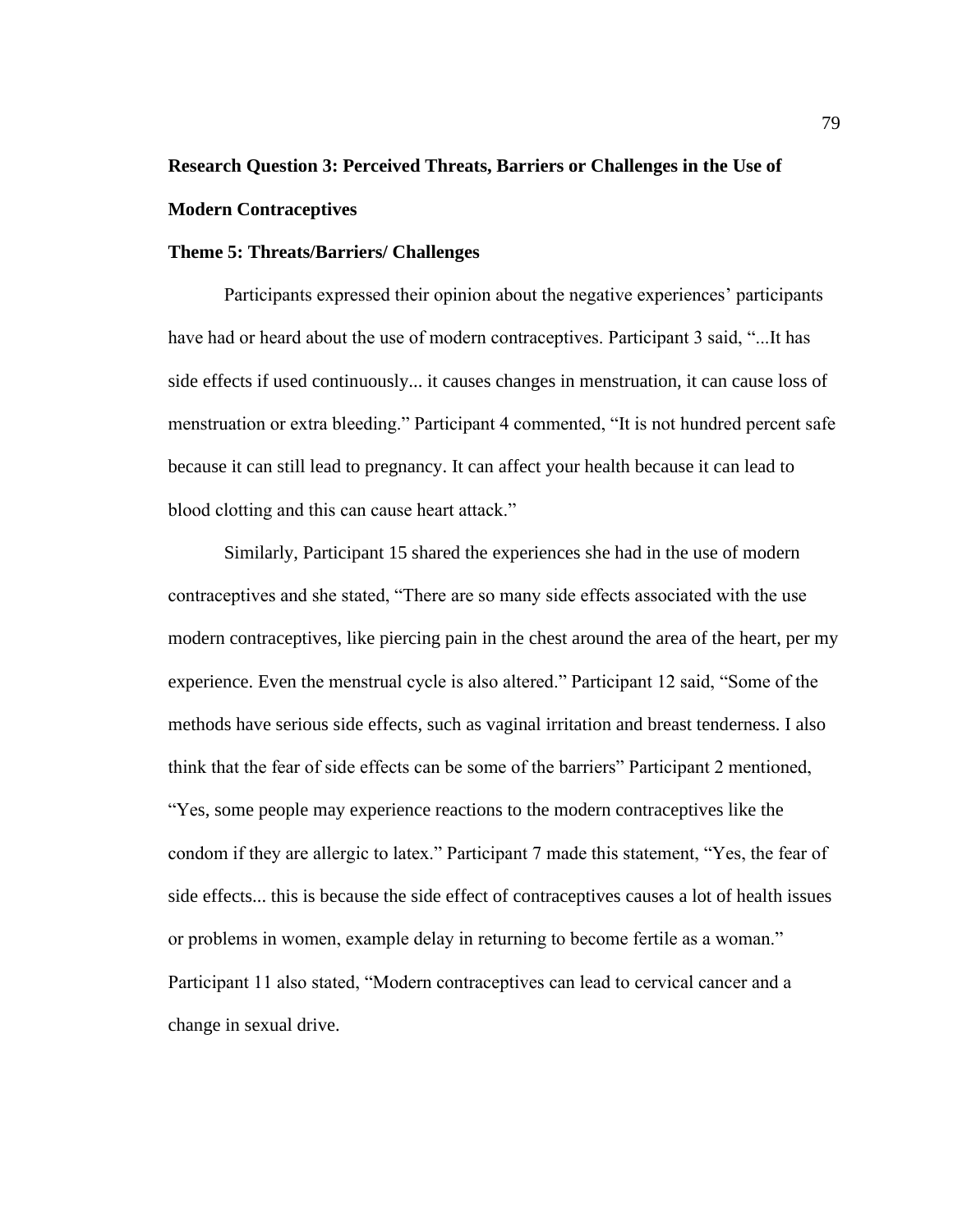The individual's religious belief was also identified as a barrier to the use of modern contraceptives. For instance, Participant 6 shared her view by stating that, "Because of the religious beliefs of some denominations or Christian groups, it becomes difficult for some women to use the contraceptive methods." Participant 5 also commented on the barriers women face in using modern contraceptives and she stated, "Yes, the religious background of women, example being a catholic ... spouse not in agreement with the use of contraceptives poses a big challenge for some women." Participant 8 also said, "Yes, due to individual's religious beliefs, the misconception of its effect on the human body..." In describing the religious barrier to the use of modern contraceptives, Participant 3 stated, "Yes, because of religious beliefs of some denominations or Christian groups."

Only four participants expressed satisfaction on the amount of knowledge on modern contraceptives, but majority of the participants responded that they have inadequate information about modern contraceptives, which could devalue their urgency for contraceptive services. Participant 3 stated, "I don't have adequate information or education on modern contraceptives...l have never received any services on modern contraceptives at the health facility." Participant 4 commented, "I think there is more I don't know concerning the use of modern contraceptives." Participant 8 also said, "Yes, l have some information but l would want to know and learn the latest development in case new information are implemented." Similarly, Participant 15 expressed inadequate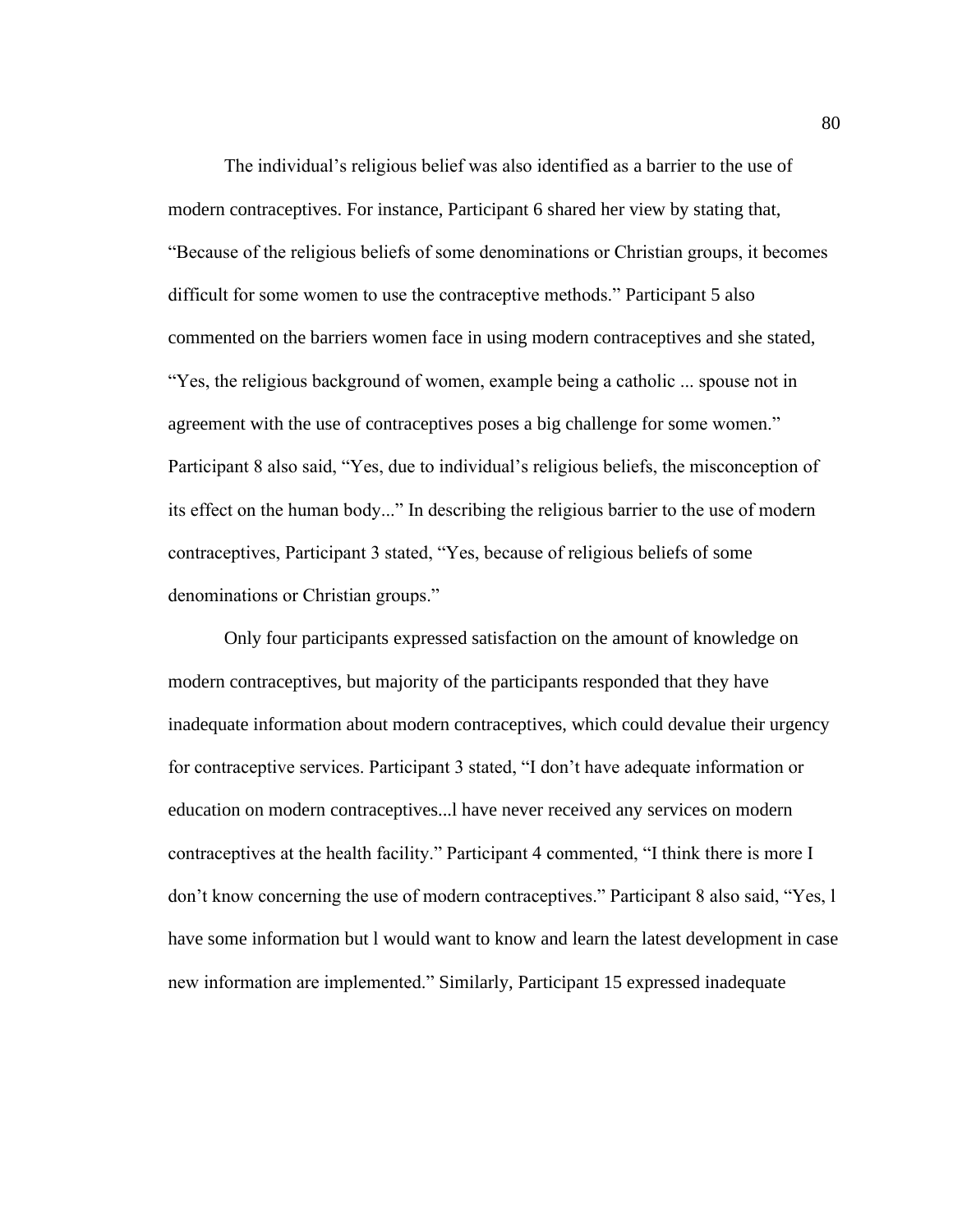information on modern contraceptives when she stated, "I think l still have more to learn despite what l already know."

Questions were asked to obtain the concerns of participants on whether the health facilities in the Municipality are offering adequate contraceptive services, to give them the confidence or conviction to use the various modern contraceptives. With regards to the provision of adequate services, Participant 2 stated, "l think the staff are doing well but from the few friends l have spoken to, it seems explanation is not detailed as to the various types available and their possible side effects..." Participant 9 said, "The service is very effective as the midwives are always punctual and ready to assist." Participant 8 expressed some satisfaction with the contraceptive services when she stated, "In general the service providers are doing well but at times the chosen method is not available."

The confidence to use a modern contraceptive can be linked to the attitude and competence of the service providers. Participant 6 indicated this when she stated, "The facility l went to, the staff were cordial and very accommodating so l would always want to go there whenever the need arises." Participant 15 however commented that, "Personally l see that the invasive procedures are left in the hands of a few staff to do." Participant 2 also mentioned, "I think the staff are doing well but from the few friends l have spoken to, it seems explanation is not detailed as to the various types available and their possible side effects. Personally, l see that the invasive procedures are left in the hands of a few staff to do, so it causes a lot of delay."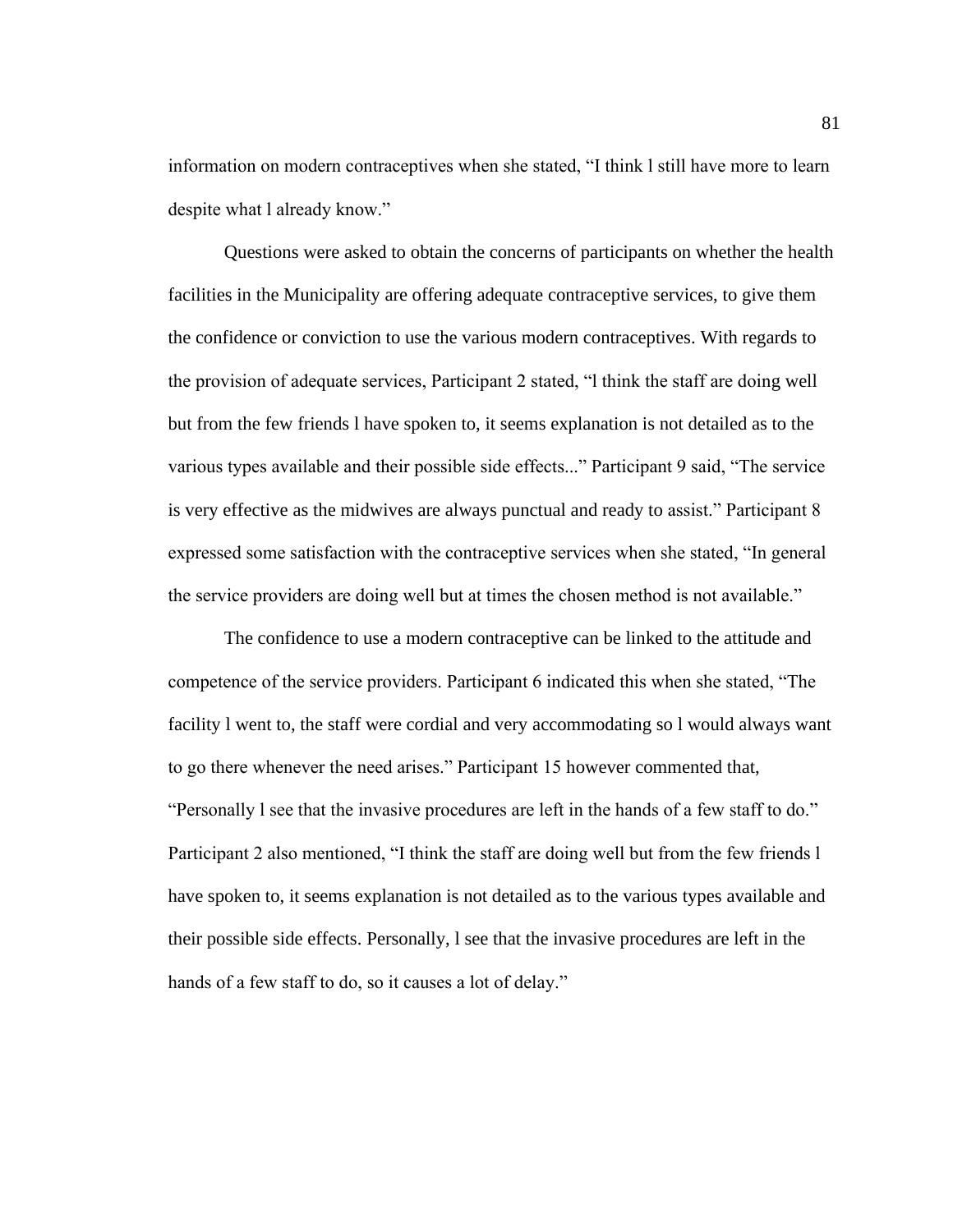# **Summary of Key Findings**

The study was carried out by conducting individual interviews for 15 reproductive-age women participants, aged between 20 to 39 years, living in the New Juaben Municipality. The participants described their various perceptions about unintended pregnancy, the threat or severity of non-use of modern contraceptives, the barriers to the use of modern contraceptives, the benefits in the use of modern contraceptives to prevent unintended pregnancy, cues to action, and self-efficacy in the use of modern contraceptives. An overview of the results implies that participants have significant awareness of the factors associated with unintended pregnancy, the effect of unwanted pregnancy on one's life, and how to prevent unwanted pregnancy. Research participants acknowledged the effect of non-use of modern contraceptives, but most of them had limited knowledge of the modern contraceptive methods. Religious belief and side effects of some of the methods formed a major hindrance for some participants to using modern contraceptives.

As per the themes that emerged about the barriers, the participants mentioned bleeding disorders, infertility, and diseases like cancer and heart attack. Again, there are some benefits to the use modern contraceptives, which gives participants the confidence and the motivation to continue using it. In chapter 5, I discuss interpretation of study findings, limitations of the study, implications for social change, and recommendations for future research, programs and policies to improve maternal health in New Juaben Municipality.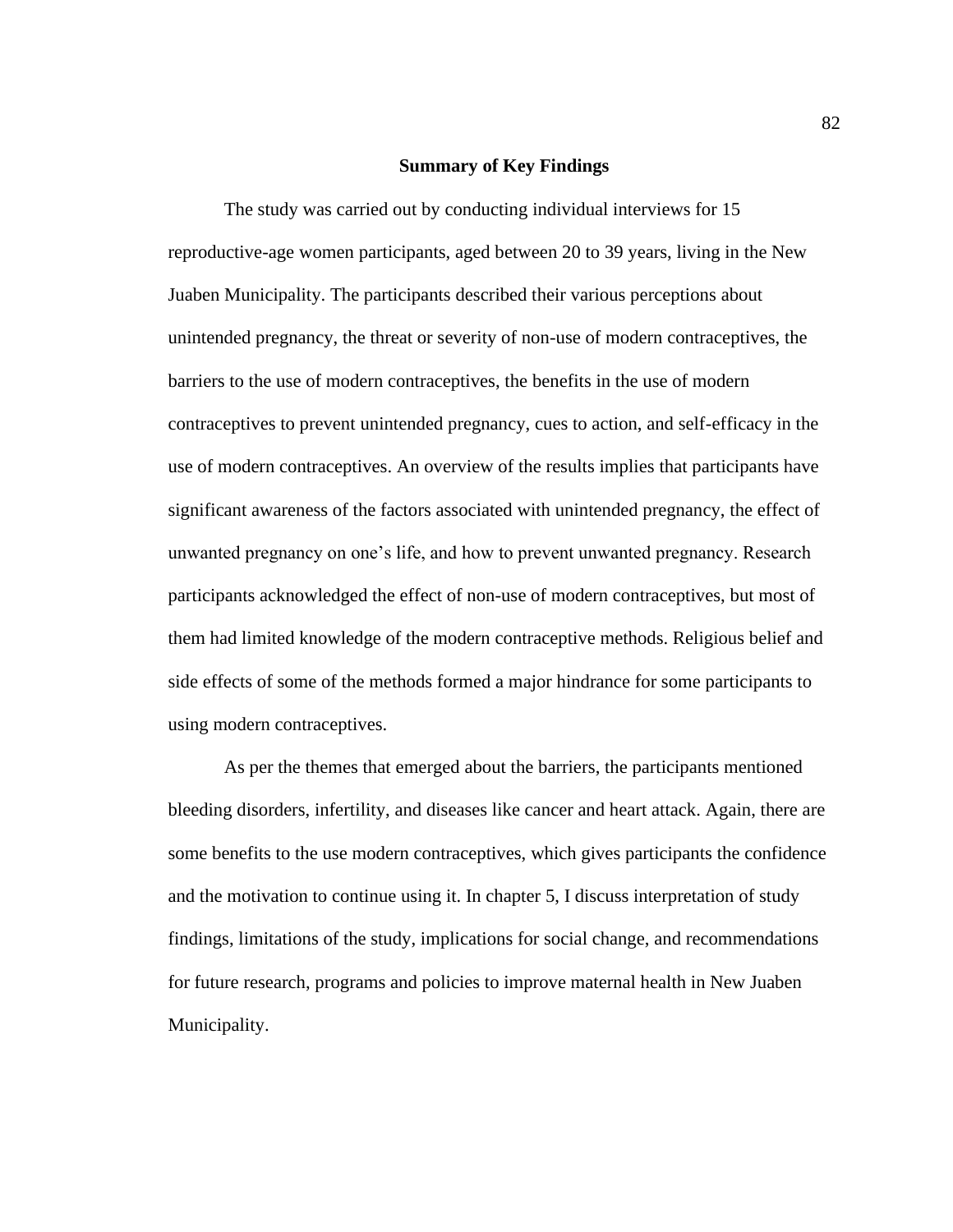Chapter 5: Discussion, Conclusions, and Recommendations

# **Introduction**

My purpose in this basic qualitative study was to contribute additional knowledge to the field of public health and community health education by exploring the perception, threats, benefits, barriers or challenges in utilizing modern contraceptive methods to prevent maternal and neonatal deaths resulting from unintended pregnancy, among women of reproductive age (20-39 years) in New Juaben Municipality of the Eastern Region of Ghana. A basic qualitative study was used to address the research questions, which were linked to the six constructs of the HBM. I used the HBM as the conceptual framework for this basic qualitative study, with the aim of gaining a deeper understanding of the health behavior of women towards the use of modern contraceptives.

In this final chapter, I present a detailed discussion of the interpretation of the findings based on the three research questions and in the context of the conceptual framework that guided this study, and the themes associated with participants' responses of the interview questions. I also compare the results to findings of the literature review in Chapter 2 to gain insight into whether this study added or failed to add new knowledge to the existing body of knowledge on the phenomenon under study. Indicated also are the recommendations for future research, limitations, implications for positive social change, dissemination of findings, and conclusions of the study.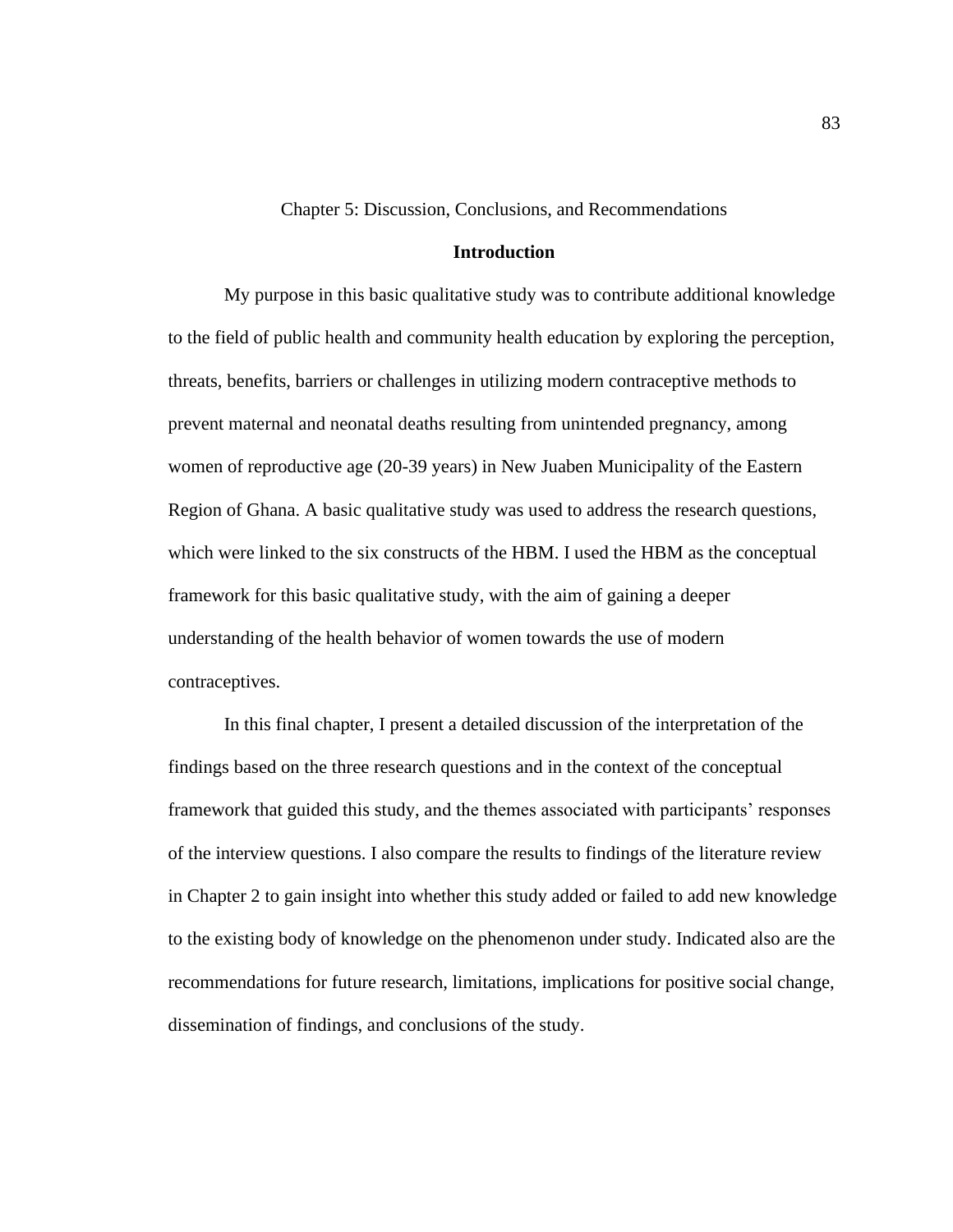# **Interpretation of Findings**

This section of the study presents the conclusions from the findings of this basic qualitative study that answers the three main research questions and how findings from the interview questions substantiate the conceptual framework for this study. In answering the research questions, l developed 16 open-ended questions in my interview protocol to respond to the three main research questions and the six constructs of the HBM. Themes were identified during the analysis of the interview data and this include Knowledge/ Experience on the use of Modern Contraceptives, Unintended Pregnancy, Effects of Non-use of Modern Contraceptives, Benefits of Modern Contraceptives, and Barriers/ Challenges in the use of Modern Contraceptives.

**RQ1: How do reproductive-age women (20-39 years) in New Juaben Municipality perceive the use of modern contraceptives (hormonals, condoms, lactational amenorrhea method, intrauterine device, sterilization)?**

# **Theme 1: Knowledge/Experience on the Use of Modern Contraceptives**

In addressing this research question, participants were made to answer interview questions on their knowledge about the types of modern contraceptives, their beliefs regarding their use, their concerns about unintended pregnancy, and the risk of getting pregnant when not ready. Information was also sought to understand any threat there might be on not using modern contraceptives. Most of the participants mentioned about different modern contraceptive methods to include hormonals, condoms, sterilization, and intrauterine devices; their sources of information included the media (television), health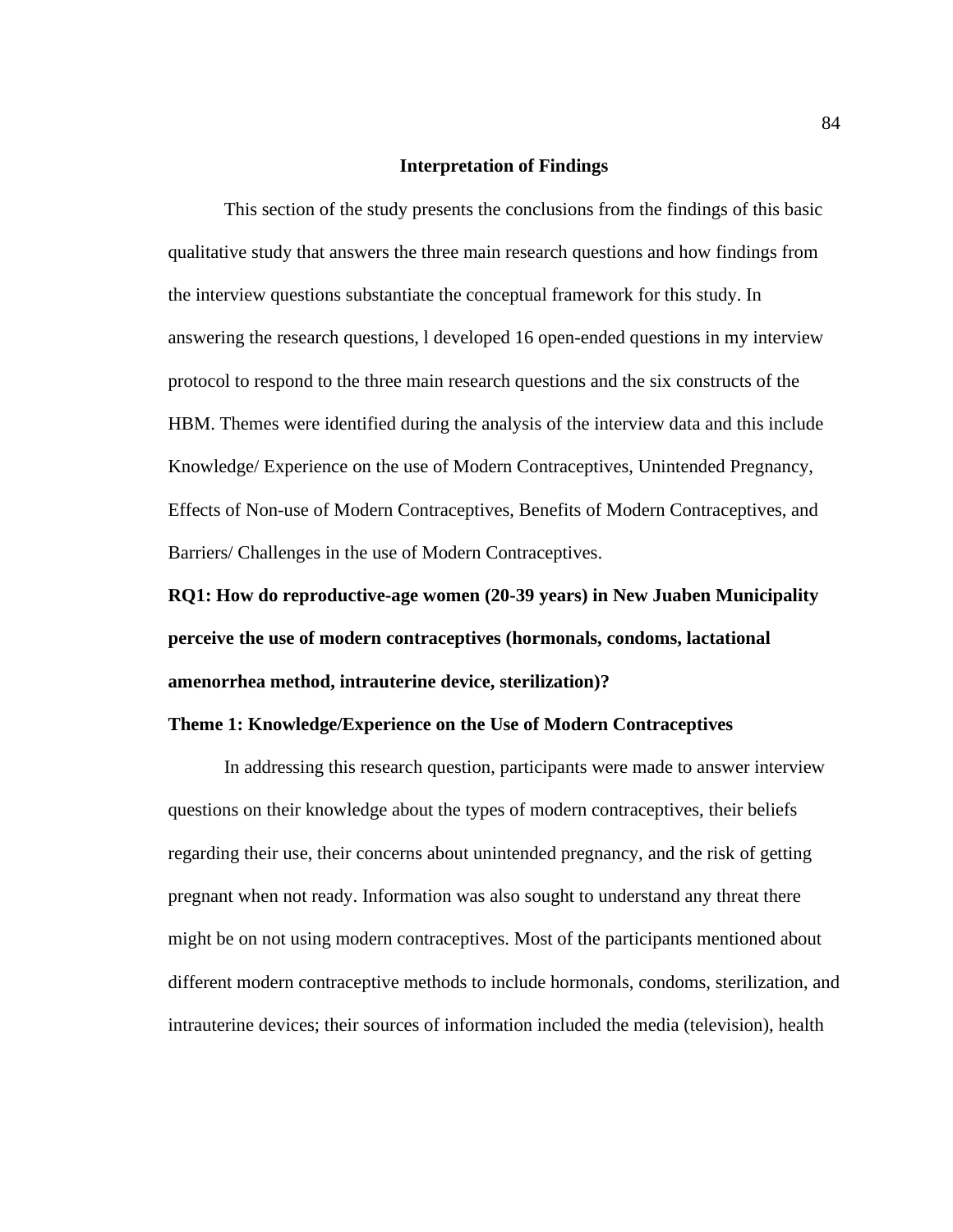care providers, professional background, friends, and family members. The participants expressed a limited knowledge on each of the modern contraceptives to which may be attributed to less probing during the course of phone interviews. Even though the Ghana Health Service is trying so much to educate the populace and promote the use of modern contraceptives, the level of awareness seems to remain low and thus contribute to the declining contraceptive prevalence rate. Most of the participants who had ever used a contraceptive method complained about the unpleasant experiences they had; which sometimes deters them from using it again. Participant 2 commented that the side effects are her outmost concern, and Participant 4 believed that modern contraceptives are not 100% safe because it can still lead to pregnancy.

### **Theme 2: Unintended Pregnancy**

 In relation to the perceived susceptibility of unintended pregnancy, individuals who are at risk of getting pregnant will engage in health behavior that will prevent the problem. Results revealed that there is a high risk of a woman becoming pregnant unintentionally and a negative consequence follows this action. Some of the participants perceived a high risk of becoming pregnant without the use of modern contraceptives, which is in line with the findings of Azmat et al., (2015), and Kahsay et al., (2018). Participant 1 described unintended pregnancy as having children when a person has not initially planned for it, and Participant 6 indicated that an individual is at risk of unintended pregnancy when she is raped. Participant 4 also mentioned that unintended pregnancy results from unprotected sex.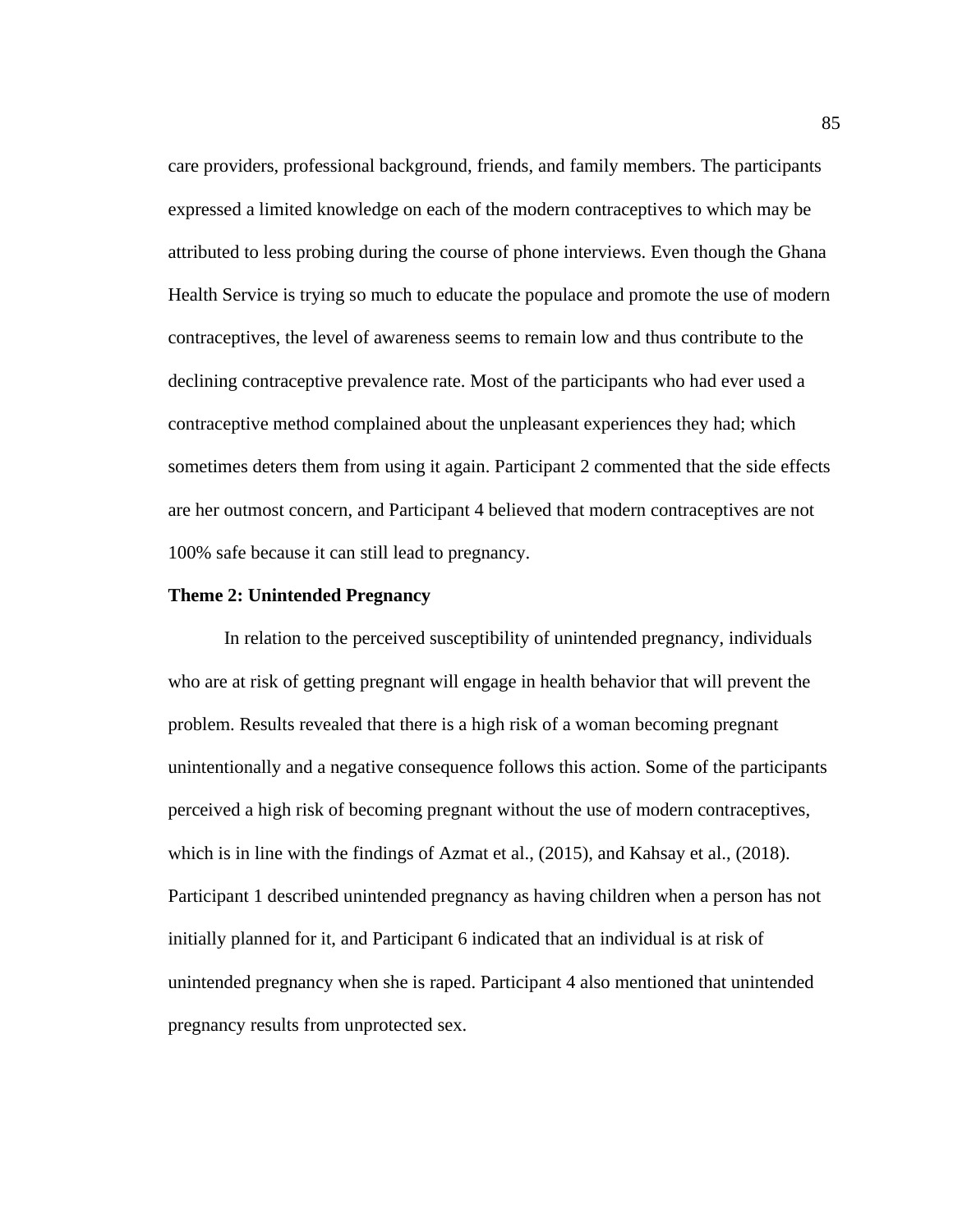However, a few of the participants perceive themselves to have a low likelihood of becoming pregnant, or they do not feel at risk of pregnancy even without the use of contraceptives. This finding supports the notion of Moreira et al. (2019). Some of the women also see themselves as less fertile, and that, they will have a difficult time getting pregnant (Schrumpf et al., 2020), which is similar to the concerns of some few participants, who are still not certain to use modern contraceptives.

### **Theme 3: Reasons for Non-use of Modern Contraceptives**

Participants shared their understanding of reasons for non-use of modern contraceptives. Most of them pointed out that there are side effects associated with the use of modern contraceptives. A few of the participants mentioned difficulty in assessing the right contraceptive method, anxiety, and religious factors as a hindrance to the use of modern contraceptives. One participant pointed out that the modern contraceptive is not completely safe because it can still lead to pregnancy. However, some participants' responses revealed that the non-use of modern contraceptives has negatives consequences such as getting more of unwanted pregnancies, criminal or illegal termination of pregnancy, and lack of birth spacing. Previous studies by Kahsay et al., 2018; Nettey et al., 2015 confirms the study findings by indicating that the low or non-use of modern contraceptives is a health burden to reproductive-age women.

The fears and concerns the women expressed about the non-use of modern contraceptives signified their perceived threat to unintended pregnancy and their conscious desire to use modern contraceptives. The study revealed that a significant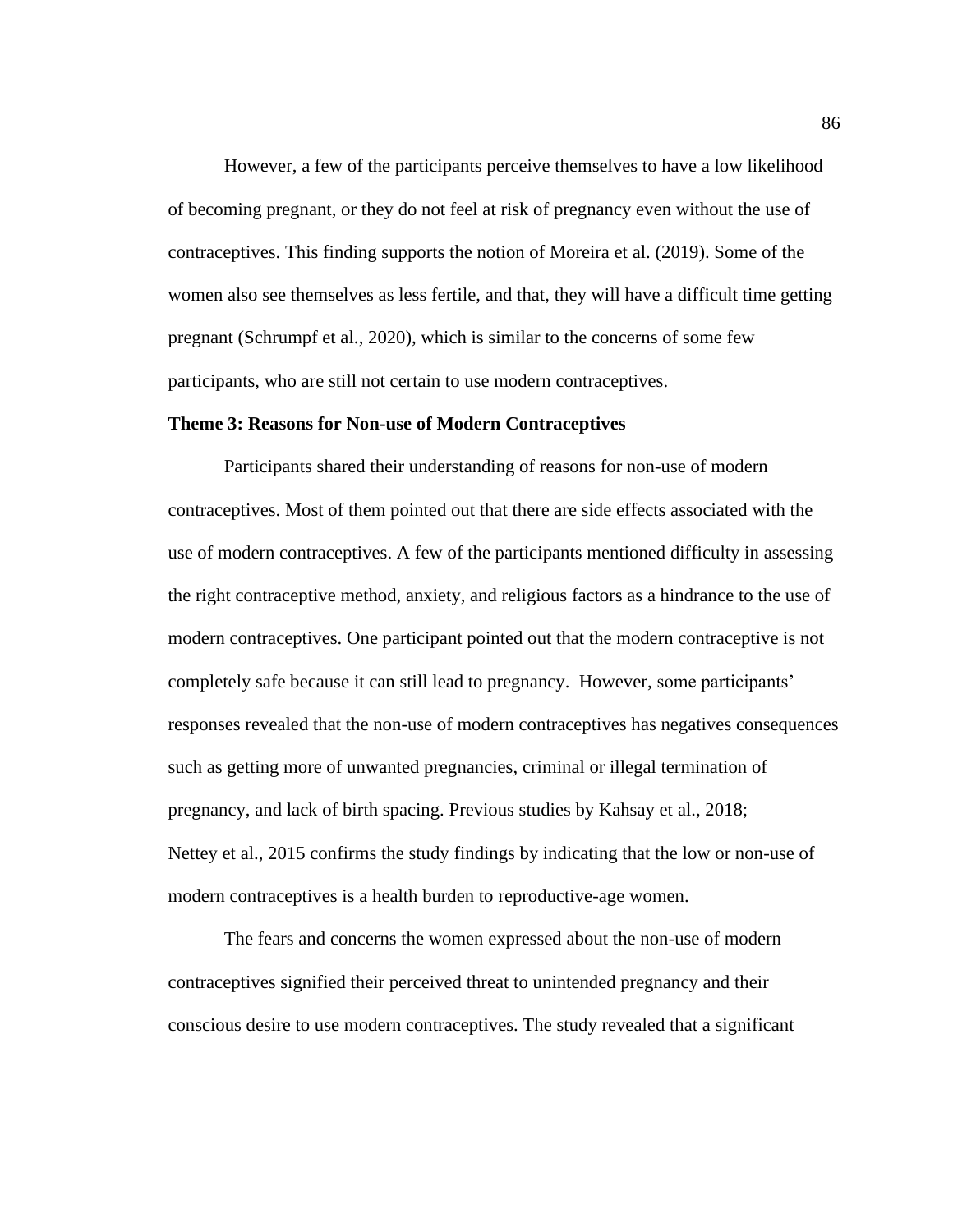concern among the women was experiencing negative outcomes from unintended pregnancies and getting pregnant even when they are not ready for it. This finding confirms results from other studies that show that internal or external stimuli triggers the woman's perception of a threat to pregnancy and this facilitates the consideration to remedy that threat (Beson et al., 2018; Mardi et al., 2018; Moreau & Bohet, 2016). A study by Mardi et al. (2018) also found that women who resumed menses shortly after delivery, that is an average of about a month, tend to adopt a contraceptive method.

**RQ2: What are the benefits, self-efficacy, and cues to action of reproductive-age women (20-39 years) in the New Juaben Municipality to use modern contraceptives? Theme 4: Benefits of Modern Contraceptives**

The benefits associated with modern contraceptives usage cuts across the advantages for the individual woman, family, and society in general. Participants stated various benefits of using modern contraceptive methods to include pregnancy prevention, spacing of births, prevention of STDs, and women empowerment. The study revealed some positive attitudes of women who have benefited from the use of modern contraceptives by preventing pregnancies, and strategically spacing their births, and this supports the notions of Ajong et al. (2016); and Asaolu et al. (2017). Some women also used modern contraceptives to enable them enhance their education and support their family financially. Some researchers have highlighted the positive association between reproductive health and modern contraceptive usage to include the prevention of pregnancy-related health risks in women, reduction of maternal mortality, women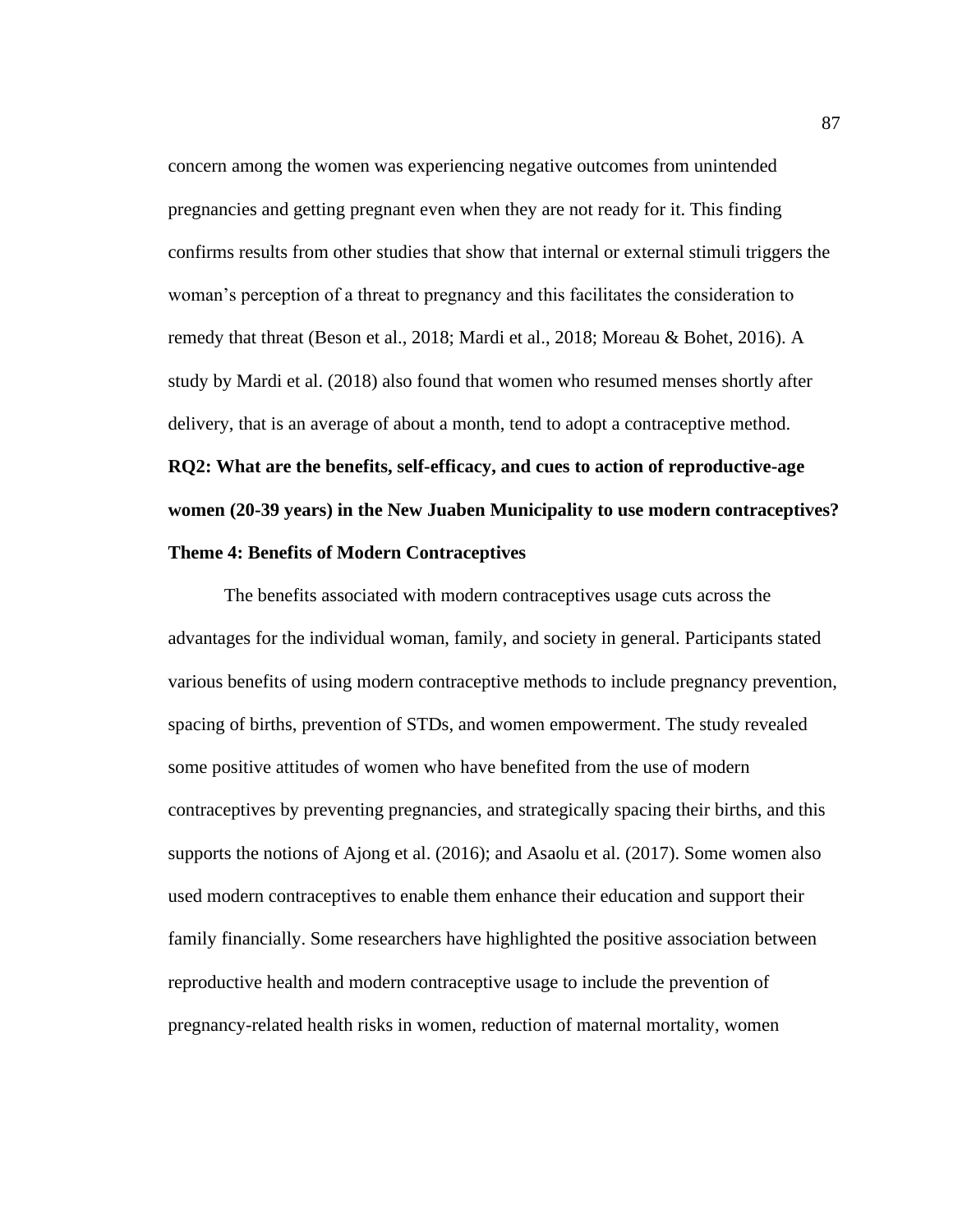empowerment, and aversion of unplanned pregnancies and its associated adverse outcomes (WHO, 2018; Nsubuga et al., 2016; Mutumba et al., 2018; Asaolu et al., 2017; Ajong et al., 2016).

The cues to action in the use of modern contraceptives can be linked to either the influence of health care workers on the choice of contraceptive or information from friends and the social media, as indicated by Roderique-Davies et al. (2016). This study confirmed these findings when some of the participants highlighted on the provision of adequate contraceptive services by competent health providers. Most of the participants expressed satisfaction about the attitude of the health care providers and support from family and friends, which boosted their confidence to assess the service. There were however, concerns of inadequate provision of contraceptive information, especially on the various contraceptive methods and the side effects of the methods, which tend to reduce their self-efficacy to confidently use modern contraceptives.

**RQ3: What are the perceived threats, barriers, or challenges in the use of modern contraceptives by reproductive-age women (20-39 years) in the New Juaben Municipality?**

## **Theme 5: Threats/Barriers/ Challenges**

Some constraining factors stand between women's preferences on the number and timing of their pregnancies. When women are faced with barriers or challenges to contraceptives, their ability to avoid unintended pregnancies is restrained. Participants mentioned the negative experiences they faced following the use of some of the modern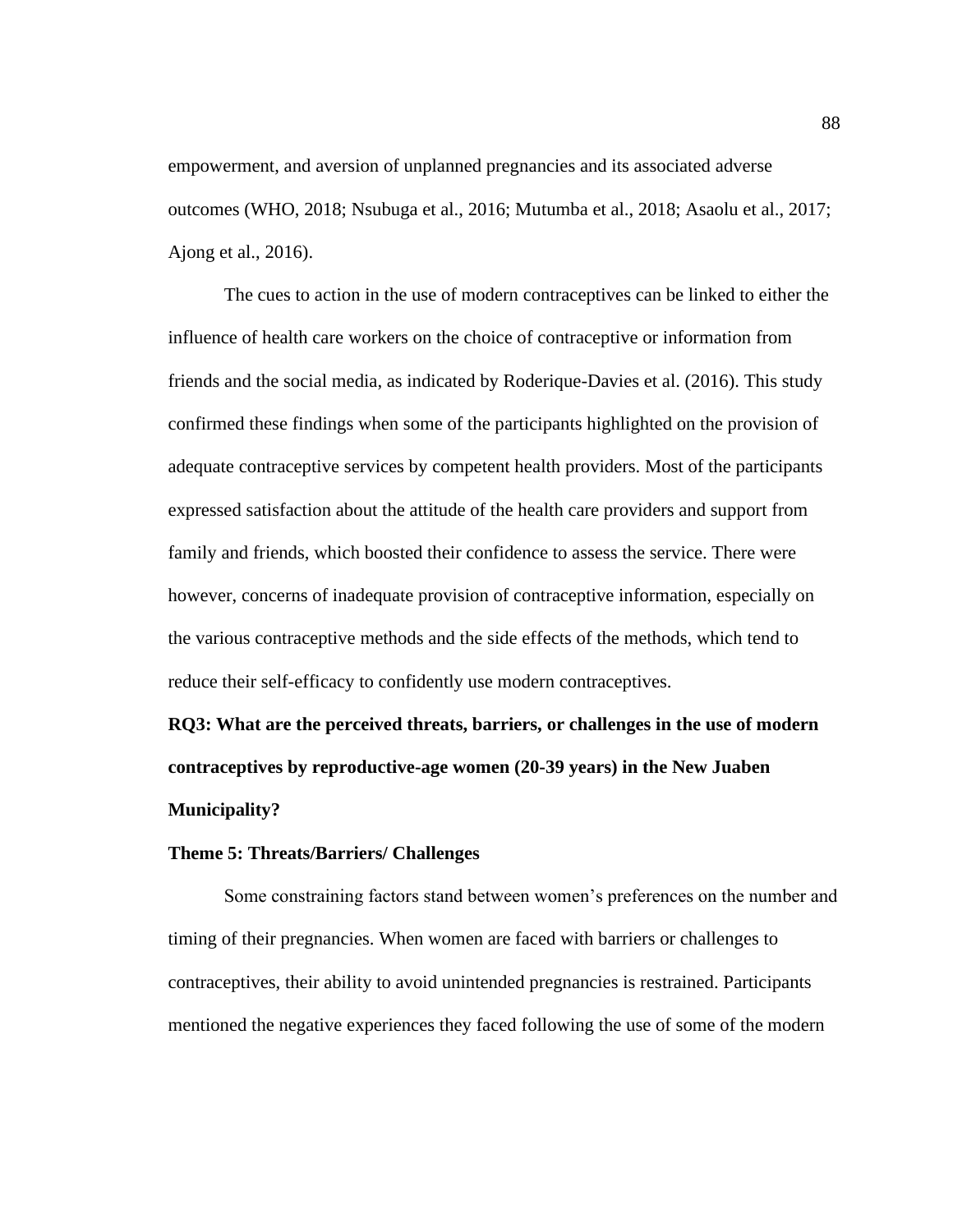contraceptive methods (hormonals), to include irregular menstruation, bleeding disorders, pain in the chest, and delayed fertility. Other research studies indicate that the fear of side effects and difficulty in adhering to specific contraceptive methods serves as a challenge to contraceptive use (Islam, 2014; Sedgh et al., 2016).

Other participants shared their misconceptions on modern contraceptives as rendering a woman infertile, which is in line with studies by Ochako et al. (2015), and Wulifan et al. (2016). A participant stated that modern contraceptives can lead to cervical cancer and a change in sexual drive. The negative consequences of using modern contraceptives as shared by the participants were either based on their personal experience or that of others. Participant 2 mentioned that some people do experience reactions to the condom if they are allergic to latex.

Male partner rejection and access to contraceptive services was not a major issue for the participants, contrary to a report by Cleland et al. (2014), who attributed lack of access to services as a root cause of an unmet need for family planning. Only one participant attributed spouse disagreement as a barrier to the use of modern contraceptives. Other concerns that were raised by participants were their religious belief which prevented them from effectively using modern contraceptives. Participant 8 indicated that the religious background of an individual, such as a Catholic, poses a challenge in using modern contraceptives. This finding confirms the study by Gele et al. (2020) that religious beliefs does not favor contraceptive use.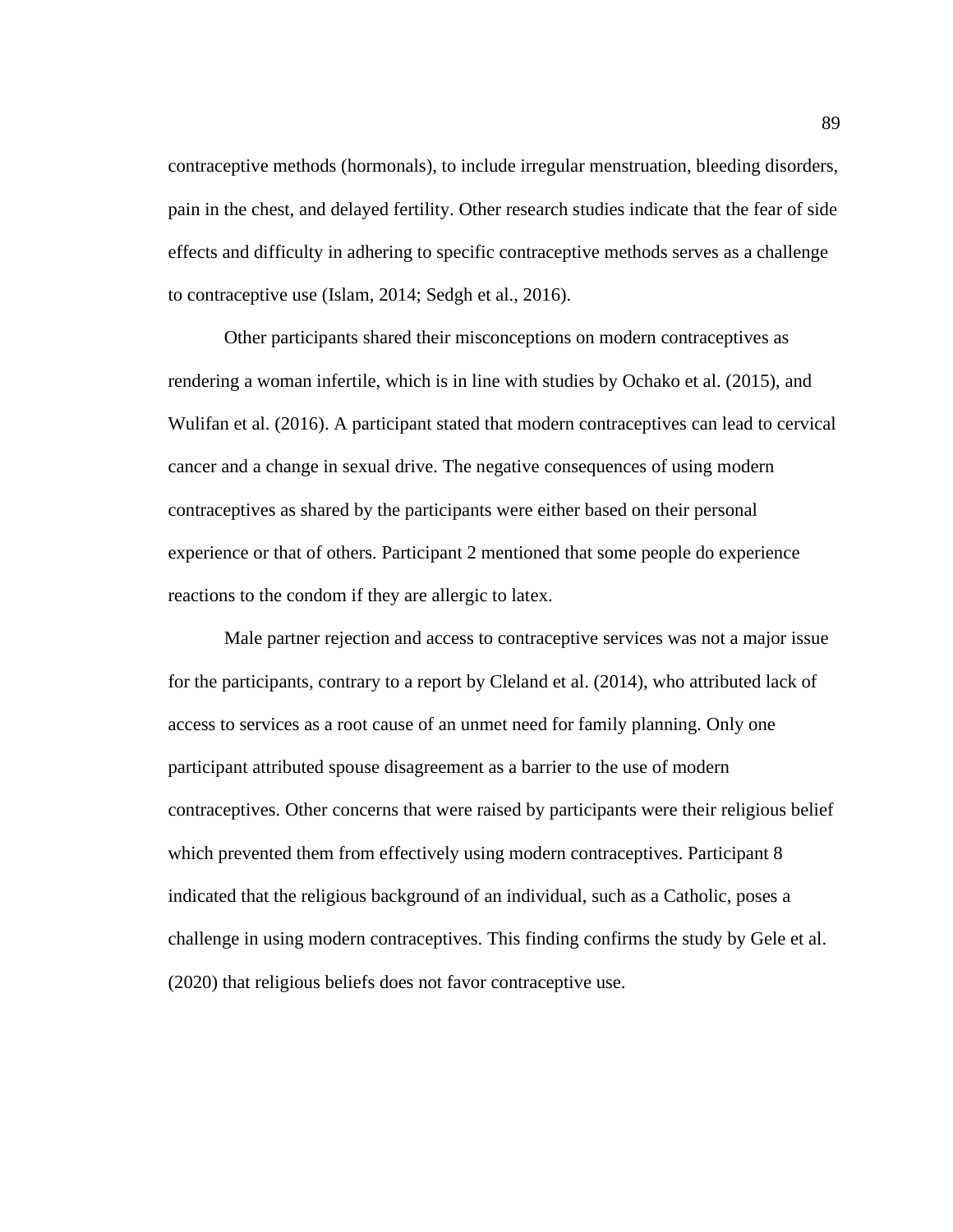## **Limitations of the Study**

The study was limited to reproductive-age women (20 to 39 years) because they represented the group who patronize contraceptive services in the Municipality, and who are at risk of complications of unplanned pregnancies resulting from unsafe abortion practices. The results of the study may not, therefore, be generalizable to all women in the reproductive age (15 to 49 years). The study was also limited to the New Juaben Municipality, thereby excluding other locations in the Eastern Region of Ghana. Again, the sample size for this study was 15 participants, which does not reflect the entire population of reproductive-age (20 to 39 years) in New Juaben Municipality. There was also the probability that participants will be reluctant to answer questions honestly and extensively, and this could be a limitation to the study whereby the integrity of information will be threatened.

I employed a purposeful sampling technique to recruit participants that were within the inclusion criteria, with regards to age, residency, and better knowledge and experience of modern contraceptive methods. I selected 15 participants for the study, which according to Creswell (2014) is an adequate number for a qualitative study. Due to the limited time period for the phone interview, not much probing was done during the interview. However, l ensured that the results from the responses of study participants were quoted verbatim without any bias. I utilized a semi-structured interview with openended questions for the study, and l ensured that they all answer the same questions.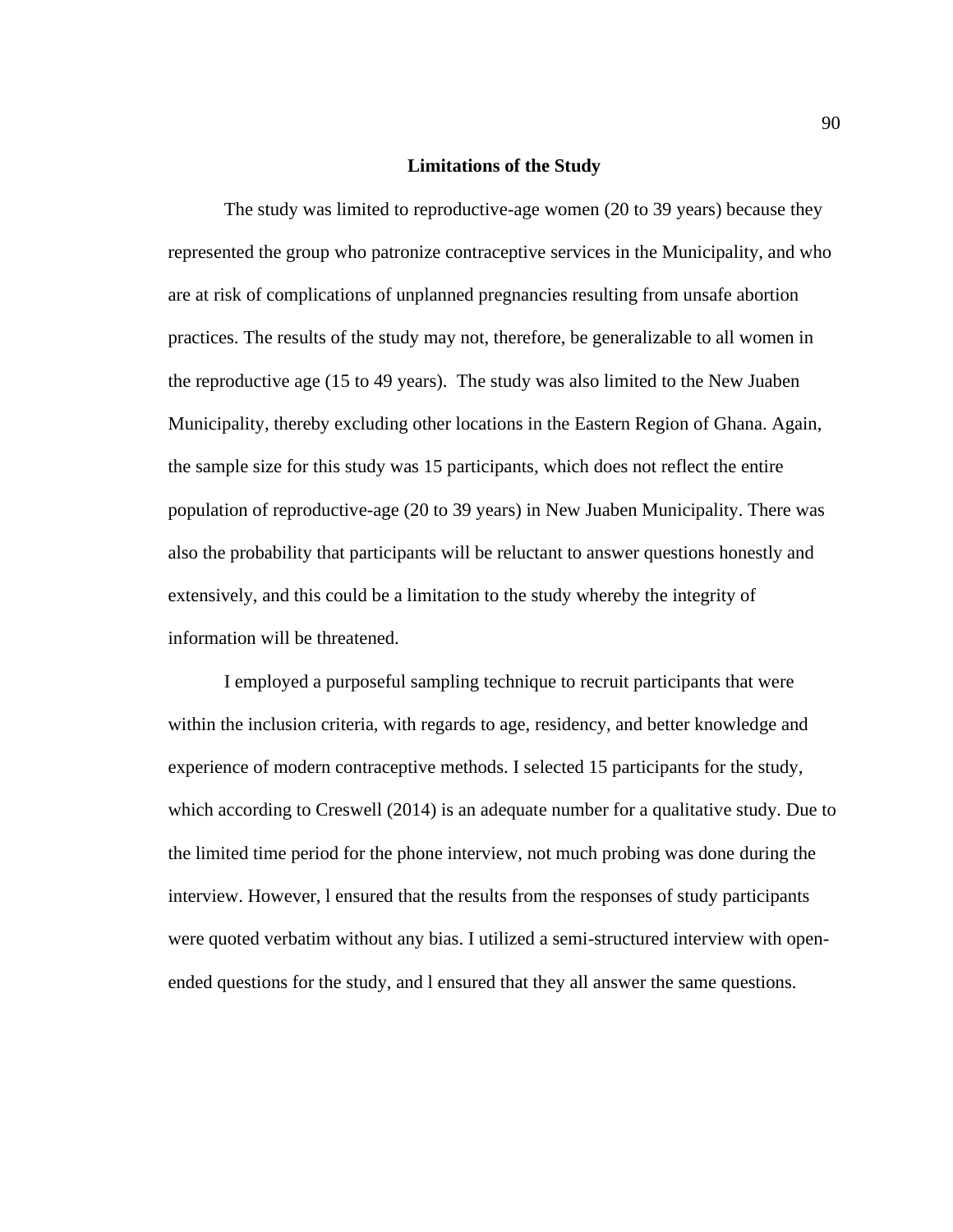## **Recommendations**

This study was carried out to bridge the gap in literature available on the perception and overall experiences of reproductive-age women (20 to 39 years) in New Juaben Municipality about the use of modern contraceptives to prevent unintended pregnancy. There is a decline in the use of modern contraceptives among reproductiveage women (20-39 years) in the Eastern Region between 2014 and 2016 (GSS, 2017), and the New Juaben Municipality of the Eastern Region of Ghana records a drop-in contraceptive prevalence rate despite the availability of contraceptive services in the health facilities (Reproductive and Child Health Unit Annual Report, 2019), which puts the health of the women and children at great risk. The cause of persistent decline in the contraceptive prevalence rate in the Municipality have not been identified, and there is a need to close this gap. Studies carried out in other regions in Ghana are, however, different from my study in that the focus of my study is on the contraceptive behavior of reproductive-age (20 to 39 years) using the six constructs of the HBM.

Being the first study in the Municipality, I recommend that more research is done to identify the reproductive health needs of the adolescents in the Municipality, in relation to the prevention of teenage pregnancy using modern contraceptives. It is also important to study into the role men can play towards the promotion of reproductive health using modern contraceptives, since they have influence on decision making processes to support women's preventive healthcare. Many times, men are not aware of their roles in preventing unintended pregnancy, and they do lack knowledge on the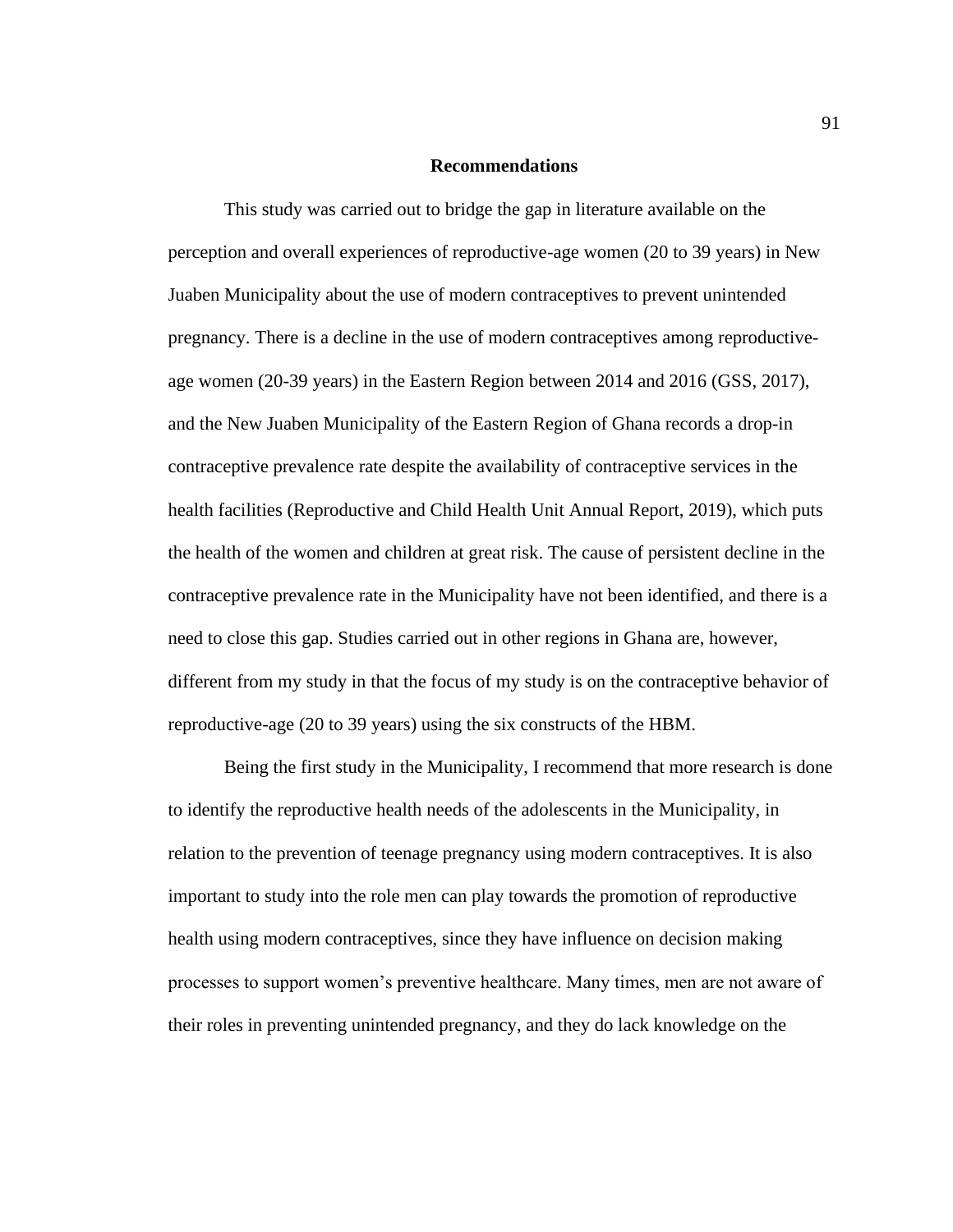various contraceptive methods that promote maternal and neonatal health (Worku et al., 2019). Studies in these areas could further help to understand the issues necessary to improve contraceptive prevalence rate.

To address the limited knowledge on modern contraceptives, it is important to continuously give health education on the different modern contraceptive methods, and how contraception works to prevent pregnancy. As noted by Harries et al. (2019) the communication and knowledge gap on modern contraceptives must be addressed because they influence uptake and effective contraceptive use. I recommend that a more intensive community centered health education program and dynamic communication strategy is developed to bridge the knowledge and communication gap between users and providers of contraceptive services in the Municipality.

# **Implications for Positive Social Change**

The implications for positive social change include a better understanding of why women 20 to 39 years are not efficiently using modern contraceptives to prevent unintended pregnancy. Based on the responses from the participants, there is a need to correct misconceptions and intensify education on the use of modern contraceptives to prevent unintended pregnancy and its associated complications. Presently, education on family planning is carried out in the health care facilities but it is limited to few days and a few health care providers to give the talk. The provision of community -centered education or counseling and dynamic communication strategy is needed to promote and maintain modern contraceptive uptake.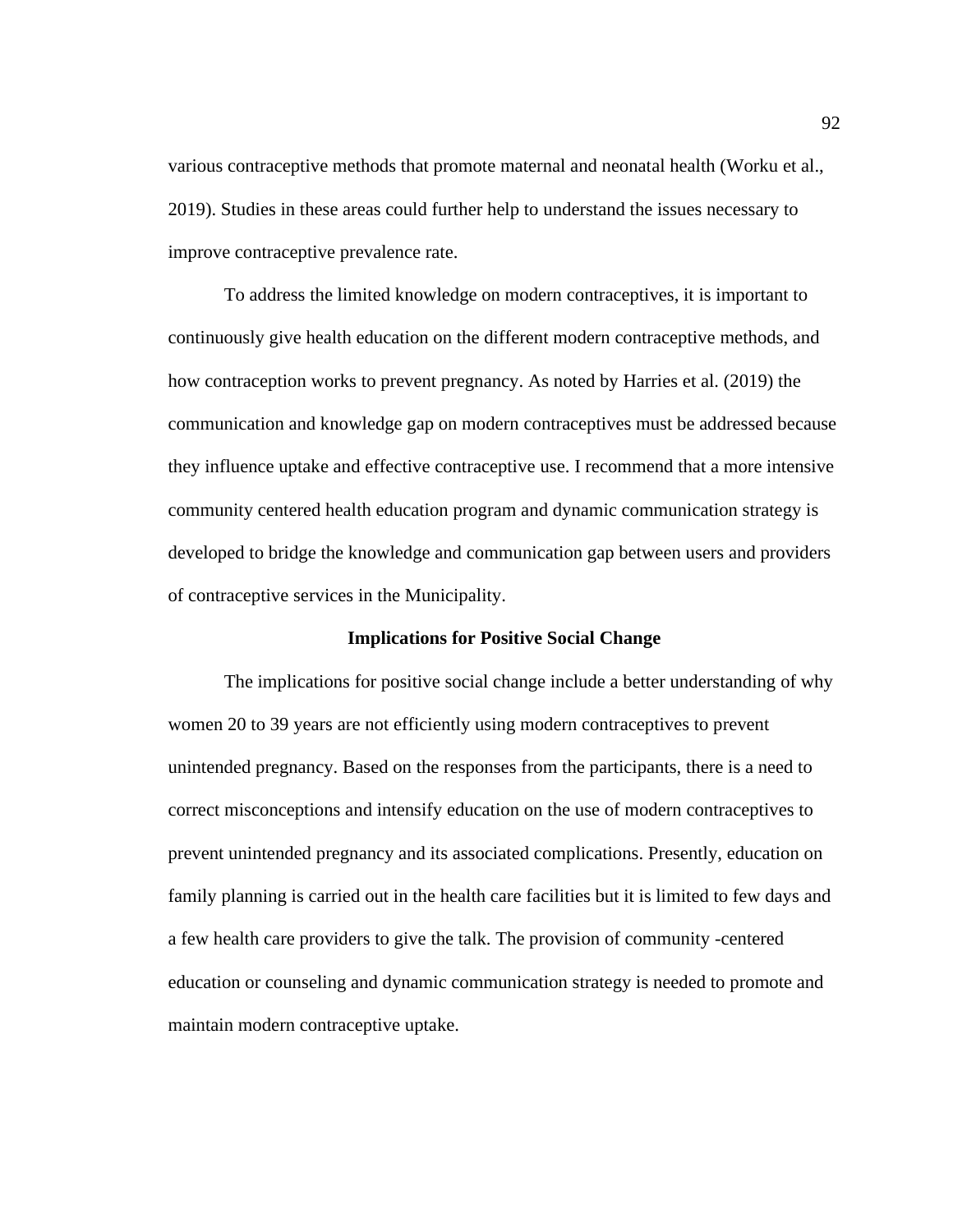Reproductive age women (20 to 39 years) in New Juaben Municipality provided their perception, knowledge, and experiences in the use of modern contraceptives to prevent unintended pregnancy. The women have shared their concerns about the role health care providers needs to play to boost their commitment to continue using modern contraceptives. The study findings have the capability to enhance understanding of the perceptions of unintended pregnancy and contraceptive behaviors. It is hoped that the study results will support health care providers to help the populace and encourage them to patronize the contraceptive services. This study also provides the Ghana Health Service and the health facilities in the Municipality the information to encourage them to advocate for policies that would mandate that public and school sex educational programs include topics on pregnancy prevention using modern contraceptives.

### **Conclusion**

Women in the reproductive-age group constitutes a population at greater risk of unintended pregnancy. There are knowledge gaps in understanding the low utilization of modern contraceptives despite the availability of family planning services (WHO, 2016). Despite the availability of modern contraceptive services, there are still records of low usage with increasing reports of unintended pregnancy and unsafe abortions (Beson et al., 2018; WHO, 2018). This study was conducted to explore reproductive-age women's account of perceptions and challenges in the use of modern contraceptives.

Data was collected directly from reproductive-age women (20 to 39 years) who are residents of New Juaben Municipality in the Eastern Region of Ghana. I used the six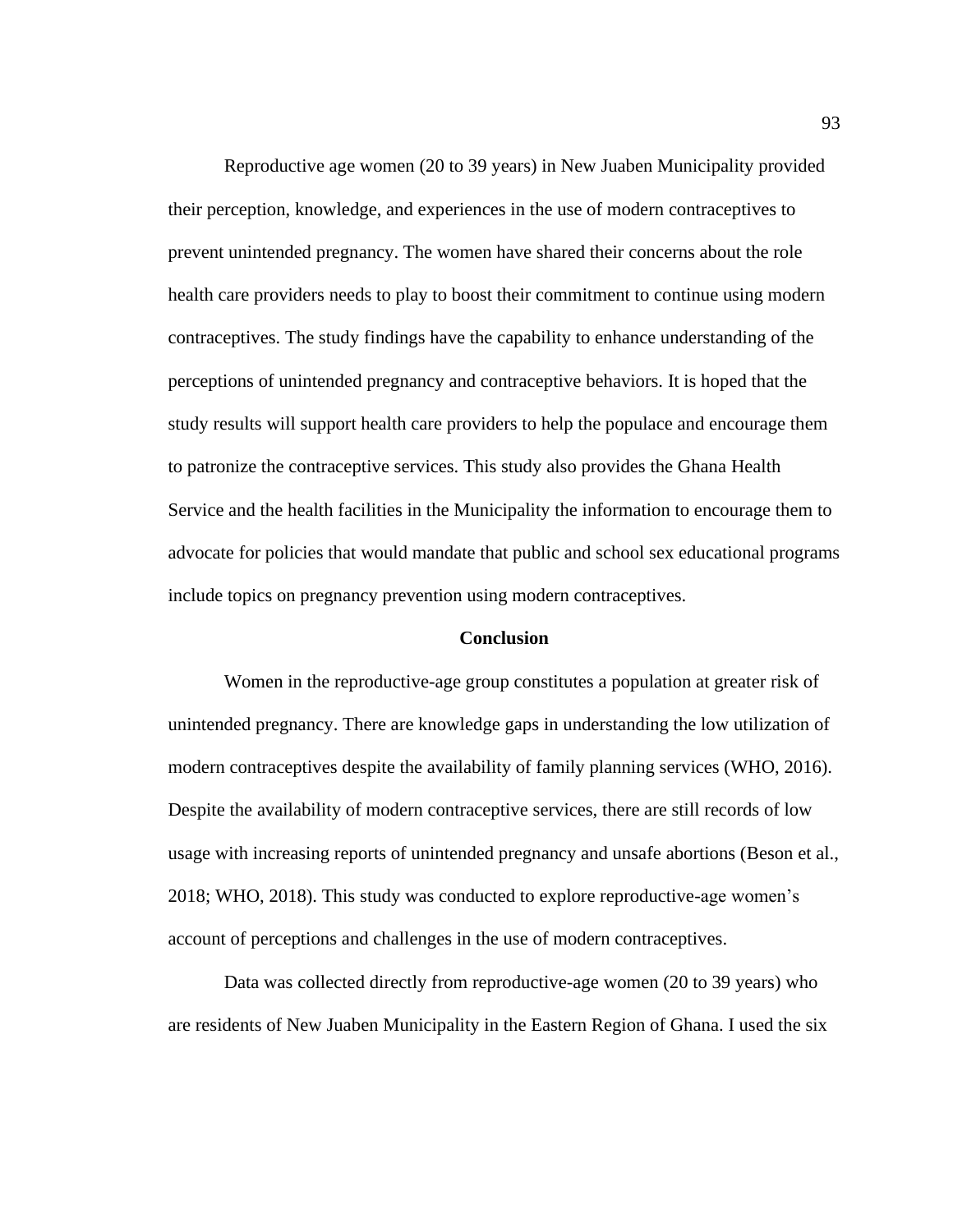constructs of the HBM to design the interview protocol for data collection. I found out that participants desired to prevent unintended pregnancy and space out their births, but the misconception and side effects of the contraceptive methods often deters them using modern contraceptives. A few of the women complained of not having adequate information on all the modern contraceptive methods and their side effects, but they still intend to use the contraceptives to prevent unintended pregnancy.

The study findings could contribute to the knowledge base of the various factors that influence the decision to use modern contraceptives to prevent unintended pregnancy among reproductive-age women. The results of the study could further promote the development of appropriate health interventions to the address the barriers to the use of modern contraceptives. The lived experiences of participants highlight the need for further education about reproductive health needs of women. The Ghana Health Service and other stakeholders have a responsibility of intensifying education and empower women to use modern contraceptives to prevent unintended pregnancy.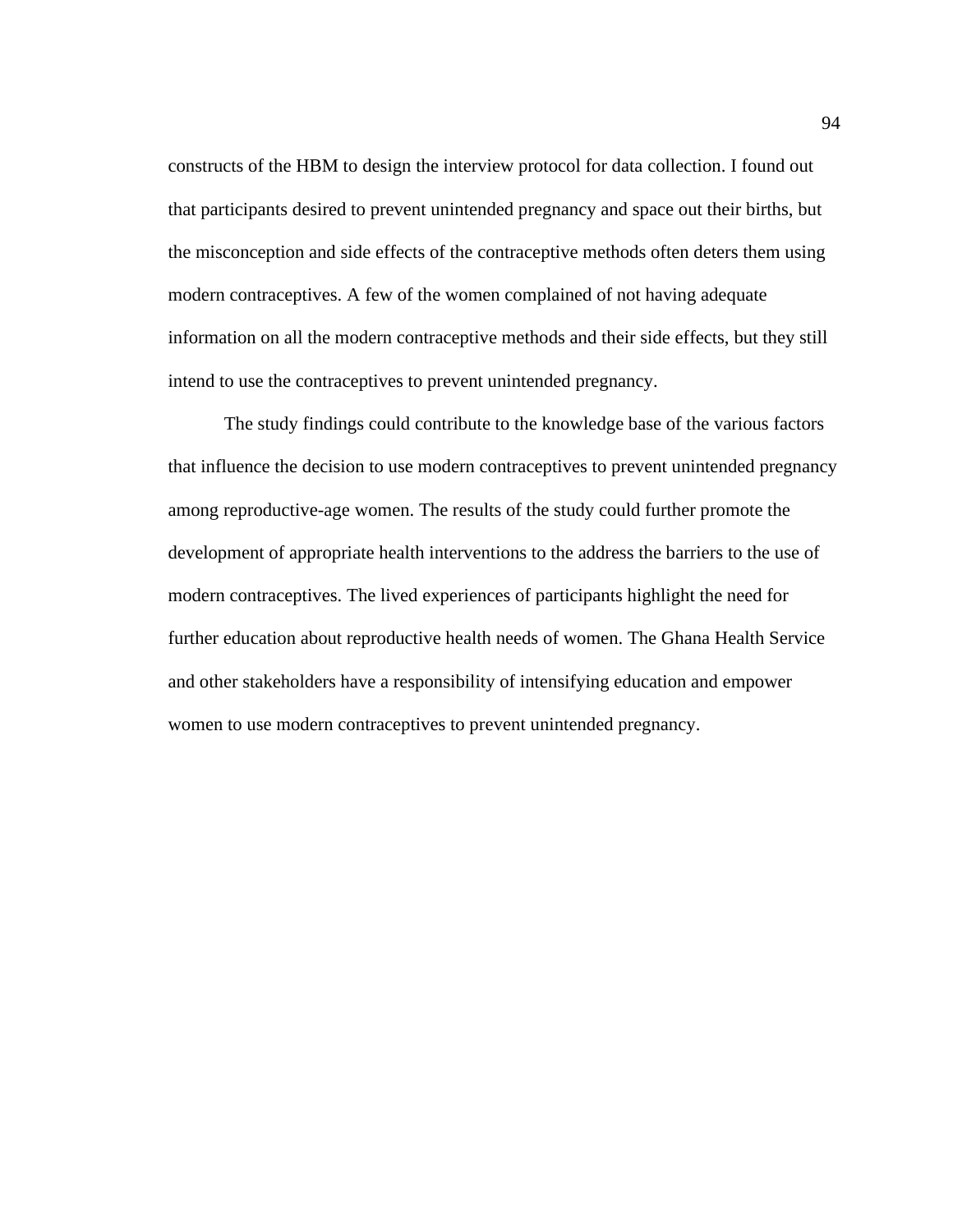### References

- Abraham, C., & Sheeran, P. (2001). The health belief model. In: Conner, M., & Norman, P. (editors) (2005). *Predicting Health Behaviour: Research and Practice with Social Cognition Models.* (2nd ed.). Maidenhead: Open University Press; pp. 28– 80.
- Adongo, P. B., Tabong, P. T.-N., Azongo, T. B., Philips, J. F., Sheff, M. C., Stone, A. E., & Tapsoba, P. (2014). A comparative qualitative study of misconceptions associated with contraceptive use in southern and northern Ghana. *Frontiers in Public Health.* <https://doi.org/10.3389/fpubh.2014.00137>
- Adu, J. A., Darteh, E. K. M., Tuoyire, D. A., & Eliason, S. (2018). The female partner's perspective on vasectomy in the central region of Ghana. *Ghana Medical Journal, 54*(4), 177-182. http://dx.doi.org/10.4314/gmj.v52i4.3
- Afriyie, P., & Tarkang, E. E. (2019). Factors influencing use of modern contraception among married women in Ho West District, Ghana: Descriptive cross-sectional study. *The Pan African Medical Journal, 33*(15). https://doi.org/10.11604/pamj.2019.33.15.17500
- Ajong, A. B., Njotang, P. N., Yakum, M. N., & Nbu, E. R. (2016). Knowledge of women in family planning and future desire to use contraception: A cross-sectional survey in Urban Cameroon. *BMC Research Notes, 9*(347).

<https://doi.org/10.1186/s13104-016-2155-7>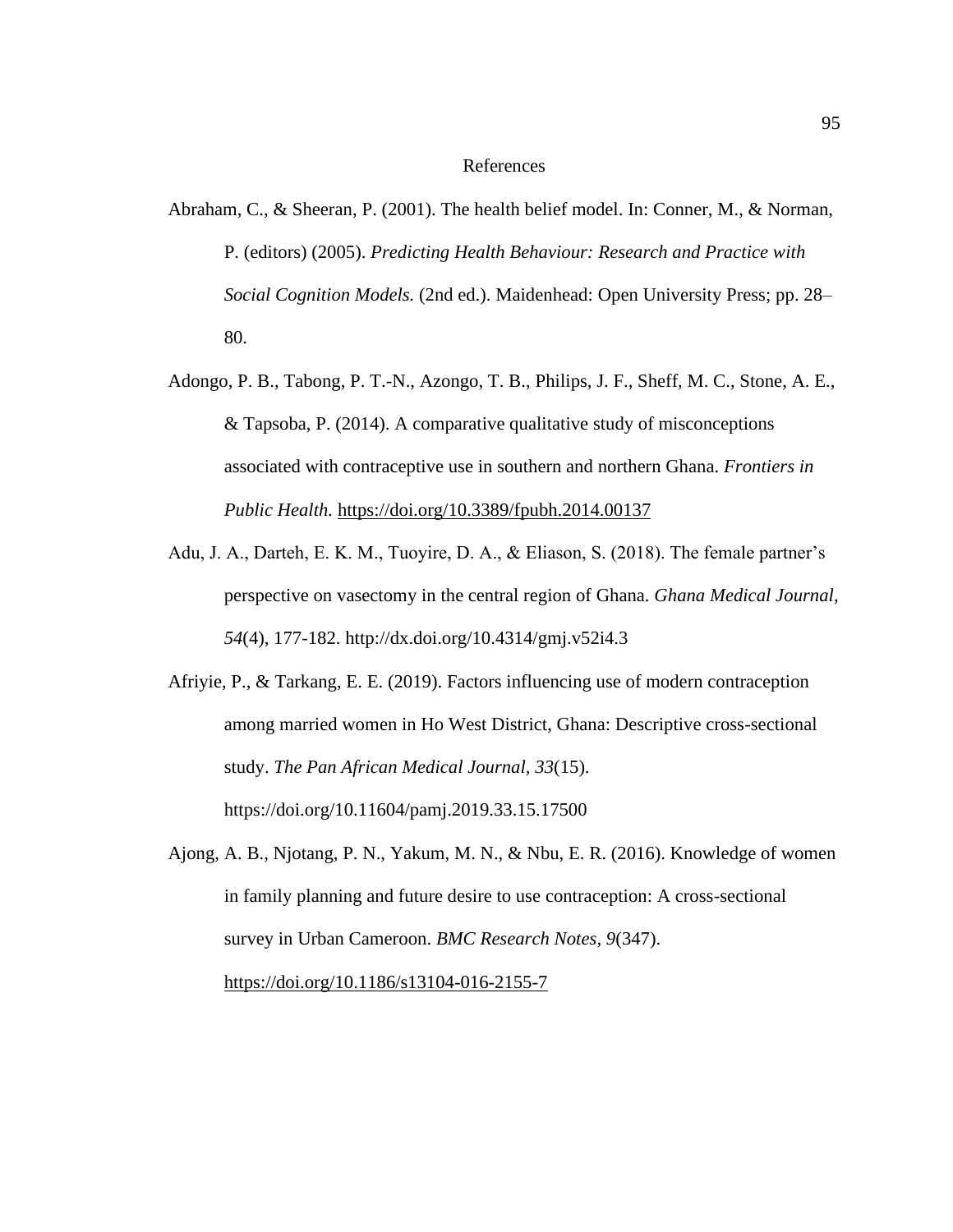- Anita, P., Nzabona, A. & Tuyiragize, R. (2020). Determinants of female sterilization method uptake among women of reproductive age group in Uganda. *Contracept Reprod Med, 5*(25). https://doi.org/10.1186/s40834-020-00131-8
- Apanga, P. A., Adam, M. A. (2015). Factors influencing the uptake of family planning services in the Talensi District, Ghana. *The Pan African Medical Journal, 20*(10). https://doi.org/10.11604/pamj.2015.10.5301
- Ardayfio, R. N. K. (2015, November 16). *Improving family planning uptake in Ghana*. [http://www.graphic.com.gh/news/health/improving-family-planning-uptake-in](http://www.graphic.com.gh/news/health/improving-family-planning-uptake-in-ghana.html)[ghana.html](http://www.graphic.com.gh/news/health/improving-family-planning-uptake-in-ghana.html)
- Aryal, U. R., Petzold, M., & Krettek, A. (2013). Perceived risks and benefits of cigarette smoking among Nepalese adolescents: A population-based cross-sectional study. *BMC Public Health*, *13*(1), 187.<https://doi.org/10.1186/1471-2458-13-187>
- Asaolu, I., Okafor, C. T., Ehiri, J. C., & Dreifuss, H. (2017). Association between measures of women's empowerment and use of modern contraceptives: An analysis of Nigeria's demographic and health surveys. *Frontiers in Public Health, 4*(293)*.*  https://doi.org/10.3389/fpubh.2016.00293
- Asekun-Olarinmoye, E. O., Adebimpe, W. O., Bamidele, J. O., Odu, O. O. O., Asekun-Olarinmoye, E. O., & Ojofeitimi, E. O. (2013). Barriers to use of modern contraceptives among women in an inner-city area of Osogbo metropolis, Osun state, Nigeria. *International Journal of Women's Health, 5,* 647-655. <https://doi.org/10.2147/IJWH.S47604>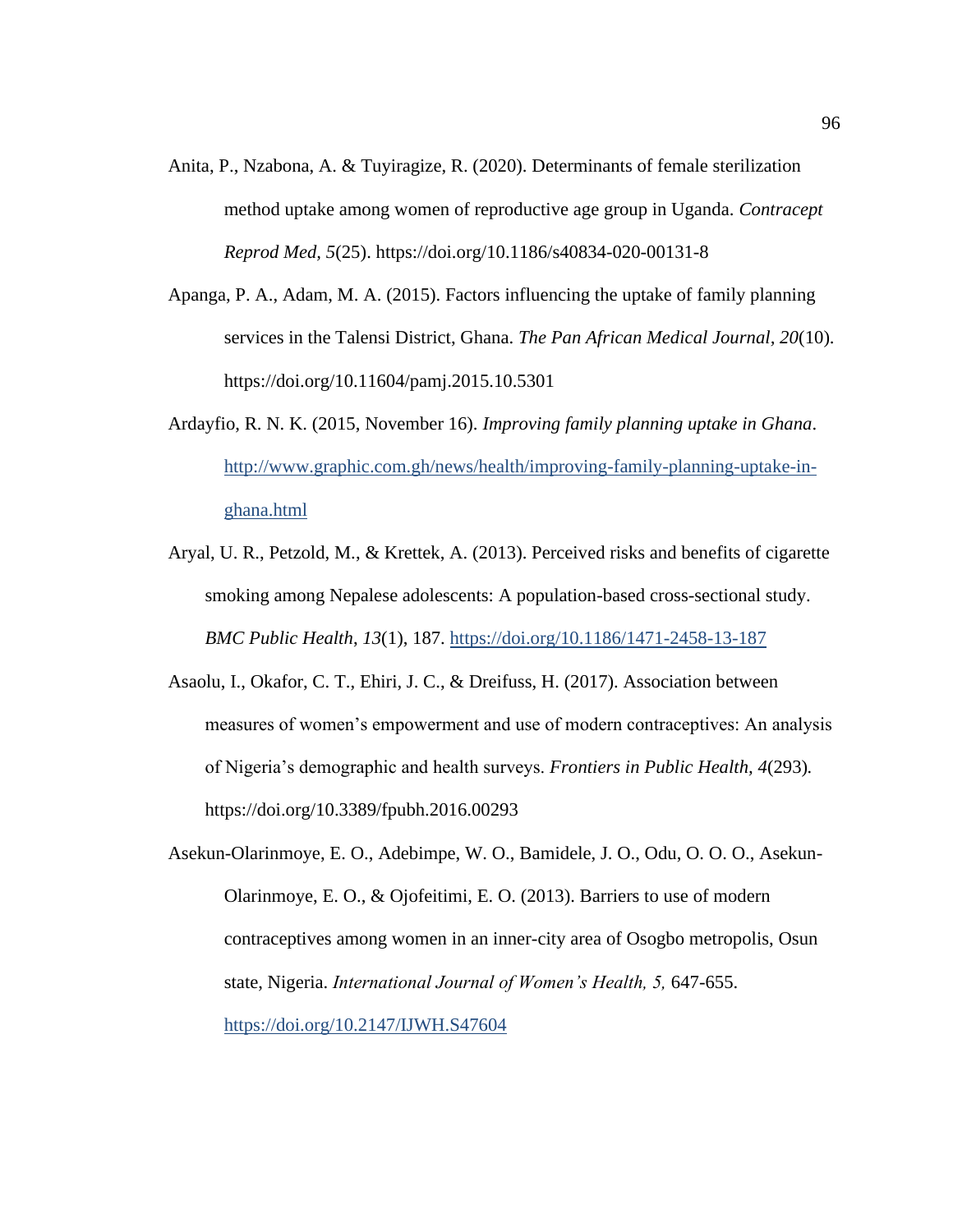- Atiglo, D. Y., & Codjoe, S. N. A. (2019). Meeting women's demand for contraceptives in Ghana: Does autonomy matter? *Women's Health, 59*(4), 347-363. https://doi.org/10.1080/03630242.2018.1500413
- Azmat, S. K., Ali, M., Ishaque, M., Mustafa, G., Hameed, W., Khan, O. F., Abbas, G., Temmerman, M, & Munroe, E. (2015). Assessing predictors of contraceptive use and demand for family planning services in underserved areas of Punjab province in Pakistan: Results of a cross-sectional baseline survey. *Reproductive Health,* 12: 25. doi:<https://doi.org/10.1186/s12978-015-0016-9>
- Bawah, A. A., Asuming, P., Achana, S. F., Kanmiki, E. W., Awoornor-Williams, J. K., & Philips, J. F. (2019). Contraceptive use intentions and unmet need for family planning among reproductive-aged women in the Upper East Region of Ghana. *Reproductive Health, 16*(26).<https://doi.org/10.1186/s12978-019-0693-x>
- Beson, P., Appiah, R., & Adomah-Afari, A. (2018). Modern contraceptive use among reproductive-aged women in Ghana: Prevalence, predictors, and policy implications. *BMC Women's Health,18*(157). [https://doi.org/10.1186/s12905-018-](https://doi.org/10.1186/s12905-018-0649-2) [0649-2](https://doi.org/10.1186/s12905-018-0649-2)
- Blackstone, S. R., Nwaozuru, U., & Iwelunmor, J. (2017). Factors influencing contraceptive use in sub-Saharan Africa: A systemic review. *International Quarterly of Community Health Education, 37*(2), 79-91.

<https://doi.org/10.1177/0272684X16685254>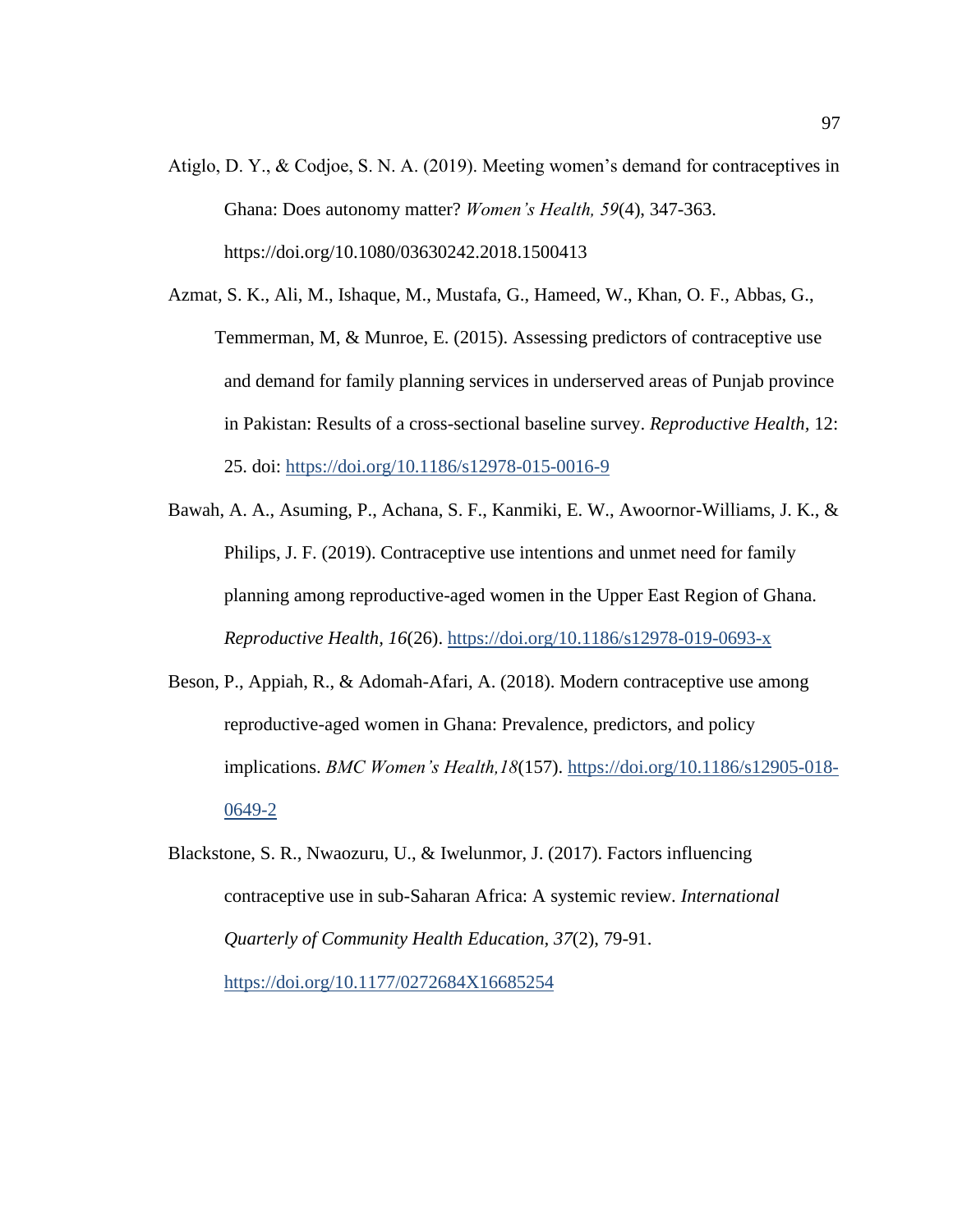Burkholder, G. J., Cox, K. A., & Crawford, L. M. (Eds.). (2016). *The scholar-*

*practitioners guide to research design.* Baltimore, MD: Laureate Publishing.

- Campbell, M., Sahin-Hodoglugil, N. N. & Potts, M. (2006). Barriers to fertility regulation: A review of the literature. *Studies in Family Planning, 37*, 87–98. [https://doi.org/10.1111/j.1728-4465.2006. 00088.x](https://doi.org/10.1111/j.1728-4465.2006.%2000088.x)
- Canals, L. (2017). Instruments for gathering data. In Moore, E., & Dooly, L. (Eds). *Qualitative approaches to research on plurilingual education.* Pp. 390-401. Research Publishing. [https://doi.org/10.14705/rpnet. 2017.emmd2016.637](https://doi.org/10.14705/rpnet.%202017.emmd2016.637)
- Champion, V., & Skinner, C. S. (2008). The Health Belief Model. In: Glanz K, Rimer B, Viswanath K, (editors). Health behavior and health education. 4. San Francisco, CA: Jossey-Bass; 2008. pp. 45–65.
- Chima Anyanwu, F., Ter Goon, D., & Tugli, A. (2013). Perception of the severity of unwanted pregnancy among university students. *Pakistan Journal of Medical Sciences*, *29*(4), 923-928.<https://doi.org/10.12669/pjms.294.3626>
- Cleland, J., Harbison, S., & Shah, I. Q. (2014). Unmet need for contraception: Issues and challenges. *Studies in Family Planning, 45*(2), 105-122. [https://doi.org/10.1111/j.1728-4465.2014. 00380.x](https://doi.org/10.1111/j.1728-4465.2014.%2000380.x)

Cohen, N., Mendy, F.T., Wesson, J., Protti, A., Cisse, C., Gueye, E. B., Trupe, L., Floreak, R., Guichon, D., Lorenzana, K., & Buttenheim, A. (2020). Behavioral barriers to the use of modern methods of contraception among unmarried youth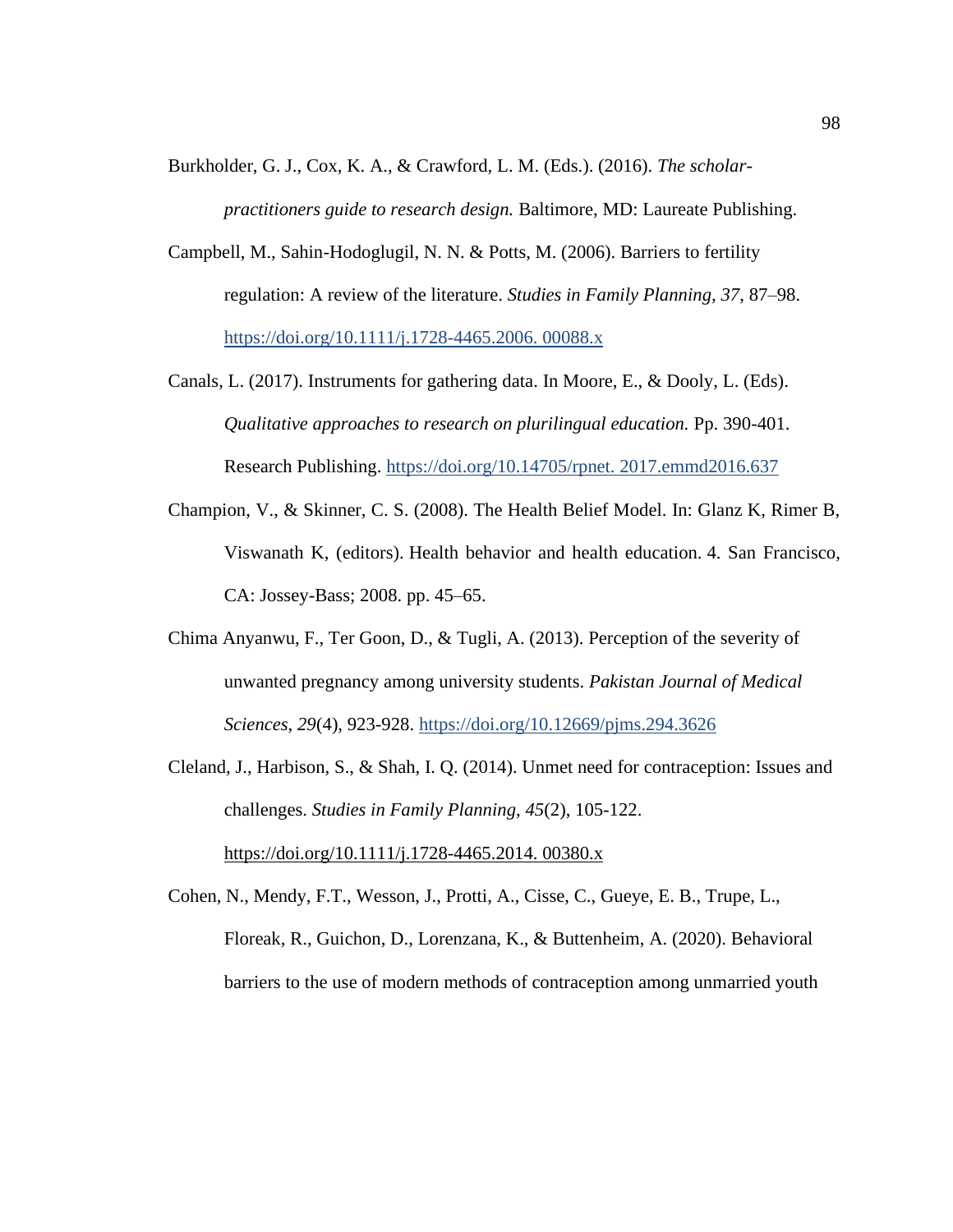and adolescents in eastern Senegal: a qualitative study. *BMC Public Health, 20***,** 1025.<https://doi.org/10.1186/s12889-020-09131-4>

- Colquitt, C. W., & Martin, T. S. (2017). Contraceptive methods: A review of nonbarrier and barrier products. *Journal of Pharmacy Practice, 30*(1), 130-135*.*  <https://doi.org/10.1177/0897190015585751>
- Corner, M., Norman, P. (2015). *Predicting and changing health behavior* (3<sup>rd</sup> ed.). Open University Press.
- Craig, S. R., Childs, G., & Beall, C. M. (2016). Closing the womb door: Contraception use and fertility transition among culturally Tibetan women in Highland Nepal. *Maternal Child Health Journal, 20*, 2437-2450. [https://doi.org/10.1007/s10995-](https://doi.org/10.1007/s10995-016-2017-x)  $016 - 2017 - x$
- Creswell, J. W. (2014). *Research design: Qualitative, quantitative, and mixed-method approaches* (4<sup>th</sup> ed.). Sage.
- Creswell, J. W. & Creswell, D. J. (2018). *Research design: Qualitative, quantitative, and mixed methods approach* (5th ed.). Sage.
- Creswell, J., & Poth, C. (2017). *Qualitative inquiry and research design: Choosing among five approaches.* (4<sup>th</sup> ed.). Los Angeles, CA: Sage Publication.

Debebe, S., Andualem, L. M., & Biadgo, B. (2017). Modern contraceptive methods utilization and associated factors among reproductive aged women in rural Dembia District, northwest Ethiopia: Community based cross-sectional study. *International Journal of Reproductive biomedicine*, *15*(6), 367–374.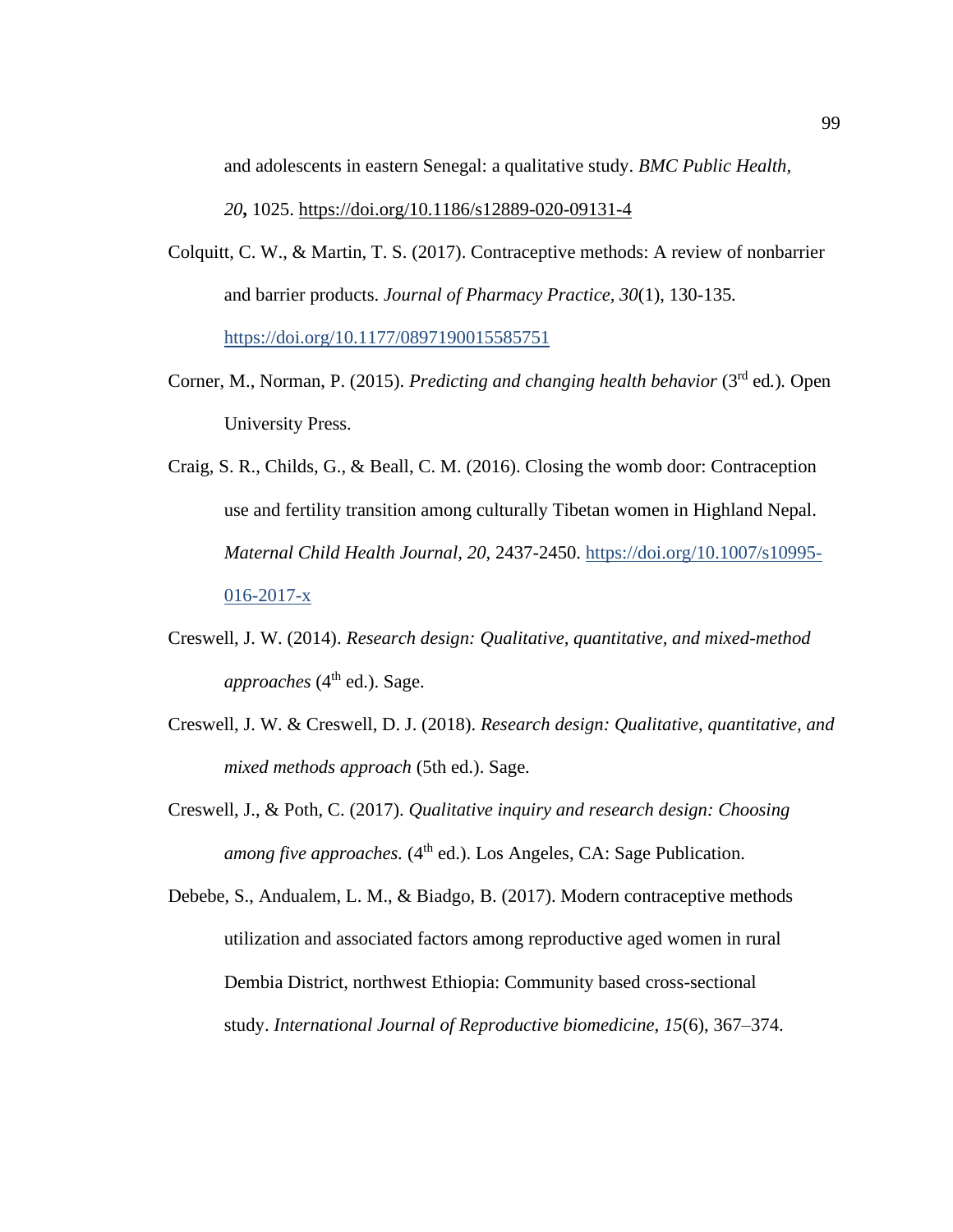- Eldredge, B. L. K., Markham, C. M., Ruiter, R. A. C., Fernandez, M. E., Kok, G., & Parcel, G. S. (2016). *Planning health promotion programs: An intervention mapping approach.* (4<sup>th</sup> ed.). Jossey-Bass.
- Eliason, S., Awoonor Williams, J. K., Eliason, C., Novignon, J., & Aikins, M. (2014). Determinants of modern family planning use among women of reproductive age in the Nkwanta district of Ghana: A case control study. *Reproductive Health, 11*(1), 65. https://doi.org/10.1186/1742-4755-11-65
- Ewig, C. L. Y., Tang, K. M., Leung, T. F., & You, J. H. S. (2018). Influenza vaccine coverage and predictive factors associated with influenza vaccine uptake among pediatric patients. *American Journal of Infection Control*, 1–6. https://doi.org/10.1016/j.ajic.2018.04.219
- Frost, J., Duberstein, L., & Finer, L. (2012). Young adults' contraceptive norms and attitudes: associations with risk of unintended pregnancy. *Perspectives on Sexual and Reproductive Health, 44*(2), 107-116. https://doi.org/10.1363/4410712
- Frost, J. J., Singh, S., & Finer, L. B. (2007). Factors associated with contraceptive use and nonuse, United States, 2004. *Perspectives on Sexual and Reproductive Health, 39*(2), 90-99. https://doi.org/10.1363/3909007
- Gbagbo, F. Y., & Kayi, E. A. (2018). Use and discontinuation of intrauterine contraceptive device in the Greater Accra Region of Ghana. *Contraceptive Reproductive Med, 3,*8.<https://doi.org/10.1186/s4083-018-0061-1>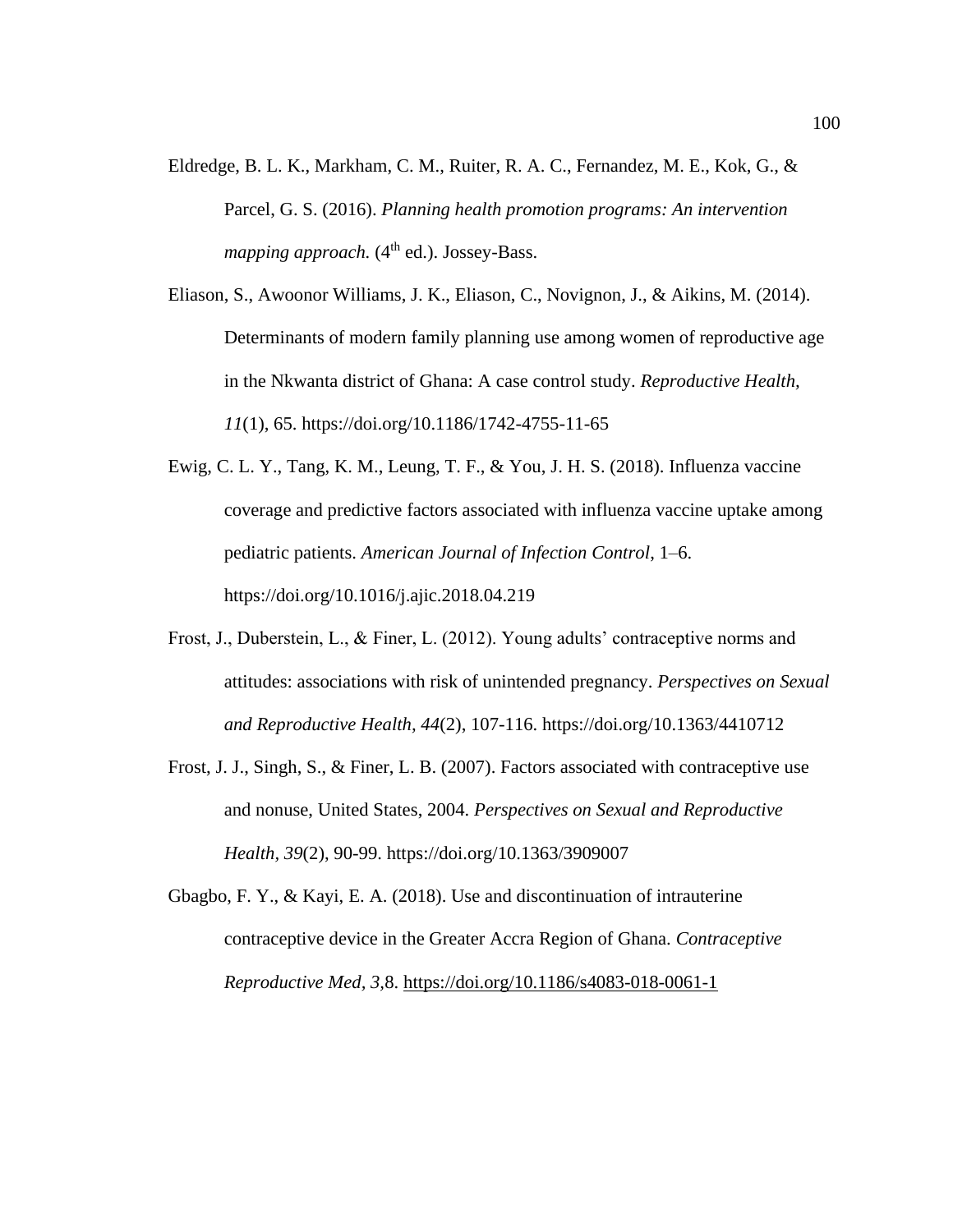- Gele, A. A., Musse, F. K., Shrestha, M., & Qureshi, S. (2020). Barriers and facilitators to contraceptive use among Somali immigrant women in Oslo: A qualitative study. *PLOS ONE, 15*(3).<https://doi.org/10.1371/journal.pone.0229916>
- Ghana Demographic and Health Survey. (GDHS). (2014). Final Report on Family Planning. Rockville, Maryland, USA.
- Ghana Demographic and Health Survey. (GDHS). (2019). Maternal and Child Health 2017 Report.

Ghana Health Service Eastern Region Annual Report. (2016). Koforidua.

Ghana Maternal and Health Survey. (2019). 2017 Report. http://microdata.worldbank.org/index.php

Ghana Statistical Service. (GSS). (2017). 2010 Population and housing census: Summary report.

http://statsghana.gov.gh/docfiles/2010phc/Census2010\_Summary\_report\_of\_final \_results.pdf

- Given, L. M. (Ed.). (2008). Natural setting. The SAGE Encyclopedia of Qualitative Research Methods. https://doi.org/10.4135/9781412963909.n282
- Glanz, K., & Bishop, D. B. (2010). The role of behavioral theory in the development and implementation of public health interventions. *Annual Review of Public Health, 31*(1), 399-418. https://doi.org/10.1146/annurev.pubhealth.012809.103604
- Global Health Program. (2012). Family planning strategy overview. Retrieved from https://docs.gatesfoundation.org/documents/family-planning-strategy.pdf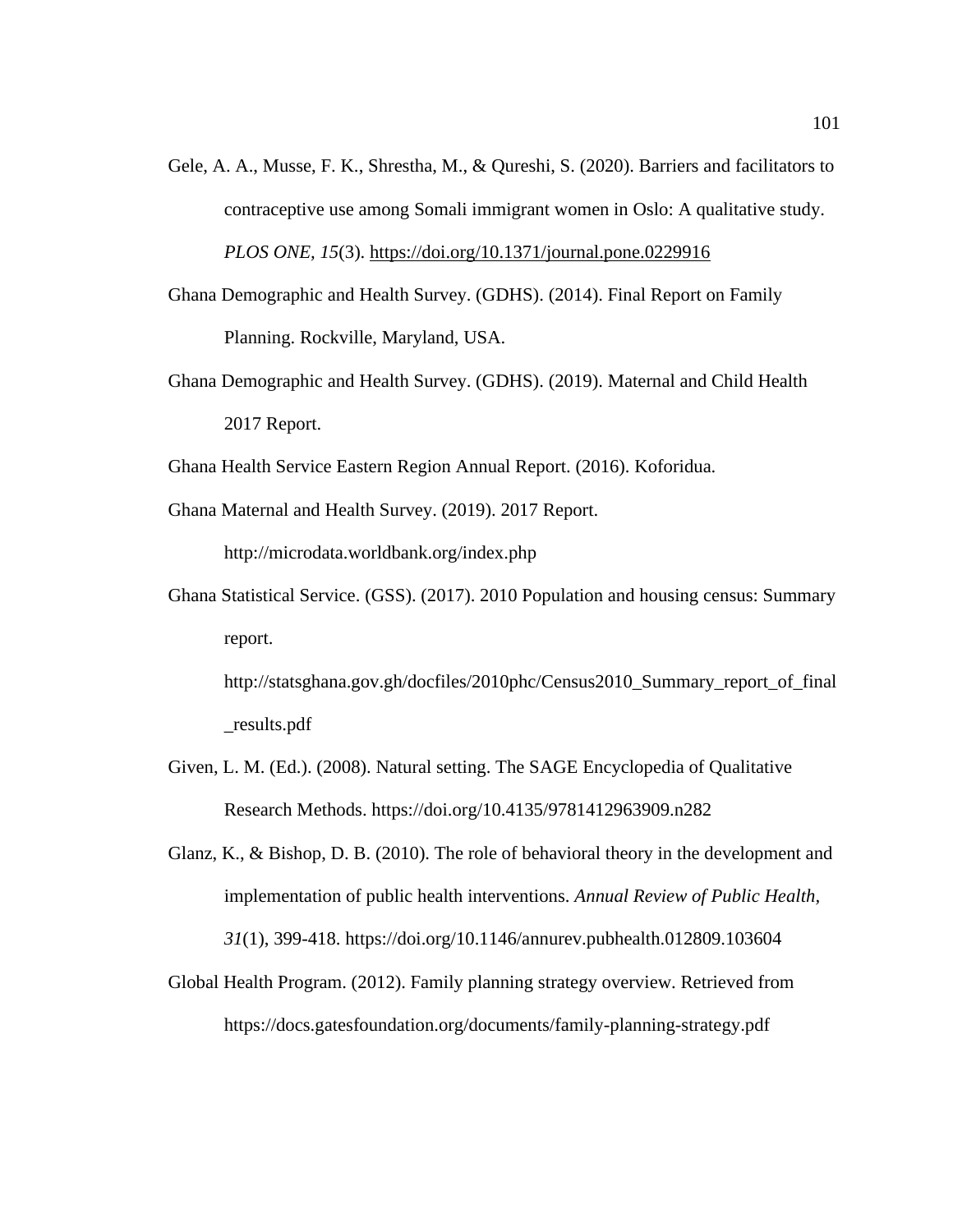- Guure, C., Tei Maya, E., Dery, S., Vrom, B. D., Alotaibi, R. M, Rezk, H. R., & Yawson, A. (2019). Factors influencing unmet need for family planning among Ghanaian married/union women: a multinomial mixed-effects logistic regression modeling approach. *Archives of Public Health, 77* (31). https://doi.org/10.1186/s13690-019- 0340-6
- Hall, K. S. (2012). The health belief model can guide modern contraceptive behavior research and practice. *Journal for Midwifery Women's Health, 57* (1), 74-81. https://doi.org/10.1111/j.1542-2011.00110. x.
- Harries, J., Constant, D., Wright, V., Morroni, C., Muller, A., & Colvin, C. J. (2019). A multidimensional approach to inform family planning needs, preferences, and behaviours amongst women in South Africa through body mapping. *Reproductive Health, 16*(159).<https://doi.org/10.1186/s12978-019-0830-6>
- Herold, E. S. (1983). The health belief model: Can it help us to understand contraceptive use among adolescents? *Journal School Health, 53*(1), 19-21. PMID: 6550149
- Higgins, J. A., Popkin, R. A., & Santelli, J. S. (2012). Pregnancy ambivalence and contraceptive use among young adults in the United States. *Guttmacher Institute, 44*(4), 236-243. https://doi.org/10.1363/4423612
- Hindin, M. J., McGough, L. J., & Adanu, R. M. (2014). Misperceptions, misinformation, and myths about modern contraceptive use in Ghana. *Journal of Family Planning Reproductive Health Care, 40*, 30-35. https://doi.org/10.1136/jfprhc-2012-100464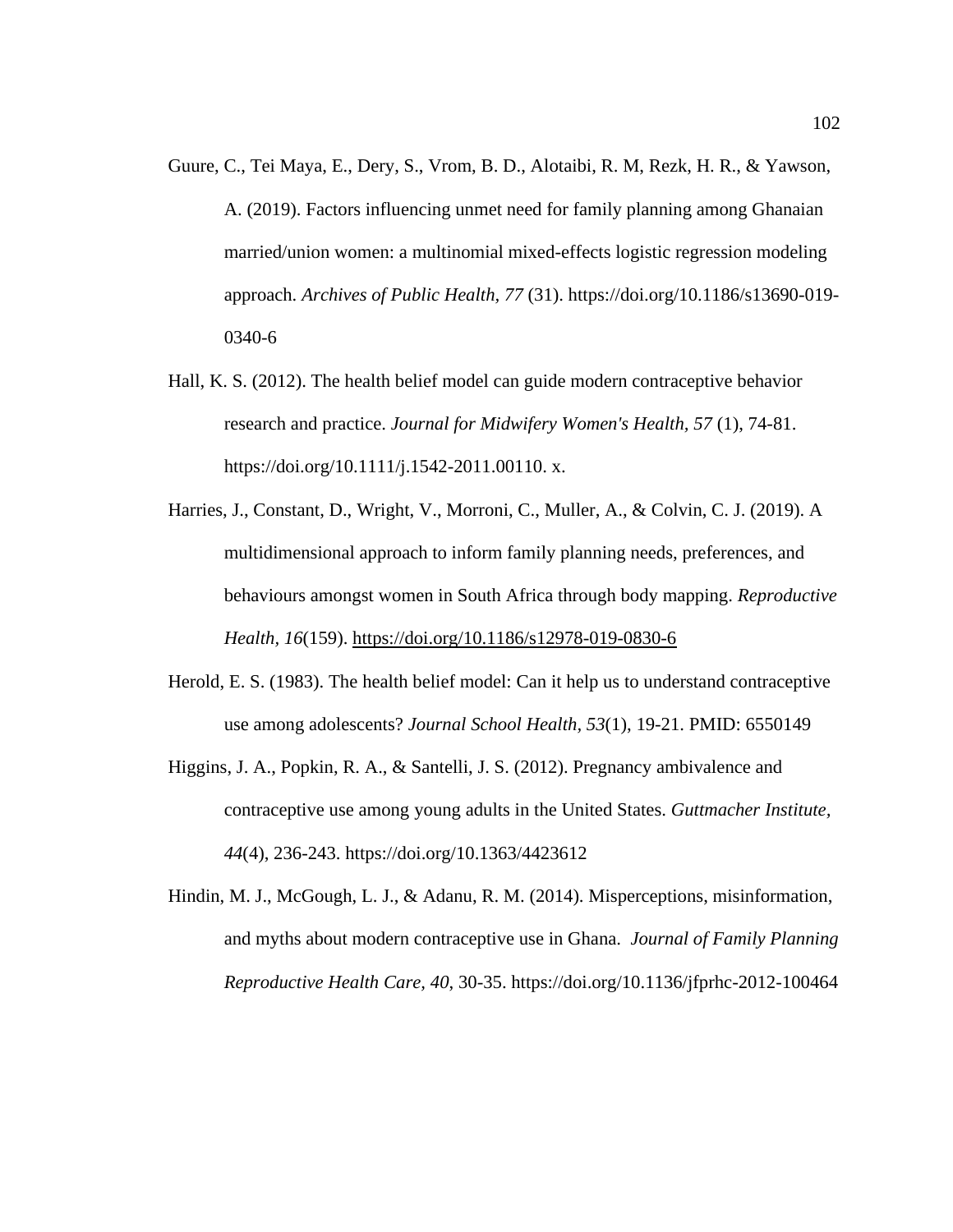- Islam, M. S., & Hasan, M. (2016). Women knowledge, attitude, approval of family planning and contraceptive use in Bangladesh. *Asia Pacific Journal of Multidisciplinary Research, 4*(2), 76-82. P-ISSN 2350/ E-ISSN 2350-8442
- Janz, N. K., & Becker, M. H. (1984). The health belief model: A decade later. *Health Education & Behavior, 11*(1), 1-47.<https://doi.org/10.1177/109019818401100101>
- Johnson-Mallard, V., Kostas-Polston, E. A., Woods, N. F., Simmonds, K. E., Alexander, I. M., & Taylor, D. (2017)*.* Unintended pregnancy: a framework for prevention and options for midlife women in the US. *Womens midlife health, 3*(8). https://doi.org/10.1186/s40695-017-0027-5
- Kabagenyi, A., Jennings, L., Reid, A., Nalwadda, G., Ntozi, J., & Atuyambe, L. (2014). Barriers to male involvement in contraceptive uptake and reproductive health services: a qualitative study of men and women's perceptions in two rural districts in Uganda. *Reproductive Health, 11*(21). doi: https://doi.org/10.1186/1742-4755- 11-21
- Kahsay, Z. H., Tegegne, D., Mohammed, E., & Kiros, G. (2018). Application of individual behavioral models to predict willingness to use modern contraceptives among pastoralist women in Afar region, Northern Ethiopia. *PLOS ONE*, *13*(5). <https://doi.org/10.1371/journal.pone.0197366>
- Kamran, A., Ahari, S., Biria, M., Malepour, A., & Heydari, H. (2014). Determinants of patient's adherence to hypertension medications: Application of health belief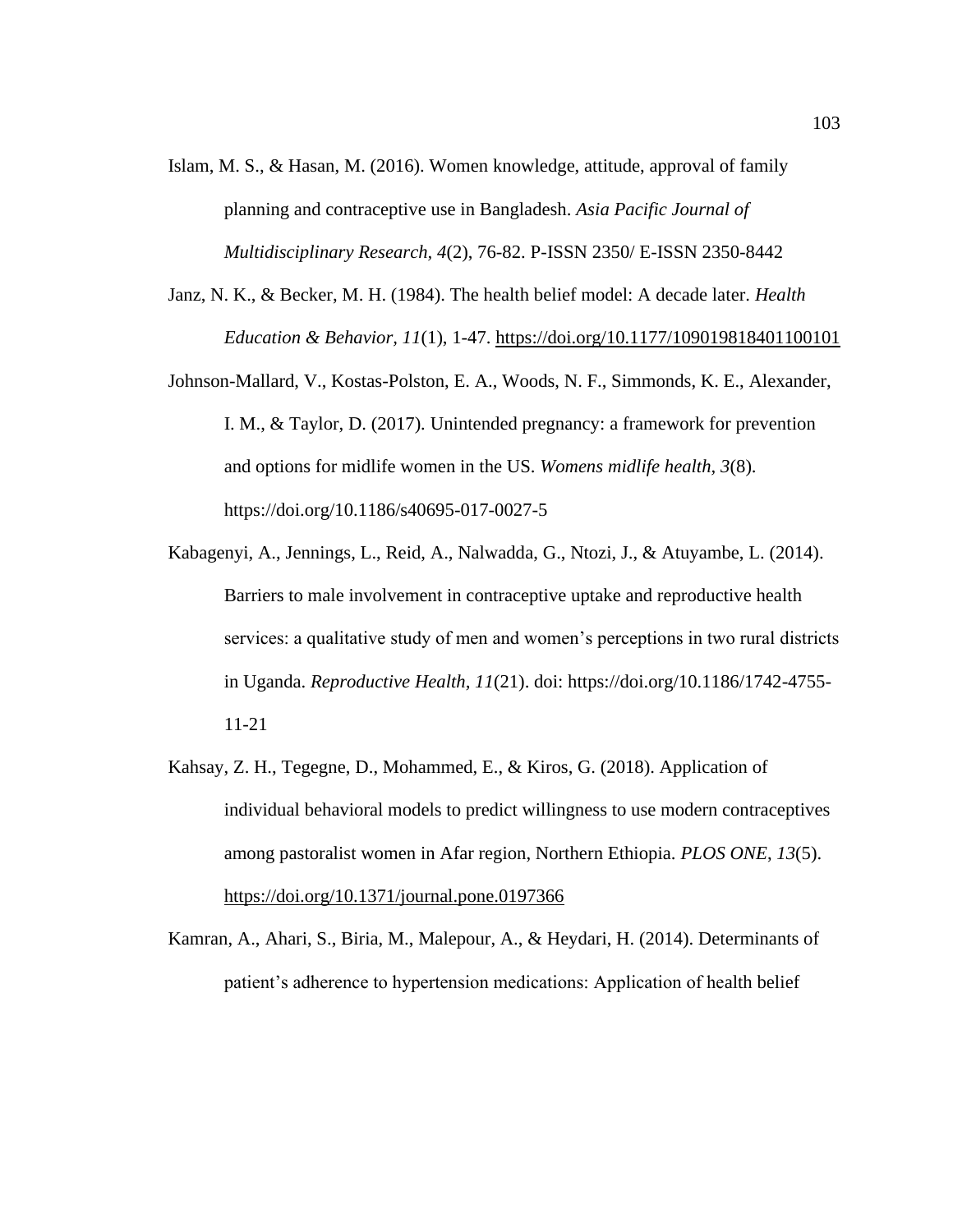model among rural patients. *Annals of Medical and Health Sciences Research*, *4*(6), 922–927.<https://doi.org/10.4103/2141-9248.144914>

- Kaniki, F. R. (2019). Factors influencing the use of modern contraceptive methods among rural women of child bearing age in the Democratic Republic of the Congo. *Journal of family medicine and primary care*, *8*(8), 2582–2586. https://doi.org/10.4103/jfmpc.jfmpc\_345\_19
- Kesley, S. (2016). Using the health belief model to increase awareness of the intrauterine device as a post coital contraceptive. *Practice Nursing, 27*(12)*,*584. https://doi.org/10.12968/pnur.2016.27.12.584
- Kim, Y. (2011). The pilot study in qualitative inquiry: Identifying issues and learning lessons for culturally competent research. *Qualitative Social Work, 10*(2), 190- 206. https://doi.org/10.1177/1473325010362001
- Koren, A., & Mawn, B. (2010). The context of unintended pregnancy among married women in the USA. *Journal of Family Planning and Reproductive Health Care, 36*(3),150-158. https://doi.org/10.1783/147118910791749380.
- Lathlean, J. (2006). Qualitative analysis. In Gerrish, K., & Lacy, A. (eds). *The research process in nursing,* 417-433. Oxford: Blackwell Science.

Latye, R., McGee, H., Rundle, K., & Leigh, C. (2006). Does ambivalence about becoming pregnant explain social class differentials about the use of contraception? *European Journal of Public Health, 17*(5), 477-482. https://doi.org/10.1093/eurpub/ckl263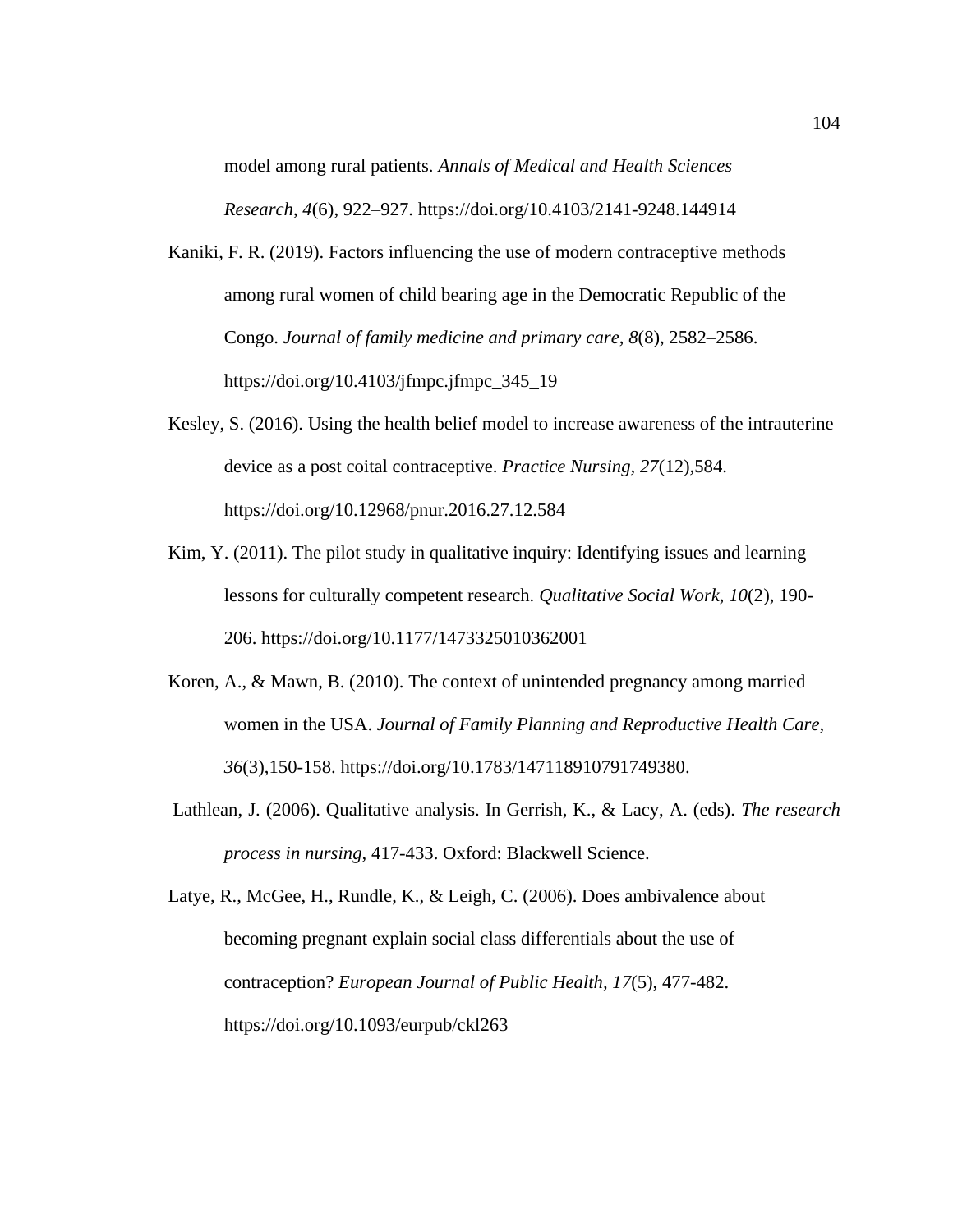Lincoln, Y., & Guba, E. G. (1985). *Naturalistic Inquiry.* Newbury Park, CA: Sage.

- Lothe, A., Zulu, N., Øyhus, A. O., Kjetland, E. F., & Taylor, M. (2018). Treating schistosomiasis among South African high school pupils in an endemic area, a qualitative study. *BMC Infect Dis,18*(239), 1–10. https://doi.org/10.1186/s12879- 018-3102-0
- Machiyama, K., Casterline, J. B., Mumah, J. N., & Cleland, J. (2017). Reasons for unmet need for family planning, with attention to the measurement of fertilty preferences: protocol for a multi-site cohort study. *Reproductive Health, 14*(23). https://doi.org/10.1186/s12978-016-0268-z
- Mardi, A., Ebadi, A., Shahbazi, S., Esmaelzade, S. S., & Behboodi, M. Z. (2018). Factors influencing the use of contraceptives through the lens of teenage women: A qualitative study in Iran. *BMC Public Health, 18*(202). https://doi.org/10.1186/s12889-018-5116-3
- Mehta, R. S. (2013). Conceptual and theoretical framework. Technology, Health & Medicine. Retrieved from [https://www.slideshare.net/rsmehta/conceptual-and](https://www.slideshare.net/rsmehta/conceptual-and-theoretical-framework)[theoretical-framework.](https://www.slideshare.net/rsmehta/conceptual-and-theoretical-framework)
- Merriam, S. B. (2013). *Qualitative research: A guide to design and implementation*. San Francisco, CA: Jossey-Bass.
- Mermelstein, S., Plax, K. (2016). Contraception for adolescents. *Current Treatment Options in Pediatrics, 2*(1), 171-183.<https://doi.org/10.1007/s40746-016-0053-9>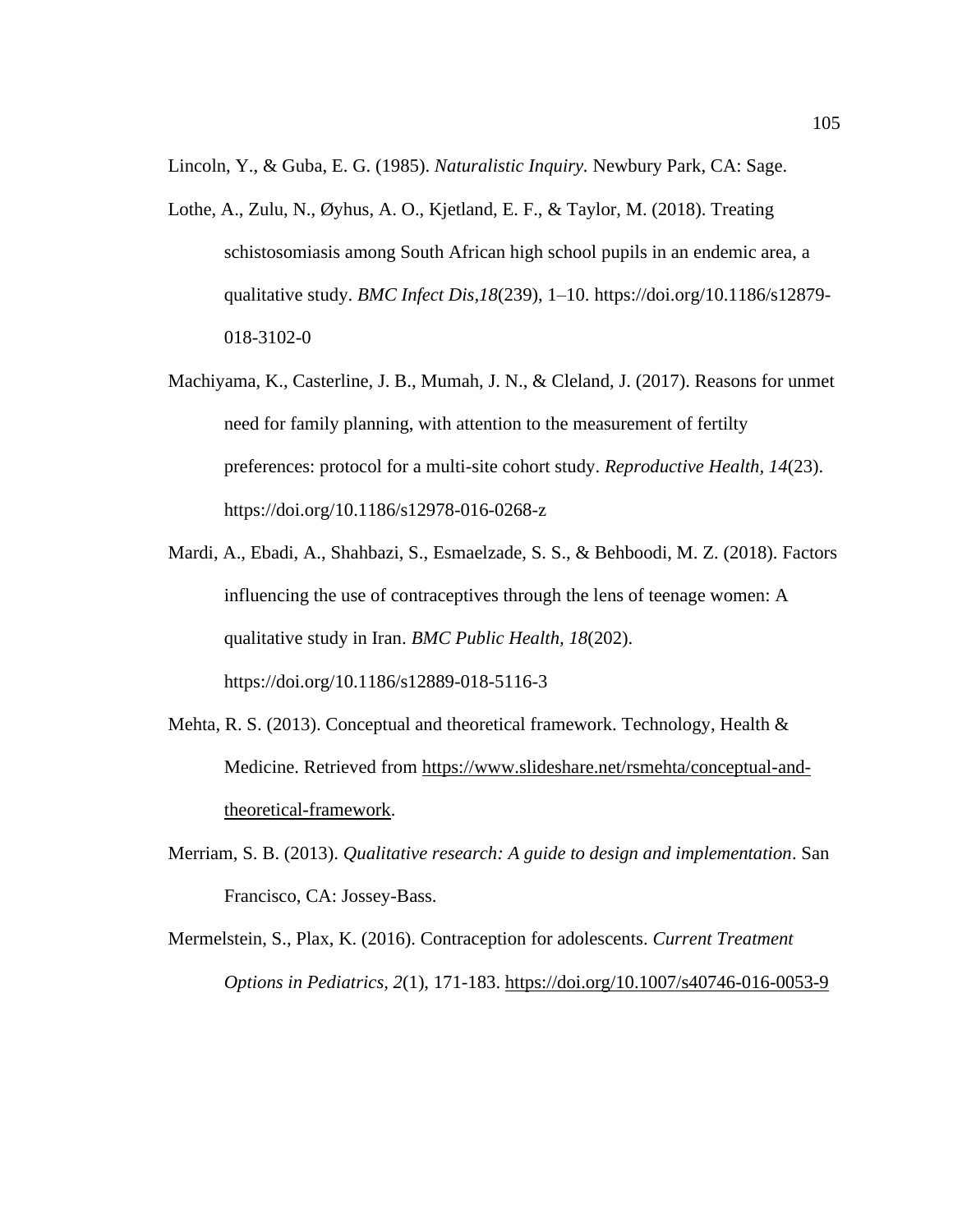Moreau, C., & Bohet, A. (2016). Frequency and correlates of unintended pregnancy risk perceptions. *Contraception, 94*(2),152-9.

<https://doi.org/10.1016/j.contraception..02.029>

Moreira, L. R., Ewerling, F., Barros, A. J. D., & Silveira, M. F. (2019). Reasons for nonuse of contraceptive methods by women with demand for contraception not satisfied: an assessment of low and middle-income countries using demographic and health surveys. *Reproductive Health, 16*(148)*.* <https://doi.org/10.1086/s12978-019-0805-7>

- Muhindo, R., Okonya, J. N., Groves, S., & Chenault, M. (2015). Predictors of contraceptive adherence among women seeking family planning services at reproductive health Uganda, Mityana branch. *International Journal of Population Research.* <https://doi.org/10.1155/2015/574329>
- Mutumba, M., Wekesa, F., & Stephenson, R. (2018). Community influences on modern contraceptive use among women in low and middle-income countries: a crosssectional multi-country analysis. *BioMed Central Public Health, 18*(1), 430. https://doi.org/10.1186/s12889-018-533-y
- Nelson, J. (2016). Using conceptual depth criteria: Addressing the challenge of reaching saturation in qualitative research. *Qualitative Research.*  <https://doi.org/10.1177/1468794116679873>
- Nettey, O. E. A., Enuameh, Y. A., Mahama, E., Sulemana, A., Adjei, G., Gyaase, S., Afari-Asiedu, S., Adda, R., Yawson, A. K., Nuamah, G. F., Anane, E. A., Abokyi,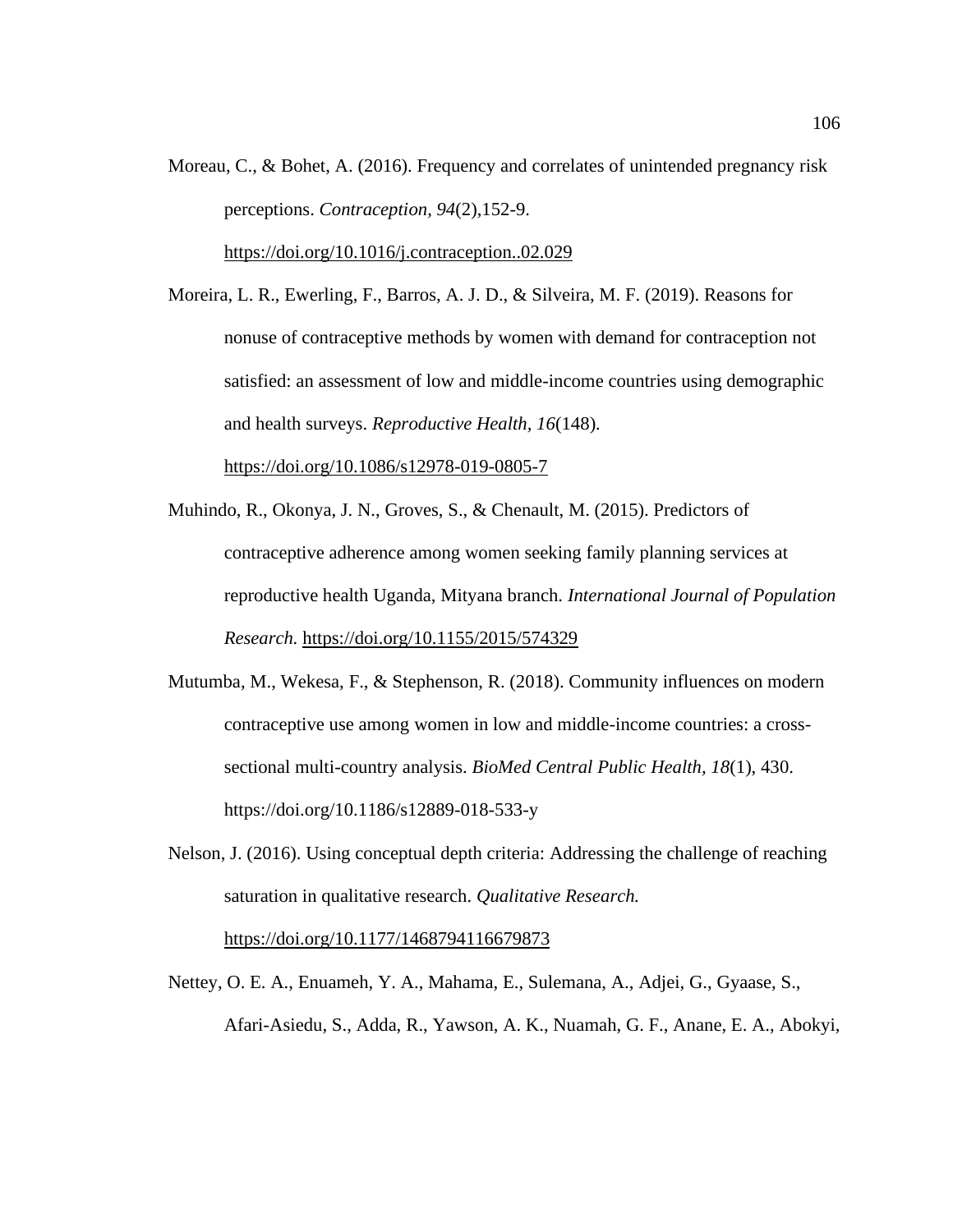L., Zandoh, C., Abdulai, M., Boamah, E. A., Adjei, K., Amenga-Etegol, S., Dzabeng, F., Tawiah-Agyeman, C., Baiden, F., Asante, K. P., & Owusu-Agyei, S. (2015). Family planning awareness, perceptions, and practice among community members in the Kintampo Districts of Ghana. *Advances in Reproductive Sciences, 3*(1), 1-12. https://doi.org/10.4236/arsci.2015.31001

- Nowell, L. S., Norris, J. M., White, D. E., & Moules, N. J. (2017). Thematic analysis: Striving to meet the trustworthiness criteria. *International Journal of Qualitative Methods, 16*(1), 1-13. https://doi.org/10.1177/16094069177733847
- Nsubuga, H., Sekandi, J. N., Sempeera, H., & Makumbi, F. E. (2016). Contraceptive use, knowledge, attitude, perceptions, and sexual behavior among female university students in Uganda: A cross-sectional survey. *BMC women's health*, *16*(6). https://doi.org/10.1186/s12905-016-0286-6
- Obwoya, J. G., Wulifan, J. K., & Kalolo, A. (2018). Factors influencing contraceptives use among women in the Juba City of South Sudan*. International Journal of Population Research.* https://doi.org/10.1155/2018/6381842.
- Ochako, R., Mbondo, M., Aloo, S., Kaimenyi, S., Thompson, R., Temmerman, M., & Kays, M. (2015). Barriers to modern contraceptive methods uptake among young women in Kenya: A qualitative study. *BMC Public Health, 15*(118). https://doi.org/10.1186/s12889-015-1483-1
- OlaOlorum, F., Seme, A., Otupiri, E., Ogunjuyigbe, P., & Tsui A. (2016). Women's fertility desires and contraceptive behavior in three peri-urban communities in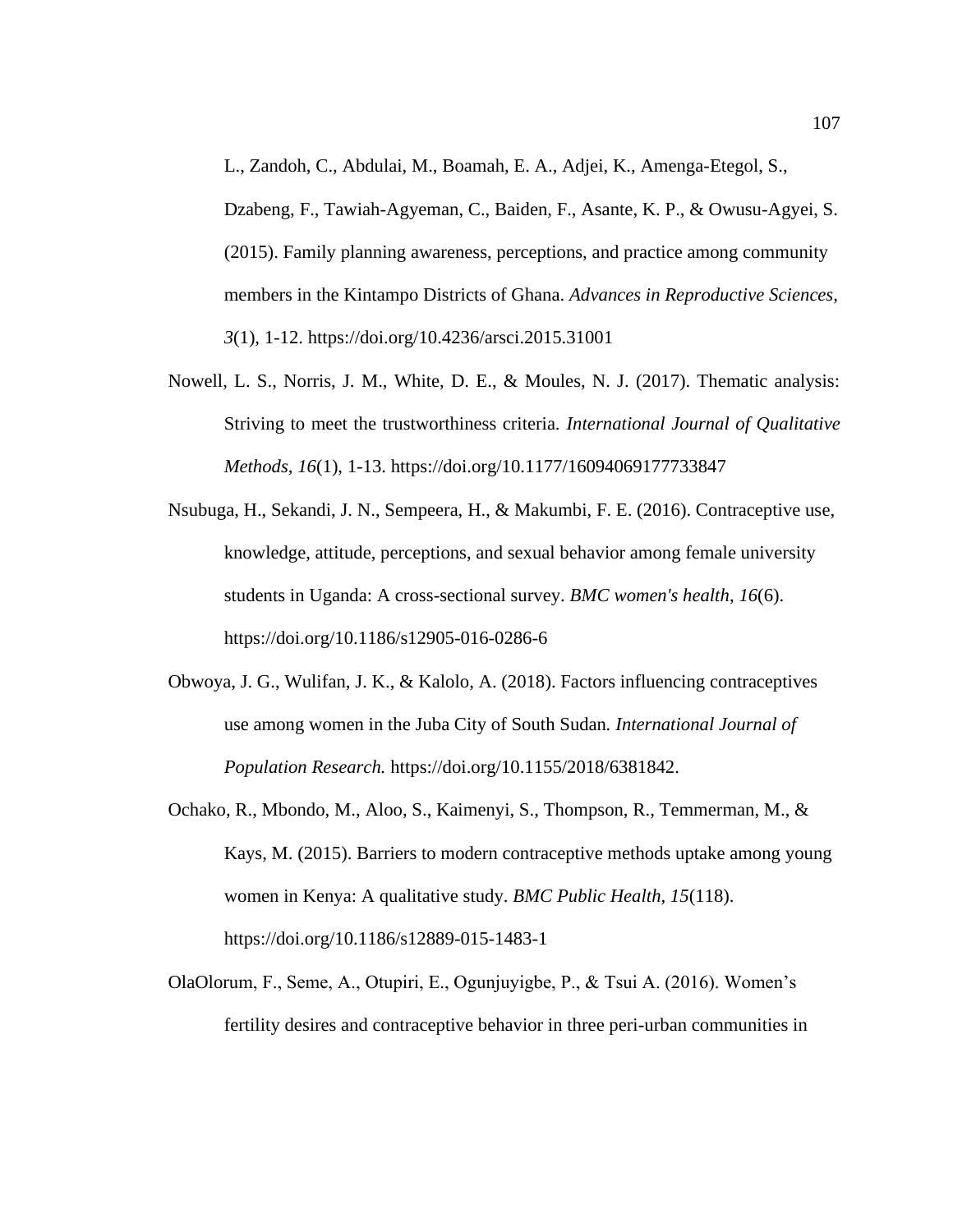sub-Saharan Africa. *Reproductive Health,13*(12). https://doi.org/10.1186/s12978- 016-0118-z

- Orach, C. J., Otim, G., Aporomon, J. F., Amone, R., Okello, S. A., & Odongkara, B. (2015). Perceptions, attitude and use of family planning services in post conflict Gulu District, Northern Uganda. *Confl Health, 9*(24). <https://doi.org/10.1186/s13031-015-0050-9>
- Palinkas, L. A., Horwitz, S. M., Green, C. A., Wisdom, J. P, Duan, N., & Hoagwood, K. (2015). Purposeful sampling for qualitative data collection and analysis in mixed method implementation research. *Administration and Policy in Mental health, 42*(5), 533-544. https://doi.org/1.01007/s10488-01-0528-y
- Patton, M. Q. (2015). *Qualitative research and evaluation methods: Integrating theory and practice* (4<sup>th</sup> ed.). Thousand Oaks, CA: Sage.
- Ravitch, S. M., & Carl, N. M. (2016). *Qualitative research: Bridging the conceptual, theoretical, and methodological*. Thousand Oaks, CA: Sage Publications.

Reproductive and Child Health Unit Annual Report. (2019). Koforidua.

- Roderique-Davies, G., McKnight, C., John, B., Faulkner, S., & Lancastle, D. (2016). Models of health behavior predict intention to use long-acting reversible contraception. *Women's Health (Lond.), 12*(6), 507-512. https://doi.org/10.1177/1745505716678231
- Rosenstock, I. M. (1974). The Health Belief Model and preventive health behavior. *Health Education Monographs*, *2*(4), 354–386.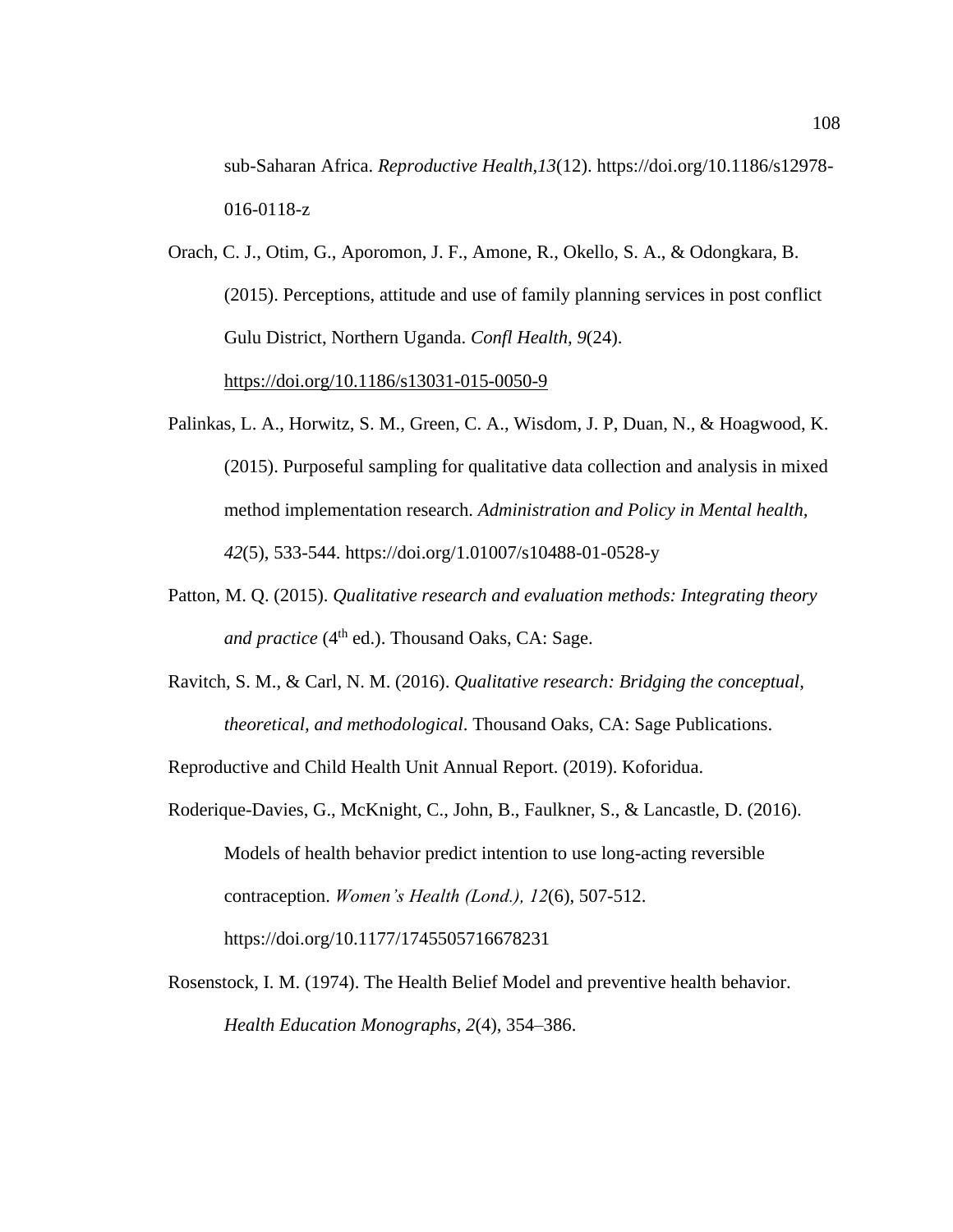#### <https://doi.org/10.1177/109019818801500203>

- Rosenstock, I. M. (1974). Historical origins of the health belief model. *Health Education Monographs,2*(4), 328-335. https://doi.org/10.1177/109019817400200403
- Rudestam, K. E., & Newton, R. R. (2015). *Surviving your dissertation: A comprehensive guide to content and process* (4<sup>th</sup> ed.). Thousand Oaks, CA: Sage
- Schnall, R., Rojas, M., & Travers, J. (2015). Understanding HIV testing behaviors of minority adolescents: a health behavior model analysis. *The Journal of the Association of Nurses in AIDS Care : JANAC*, *26*(3), 246–258. <https://doi.org/10.1016/j.jana.2014.08.005>
- Schrumpf, L. A., Stephens, M. J., Nsarko, N. E., Akosah, E., Baumgartner, J. N., Ohemeng-Dapaah, S., & Watt, M. H. (2020). Side effects concerns and their impact on women's uptake of modern family planning methods in rural Ghana: a mixed methods study. *BMC Women's Health, 20*(57).

<https://doi.org/10.1186/s12905-020-0885-0>

- Sedgh, G., Ashford, L. S., & Hussain, R. (2016). Unmet need for contraception in developing countries: Examining women's reasons for not using a method. Retrieved from https://www.guttmacher.org/report/unmet-need-for-contraceptionin-developing-countries#2
- Sedgh, G., Singh, S., & Hussain, R. (2014). Intended and unintended pregnancies worldwide in 2012 and recent trends. *Studies in family planning*, *45*(3), 301–314. https://doi.org/10.1111/j.1728-4465.2014. 00393.x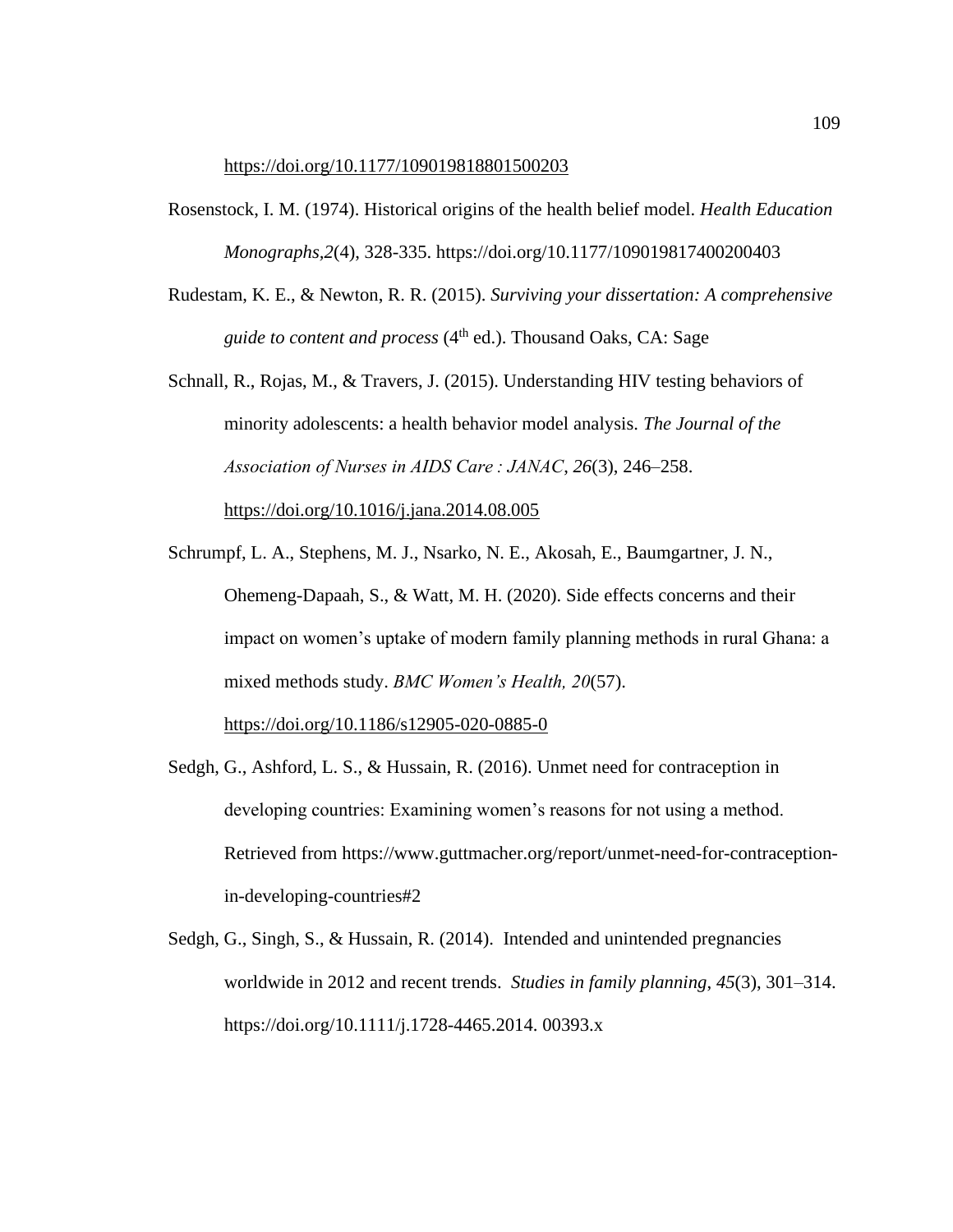- Shenton, A. K. (2004). Strategies for ensuring trustworthiness in qualitative research projects. *Education for Information*, *22*(2), 63-75. https://doi.org/10.3233/EFI-2004-22201
- Solanke, B. L. (2017). Factors influencing contraceptive use among women of advanced reproductive age in Nigeria. *Journal of Health, Population, and Nutrition, 36*(1). https://doi.org/10.1186/s41043-016-0077-6
- Staveteig, S. (2017). Fear, opposition, ambivalence, and omission: Results from a followup study on unmet need for family planning in Ghana. *PLOS ONE, 12*(7). https://doi.org/10.1371/journal.pone.0182076.
- Sundstrom, B., Ferrara, M., DeMaria, A. L., Baker-Whitcomb, A. & Payne, J. B. (2017). Integrating pregnancy ambivalence and effectiveness in contraceptive choice, health communication, *32*(7), 820-827. https://doi.org/10.1080/10410236.2016.1172294
- United Nations Population Fund. (UNFPA). (n.d.). Retrieved from <http://www.unfpa.org/family-planning>
- Wekesa, E., Askew, I., & Abuya, T. (2018). Ambivalence in pregnancy intentions: The effect of quality of care and context among a cohort of women attending family planning clinics in Kenya. *PLoS ONE 13*(1). https://doi.org/10.1371/journal.pone.0190473
- Worku, S.A., Ahmed, S.M. & Mulushewa, T.F. (2019). Unmet need for family planning and its associated factor among women of reproductive age in Debre Berhan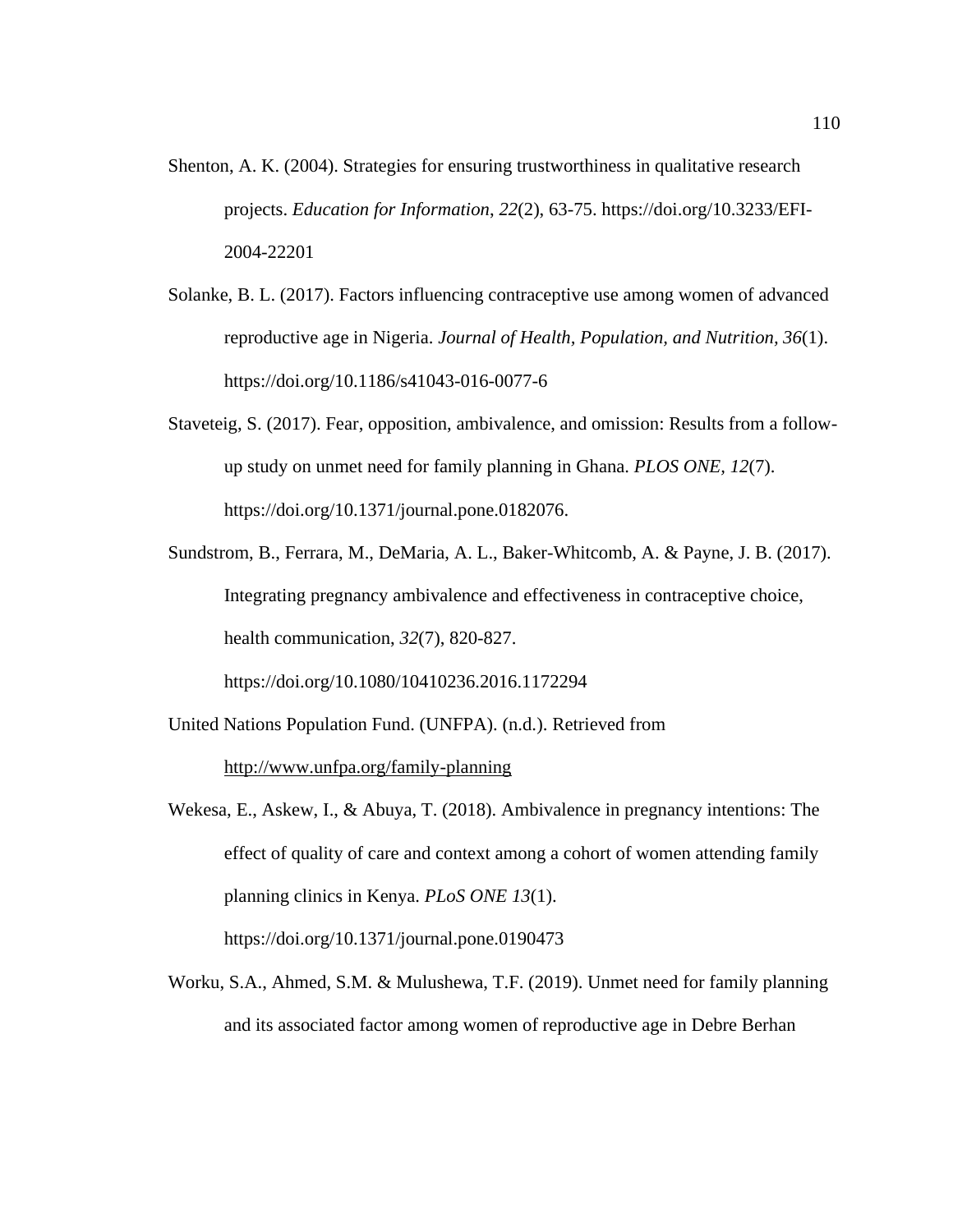Town, Amhara, Ethiopia. *BMC Res Notes, 12*(143).

https://doi.org/10.1186/s13104-019-4180-9

- World Health Organization. (2014). From evidence to policy: Expanding access to family planning. Retrieved from http://apps.who.int/iris/bitstream/10665/75163/1/WHO\_RHR\_HRP\_12.24\_eng.pd f
- World Health Organization. (2016). Family planning and contraception. Retrieved from http://www.who.int/mediacentre/factsheets/fs351/en/
- World Health Organization. (2018). Family planning and contraception. Retrieved from http://www.who.int/mediacentre/factsheets/fs351/en/
- Wulifan, J. K., Brenner, S., Jahn, A., & De Allegri, M. (2016). A scoping review on determinants of unmet need for family planning among women of reproductive age in low- and middle-income countries. *BMC Women's Health, 16*(1), 2. https://doi.org/10.1186/s12905-015-0281-3
- Yunus, N. A., Mohamed Yusoff, H., & Draman, N. (2018). Non-Adherence to recommended Pap smear screening guidelines and its associated factors among women attending health clinic in Malaysia. *Malaysian Family Physician*, *13*(1), 10–17. [https://www.ncbi.nlm.nih.gov/pmc/articles/PMC5962229/#](https://www.ncbi.nlm.nih.gov/pmc/articles/PMC5962229/)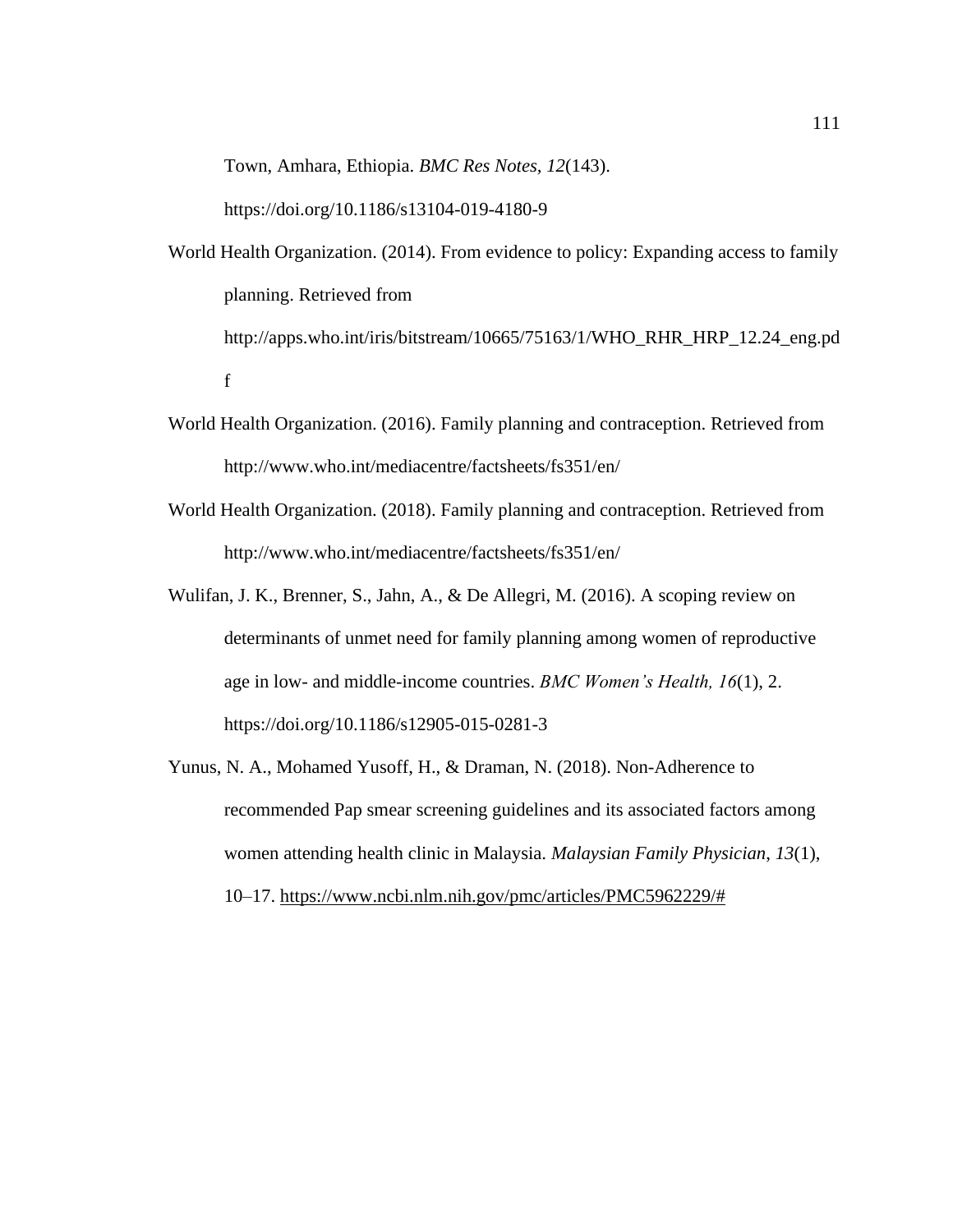## Appendix A: Demographic Questions

## **Sociodemographic Data**

| Age    |
|--------|
|        |
|        |
|        |
|        |
|        |
| Parity |
|        |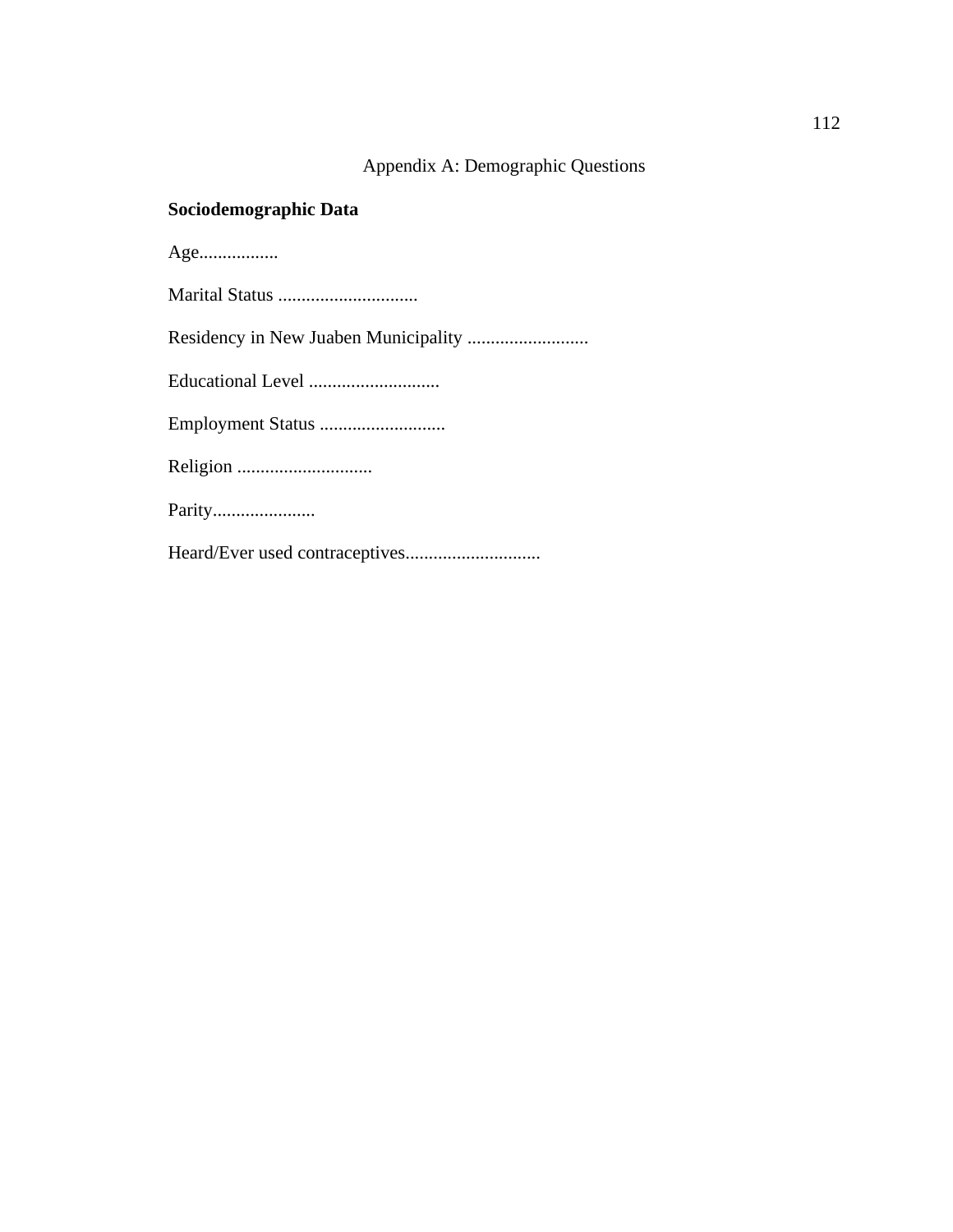## Appendix B: Interview Guide

## **Perceived susceptibility to unintended pregnancy**

- 1. What are your views concerning unintended pregnancy?
- 2. How can a woman be at risk of getting pregnant?
- 3. How do you think an unintended/ unwanted pregnancy can be a threat to your life?
- 4. How will you prevent an unwanted pregnancy?

## **Perceived threat/ severity to non-use of modern contraceptives (Hormonals,**

## **Condoms, IUD, Implants, LAM, Sterilization)**

- 5. What types of contraception do you know about?
- 6. What are your thoughts about the use of modern contraceptives?
- 7. What would happen to you if you don't use modern contraceptives?

## **Perceived barriers or challenges to the use of modern contraceptives**

- 8. What factors could affect your decision not to use modern contraceptives?
- 9. How can the use of modern contraceptives affect your health?

## **Perceived benefits of modern contraceptive use**

- 10. How would you describe your experiences with the use of modern contraceptives?
- 11. What do you think are the benefits of using a modern contraceptive method?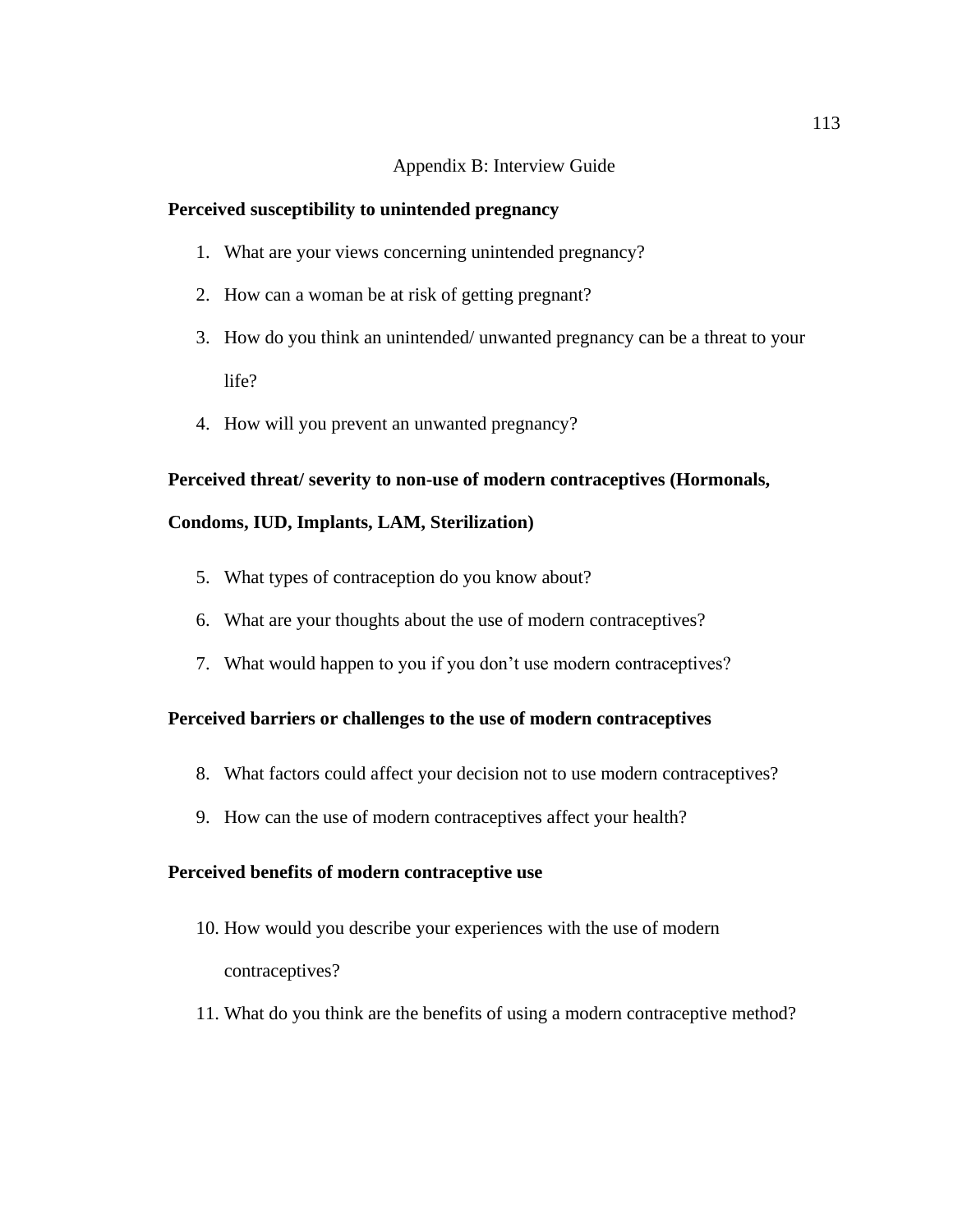## **Cues to action on the use of modern contraceptives**

- 12. How were you motivated to use modern contraceptives?
- 13. What are your concerns about modern contraceptive services at the health facility in or outside your community?

## **Perceived self-efficacy to use of modern contraceptive**

- 14. Do you think you have adequate information on modern contraceptives, or you think there is more you don't know?
- 15. Describe your confidence to successfully prevent unintended pregnancy using a modern contraceptive method.
- 16. How will you promote the use of modern contraceptives in the Municipality?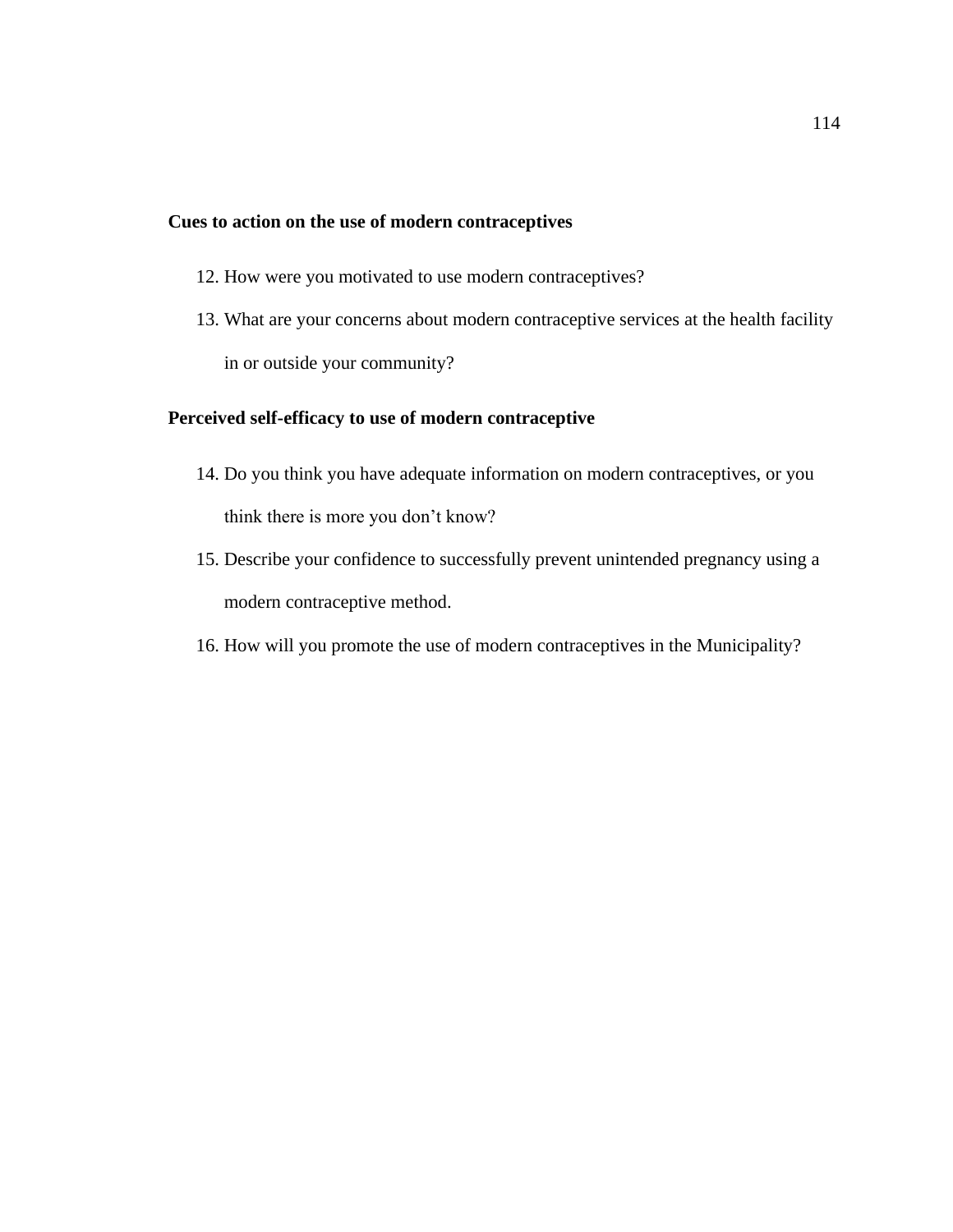## Appendix C: Participant Information Sheet

## **PARTICIPANTS INFORMATION SHEET**

# **Title of Study: Contraceptives Use Among Reproductive-age Women in New Juaben Municipality, Ghana.**

The research study is about the use of modern contraceptives among reproductive-age women (20-39 years) in the New Juaben Municipality. The contraceptive prevalence rate in the Municipality continues to show a decline despite the availability of contraceptive services across the region. There seems to be challenges associated with the use of modern contraceptives among reproductive-age women despite their desire to space their births or prevent unplanned pregnancies.

### **Nature of research:**

This is a qualitative study which is targeting reproductive-age women (20-39 years) in the New Juaben Municipality of the eastern region of Ghana. The study intends to interview a sample of women to identify their perception, threats, barriers, perceived benefits and cues to action in the use of modern contraceptives. The results of the study will contribute to identifying ways to promote modern contraceptive usage and reducing maternal mortality in relation to unplanned pregnancy and unsafe abortion practices in the Municipality.

## **Participant's involvement:**

• A phone interview will be conducted for only women who meet the legibility criteria (20-39 years; residents of New Juaben Municipality; interested in the research study). You will be made to sign a consent form after the procedure for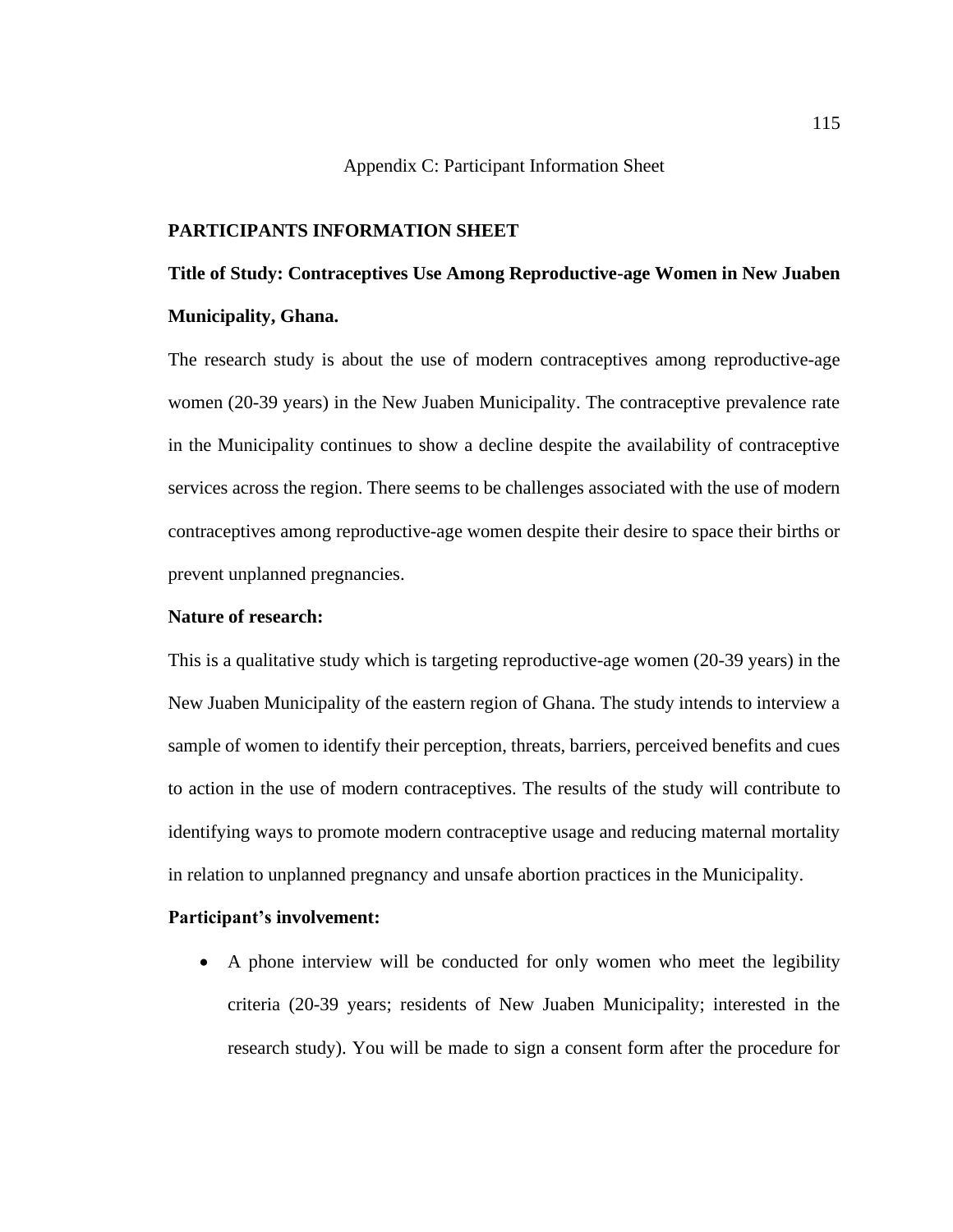interview has been explained to you. A phone interview will be conducted at your own convenient time, which will be recorded and later transcribed for analysis.

## • **Potential Risks:**

 Please, be informed that you will have to sacrifice your time as the duration of interview may last for about an hour.

• **Benefits:** The study would not have direct benefit to you as a participant but the results would serve to contribute to strategies that will promote the use of modern contraceptives thereby improving the contraceptive prevalence rate in the Municipality.

### • **Costs:**

 Please, be informed that the duration for the phone interview may incur some cost to you. You are therefore required to schedule your own time of convenience for the interview.

## • **Compensation:**

You will be compensated with a token of 50 cedis for your time of participation.

- **Confidentiality:** Participants' names will not be needed for the study so codes will be used to assist with the transcription of data. Information gathered from participants will only be shared with the supervisor and no other person.
- **Voluntary participation/withdrawal:** Please, understand that your participation is voluntary and that you have the right to decline from the study at any point in time without any penalty.